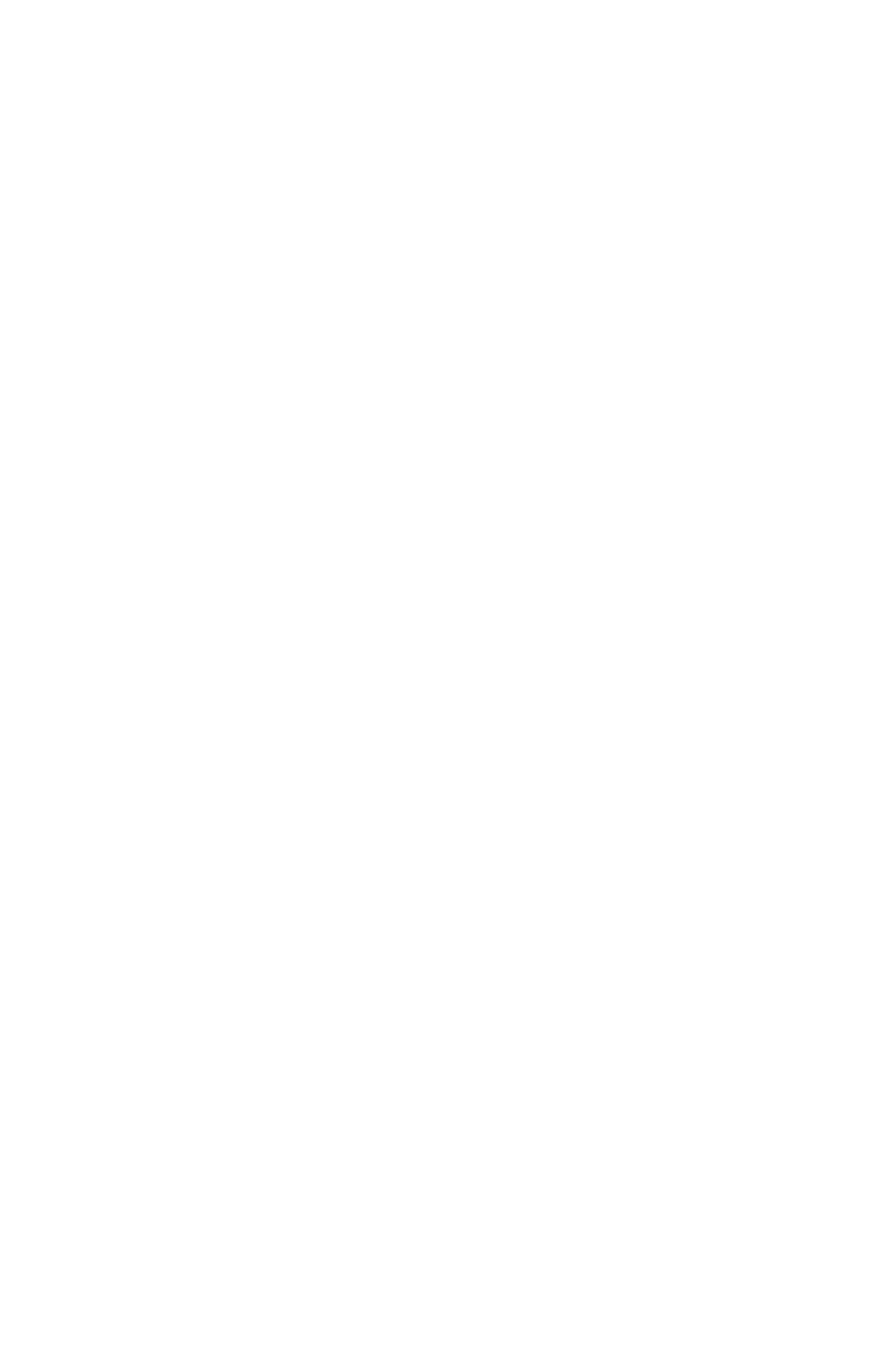| <b>Article</b> | <b>Subject</b>                                                        | Page           |
|----------------|-----------------------------------------------------------------------|----------------|
|                |                                                                       |                |
| 1              | <b>Recognition and Definitions</b>                                    | 1              |
| $\overline{2}$ | Management Rights                                                     | 3              |
| 3              | No Strike or Stoppage of Work Guarantee                               | 4              |
| 4              | Waiver                                                                | 5              |
| 5              | Non-Discrimination                                                    | 6              |
| 6              | <b>Discipline</b>                                                     | $\overline{7}$ |
| $\overline{7}$ | <b>Grievance Procedure</b>                                            | 11             |
| 8              | Arbitration                                                           | 17             |
| 9              | <b>Special Conferences</b>                                            | 21             |
| 10             | <b>Work Schedules</b>                                                 | 22             |
| 11             | Overtime                                                              | 24             |
| 12             | Call Back Pay                                                         | 28             |
| 12a            | On-Call Pay                                                           | 29             |
| 13             | <b>Shift Premium</b>                                                  | 30             |
| 14             | <b>Union Security</b>                                                 | 31             |
| 15             | Dues or Service Charge Check Off                                      | 32             |
| 15a            | <b>Payroll Deduction Authorization</b>                                | 33             |
| 16             | Leaves of Absence                                                     | 35             |
| 16a            | Paid Maternity (Childbirth) and Parental<br>Leaves                    | 54             |
| 17             | <b>Bulletin Boards</b>                                                | 54             |
| 18             | <b>Emergency Closure and Emergency</b><br><b>Operations Reduction</b> | 55             |
| 19             | <b>Job Related Training</b>                                           | 58             |
| 20             | Safety                                                                | 58             |
| 21             | Jury and Witness Service                                              | 59             |
| 22             | <b>Funeral Leave Plan</b>                                             | 59             |
| 23             | Vacation                                                              | 60             |
| 24             | Seniority                                                             | 64             |
| 25             | <b>Transfer and Promotion</b>                                         | 67             |
| 26             | Layoff and Recall Procedures                                          | 69             |
| 27             | <b>Benefits</b>                                                       | 72             |
| 28             | <b>Tuition Refund Program</b>                                         | 78             |
| 29             | <b>Employee Information</b>                                           | 78             |
| 30             | <b>Employee and Address Lists</b>                                     | 79             |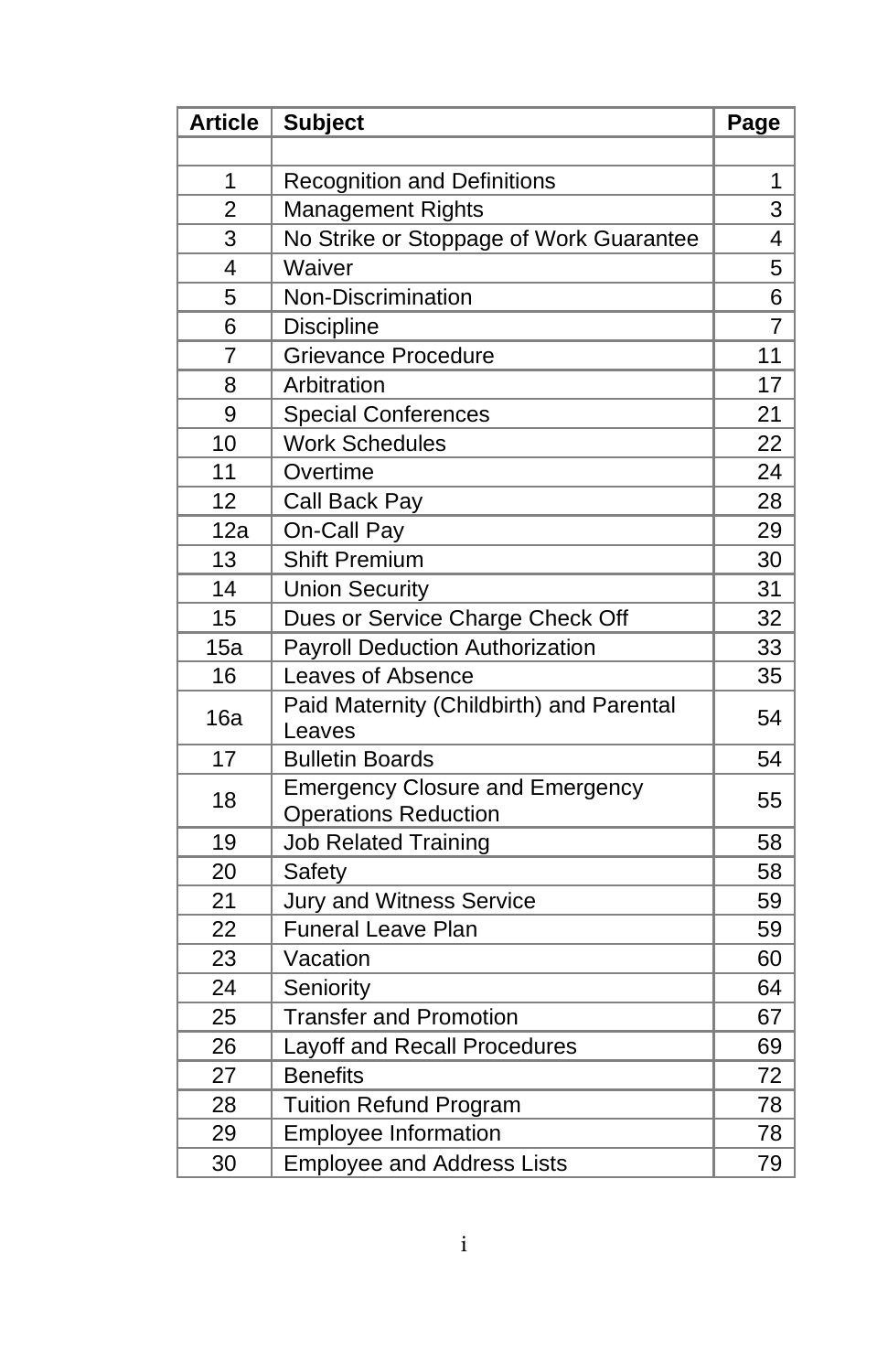| <b>Article</b> | <b>Subject</b>                                                 | Page |
|----------------|----------------------------------------------------------------|------|
|                |                                                                |      |
| 31             | <b>Uniform Allowance</b>                                       | 81   |
| 32             | Defense & Indemnification                                      | 82   |
| 33             | Sickness and Injury Pay                                        | 83   |
| 34             | Season Days/Holidays                                           | 91   |
| 35             | <b>Miscellaneous</b>                                           | 95   |
| 36             | <b>Standard Practice Guide</b>                                 | 97   |
| 37             | <b>Training and Recertification</b>                            | 97   |
| 38             | Temporary Assignments Outside of the<br><b>Bargaining Unit</b> | 98   |
| 39             | Outsourcing                                                    | 99   |
| 40             | Work Performed by Others                                       | 99   |
| 41             | Term of Agreement                                              | 100  |
|                |                                                                |      |
|                | Appendix A - Wage Schedules                                    | 101  |
|                | Wage Schedule A                                                | 103  |
|                | Wage Schedule B                                                | 104  |
|                | Wage Schedule C                                                | 104  |
|                |                                                                |      |
|                |                                                                |      |
|                | Appendix B - Employee Drug and Alcohol<br>Policy               | 105  |
|                |                                                                |      |
|                | Memorandums                                                    |      |
| 1              | Long-Term Disability Plan                                      | 112  |
| 4              | <b>Vacation Accruals</b>                                       | 113  |
| $\overline{5}$ | Influenza Immunization Program                                 | 114  |
| $\overline{6}$ | <b>Health and Wellness Breaks</b>                              | 117  |
| 7              | Temporary Assignments into the<br><b>Bargaining Unit</b>       | 118  |
| 8              | <b>Title IX</b>                                                | 119  |
| 9              | Special Assignments and Positions                              | 120  |
| Index          |                                                                | 123  |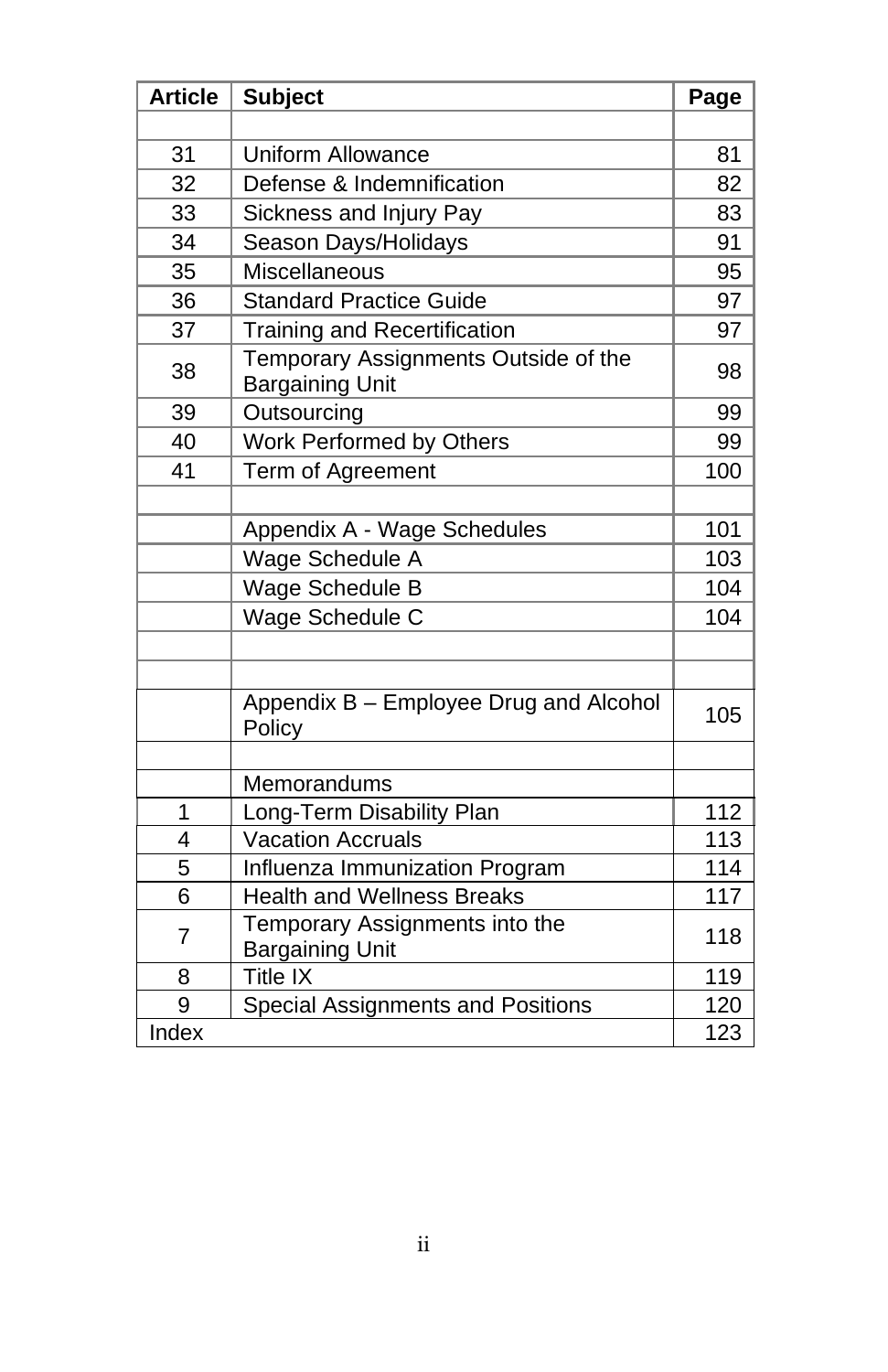1 The Regents of the University of Michigan, hereinafter called the "University" or the "Employer," and Command Officers Association of Michigan, hereinafter called the "Union" or "COAM," enter into the following collective bargaining agreement effective September 27, 2021 which collective bargaining agreement is fully bargained and settles and contains all matters with respect to wages, benefits, hours and other terms and conditions of employment for the term of the agreement.

## **ARTICLE 1**

#### **RECOGNITION AND DEFINITIONS**

#### SECTION A. DESCRIPTION OF UNIT

- 1-1 Pursuant to and in conformity with the Certification of Representation issued by the Michigan Labor Mediation Board on , November 12, 2014, in case No. R14 I-072, the University recognizes the union as the sole and exclusive representative for the purpose of collective bargaining in respect to wages, hours and all other conditions of employment for all employees in the following described bargaining unit:
- 1-2 All full and part-time certified Police Sergeants and Police Lieutenants; all full and part-time civilian Security Senior Supervisors, Security Intermediate Supervisors and Public Safety Communications Center Supervisors employed by the University of Michigan, (Excluding: Confidential, Temporary, Guest Services and all other employees).

#### SECTION B. DEFINITIONS

- 1-3 The terms "employee" and "employees" as used in this Agreement (except where the Agreement clearly indicates otherwise) shall mean only an employee or employees within the bargaining unit described in Section A.
- 1-4 In the event a "temporary employee" is hired as a "regular" employee, they will be expected to meet all pre-employment standards.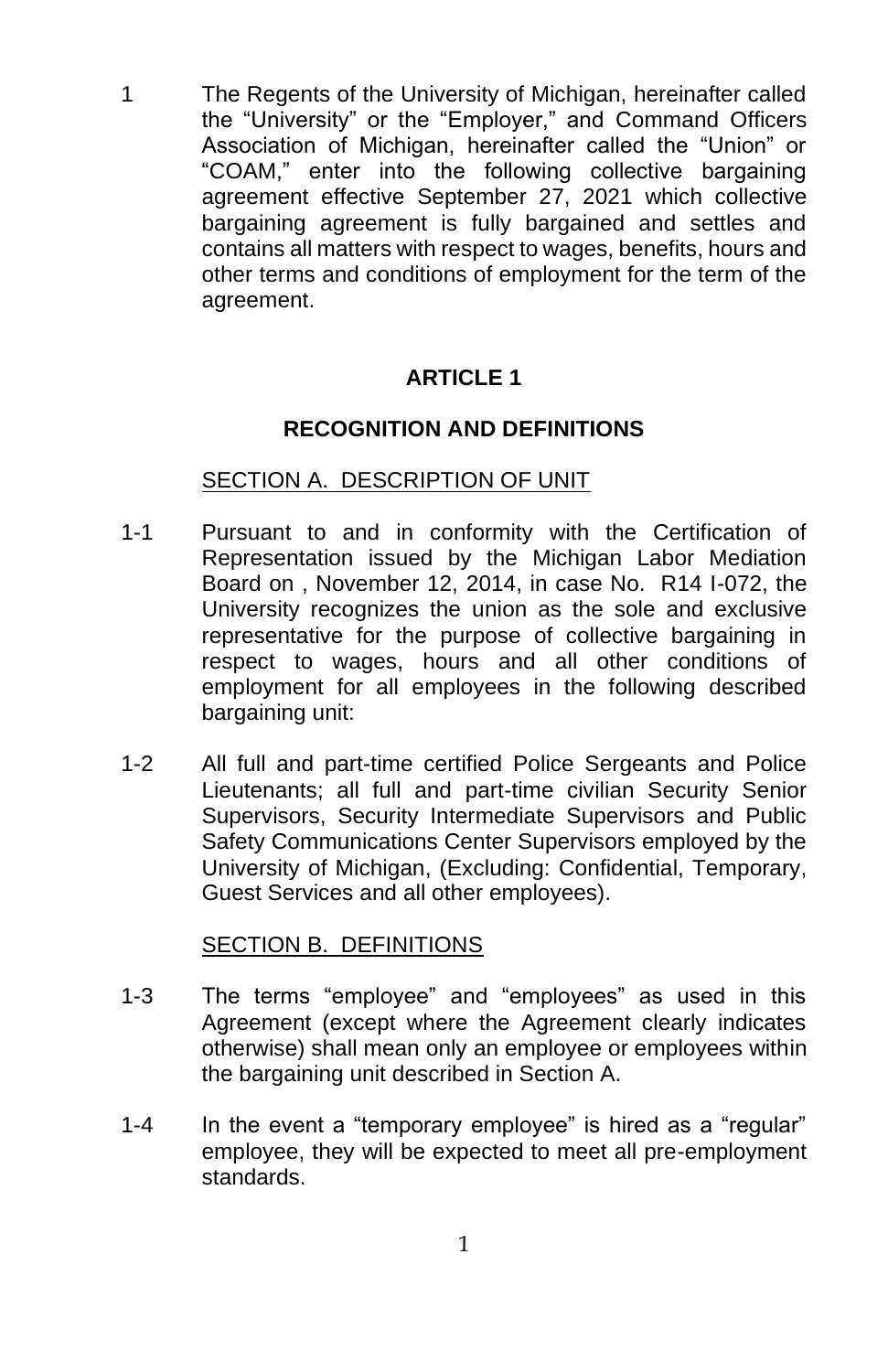- 1-5 The term "full-time employee" shall mean an employee whose normal schedule of work is forty (40) hours per calendar week.
- 1-6 The term "part-time employee" shall mean any employee whose normal schedule of work is less than forty (40) hours per calendar week.
- 1-7 To meet short-term or sporadic staffing needs (i.e. those anticipated to last less than 12 months), units may employ staff on a temporary basis. Temporary appointments are not intended to meet ongoing staffing needs, which should be addressed using the Regular appointment process. Temporary appointments will vary in their duration and may be ended at any time, for any reason.
- 1-8 A non-student temporary employee is an employee whose employment is:
	- 1. in a specific position not limited in duration but is sporadic or casual (normally 8 hours or less per week), or
	- 2. fixed at the time of employment for:
		- a. a specific project, or
		- b. relief for regular employee absences including vacations or termination, or
		- c. augmenting regular staff occasioned by increased workloads or other conditions that may create a short term need.
- 1-9 Temporary employment may be either part time or full time, but in either case, appointment in a specific position is not to exceed 12 months.
- 1-10 A temporary appointment may not be made for the purpose of a trial period for an individual being considered for a regular appointment or as a "probationary period" preceding regular employment.
- 1-11 The employing unit is responsible for monitoring the duration and nature of non-student temporary employment to assure correct employment status. If a non-student temporary employee has performed the same duties in the same department in excess of 12 months and his or her employment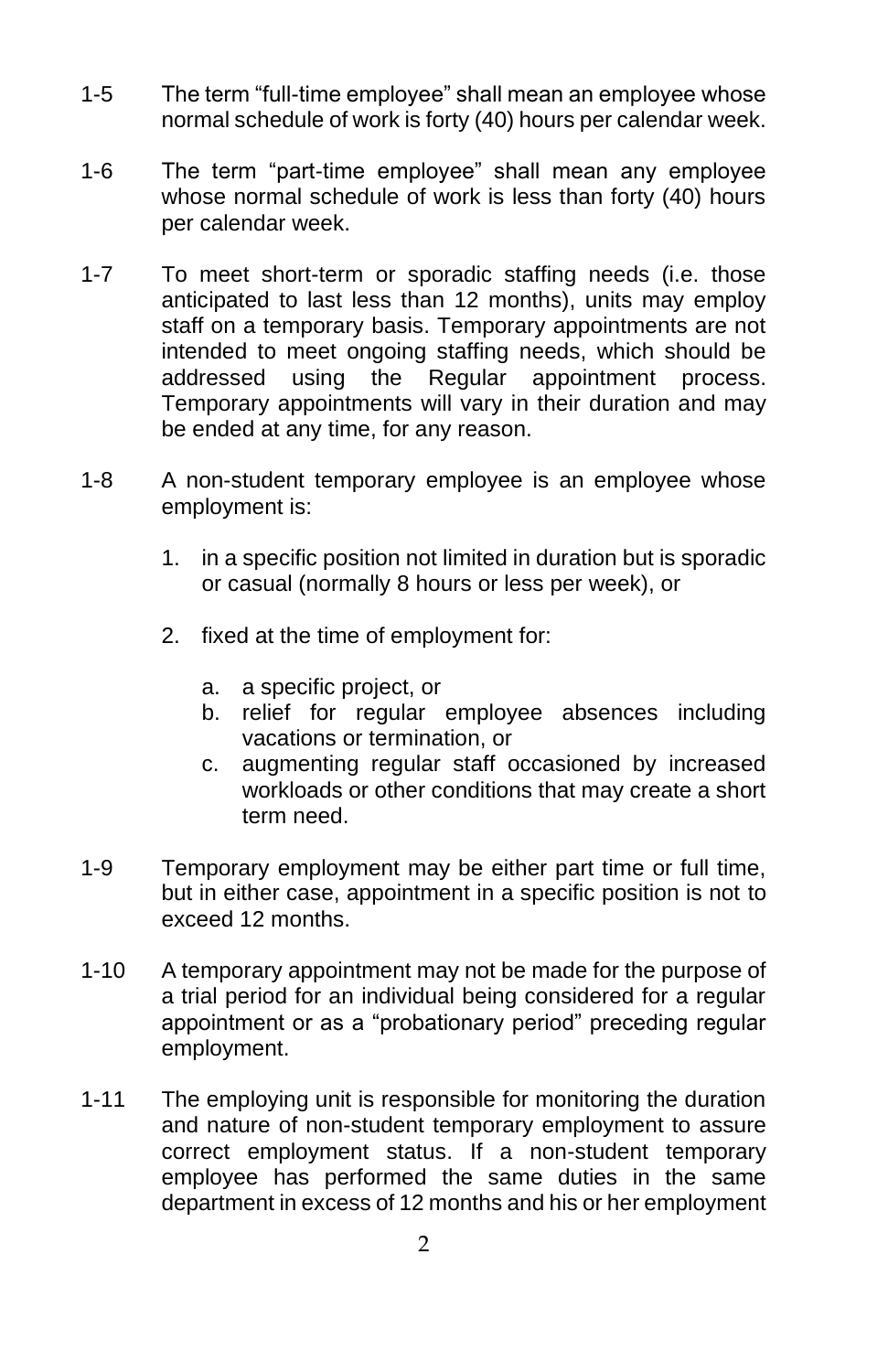has not been casual or sporadic, the employing unit should contact the appropriate Human Resource Office in order to determine the individual's proper employment status.

## **ARTICLE 2**

## **MANAGEMENT RIGHTS**

2-1 All management rights and functions, except those which are clearly and expressly abridged by this Agreement, shall remain vested exclusively in the University. It is expressly recognized, merely by way of illustration and not by way of limitation, that such rights and functions include, but are not limited to (1) full and exclusive control of the management of the University, the supervision of all operations, the methods, processes, means and personnel by which any and all work will be performed, the right to contract for services, the control of property and the composition, assignment, direction, and determination of the size and type of its working forces; (2) the right to determine the work to be done and the standards to be met by employees covered by this Agreement; (3) the right to change or introduce new operations, methods, processes, means or facilities, and the right to determine whether and to what extent work shall be performed by employees; (4) the right to hire, establish and change work schedules, set hours of work, establish, eliminate or change classifications, assign, transfer, promote, demote, release and lay off employees; (5) the right to determine the qualifications of employees, and to suspend, discipline and discharge employees for just cause and otherwise to maintain an orderly, effective and efficient operation.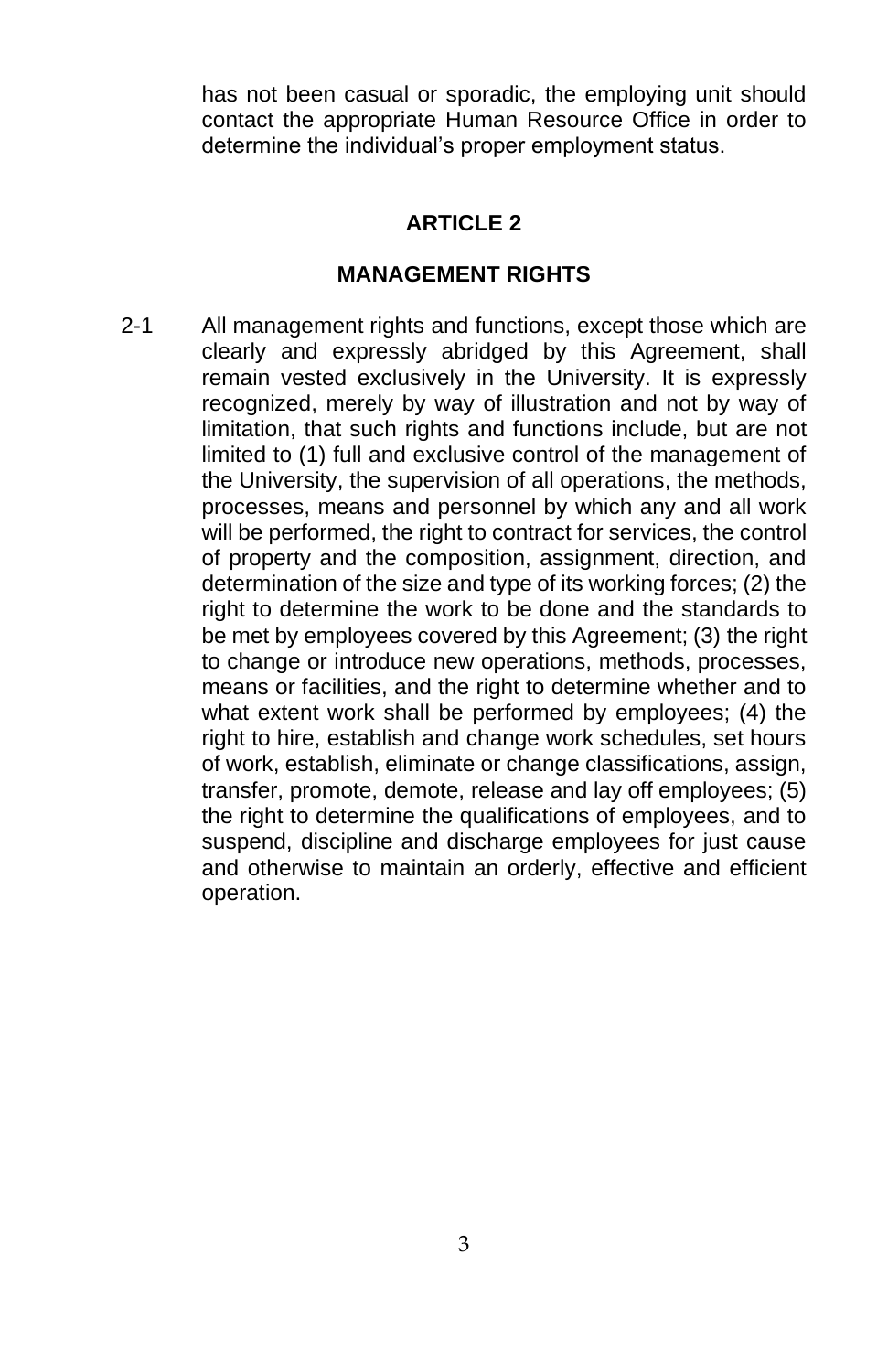# **NO-STRIKE OR STOPPAGE OF WORK GUARANTEE**

- 3-1 Under no circumstances shall the Union, its officials, affiliates, or its members prohibit or restrict the right of any person to unlimited ingress and egress of University premises, nor shall any employee or employees cause or take part in any strike, work stoppage, sit down, slow down, curtailment of work, restriction of production, or any picketing or similar demonstration at any location on the University premises during the term of this Agreement. This shall not be construed as limiting individual participation in an activity that is unrelated to the employment relationship under this Agreement.
- 3-2 In the event of any such action or interference and on notice from the University, the Union without any delay shall take whatever action is necessary and is within its authority and power to prevent and bring about the termination of such action or interference. Such action shall include the immediate disavowal and refusal to recognize any such action or interference, and the Union immediately shall instruct any and all employees to cease their misconduct and inform them that their misconduct is a violation of the Agreement subjecting them to disciplinary action, including discharge.
- 3-3 In addition, the Local Union and/or COAM shall, within twentyfour (24) hours of notice to the Union by the University of any such action or interference, deliver the following notice to the University:
- 3-4 To all employees of the University represented by the Command Officers Association of Michigan:
- 3-5 "You are advised that the action against and interference with the operations of the University of Michigan which took place (date) is unauthorized by the COAM and in violation of the collective bargaining Agreement. You are directed to cease this action and interference immediately."
- 3-6 An authorized official of the Local Union and/or COAM shall sign the notice.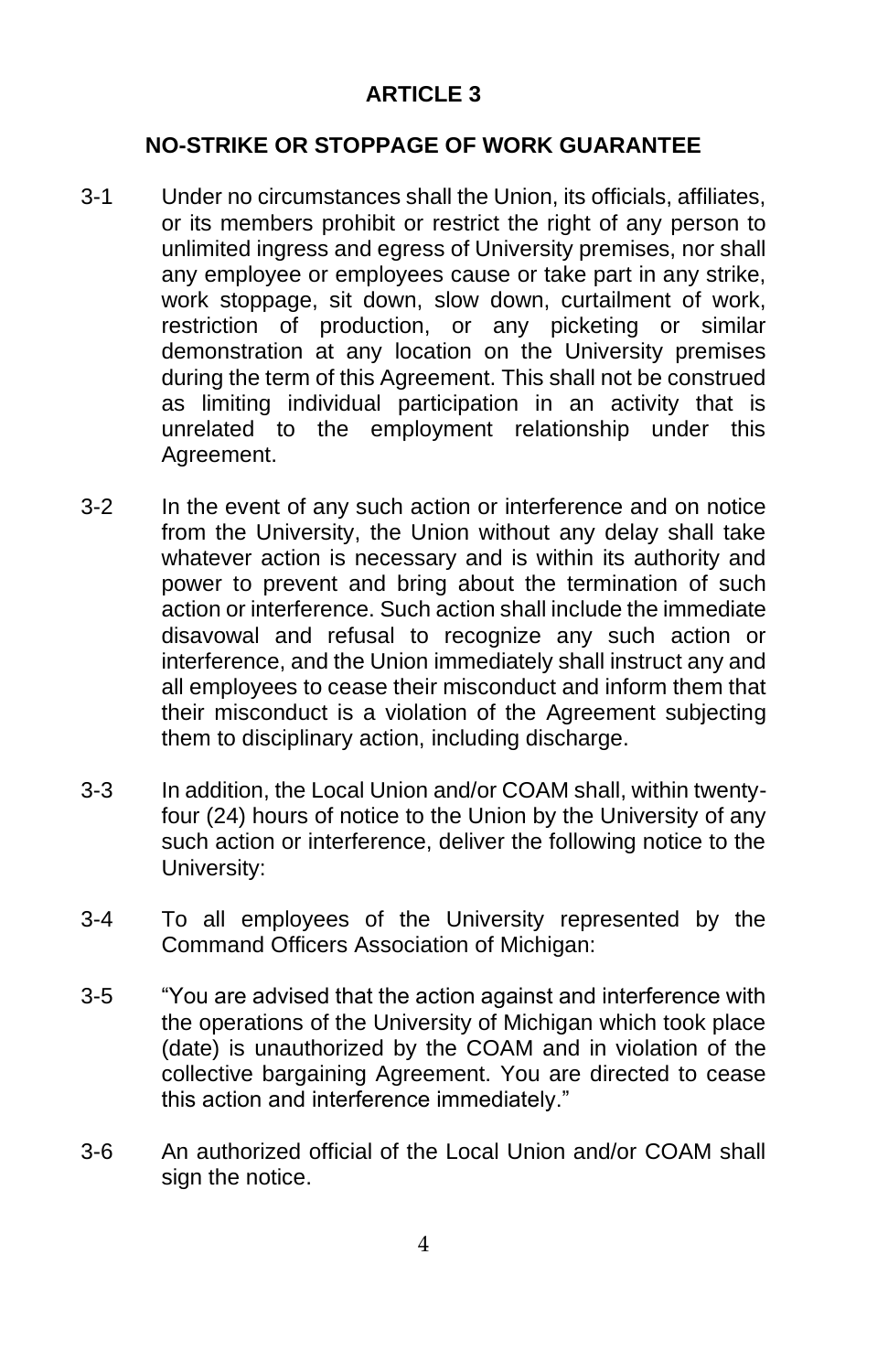- 3-7 In the event that an employee or employees shall refuse to cease such action or interference, the University agrees that it will not file or prosecute any action against the Union, its officials, or representatives of the Union, for damages arising out of such action or interference, if its officials and representatives perform their obligations as set forth in this Article.
- 3-8 Nothing herein shall preclude the University from seeking legal or other redress of any individual who has caused damage to or loss of University property or from taking disciplinary action, including discharge, against any employee.
- 3-9 In the event of any such action or interference, the University may suspend all benefits under this Agreement with respect to any employee taking part in the action or interference.

#### **WAIVER**

4-1 The University and the Union acknowledge that during the negotiations which resulted in this Agreement each had the unlimited right and opportunity to make demands and proposals with respect to any subject or matter not removed by law from the area of collective bargaining, and that the understandings and agreement arrived at by the parties after the exercise of that right and opportunity are set forth in this Agreement. Therefore, the University and the Union for the life of this Agreement each voluntarily and unqualifiedly waives the right, and agrees the other shall not be obliged, to bargain collectively with respect to any subject or matter referred to or covered in this Agreement, or with respect to any subject or matter not specifically referred to or covered in the Agreement even though such subject or matter may not have been within the knowledge or contemplation of either or both parties at the time that they negotiated or signed this Agreement.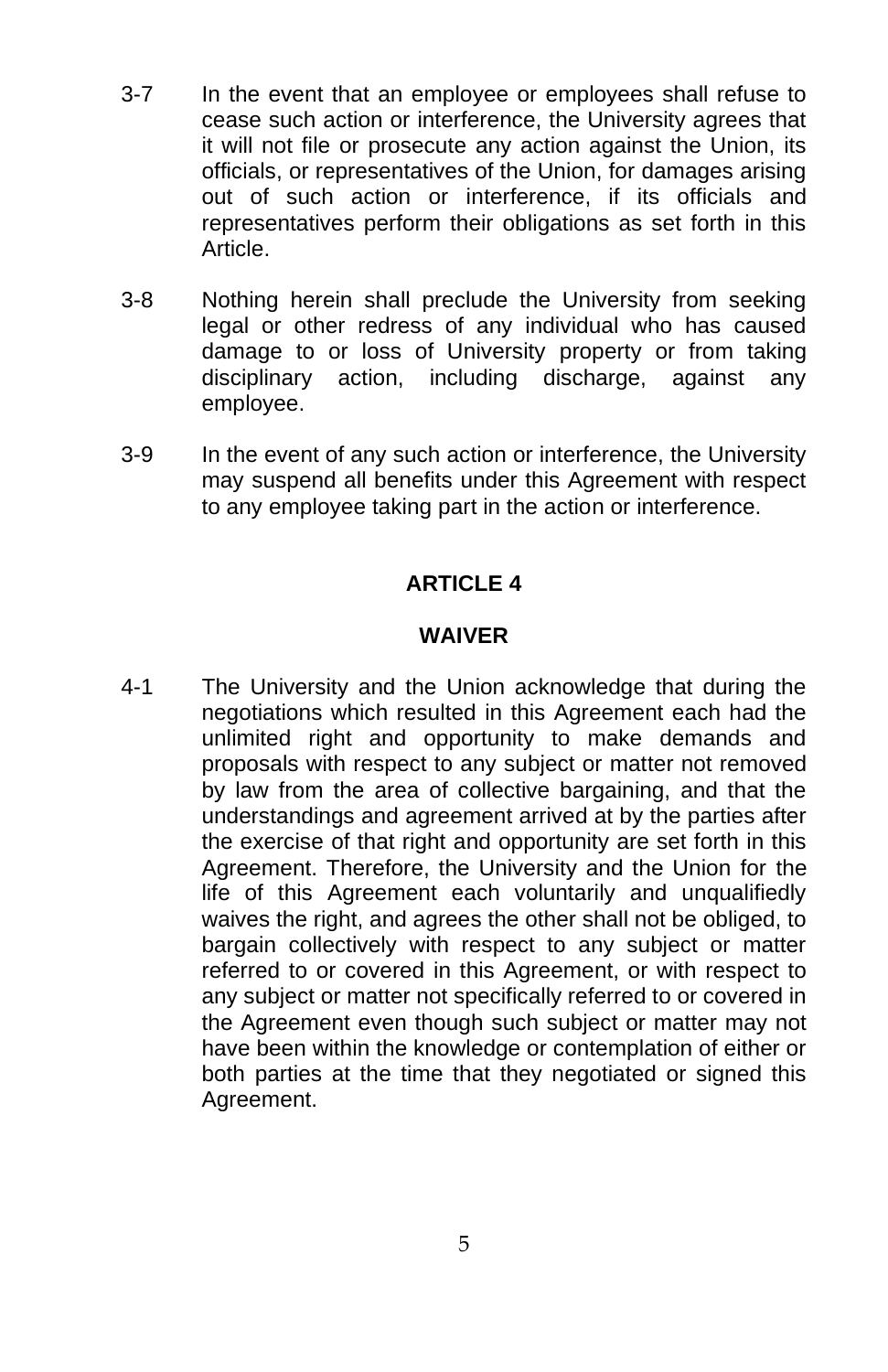#### **NON-DISCRIMINATION**

## SECTION A.

5-1 Neither the Union, its officials, its employees, its affiliates, nor its members shall discriminate against, intimidate, harass, coerce, or interfere with any University employee, whether represented by the Union or not, with respect to the employee's work, or with respect to Union activities, or membership or the right to refrain from engaging in any Union activities or membership.

#### SECTION B.

5-2 The University shall not discriminate against, restrain, intimidate, harass, or coerce any employee with respect to or because of the employee's membership or lawful Union activity.

#### SECTION C.

- 5-3 The Union and the University agree that The University of Michigan, as an equal opportunity/affirmative action employer, complies with all applicable federal and state laws regarding nondiscrimination and affirmative action. The University of Michigan is committed to a policy of equal opportunity for all persons and does not discriminate on the basis of race, color, national origin, age, marital status, sex, sexual orientation, gender identity, gender expression, disability, religion, height, weight, or veteran status in employment, educational programs and activities, and admissions.
- 5-4 Nothing in this Section shall be construed to prevent an employee alleging discrimination from exercising constitutional or statutory rights which may be available. In the event, however, that an employee or a group of employees selects to file a complaint alleging unlawful discrimination with an external agency or courts, the arbitration procedures set forth in Article 8 will not be or will no longer be available.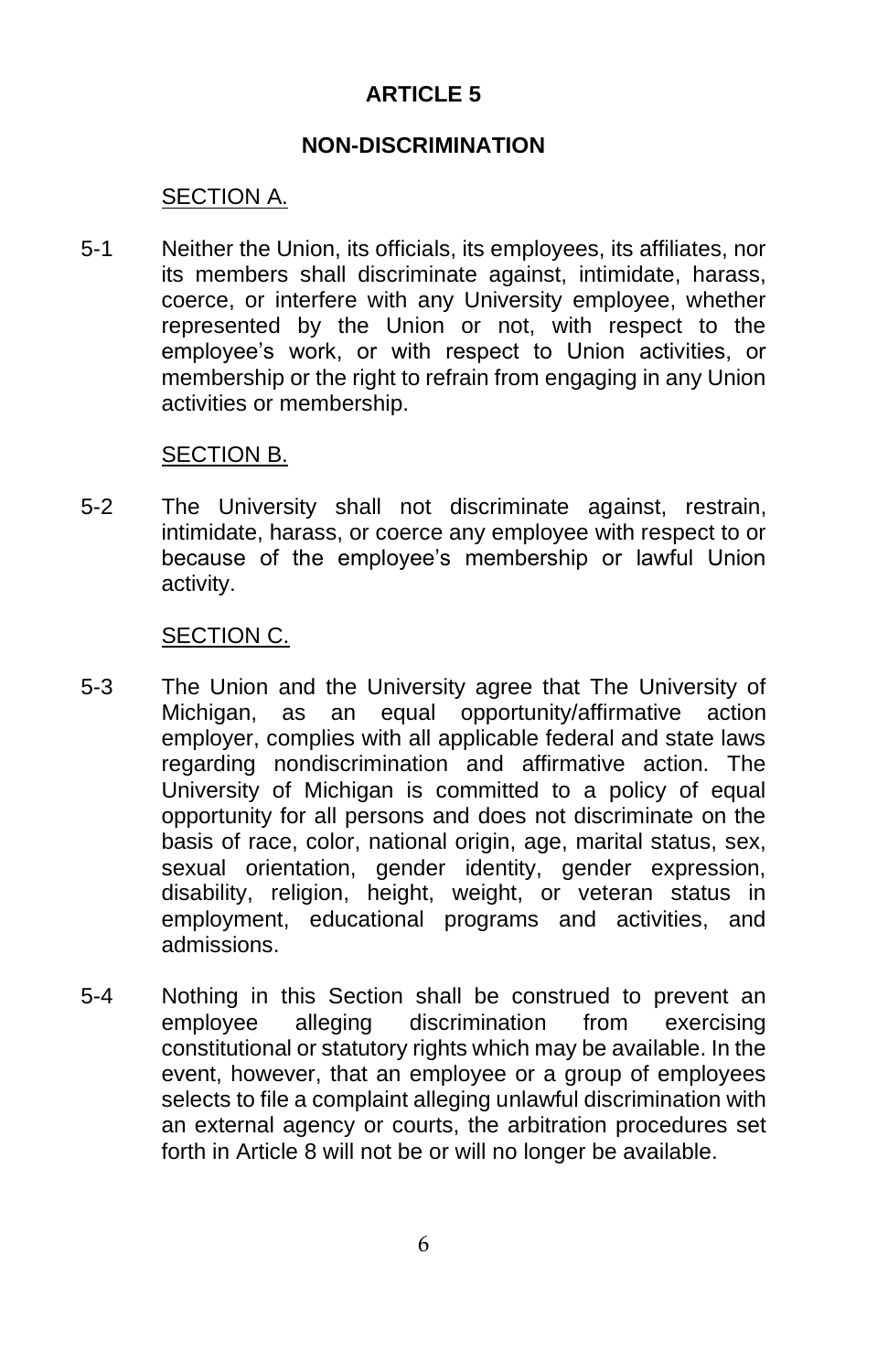## **DISCIPLINE**

# SECTION A.

6-1 The University requires that employees maintain a standard of performance and conduct that contributes to the continuing excellence and orderly and efficient operation of the University. The University, in its sole discretion, will determine whether an employee's performance, conduct or behavior meets this standard.

> The extent of disciplinary action taken depends on all of the facts and circumstances available at the time the decision is made. Considerations include the nature of the misconduct, the employee's past record including disciplinary action, if any, taken in the past. There is no requirement that an oral or written warning/reprimand, precede a disciplinary layoff, or that either of the above or a disciplinary layoff precede a discharge, if the facts and circumstances dictate another approach.

> The University shall not discharge or take other disciplinary action without just cause. By way of illustration, but not by way of limitation, just cause includes any act or omission which interferes with or affects in any way the orderly and efficient administration or operation of the University, any violation of a rule, or regulation, or requirement, whether or not written, which is known, or which reason indicates should have been known, by an employee, and off-duty behavior which adversely affects the University as a public employer or educational institution, provided, however, any new rule, regulation or requirement shall not be contrary to the terms of this Agreement. While not necessarily misconduct, unsatisfactory performance or inability to meet regular attendance requirements shall be cause for action up to and including discharge.

6-2 Following the determination of just cause, such disciplinary action shall not be arbitrary or clearly excessive in relation to the alleged offense. In taking disciplinary action, the University shall not take into account any prior incidents which occurred more than two (2) years previously for non-time-off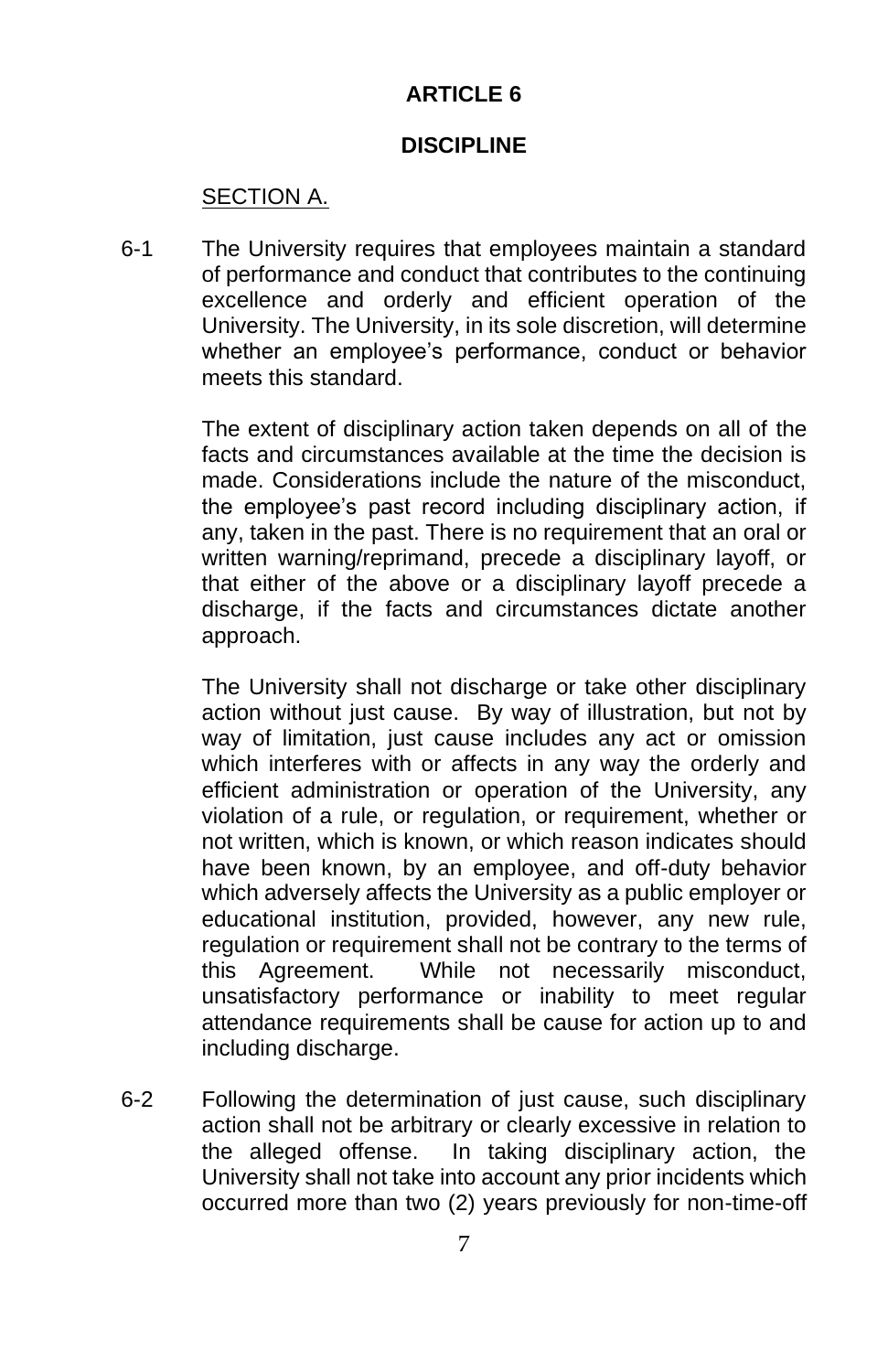discipline (i.e. Verbal/Written Reprimands). However, when determining the level of discipline to impose in instances of time-off discipline (i.e. Disciplinary Layoffs), the University may look back over a five (5) year period of time, and consider other DLOs of a similar nature.

- 6-3 When the University wishes to conduct an investigatory interview with an employee, the employee will be informed of the purpose and if the employee reasonably believes that discipline could result, the employee may request the presence of a COAM representative or a steward or chief steward. The University will call for such a representative and not proceed with the interview until one is available. It is understood, however, that the parties' inability to proceed with the interview does not preclude the University from providing notice of disciplinary action or ordering the employee to leave work. At the conclusion of an investigatory interview, the union representative may ask questions for clarification or offer relevant information. It is understood that the Grievance Procedure is the appropriate procedure to review the merits of any disciplinary action taken.
- 6-4 At the conclusion of an investigation or any other proceeding, upon request and as permitted by law, the Union will be provided with copies of information, including written or oral statements, video or audio tapes, which reasonably relates to the union's ability to administer the collective bargaining agreement and represent bargaining unit employees with respect to the material terms and conditions of their employment.

#### SECTION B.

6-5 When the University intends to order an employee to leave work for disciplinary reasons, the employee's steward shall be notified by the University, and without loss of time or pay, be afforded the opportunity to be present and hear the reasons, and thereafter be afforded the opportunity to consult with the employee for a reasonable period of time at a place provided by the University before the employee leaves the premises. If, however, the immediate removal of the employee from University premises is necessary or if the employee is not otherwise available, such opportunity to be present and thereafter consult need not be afforded. In the event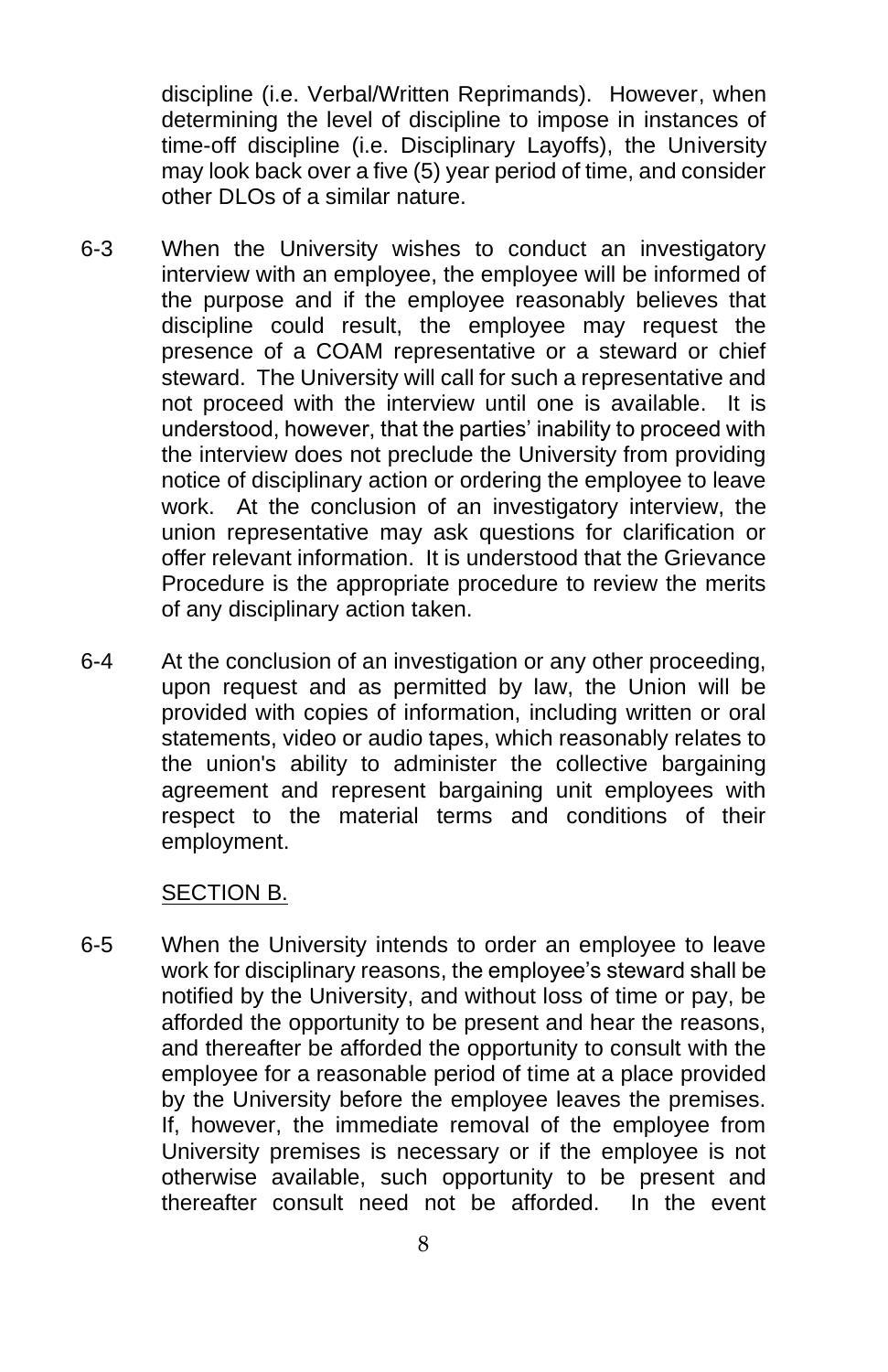immediate removal is necessary, the University, within the shift or the following work day of the COAM office, shall notify a COAM representative of the incident. If the steward is not present before the employee leaves work, the steward shall hear the disciplinary reasons upon arrival. It is understood that this Section does not prevent the suspension of the employee or notice to the employee of the disciplinary action taken before the arrival of the steward or notice to the employee that the steward has been called. It is also understood that the steward is present as an observer only and that the grievance procedure is the appropriate procedure to review the merits of the disciplinary action taken.

## SECTION C.

6-6 The University shall notify a COAM representative prior to discharging an employee. Thereafter, and prior to final decision by the University, COAM shall have the opportunity to review the case with the University through a disciplinary review conference, provided such review is requested by COAM or a steward or chief steward within five (5) calendar days after notification by the University of such proposed action. During such a disciplinary review conference, the University will summarize the facts. Thereafter, the employee and COAM will have the opportunity to respond with facts and arguments. Both the University and COAM will provide the other with relevant documents, statements from witnesses, affidavits and video or audio tape, if any, that may have a bearing on the matter and are available at the time of the conference.

## SECTION D.

#### 6-7 Paid Administrative Leave

An Administrative Leave is not disciplinary in nature, but after investigation, an Administrative Leave may or may not be converted to an unpaid suspension. In the event that an employee is placed on a paid Administrative Leave, pending a decision as to whether and to what extent disciplinary action will be taken, the Administrative Leave will be no longer than is necessary to gather sufficient facts to make the decision. With the exception of criminal investigations, in the event an Administrative Leave lasts for fourteen (14) or more calendar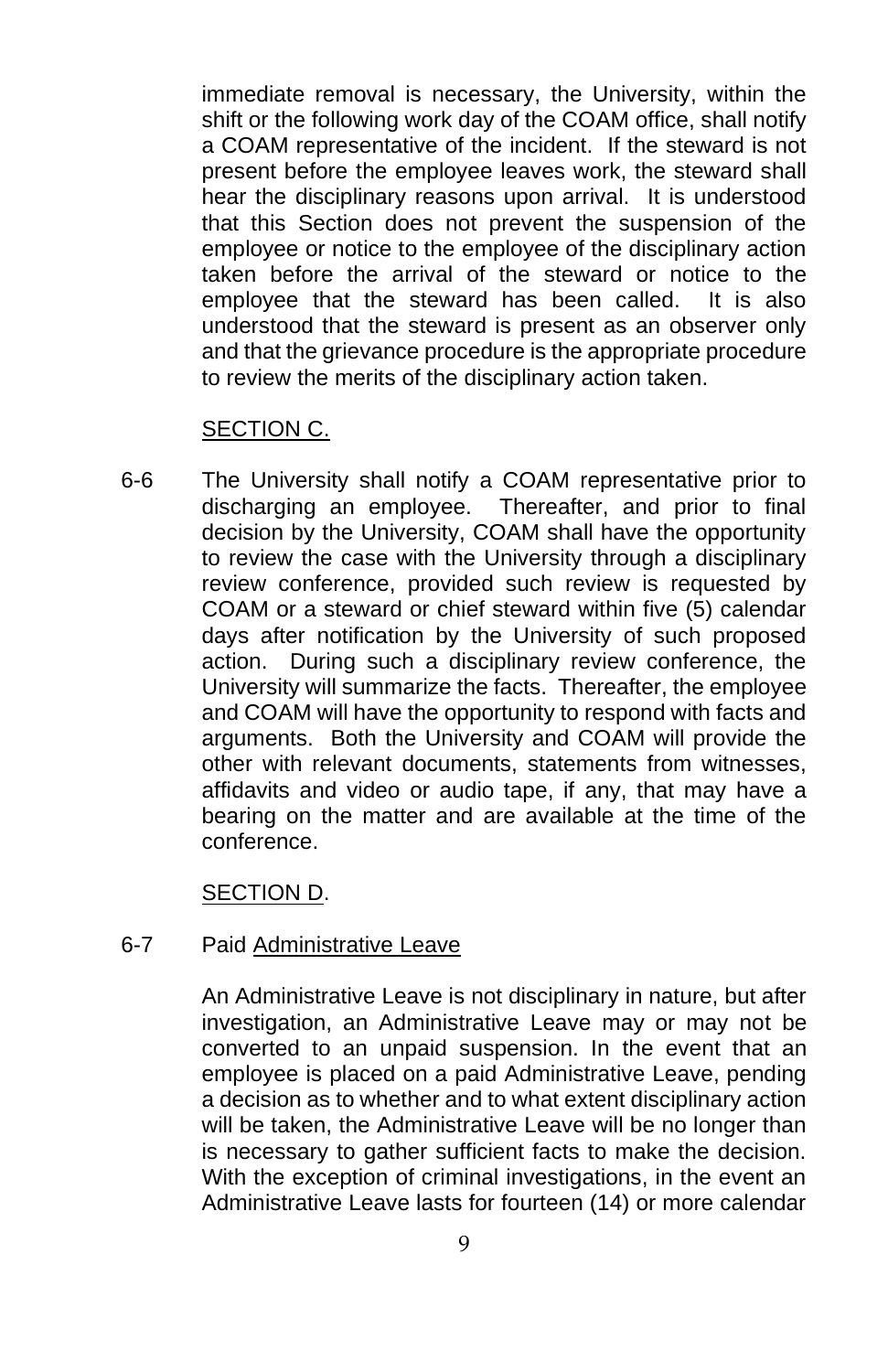days and a decision has not been made, COAM may request a meeting with the University to discuss the employee's status.

Suspension:

6-8 The University may issue a Suspension (i.e time-off without pay) for Misconduct, substantiated by Just Cause.

## SECTION E.

- 6-9 The University shall notify COAM at its office, providing it is open for business, of any disciplinary action taken which involves a disciplinary layoff or discharge within twenty-four (24) hours after the action is taken and mail a copy of the employee's notification to COAM at its office. The notification shall include the nature of the cause and the extent of the action taken.
- 6-10 In the event a COAM employee is the subject of an internal investigation of a non-criminal nature, the employee and the union will be notified within seven (7) business days.

#### SECTION F.

6-11 A grievance which (1) concerns a disciplinary layoff or discharge of a non-probationary employee and (2) alleges that no cause in fact existed, or that the layoff or discharge was arbitrary or was clearly excessive, may be processed through the grievance and arbitration procedure, provided it is submitted in writing at Step 3 within five (5) calendar days (excluding Saturdays, Sundays and University Holidays) after receipt by COAM of the University's written notification of the disciplinary action. Failure to submit a written grievance by COAM or any representative of the local union within the allotted time shall constitute a waiver of all claims concerning such disciplinary layoff or discharge.

## SECTION G.

6-12 If any grievance alleging a violation of this Article should be taken to arbitration, the arbitrator's authority shall be limited to the fact question of whether there was cause and as follows: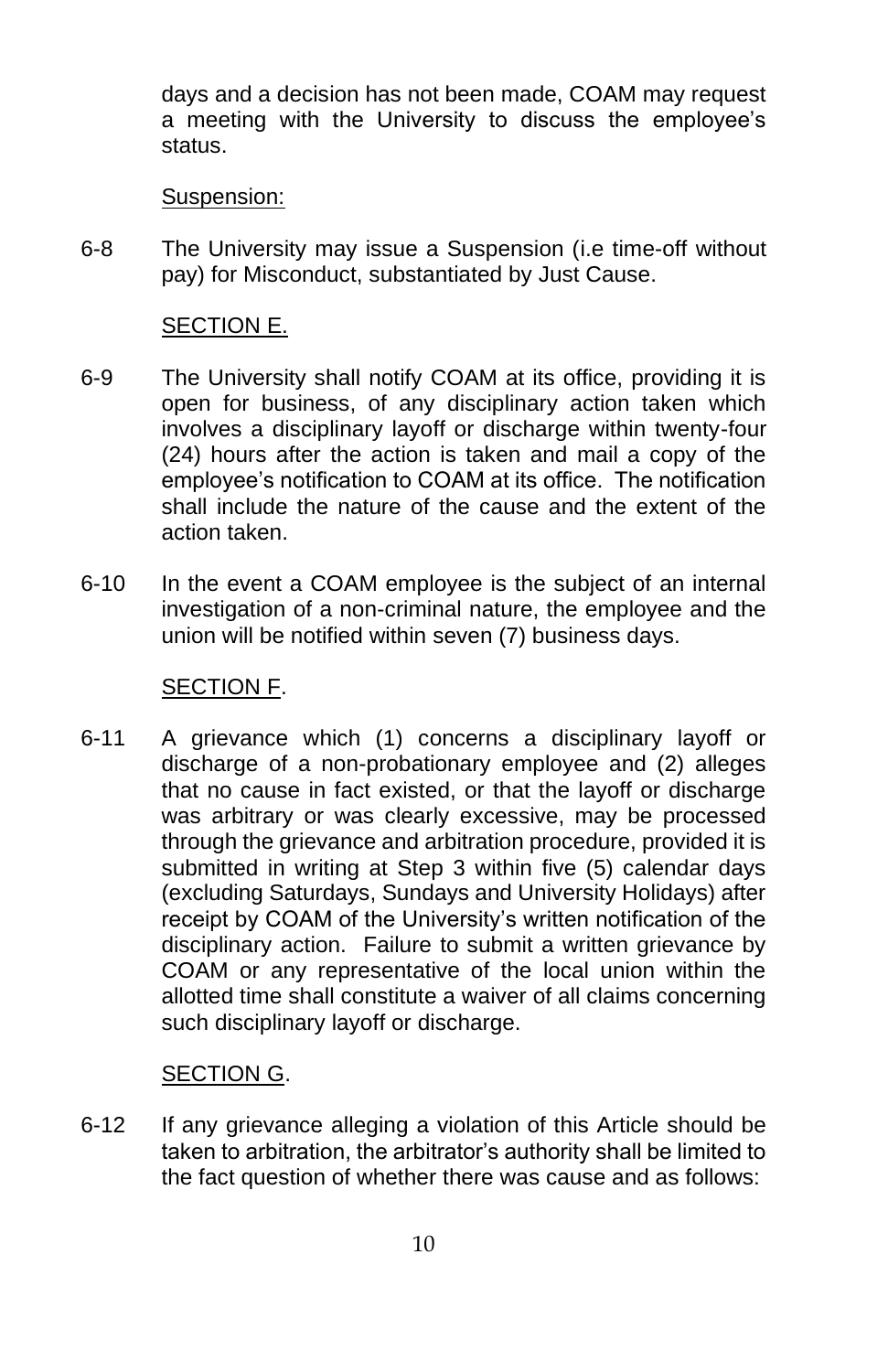- 1. If the arbitrator finds there was cause, he/she may modify the discipline only if it was (a) arbitrary or (b) clearly excessive; otherwise the arbitrator must affirm it.
- 2. If the arbitrator finds there was no cause, the arbitrator shall nullify the disciplinary action taken.

## SECTION H.

6-13 Whenever time limits are used in this Article, actual receipt or a postmark, if mailed, will control.

# **ARTICLE 7**

## **GRIEVANCE PROCEDURE**

## SECTION A. EMPLOYEE GRIEVANCE

7-1 A grievance is defined as a disagreement, arising under and during the term of this Agreement, between the University and an employee (1) concerning that employee's employment and (2) compliance with the express provisions of this Agreement.

## SECTION B. GROUP GRIEVANCE

7-2 In the event that employees have a group grievance concerning their employment, one employee shall process the grievance on behalf of all similarly affected employees. A group grievance shall be only one in which the fact questions and the express provisions of the Agreement alleged to be violated are the same as they relate to each and every employee in the group. A group grievance shall begin at the step in the grievance procedure where all affected employees have a common supervisor, or at Step Three as the case may be.

## SECTION C. UNION GRIEVANCE

7-3 A Union grievance is defined as a disagreement, other than one which can be processed as an employee or group grievance, arising under and during the term of this Agreement, between the University and the Union concerning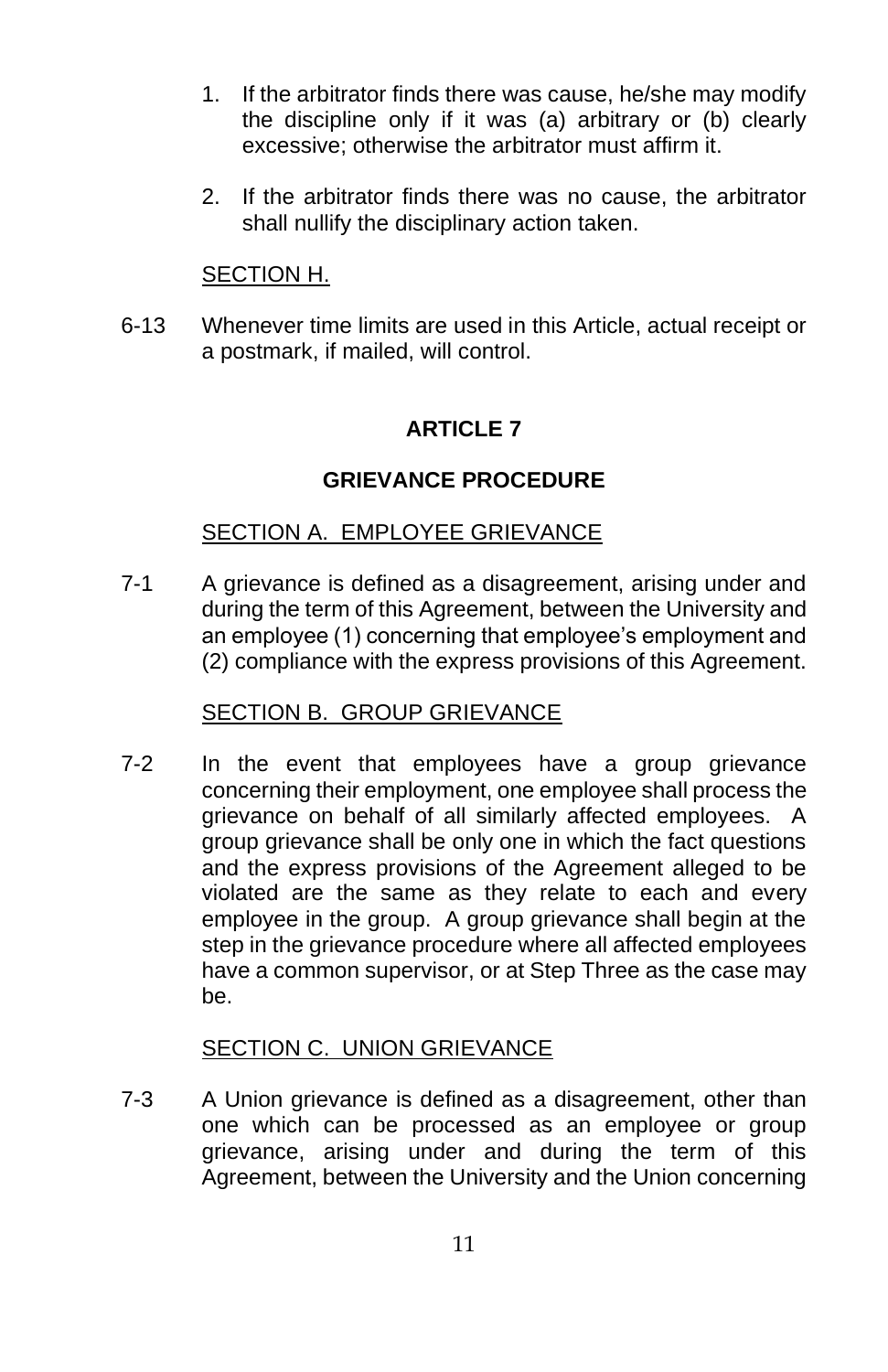compliance with the express provisions of this Agreement on a question which may not be an employee grievance.

7-4 In the event that the Union has a grievance, it shall begin at Step Three of the grievance procedure, provided the grievance is submitted within the fifteen (15) calendar day period following the day on which the Union had knowledge of the facts giving rise to the grievance. Such a grievance shall be submitted by either a COAM representative or a steward or a chief steward or a representative of the local Union.

## SECTION D. UNION REPRESENTATION

- 7-5 Employees shall be represented by the Union in the grievance procedure as follows:
	- 1. One steward and one alternate steward for each shift for each of the following representation districts:
		- a. Flint Department of Public Safety
		- b. Dearborn Department of Public Safety
		- c. Ann Arbor Police Department
		- d. Michigan Medicine Security
		- e. Ann Arbor Housing Security
		- f. Ann Arbor Dispatch Services
		- g. Ann Arbor University Security Services
		- h. Ann Arbor Museum Security Services

Each steward and alternate steward shall be an employee with seniority working within the district they represent. The alternate steward shall only represent an aggrieved employee when the steward is absent from work. When both the steward and alternate steward are absent from work the aggrieved employee shall be represented by the chief steward for the district.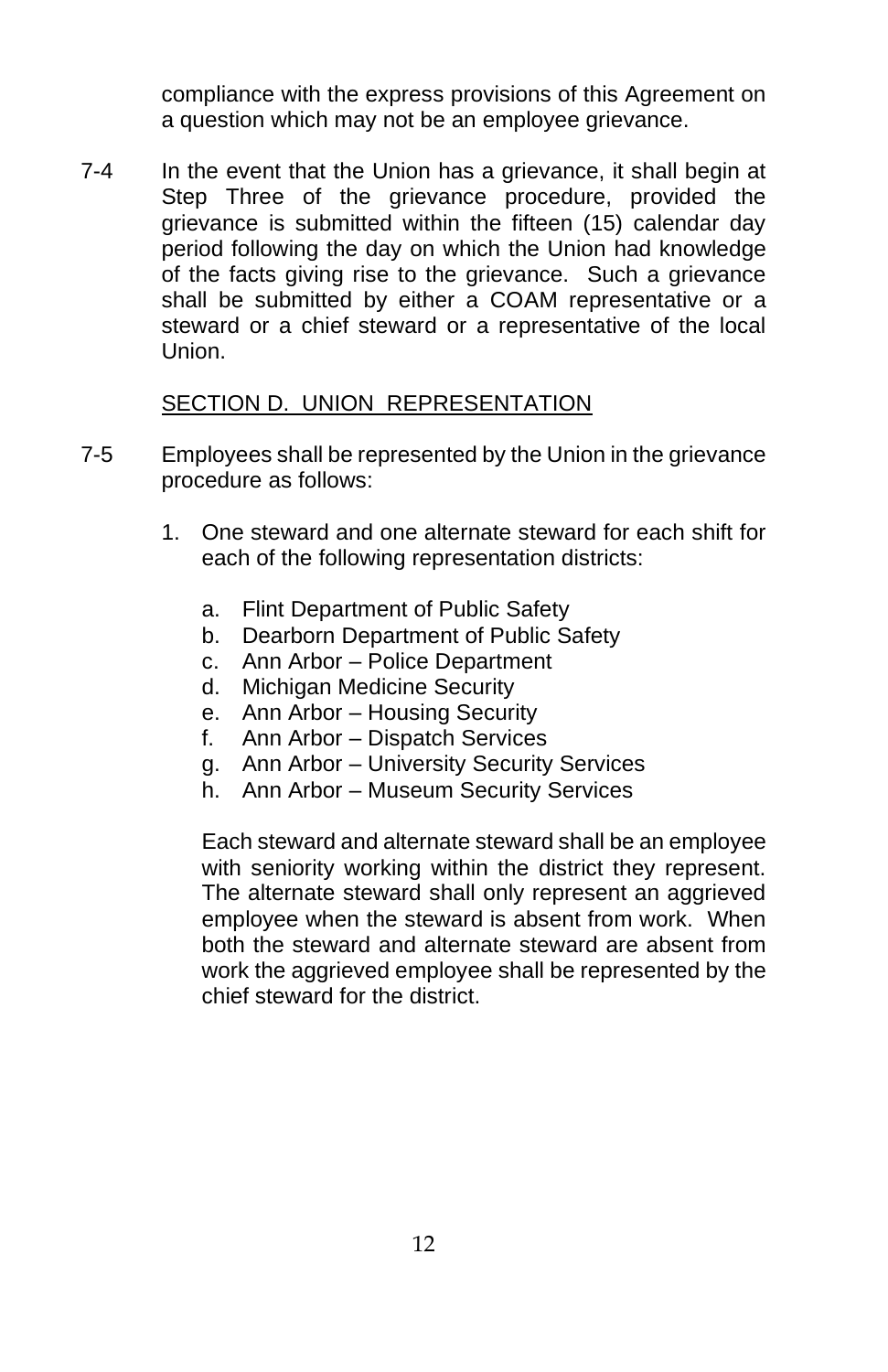- 2. One chief steward for each of the following representation districts:
	- a. Flint Department of Public Safety
	- b. Dearborn Department of Public Safety
	- c. Ann Arbor Police Department
	- d. Michigan Medicine Security
	- e. Ann Arbor Housing Security
	- f. Ann Arbor Dispatch Services
	- g. Ann Arbor University Security Services

Each chief steward and alternate chief steward shall be an employee with seniority working within the district they represent.

The alternate chief steward shall only represent an aggrieved employee when the chief steward is absent from work. When both the chief steward and alternate chief steward are absent from work or when requested by the local Union the aggrieved employee shall be represented by the President of the local Union.

- 3. The President of the Local Union shall be an employee with seniority.
- 4. A representative of COAM.

#### SECTION E. UNIVERSITY REPRESENTATION

- 7-6 The University shall be represented in the grievance procedure as follows:
	- 1. The immediate supervisor of the aggrieved employee.
	- 2. The department head, or equivalent level of supervisor (or designated representative), of the aggrieved employee.
	- 3. The University Review Committee which shall be chaired by the Director of Staff HR Services (or designated representative from Staff HR Services).
- 7-7 A member of the Staff HR Services Department may be present at any step of the Grievance Procedure.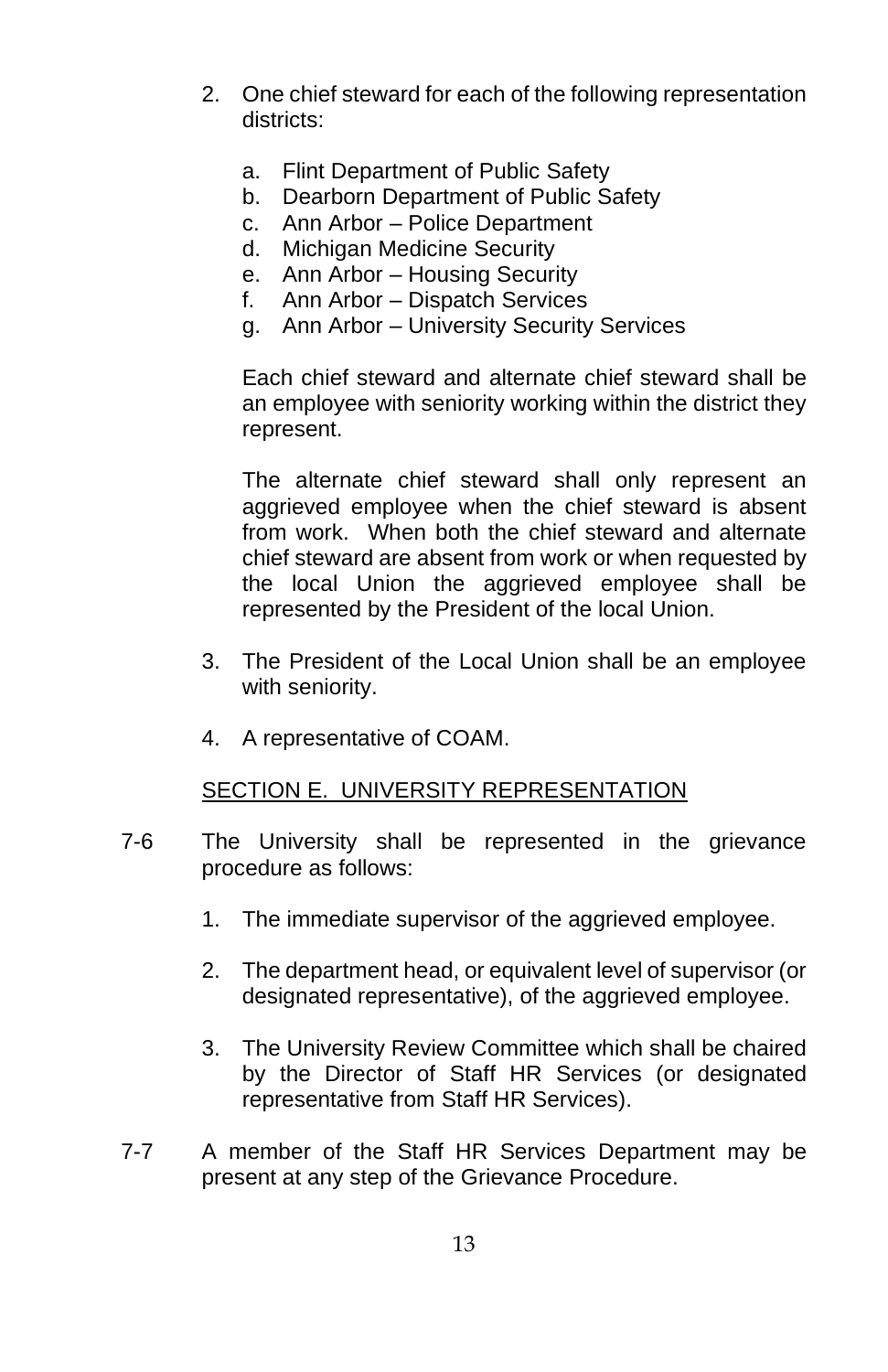7-8 The Union and the University shall furnish each other and keep current a written list of representatives for the grievance procedure.

## SECTION F. PROCEDURE

7-9 The following grievance procedure shall be the sole and exclusive means for processing grievances:

STEP ONE - ORAL (Immediate Supervisor)

- 7-10 An aggrieved employee or union representative should promptly notify their immediate supervisor (in writing), of a grievance. If the aggrieved employee wishes, the employee may refrain from discussing it with their immediate supervisor at that time and may have their steward represent them in an oral presentation of the documented facts. The oral presentation shall be scheduled as promptly as practicable, but in any event during the employee's and the supervisor's next common, regular working hours following the request for the steward, or at any other time if mutually convenient. Before the joint oral presentation of the grievance, the steward, at the steward's request, shall have the opportunity to discuss the grievance with the employee for a reasonable period of time at a place provided by the immediate supervisor.
- 7-11 If the aggrieved employee does not receive a satisfactory written response, or if the employee does not receive any answer, at Step One within three (3) working days following the day of the oral presentation, the employee may forward the grievance to the department head (or equivalent level of supervisor), or a designated representative, for written answer, provided the employee submits it within the fifteen (15) calendar day period following the day on which the employee had knowledge of the facts giving rise to the employee's grievance.
- 7-12 The grievance shall be dated and signed by the aggrieved employee and the employee's steward and shall set forth the facts, including dates, and provisions of the Agreement that are alleged to have been violated and the remedy desired.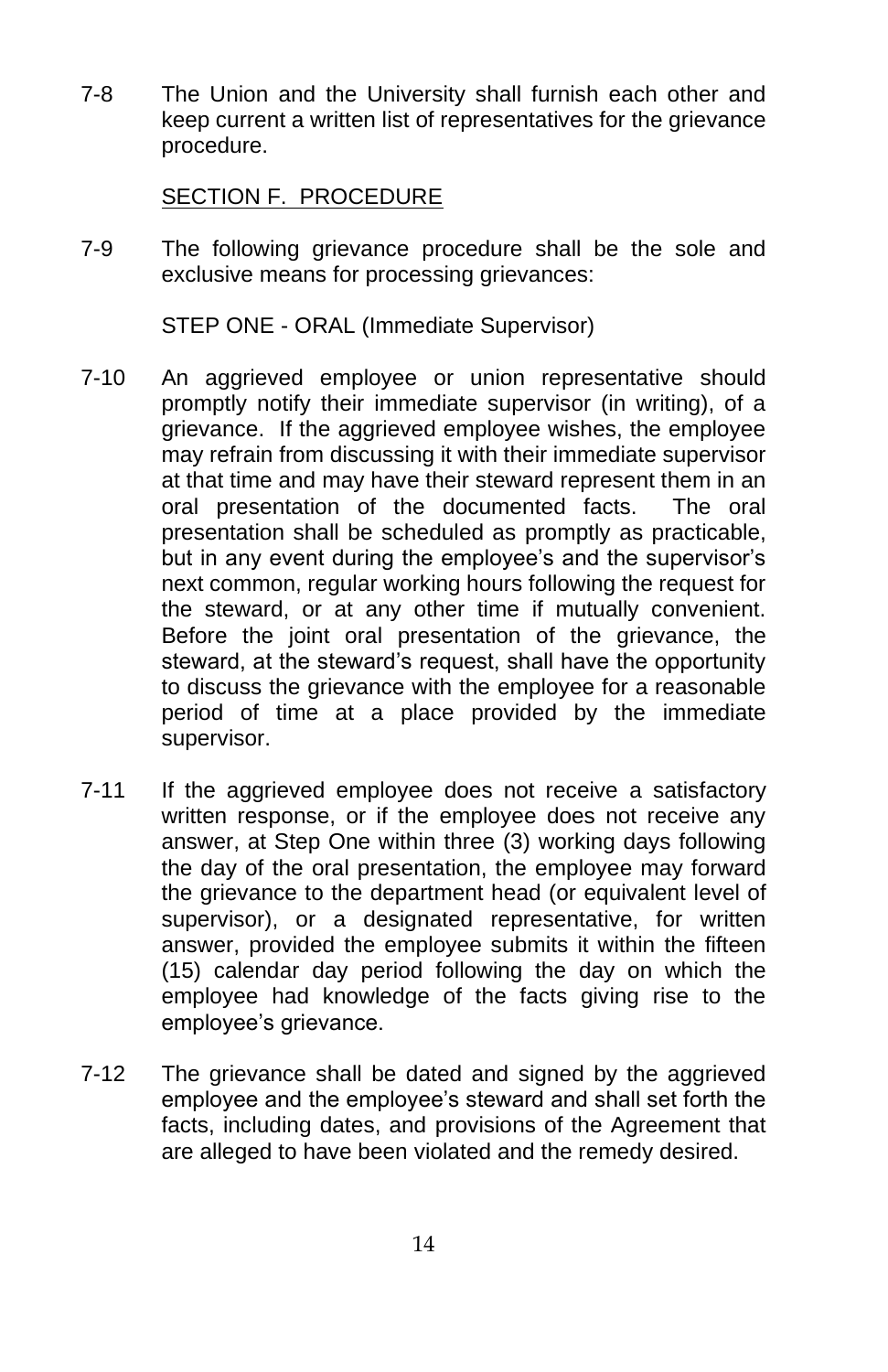7-13 The grievance shall not be considered submitted until the supervisor, or designated representative receives a written grievance. At the time it is received it shall be dated and a copy returned to the aggrieved employee.

## STEP TWO (Department Head)

- 7-14 Upon receipt of the written grievance, the employee's department head (or equivalent level of supervisor), or designated representative, shall set a place and time during working hours, or at the end of the shift if mutually convenient, within the next three (3) mutual working day period for a hearing of the grievance with the aggrieved employee and either the employee's steward or a COAM representative, or both, who shall have the opportunity to represent the employee in the hearing.
- 7-15 The department head (or equivalent level of supervisor), or a designated representative, shall make arrangements for the Steward and/or the COAM representative to be present for the hearing. A COAM representative may decide on a case by case basis who will represent the employee.
- 7-16 If the aggrieved employee does not receive a satisfactory written answer, or if the employee does not receive a written answer within the ten (10) calendar day period following the day the written grievance was submitted at Step Two, or following the hearing, whichever time is later, COAM or a steward or chief steward or a representative of the local Union may submit the written grievance to University Human Resources for written answer, provided it is submitted within the fifteen (15) calendar day period following the day of receipt of an unsatisfactory answer at Step Two.

STEP TWO AND A HALF (2.5)

(Applies only to non-disciplinary Layoff grievances on the Ann Arbor Campus)

Executive Director

7-17 If the aggrieved employee does not receive a satisfactory written answer, or if the employee does not receive a written answer within the ten (10) calendar day period following the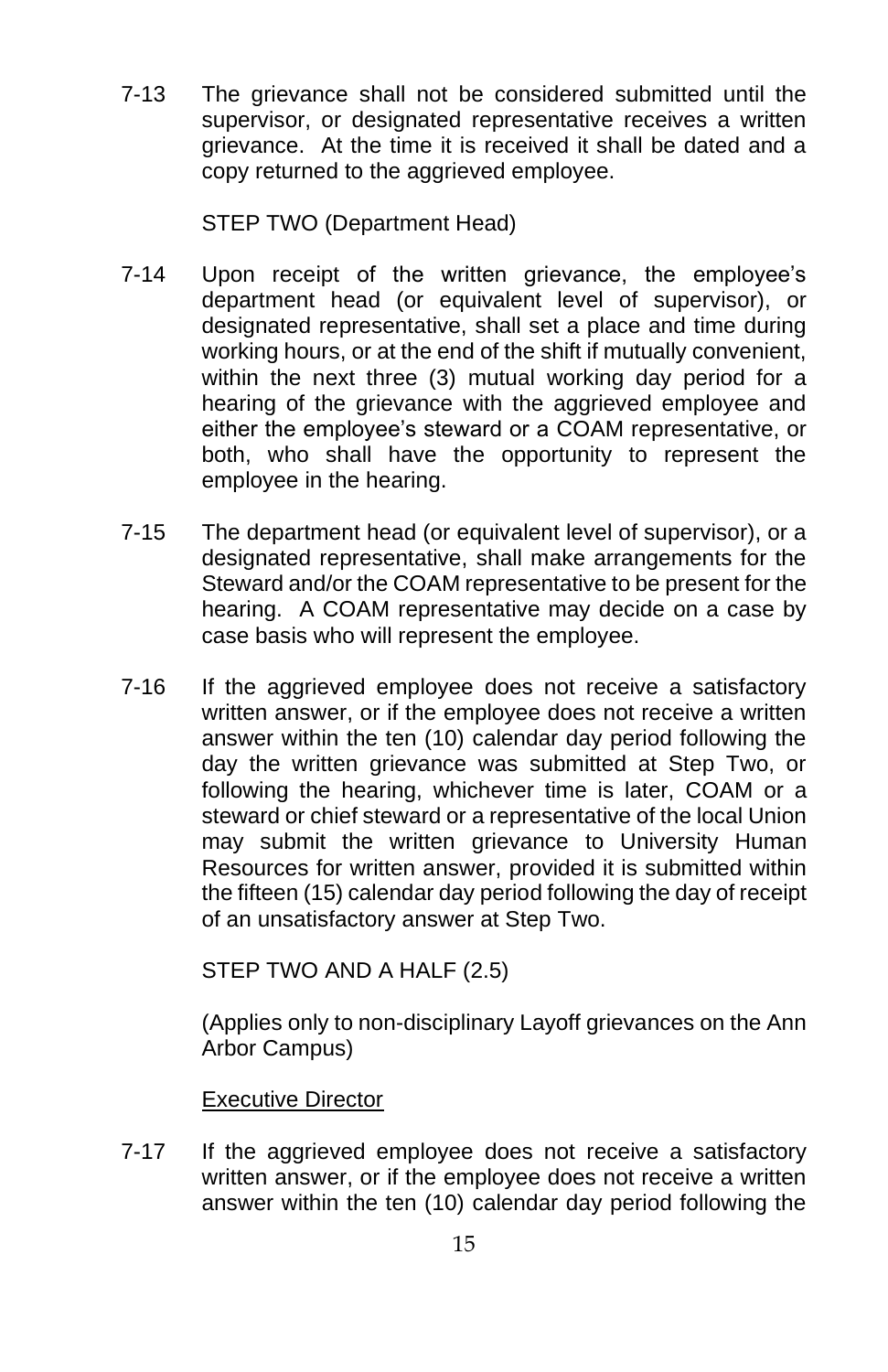day the written grievance was submitted at Step Two, or following the hearing, whichever time is later, COAM or a steward or chief steward or a representative of the local Union may appeal face-to-face to the Executive Director for written answer, provided it is submitted within the fifteen (15) calendar day period following the day of receipt of an unsatisfactory answer at Step Two. The Executive Director will provide a response to the appeal within 10 working days.

STEP THREE (University Review Committee)

7-18 Upon receipt of the written grievance, the University Review Committee shall set a place and time during working hours, or outside of working hours if mutually convenient, within the next fifteen (15) calendar day period for a hearing of the grievance with the employee, the Steward or Chief Steward and/or a representative of the local Union and/or a representative of COAM.

# SECTION G. PAY, TIME LIMITS, AND ADJUSTMENT

- 7-19 An employee who loses time from a regular schedule of work in the manner provided for in this Article shall do so without loss of time or pay.
- 7-20 A Steward, Chief Steward, President or Vice-President will be granted a necessary and reasonable amount of time off from a regular schedule of work, without loss of time or pay, while directly involved in the manner provided at the appropriate step of the grievance procedure for the following activities:
	- 1. Oral presentation,
	- 2. Discussion of grievance with the employee, or
	- 3. Hearing.
- 7-21 The Steward shall receive permission from the steward's immediate supervisor to leave work and must report back to the immediate supervisor when the steward's part in the grievance handling has been completed.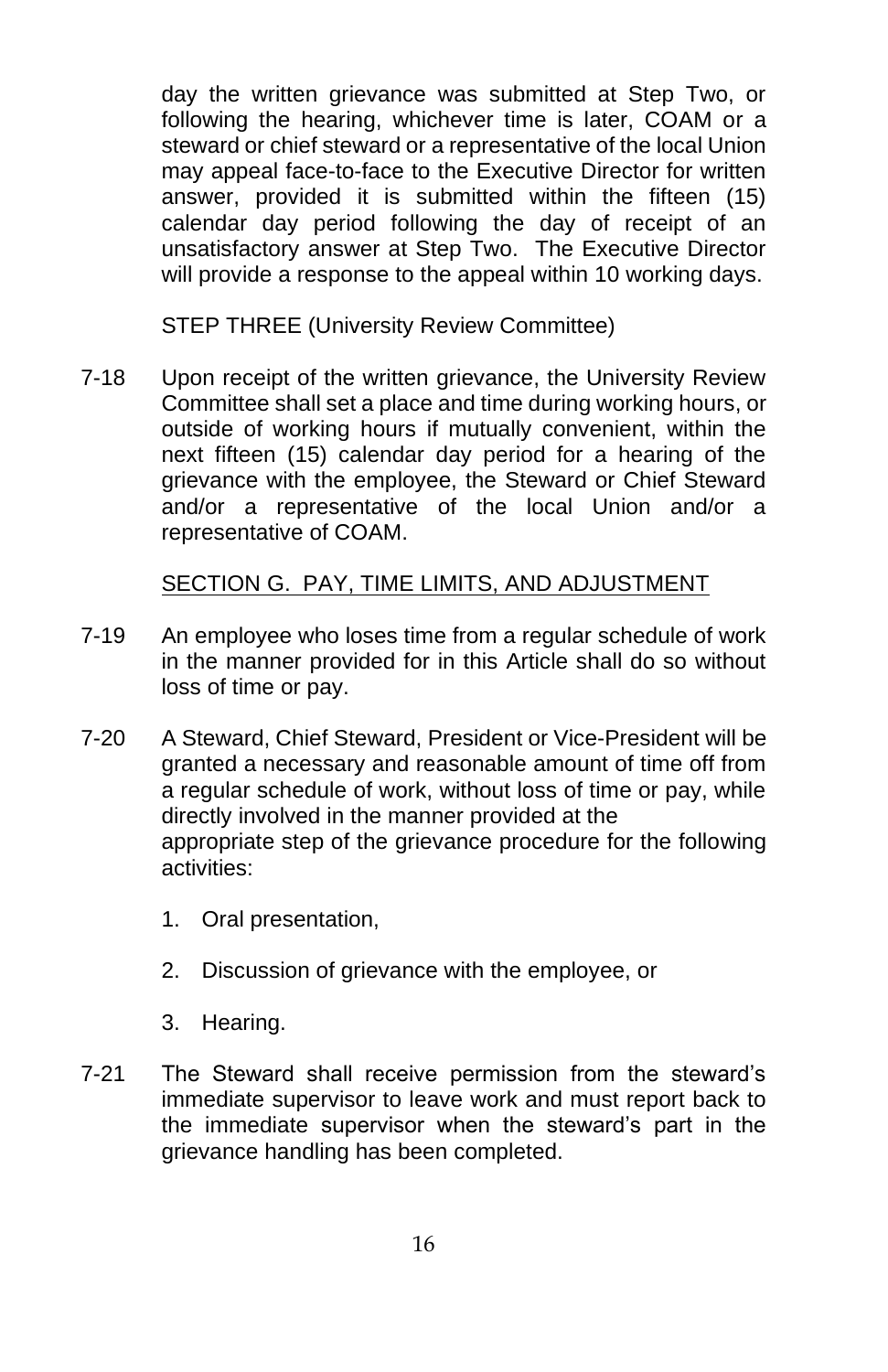- 7-22 If the Local Union or COAM, as the case may be, does not submit the employee's grievance to Step Two or Step Three of the grievance procedure within the prescribed time limit, the grievance shall be considered settled on the basis of the University's answer at Step One or Step Two, as the case may be, except the University Review Committee may extend the time limit for submission to Step Three, providing the extension is requested by the Local Union or COAM before the time limit ends.
- 7-23 COAM and the Local Union representative shall receive a copy of the written answer.

#### SECTION H. LIABILITY

- 7-24 Except as otherwise specifically provided or limited, the University shall not be liable on a grievance claiming back wages or other financial reimbursement for any of the following periods:
	- 1. The period prior to forty-five (45) calendar days preceding the time a satisfactory oral answer is received at Step One or the period prior to sixty (60) calendar days preceding the time the written grievance is submitted at Step Two or is submitted as required at another step of the grievance procedure.
	- 2. The period between the first date offered for discussion of a grievance by the University and date when the Local Union or COAM is first available for discussion, when the first date offered by the University is delayed at the request of the employee or the Local Union or COAM.

## **ARTICLE 8**

#### **ARBITRATION**

#### SECTION A. SUBMISSION TO ARBITRATION

8-1 A grievance as defined in this Agreement, which is properly submitted to Step Three of the grievance procedure and is within the jurisdiction of the arbitrator, may be submitted to arbitration by COAM if COAM does not receive a satisfactory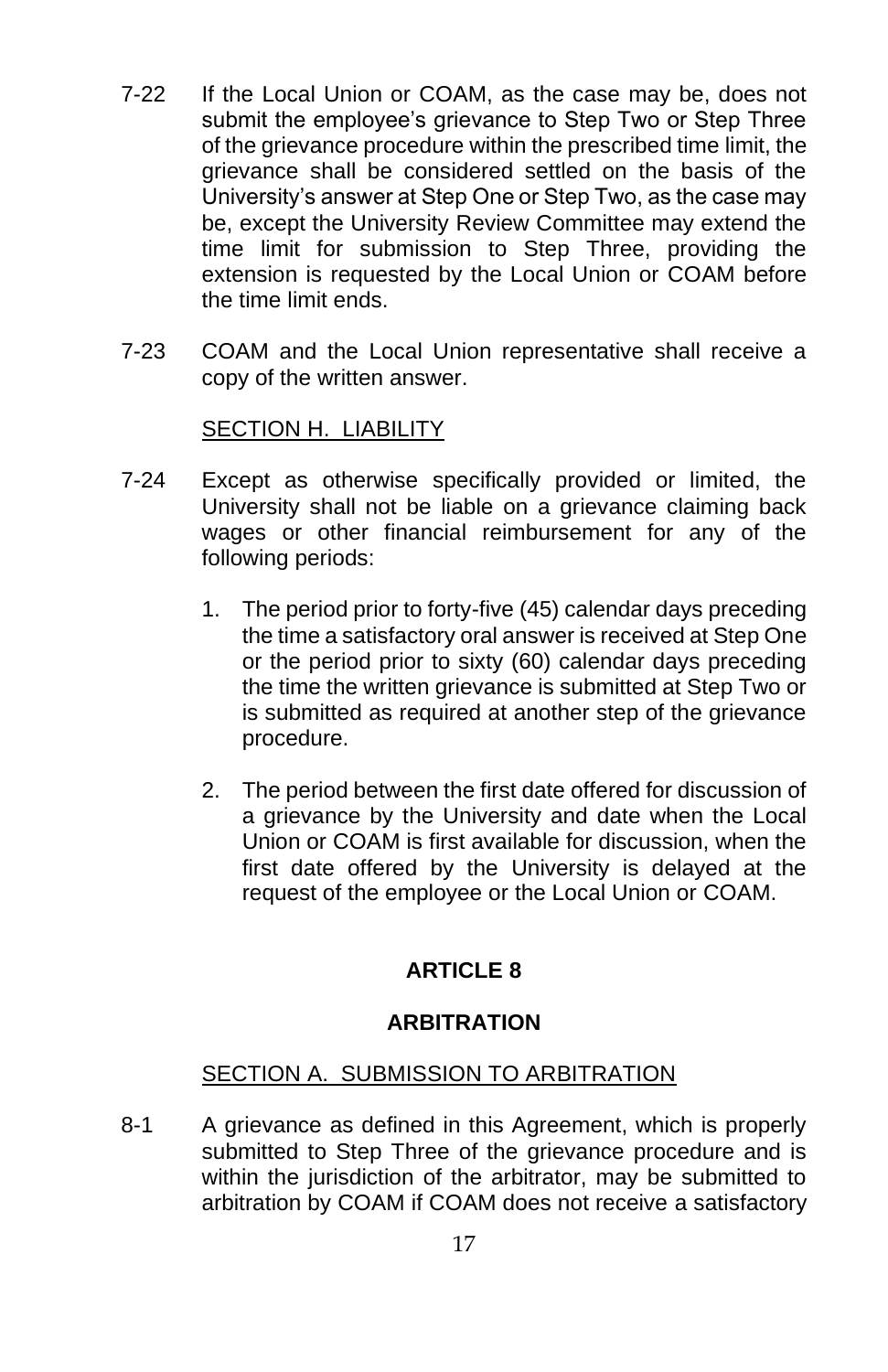written answer, or if COAM does not receive a written answer within the 45 calendar day period (30 calendar day period for a grievance involving a discharge) following the date of the Step Three hearing, provided the Union gives written notice to the University Review Committee within the thirty (30) calendar day period following the day of receipt of an unsatisfactory answer at Step Three. Such notice shall identify the grievance and the issue and state the provisions of the Agreement involved. If no such notice is given within the applicable thirty (30) calendar day period, the grievance shall be considered settled on the basis of the Step Three answer.

## SECTION B. SELECTION OF ARBITRATORS

- 8-2 Within ten (10) days of the submission for arbitration, COAM shall notify an arbitrator from the following panel of arbitrators:
	- 1. Doyle O'Connor
	- 2. Tom Barnes
	- 3. Robert Young
	- 4. Patrick McDonald
	- 5. Ben Wolkinson
- 8-3 Selection shall be made on a rotation basis with the arbitrator listed first as the one who will hear the first case. The next arbitrator on the list will hear the second case and so on until each arbitrator shall have heard a case. Once the list has been exhausted, the selection process starts over with the first name on the list.
- 8-4 When an arbitrator is not available for three (3) months or longer, the parties may move to the next arbitrator listed.
- 8-5 Upon mutual written agreement of the parties, an arbitrator may hear more than one case.
- 8-6 Any arbitrator on the list may be removed from the list unilaterally by either party during the life of the Agreement by written notice to the other party and to the arbitrator. Upon receipt of written notice, no further cases will be assigned to that arbitrator, but the arbitrator will hear and decide any cases already assigned to him/her. Within thirty (30) days after receipt of such notice, the parties shall meet and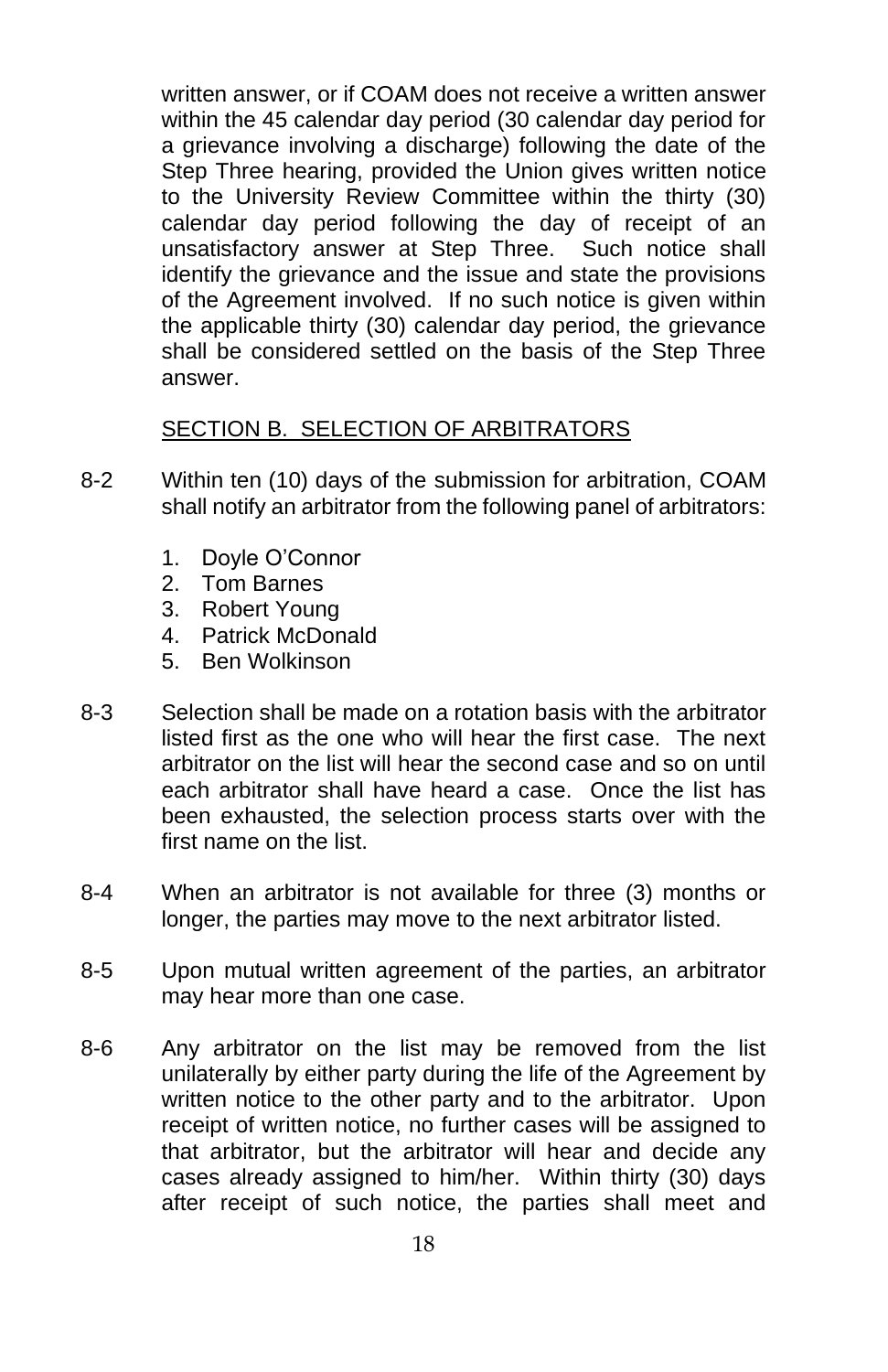mutually agree upon another arbitrator to replace the arbitrator. The newly-selected arbitrator will be placed on the list in the numbered position of the arbitrator he/she replaces. An arbitrator may remove himself/herself from the list at any time.

## SECTION C. TERMS AND CONDITIONS OF ARBITRATION

- 8-7 Every grievance submitted to an arbitrator for decision shall be subject to the following terms and conditions:
	- 1. Either the University or COAM or both shall notify the arbitrator of his/her selection and upon acceptance shall forward to the arbitrator a copy of the grievance, the University's answer at Step Three, the COAM's notice to the University Review Committee as provided for in Section A. and a copy of this Agreement. A copy of this communication, except a copy of the Agreement, shall be sent to either the University or COAM as the case may be. In the event the arbitrator does not accept his/her selection, the selection process set forth in Section B. shall be repeated until an arbitrator has accepted selection.
	- 2. Upon receipt of this communication, the arbitrator shall fix the time for hearing the issue or issues submitted for decision.
	- 3. The University and COAM may arrange mutually agreeable terms for a pre-hearing conference to consider means of expediting the hearing by, for example, stipulating facts and authenticating proposed exhibits.
	- 4. At the time of the arbitration hearing both the University and COAM shall have the right to examine and crossexamine witnesses.
	- 5. Upon the request of either the University or COAM, or both, a transcript of the hearing shall be made and furnished the arbitrator with the University and COAM having an opportunity to purchase their own copy. The party requesting the transcript shall bear the full cost,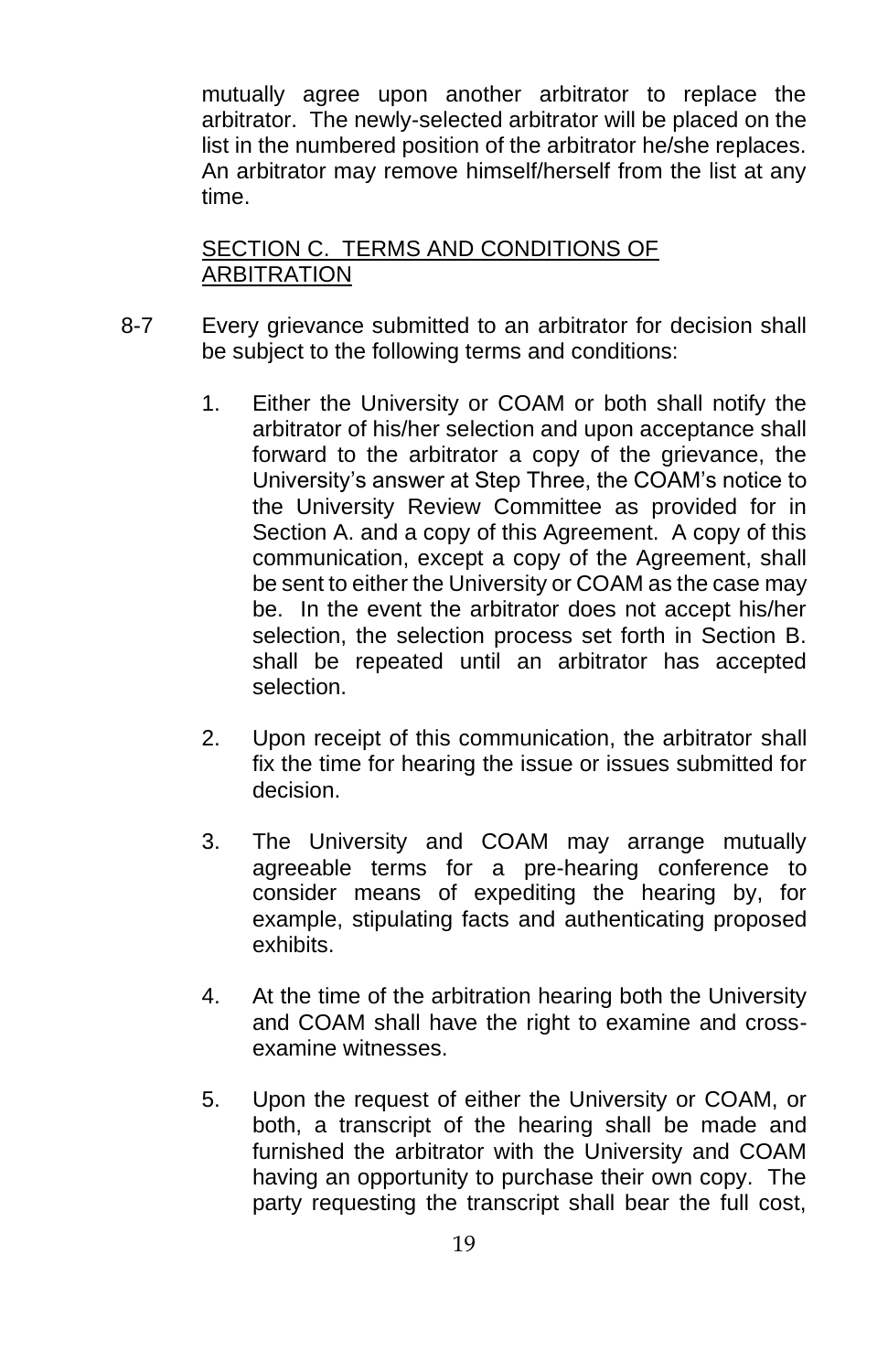unless it is mutually requested. In such a case, the cost shall be shared equally.

- 6. At the close of the hearing the arbitrator shall afford the University and COAM a reasonable opportunity to furnish briefs, if requested by either the University or COAM.
- 7. The jurisdictional authority of the arbitrator is defined as, and limited to, the determination of any grievance as defined in Article 7 submitted to him/her consistent with this Agreement and considered by him/her in accordance with this Agreement.
- 8. In making his decision, the arbitrator shall be bound by the principles of law relating to the interpretation of contracts followed by the Michigan courts and shall construe the Agreement in a manner which does not interfere with the exercise of the University's rights, functions, duties and responsibilities, except to the extent that such rights are clearly, expressly and specifically limited by this Agreement.
- 9. The arbitrator may interpret this Agreement and apply it to the facts of the particular case submitted to him/her, but he/she shall limit his decision strictly to the application and interpretation of the express provisions of this Agreement and he/she shall be without power or authority to make any decision contrary to, or inconsistent with, or to add to, subtract from, or in any way modify the express terms of this Agreement, nor shall he/she have any power or authority to limit or change any policies, practices, rules or regulations of the University not in conflict with this Agreement; nor shall he/she have the power or authority to formulate or add any new policies, rules, or regulations, nor substitute his/her discretion in cases where the University retains or is given discretion by this Agreement.
- 10. Except as otherwise provided and limited by this Agreement, no grievance claiming back wages or other financial reimbursement shall exceed the amount of wages the employee otherwise would have earned less any remuneration or payments he/she may have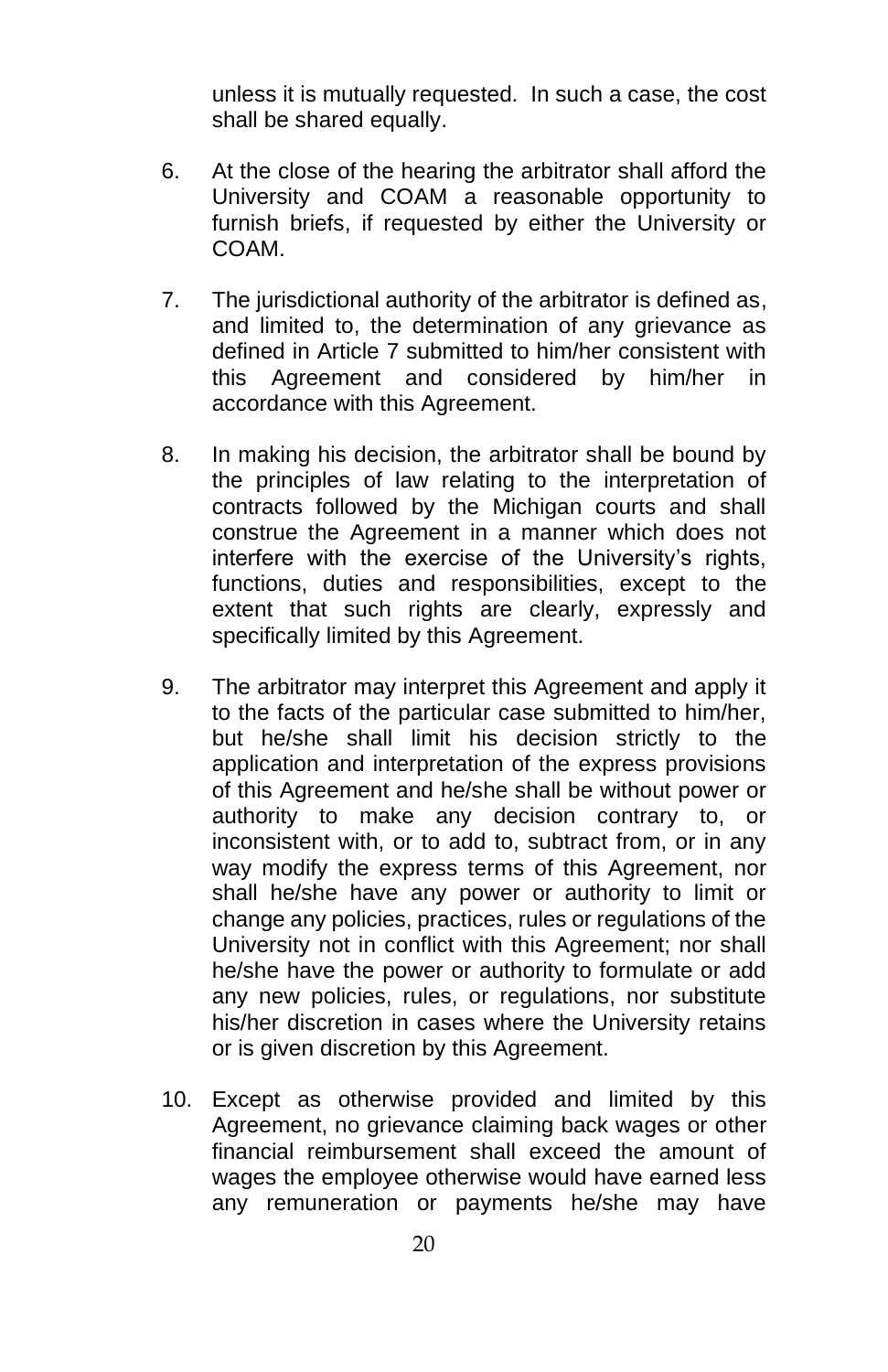received during this period of suspension from employment with the University. It is understood, however, that any regular remuneration or payments he/she was receiving prior to this period of suspension shall not be used as an offset in determining a back wage. Neither shall the University be liable for back wages or other financial reimbursement for the period between the first date the arbitrator is available for an arbitration hearing and the date of hearing when the first date is rejected by COAM.

- 11. The fees and expenses of the arbitrator shall be shared equally by the University and COAM. The expenses of, and the compensation for, each and every witness and representative for either the University or COAM shall be paid by the party producing the witness or having the representative, except that an aggrieved employee who is an essential witness shall be paid by the University for time lost from his normal schedule of work.
- 12. The arbitrator shall render his/her decision in writing within thirty (30) calendar days from the close of the hearing or from the receipt of briefs, if any.
- 13. The arbitrator's decision when made in accordance with his/her jurisdiction and authority established by this Agreement shall be final and binding upon the University, the Union, COAM and the employee or employees involved.

#### **ARTICLE 9**

#### **SPECIAL CONFERENCES**

9-1 At the request of either the Union or the University, Special Conferences shall be held for the purpose of considering matters of mutual interest, other than grievances under consideration in the Grievance Procedure, provided that mutually acceptable arrangements can be made. All such Special Conferences shall be arranged through University Human Resources. When arrangements have been made for an employee or employees to attend a Special Conference, the employee or employees shall not suffer loss of time or pay.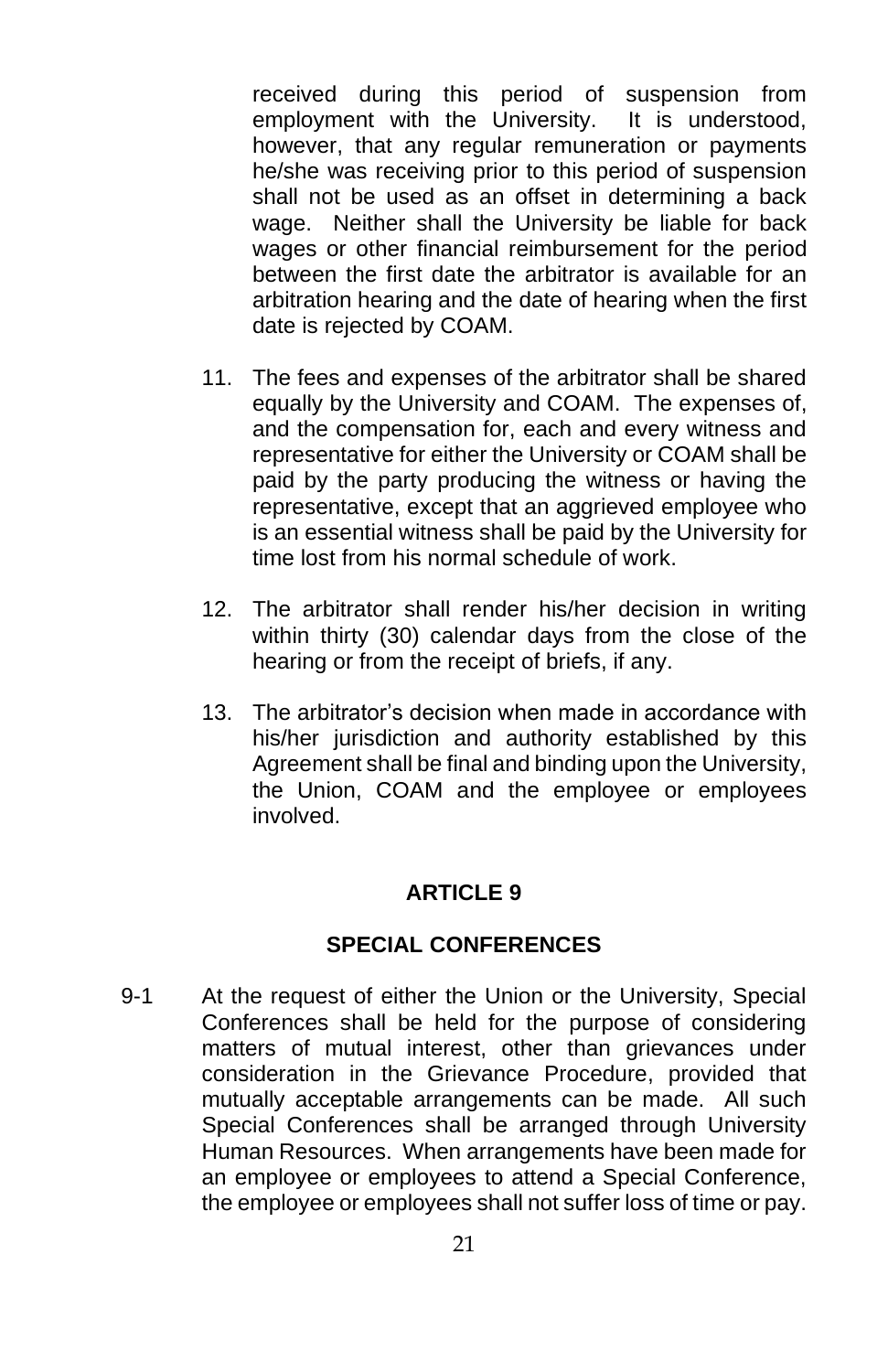9-2 If a Special Conference is scheduled outside of an employee's normal working hours, the employee's schedule or shift may be adjusted for the day. Special Conferences may be attended by officials of the Union. In the event that it is mutually agreeable, the University or the Union will respond in writing to written matters of mutual interest presented by either party within fourteen (14) calendar days unless both parties mutually agree to another time limit.

# **ARTICLE 10**

## **WORK SCHEDULES**

#### SECTION A.

- 10-1 A normal schedule of work for a full-time employee shall average forty (40) hours per calendar week, excluding nonpaid lunch periods, over the period of time covered by the posted normal schedule of work.
- 10-2 All employees shall be at the place designated by their immediate supervisor, ready for work, at their starting time and shall continue working until the end of their working period unless otherwise instructed or excused by their immediate supervisor.

#### SECTION B.

10-3 Lunch periods shall be scheduled as to time and duration by the University. Paid lunch periods shall not exceed thirty (30) minutes and shall not interfere with work or the orderly and efficient operation of the University.

#### SECTION C.

10-4 There normally will be a rest period which shall be taken at a time determined by the University. Such rest period shall be with pay and shall under no circumstances exceed fifteen (15) minutes for each four (4) hours of work. No employee shall cease work prior to the beginning of this fifteen (15) minute period and must resume work at the end of this period. In no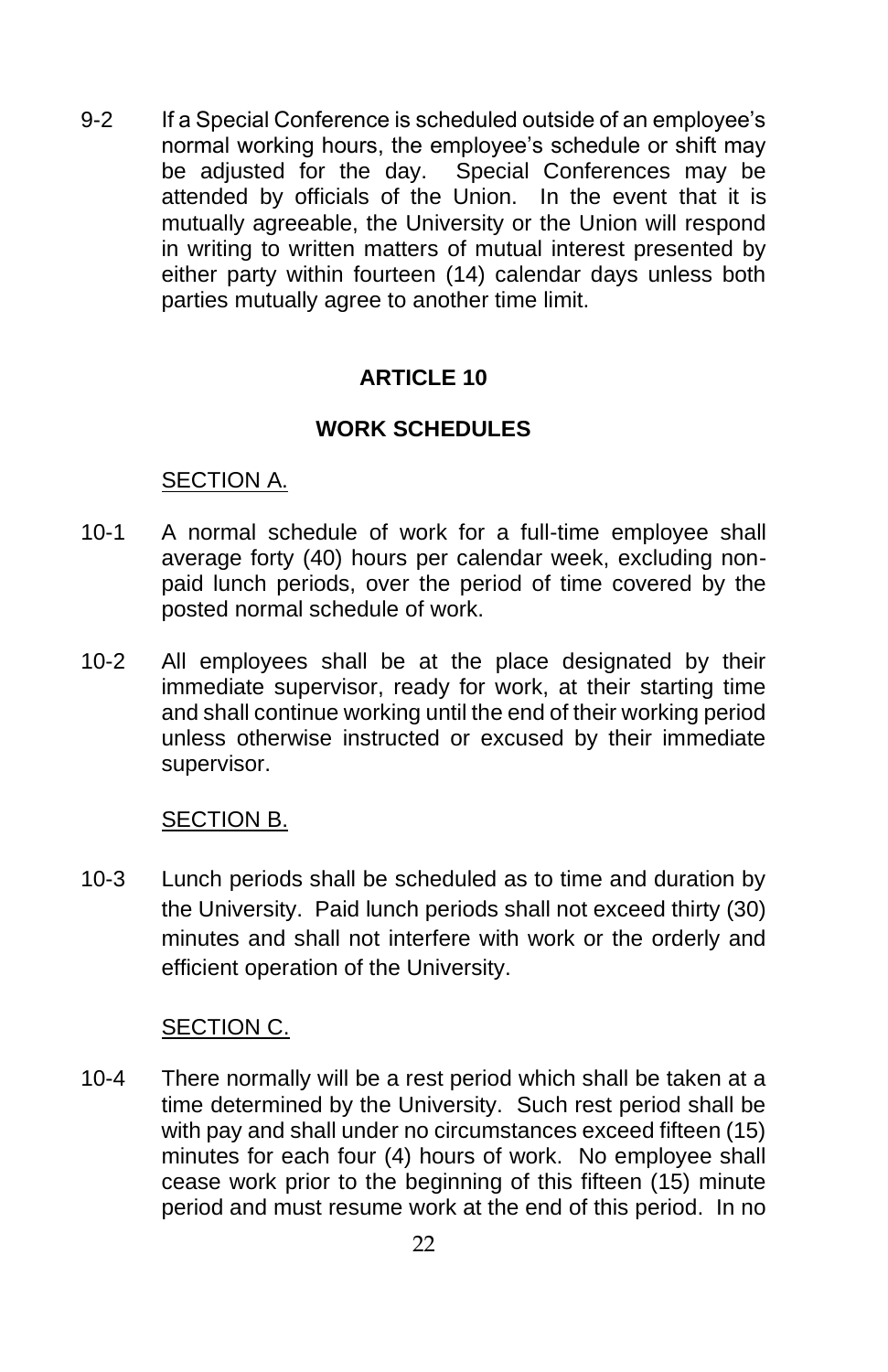case shall any employee without supervisory approval use a vehicle during the rest period or to get to a place other than the employee's work site or patrol area for the rest period. The rest period is intended to be a recess from work to be preceded and followed by an extended work period. Consequently, it may not be used to cover an employee's late arrival to work or early departure, to extend the lunch period, nor may it be regarded as cumulative if it is not taken.

#### SECTION D.

- 10-5 Employees will be given notice of their schedules of work at least one (1) week in advance. Once an employee is given such notice, the University would rather not change it. However, it is understood that changes may occur because of operational considerations such as employee absences, special situations and employee requests.
- 10-6 When a schedule change is made because of an employee absence and it is not possible to return to the original schedule without over-staffing or overtime pay resulting, the University may schedule the employee returning from absence in a manner consistent with its work requirements until employees can be returned to their original schedule without the overstaffing or overtime pay resulting.
- 10-7 This Section shall not be construed as and is not a guarantee of any hours of work per day or per week or during the posted normal schedule of work. Neither does a posted normal schedule of work preclude a change in that schedule because of operational considerations.
- 10-8 Employees may exchange schedules of work, in whole or in part, provided the changes are approved by the University prior to the exchange.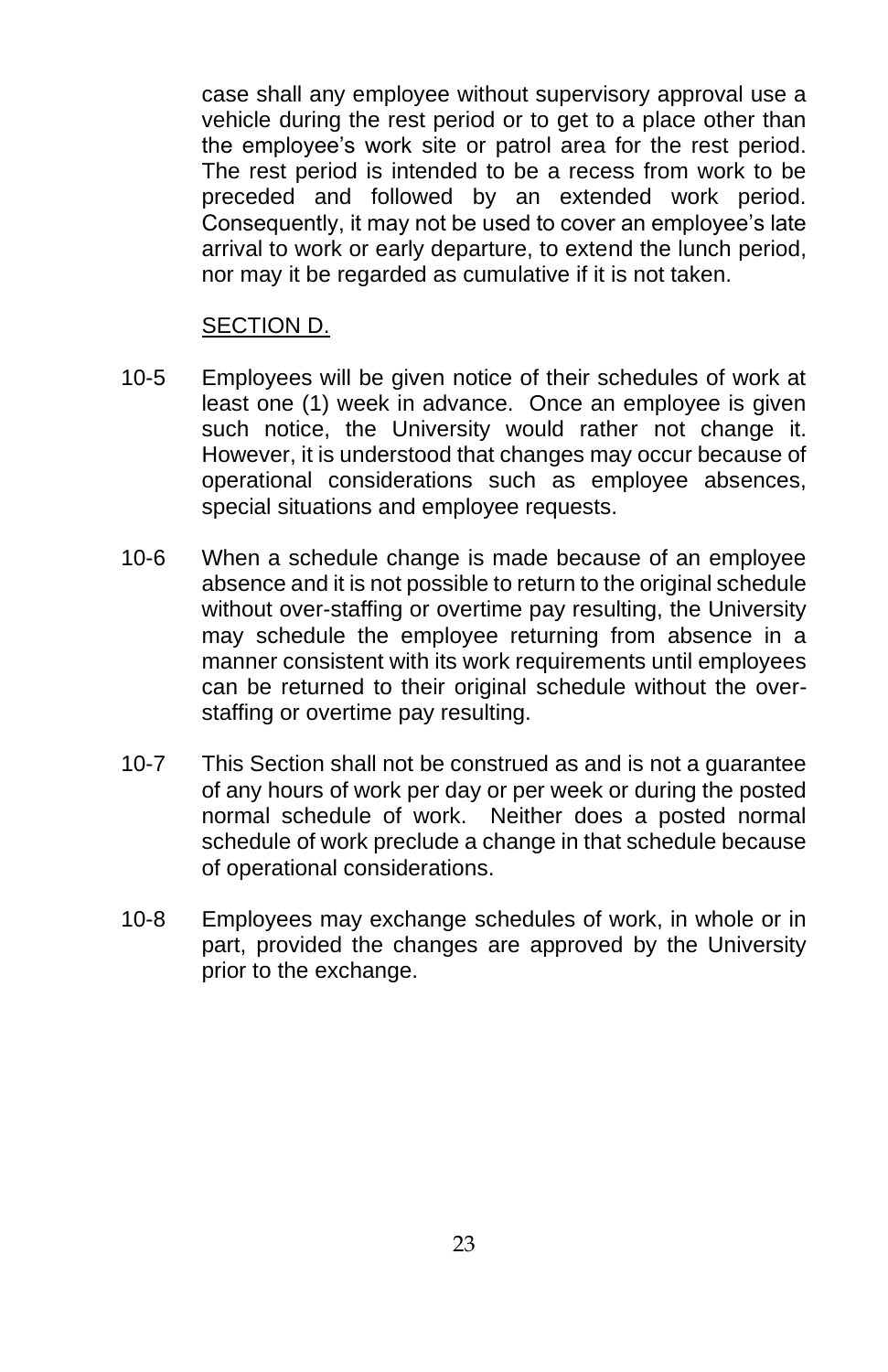## **OVERTIME**

## SECTION A. OVERTIME PREMIUM

- 11-1 Non-exempt staff members shall be paid overtime compensation at one-and-one half times the staff members regular rate of pay for all hours worked in excess of forty (40) hours per week.
- 11-2 Exempt staff members shall be paid overtime compensation at one-and-one half times the staff member's regular rate of pay for all ours worked in excess of forty (40) hours per week when assigned in the role of a First Responder.
- 11-3 An overtime premium of one-half the employee's hourly rate and shift premium, if applicable, will be paid for time worked as follows:
	- 1. In excess of forty (40) hours worked in a week.
	- 2.. When an employee is scheduled for training which requires returning to work prior to an employee's regular starting time, time spent for training will be paid at a straight time rate and not with an overtime premium.
- 11-4 In calculating when the overtime premium is payable, the following will be counted:
	- 1. Time when actual work is performed;
	- 2. Holiday Pay, except paid time for a holiday which falls on an employee's scheduled day off; and
	- 3. When the employee is using short term sick.

#### SECTION B. PYRAMIDING

11-5 Overtime premium shall not be pyramided, compounded or paid twice for time which has already been compensated.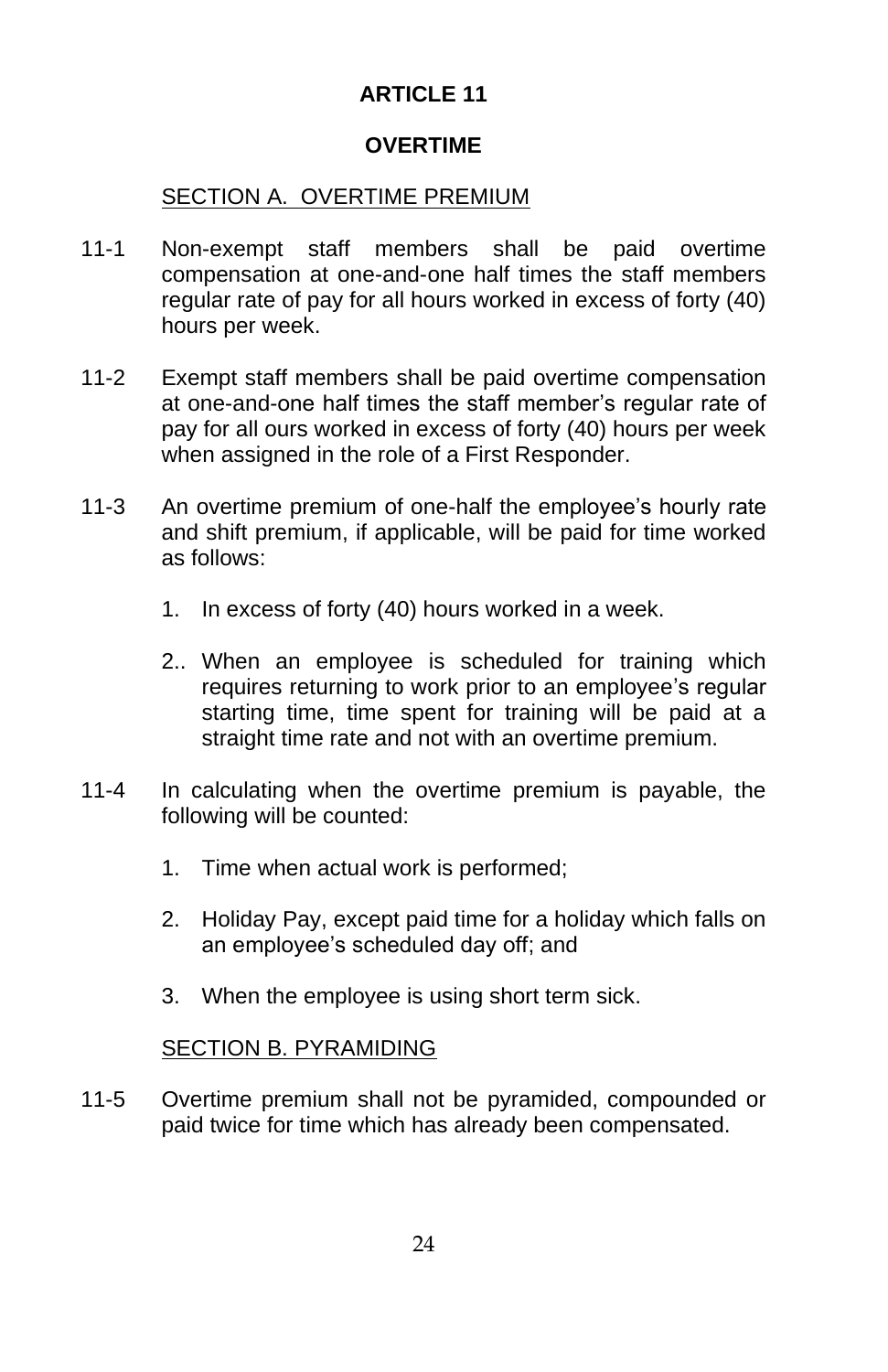# SECTION C. SCHEDULING AND DISTRIBUTION

- 11-6 Supervision is expected to practice fiscal responsibility and manage operations accordingly. Therefore, supervisors are responsible for scheduling and approving overtime, before overtime work is performed. Staff members may not authorize or certify their own overtime. Overtime shall not be authorized for the specific purpose of increasing a staff member's income.
- 11-7 Overtime shall first be assigned to employees by classification within a unit of distribution who are qualified to perform the overtime assignment.

VOLUNTARY OVERTIME ASSIGNMENTS:

- 11-8 In general, overtime work shall be voluntary. However, when at least forty-eight (48) hours advance notice of an overtime assignment is given, or when circumstances do not permit advance notice, or when there are insufficient volunteers, overtime assignments are mandatory.
- 11-9 Overtime assignments will be posted as far in advance as possible to give employees time to consider and bid for overtime.
- 11-10 Voluntary overtime assignments will be made from an overtime hours list maintained for this purpose. The list will begin with the highest seniority to the lowest seniority person and show a total of actual overtime hours worked by each (both voluntary and mandatory). As assignments are awarded, the employee will be rotated down the list to a point determined by the new total of all overtime hours worked during the period.
- 11-11 If more than one employee submits a bid, the employee who has worked the least amount of hours will be awarded the overtime assignment.
- 11-12 If more than one employee submits a bid, and each has worked the same number of hours, seniority will determine the award.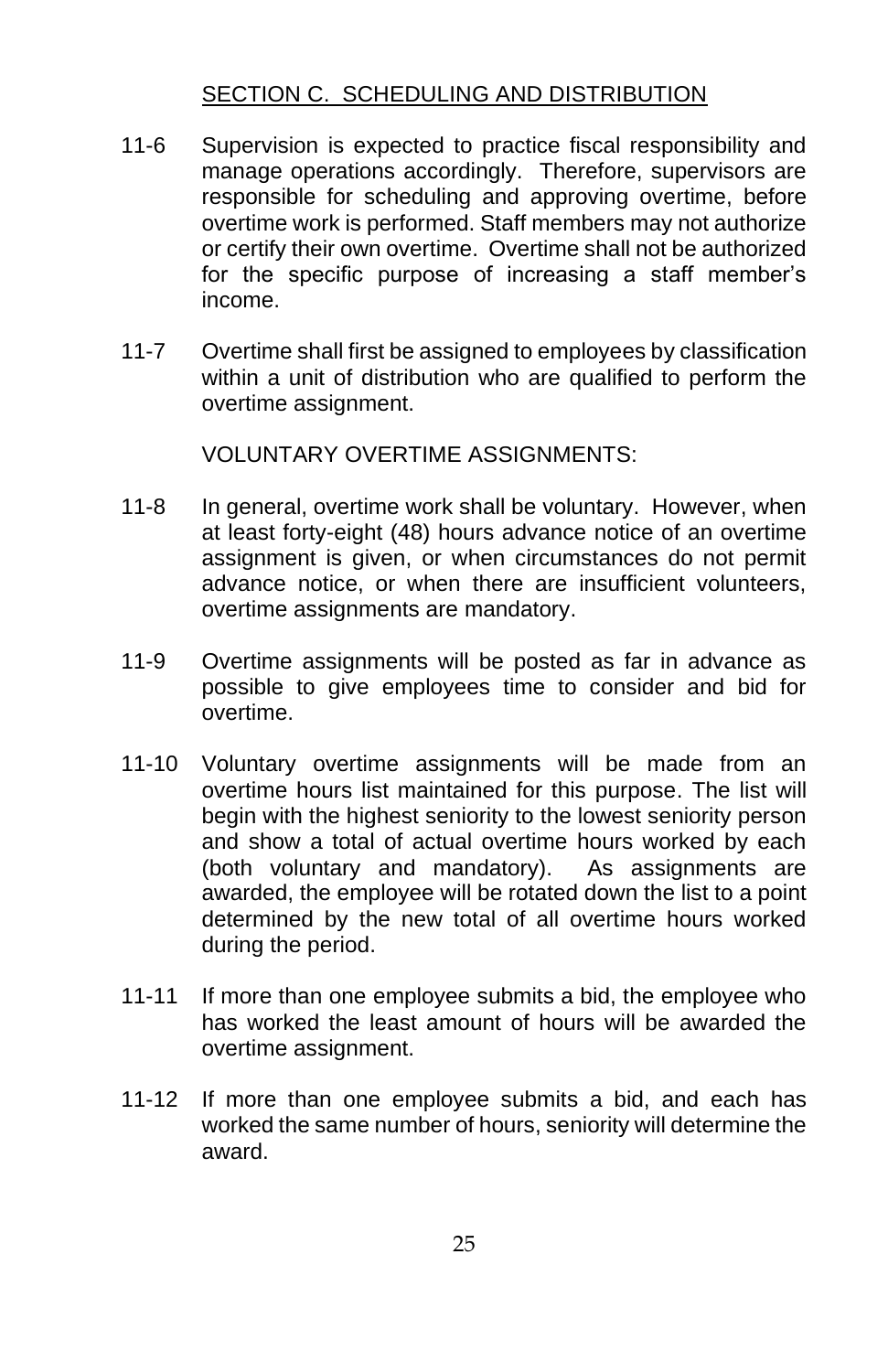## MANDATORY OVERTIME ASSIGNMENTS

- 11-13 When insufficient volunteers, or a last-minute opening, cause an overtime assignment to become mandatory, the University need not call in an employee to work rather than extend the shift of an employee already at work.
- 11-14 Mandatory overtime assignments will be made from an overtime hours list maintained for this purpose which will begin in reverse seniority order, lowest seniority to highest seniority and show a total of actual overtime hours worked by each (both mandatory and voluntary).
- 11-15 As assignments are awarded, the employee will be rotated down the list to a point determined by the new total of all overtime hours worked during the period.
- 11-16 When any employee whose turn it is to work mandatory overtime is not reached, or is not eligible to work the assignment due to schedule conflicts (already working, etc.) the employee next on the list will be assigned. A person who was not available for mandatory overtime assignment, for whatever reason, will remain in that spot on the list, until an assignment is made and completed.
- 11-17 In the event the employees who are working the shift during which a last-minute need occurs cannot meet the overtime need, employees on other shifts will be contacted in the order on the list at that time.
- 11-18 No employee who has begun a leave, including a vacation, shall be assigned to any mandatory assignment until s/he has returned from the leave. For the purpose of this provision, a leave includes pass days that fall into the period during which the employee is away from work.

PLACEMENT OF NEW AND RETURNING EMPLOYEES

11-19 New employees, employees returning from a leave of absence or layoff, employees transferred into a new unit of distribution or into another classification in the same unit of distribution, will be placed at the bottom of the unit of distribution's Voluntary List and at the top of the unit of distribution's Mandatory List. The employee will be charged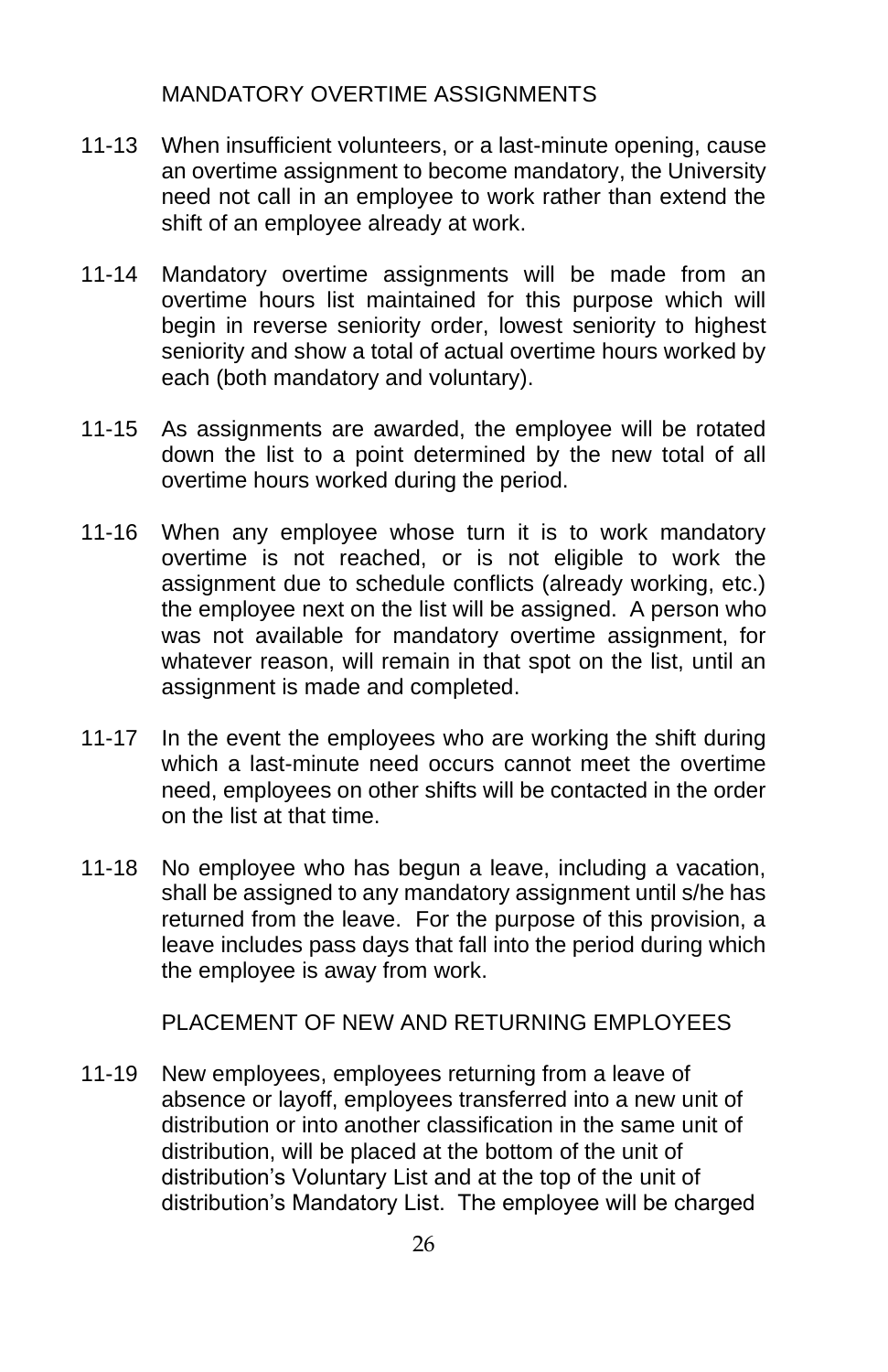the same number of hours worked as the employees being replaced on the lists.

11-20 An employee who is continuously absent from work for one (1) month or more, for whatever the reason except as provided above, shall be charged for overtime in the same amount as the employee who was next lowest on the overtime list at the time the absence began, except the employee shall not be charged for any overtime charged to that employee during the first month of absence.

#### RESETTING THE LISTS

11-21 At the end of April, August, and December, both overtime lists will be reset for all employees. The employees will initially be listed in seniority order, highest to lowest, on the Voluntary List. The employees will initially be listed in reverse seniority order, lowest to highest, on the Mandatory List.

#### RECTIFYING PROBLEMS

11-22 Employees who are overlooked for an overtime assignment will be offered the next overtime opportunity.

#### SECTION D. DEFINITIONS

- 11-23 For the purposes of this Article and the computation of overtime premium the following definitions shall apply:
	- 1. "Day" means the twenty-four (24) consecutive hour period beginning with an employee's starting time on each work day.
	- 2. "Calendar Week" means seven (7) consecutive calendar days beginning at midnight between Saturday and Sunday.
	- 3. "Unit of Distribution" means each of the following groupings:
		- 1. UM Flint Department of Public Safety
		- 2. UM Dearborn Police Department
		- 3. Ann Arbor Police Department
		- 4. Ann Arbor –Health Systems Security Services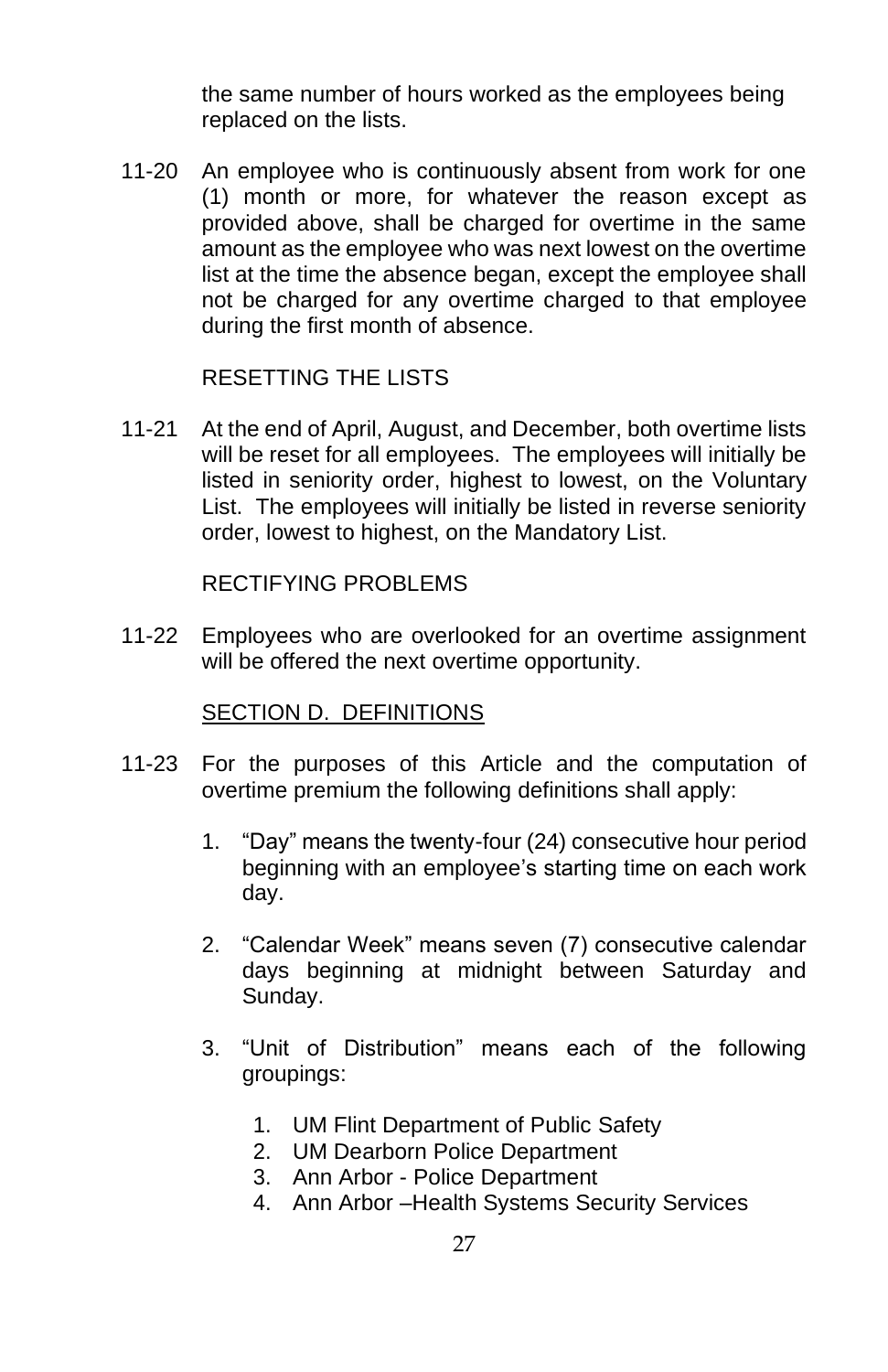- 5. Ann Arbor Housing Security and Safety Services
- 6. Ann Arbor Communications
- 7. Ann Arbor University Security Services
- 8. Any other separate unit or department or geographic area as it may have employees in this bargaining unit assigned. This matter will be discussed with the Union prior to implementation.

## SECTION E: GENERAL PROVISIONS

**Fatique Rules:** 

Voluntary or Mandatory Overtime Assignments:

- 11-24 For the health and safety of our employees, all reasonable attempts shall be made to keep overtime to a minimum, and prevent an employee from working more than:
	- 1. 16 hours in a 24-hour period;
	- 2. 60 hours in a seven-day period, or;
	- 3. More than 11 consecutive days without a pass day.
- 11-25 The University will make every effort to honor these Fatigue Rules, however will exercise its option to make adjustments based on emergencies, inadequate staffing and other operational needs, as determined by the University.

# **ARTICLE 12**

# **CALL BACK PAY**

- 12-1 An employee who returns to work because of a call made after the employee has left the place they normally depart from work upon completion of the assigned schedule of work shall receive the overtime premium as set forth in Section A. of Article 11 for the time worked, or a minimum of four (4) hours pay at the employee's regularly paid University compensation, and shift premium, if applicable, whichever amount is greater.
- 12-2 This shall not apply, however, to an employee who is called in to begin work prior to the start of the shift and works continuously, except for a lunch break, into the shift, provided the University permits the employee to work the assigned schedule of work for that day. To the extent an employee is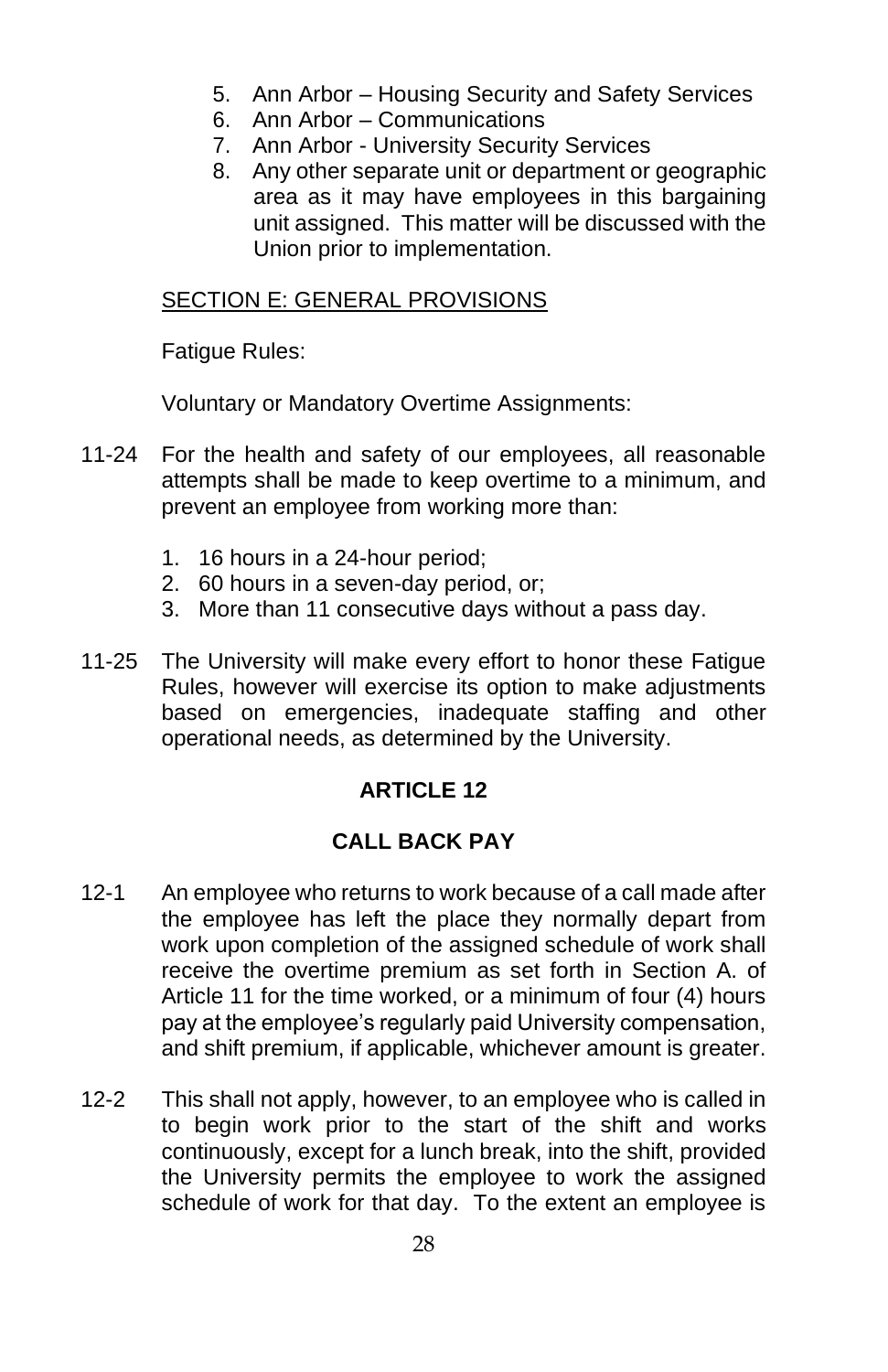paid the overtime premium pursuant to this Article, the employee shall not be paid an overtime premium under Section A. of Article 11 for the same time worked.

- 12-3 Work assignments, which involve the signing of complaints, warrants, and other procedural or court related matters, and are performed outside the employee's assigned schedule of work, are not eligible for call back pay, but shall be paid the overtime premium under Section A. of Article 11, if applicable, for the time worked or a minimum of three (3) hours pay at the employee's regularly paid University compensation, whichever amount is greater.
- 12-4 Mandatory training, meetings**,** special event assignments of less than two (2) hours in duration, or the cancellation of a special events assignment less than 24 hours prior to the start of the event, conducted outside of the employee's assigned schedule of work, are not eligible for call back pay, but shall be paid a minimum of two (2) hours pay at the employee's regularly paid University compensation or the overtime premium under Section A. of Article 11, if applicable, for the time worked, whichever amount is greater.

#### **ARTICLE 12(a)**

#### **ON-CALL PAY**

- 12a-1 Each employee specifically designated as an "on-call" status shall be paid twenty percent (20%) of the hourly rate for their classification for hours spent in the status. Employees, when designated for on-call status, are required to restrict their whereabouts to the extent that they are required to leave word at their home or with their supervisor where they can be reached and be in a position to return to work immediately when called. Upon return to work, such employees are not eligible for call back pay, as provided in Article 12, or special schedule premium, if applicable, for actual work performed. Time spent in an on-call status shall not be counted in calculating time worked for determining when an overtime premium shall be paid.
- 12a-2 In concert with certain specialized assignments, the University may issue cellular telephones, pagers or other electronic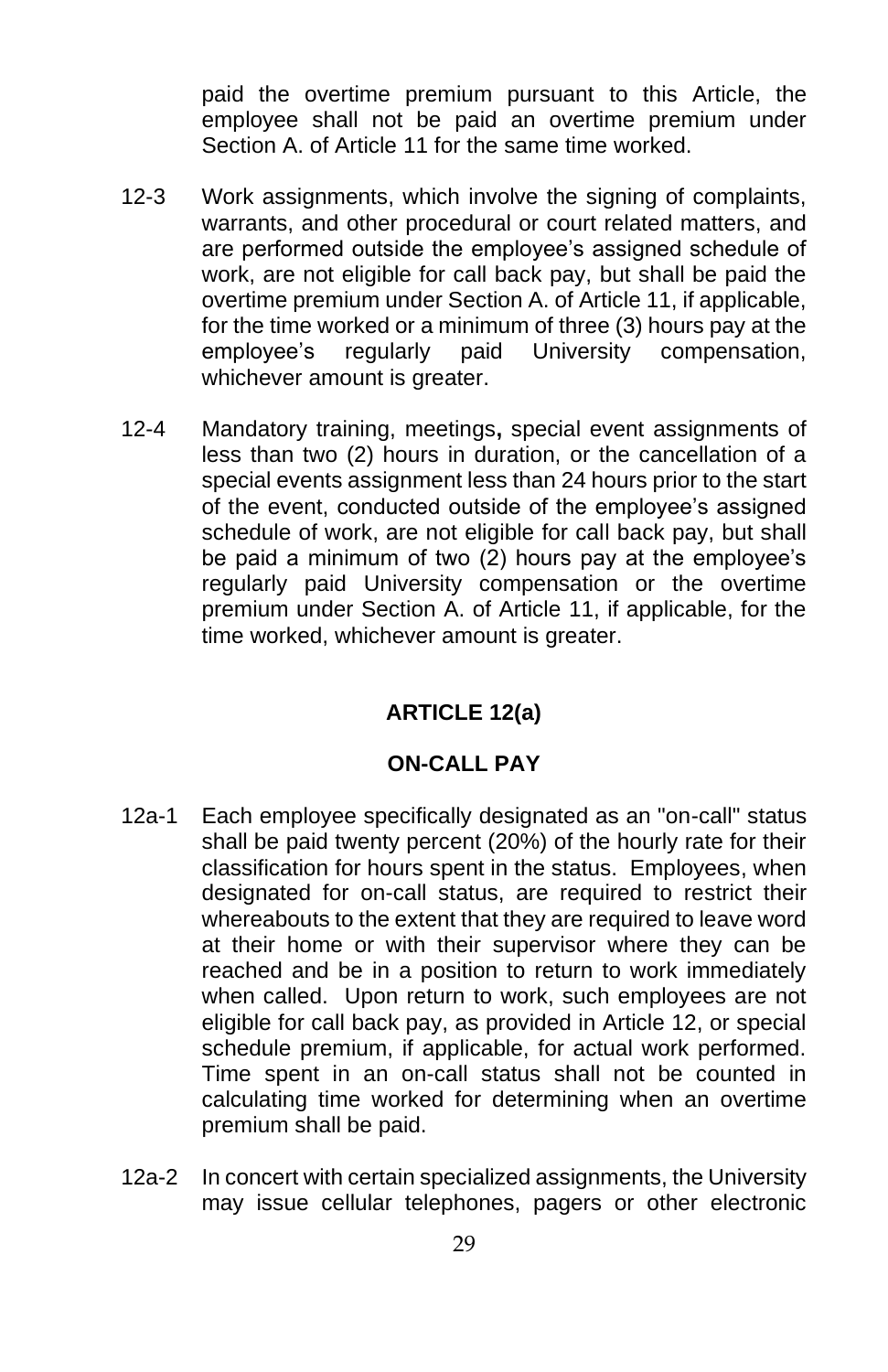communications devices to the affected employee. The expectation is that the employee will respond, in a timely manner, to alerts, telephone calls or other messages left by the University. As the employee is not having their whereabouts or activities restricted, the possession of these electronic devices shall not be construed as rendering the employee eligible for on-call pay.

- 12a-3 Issues that require the employee to provide a telephone response will be compensated at the straight time hourly rate calculated in 10-minute increments.
- 12a-4 If it becomes necessary for the employee to return to work, then the provisions under Article 12 - Call-Back Pay will apply.

## **ARTICLE 13**

#### **SHIFT PREMIUM**

#### SECTION A. FULL TIME

- 13-1 A shift premium per hour worked shall be paid to any full-time employee who is scheduled to start work on or after 11:00 a.m. and before 8:00 p.m. Starting times within this period of time shall be known as the afternoon shift.
- 13-2 A shift premium per hour worked shall be paid to any full-time employee who is scheduled to start work on or after 8:00 p.m. and before 4:00 a.m. Starting times within this period of time shall be known as the evening shift.
- 13-3 A full-time employee who works beyond scheduled hours shall continue to receive the shift premium, if any. If the employee works an additional full eight (8) hours shift, the employee shall be paid the shift premium for that shift, or the shift premium for the first eight (8) hours, whichever premium is greater.
- 13-4 Effective the beginning of the first bi-weekly pay period following ratification of the Agreement, the Shift Premium will be:

Afternoon Shift \$1.25 Evening Shift \$1.25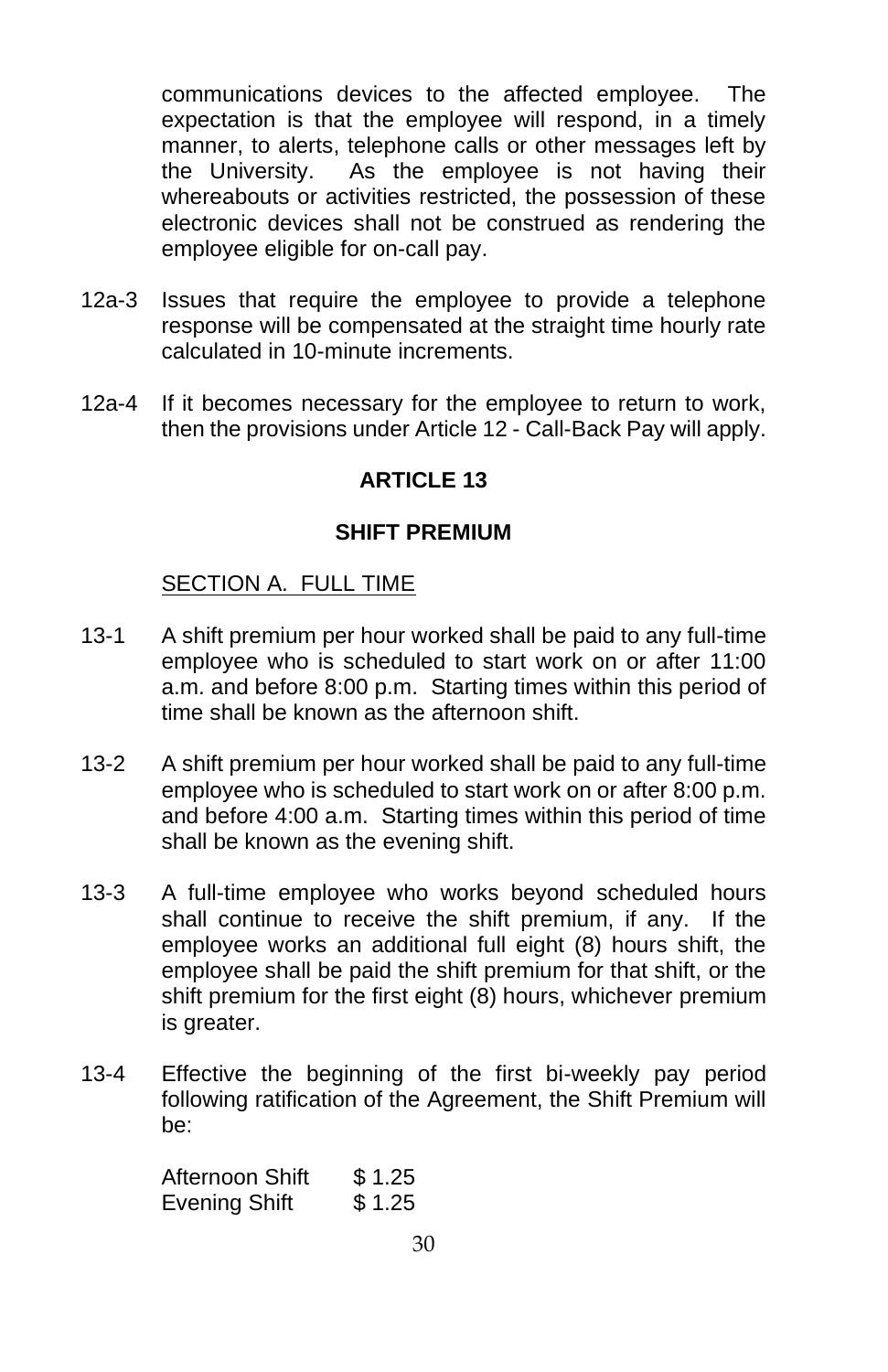## SECTION B. PART TIME

- 13-5 A shift premium per hour worked shall be paid to any part-time employee who is scheduled to start work on or after the hour resulting from adding one hour to 11:00 a.m. for each hour a daily schedule of work is less than eight hours.
- 13-6 A shift premium per hour worked shall be paid to any part-time employee who is scheduled to start work on or after the hour resulting from adding one hour to 8:00 p.m. for each hour a daily schedule of work is less than eight (8) hours.
- 13-7 Shift premium for a part-time employee who works a daily schedule of eight (8) hours will be paid as provided in Section A. above.

## SECTION C. DEFINITIONS

- 13-8 For purposes of this Article, the following definitions apply:
	- 1. Full-time means eight (8) or more hours per calendar day.
	- 2. Part-time means less than eight (8) hours per calendar day.

# **ARTICLE 14**

## **UNION SECURITY**

- 14-1 Each employee who is or becomes a member of the Union, or a Service Fee payer, may sign an authorized dues/service fee deduction card and shall do so with the understanding that the deductions shall continue for the length of the contract or until such time as the employee provides written notice to the Employer and Union revoking the authorization;
- 14-2 The Union will protect, save harmless and indemnify the Employer from any and all claims, demands, lawsuits and other forms of liability, by reason of action taken by the Employer for the purpose of complying with this article of the agreement;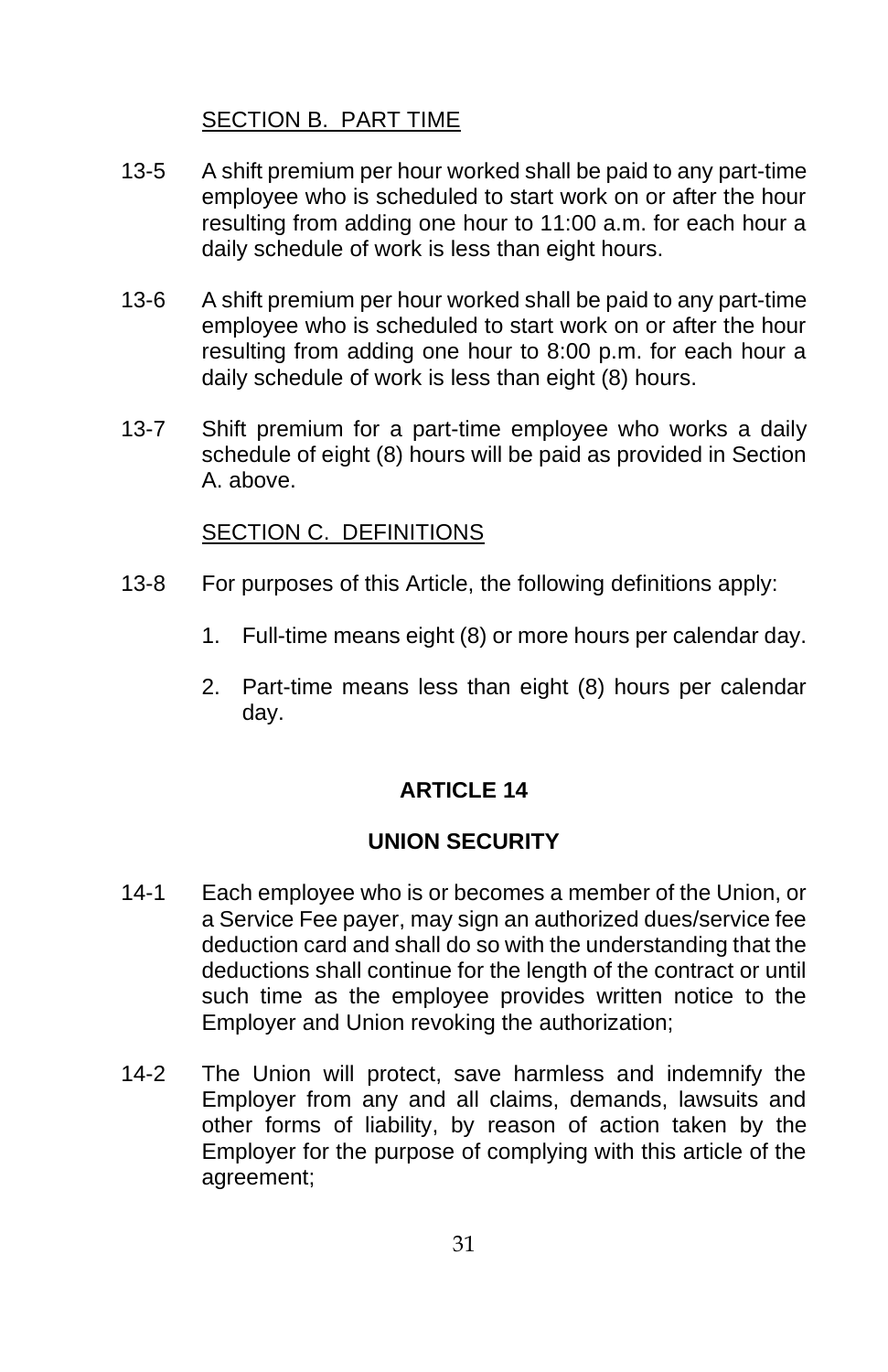- 14-3 Deductions for any calendar month shall be remitted to the COAM and be sent to 27056 Joy Road, Redford, MI 48239- 1949. ln the event that a refund is due to any employee for any sums deducted from wages and paid to the Union, it shall be the responsibility of such employee to obtain appropriate refund from the Union;
- 14-4 The University shall not be liable for the remittance or payment of any sums other than those constituting actual deductions made. If the University fails to make a deduction for any employee as provided it shaII make that deduction from the employee's next pay, in which such deduction is normally deducted after the error has been brought to its attention by the employee or the Union;
- 14-5 lf there is an increase or decrease in Union payroll deductions, such charges shall become effective upon presentation of a signed deduction statement;
- 14-6 The employer agrees to deduct the Union membership dues or service fees once each month from the pay of the employees who have requested that such deductions be made;
- 14-7 An employee may revoke his/her "Voluntary Authorization for Deduction of Union Dues or Service Charge" at any time by written notification to the University on a form provided by the University. Payroll deductions shall terminate when a revocation has been delivered to the University at least thirty (30) calendar days prior to the last pay day of the calendar month.

# **DUES OR SERVICE CHARGE CHECKOFF**

15-1 During the term of this Agreement and to the extent the laws of the State of Michigan permit and as provided in this Article, the University shall deduct one month's current and periodic Union dues or service charge from the pay of each employee who voluntarily executes and delivers to the University the following authorization form: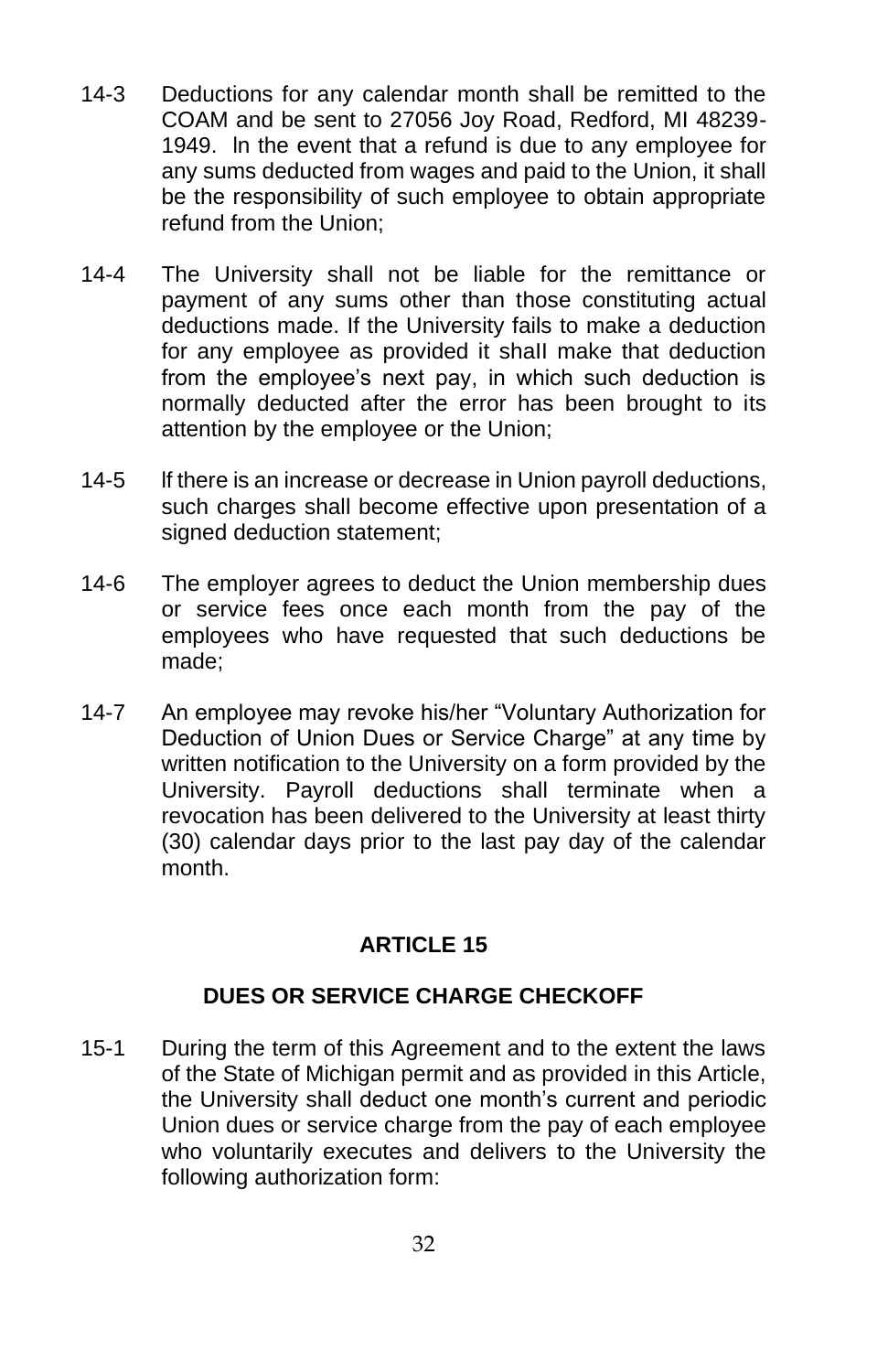# **ARTICLE 15A**

# **PAYROLL DEDUCTION AUTHORIZATION**

| Hire Date_____________                                                                                                                                                         |               |            |      |            |  |
|--------------------------------------------------------------------------------------------------------------------------------------------------------------------------------|---------------|------------|------|------------|--|
| For The: University of Michigan                                                                                                                                                |               |            |      |            |  |
|                                                                                                                                                                                |               |            |      |            |  |
| (Last Name) (First Name)                                                                                                                                                       |               |            |      | (Middle)   |  |
|                                                                                                                                                                                |               |            |      |            |  |
| (Starts the first payroll of the month)                                                                                                                                        |               |            |      |            |  |
| I hereby request and authorize you to deduct from my earnings once<br>each month, an amount established by the Union as monthly dues.<br>The amount deducted shall be paid to: |               |            |      |            |  |
| COAM 27056 Joy Road, Redford, MI 48239-1949                                                                                                                                    |               |            |      |            |  |
|                                                                                                                                                                                |               |            |      |            |  |
| Mailing Address: _____________________                                                                                                                                         |               |            |      |            |  |
|                                                                                                                                                                                | Number Street |            | City | Zip        |  |
| Pick One - Union Dues ______________ or Service Fee______                                                                                                                      |               |            |      |            |  |
|                                                                                                                                                                                |               | (Initials) |      | (Initials) |  |
|                                                                                                                                                                                |               |            |      |            |  |

15-1 University of Michigan, Command Officer's Association

#### **UNIVERSITY OF MICHIGAN, COMMAND OFFICER'S ASSOCIATION**

Any new employee may pay the initiation fee of **Twenty Dollars (\$20.00).** Any member of U-M, COA who returns to the Association after leaving the Association shall not have to pay the initiation fee, if said employee returns to the Association within three years (3) of leaving this Association, known as U-M COA.

| Signature:     |  |
|----------------|--|
| Steward:       |  |
| EMAIL Address: |  |

(Optional)

This form shall be hand delivered to University Human Resources @ Wolverine Tower by a Steward of COAM where a copy of this document will be stamped by an authorized person and retained by COAM.

Rev: 04/15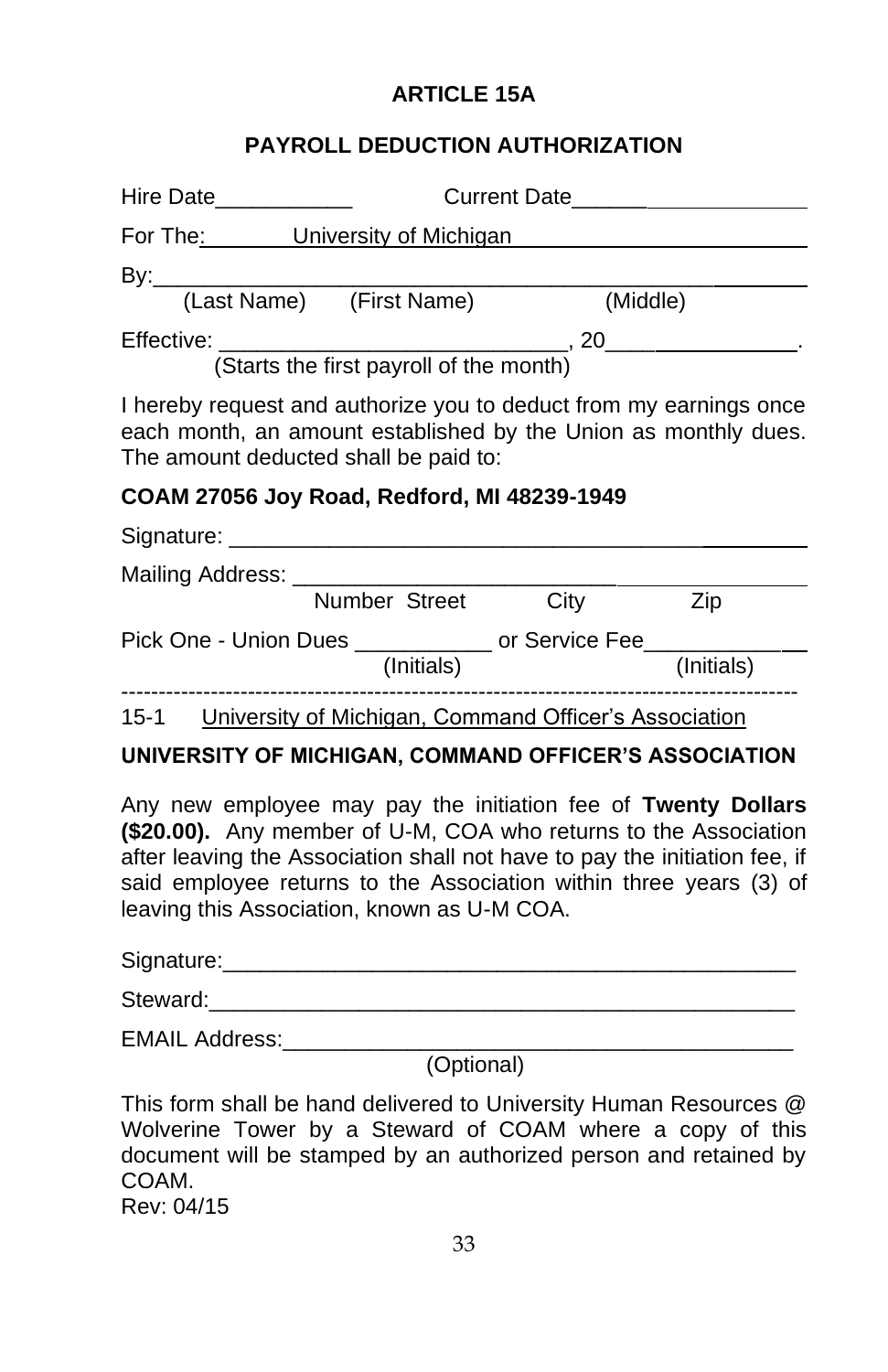- 15-2 Payroll deductions shall be made only from the pay due employees on the last pay day of each calendar month. The initial deduction for any employee, however, shall not begin unless both (1) a properly executed "Voluntary Authorization for Deduction of Union Dues or Service Charge"; and (2) the amount of the monthly membership dues or service charge certified by the Financial Secretary of the Union has been delivered to the University at a place designated by the University at least thirty (30) calendar days prior to the last pay day of the calendar month. Changes in the amount of the monthly membership dues or service charge also must be delivered to the University at a place designated by the University, at least thirty (30) calendar days prior to the last pay day of the calendar month before the change will become effective.
- 15-3 An employee may revoke his/her "Voluntary Authorization for Deduction of Union Dues or Service Charge" at any time by written notification to the University on a form provided by the University. Payroll deductions shall terminate when a revocation has been delivered to the University at least thirty (30) calendar days prior to the last pay day of the calendar month.
- 15-4 All sums deducted by the University shall be remitted to the Financial Secretary of the Union at an address given to the University by the Union, once each month by the fifteenth (15th) calendar day of the month following the month in which the deductions were made, together with a list of names and the amount deducted for each employee for whom a deduction was made and names of employees for whom no deduction was made. The University will also notify the Union of the name of each employee who revokes his/her "Voluntary Authorization for Deduction of Union Dues or Service Charge."
- 15-5 The University shall not be liable to the Union by reason of the requirements of this Article for the remittance or payment of any sum other than that constituting actual deductions made from the pay earned by the employee. In addition, the Union shall indemnify and save the University harmless from any liability resulting from any and all claims, demands, suits or any other action arising from compliance with this Article, or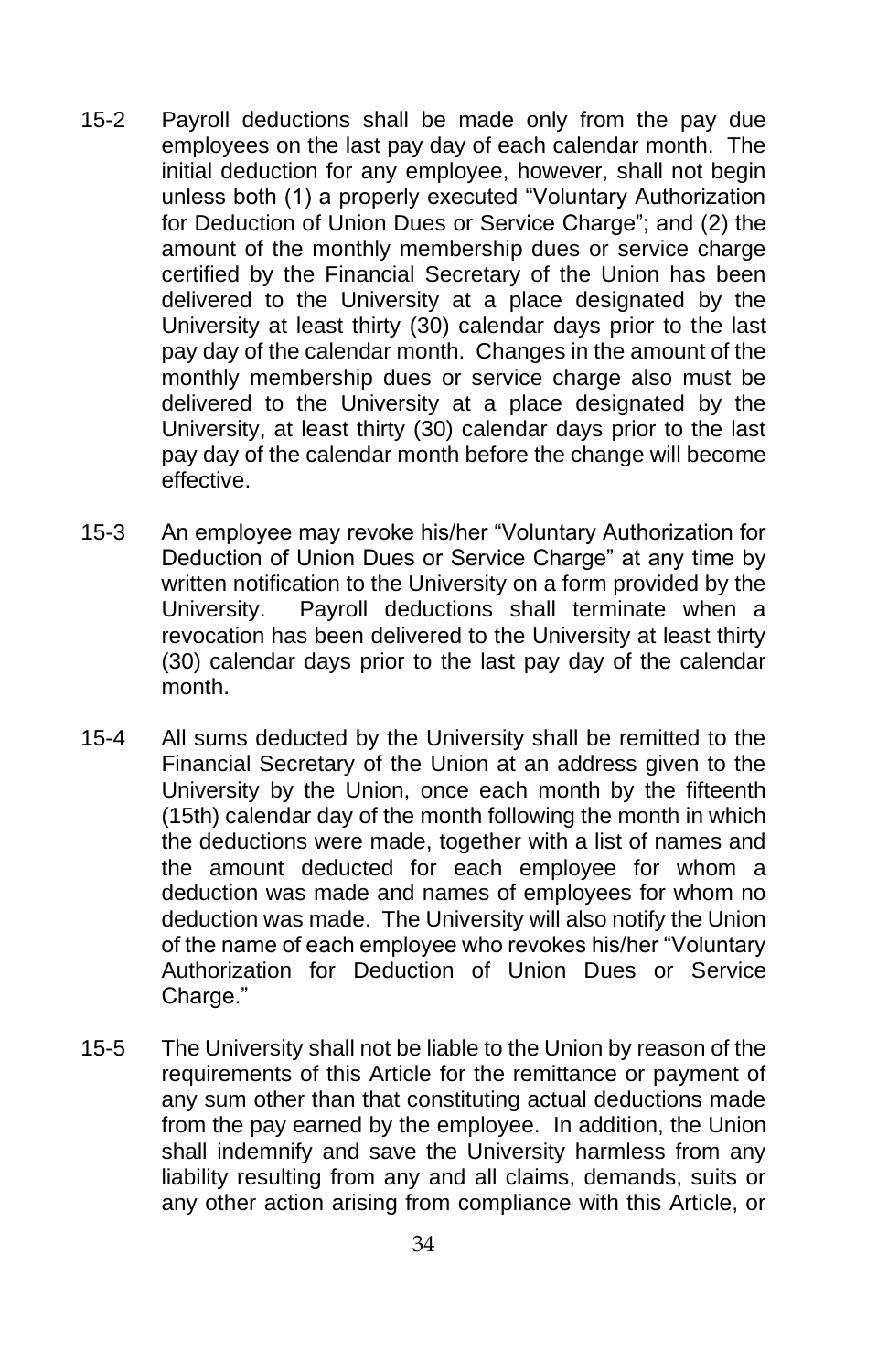in reliance on any list, notice, certification or authorization furnished under this Article.

# **ARTICLE 16**

# **LEAVES OF ABSENCE**

### SECTION A. GENERAL CONDITIONS

- 16-1 Leaves of absence are without compensation by the University. Unpaid leaves of absence are intended to provide continuity of service during an extended period of absence.
- 16-2 To be eligible for a leave of absence, an employee must be beyond his or her probationary period. There are two exceptions. A probationary employee is eligible for a Military Service leave of absence. In addition, a probationary employee that meets the eligibility requirements for the Family and Medical Leave Act of 1993 (FMLA), is eligible for the following leaves of absence: Medical, Child Care, Medical/Child Care, Family Care, Qualifying Exigency, and Care of a Covered Servicemember.
- 16-3 A leave of absence may affect the continuation of an employee's benefit coverage, and an employee's contributions to maintain benefit coverage. The University will continue its contribution to maintain an employee's health and vision coverage for the period of time that an employee's absence is covered by the Family and Medical Leave Act of 1993 (FMLA). An employee's absence may be partially or completely covered by the FMLA during the following leaves of absence: medical, child care, medical/child care, family care, qualifying exigency, and care of a covered servicemember. An absence for an FMLA qualifying event will be counted toward an employee's 12 or 26 weeks of eligibility under the FMLA from the beginning of the employee's FMLA eligible leave of absence.
- 16-4 The employee's date of hire as a regular employee is used to designate the 12 month period during which an employee is entitled to be absent from work for up to 12 weeks. The first day of an employee's absence to care for a servicemember with a serious injury or illness designates the 12 month period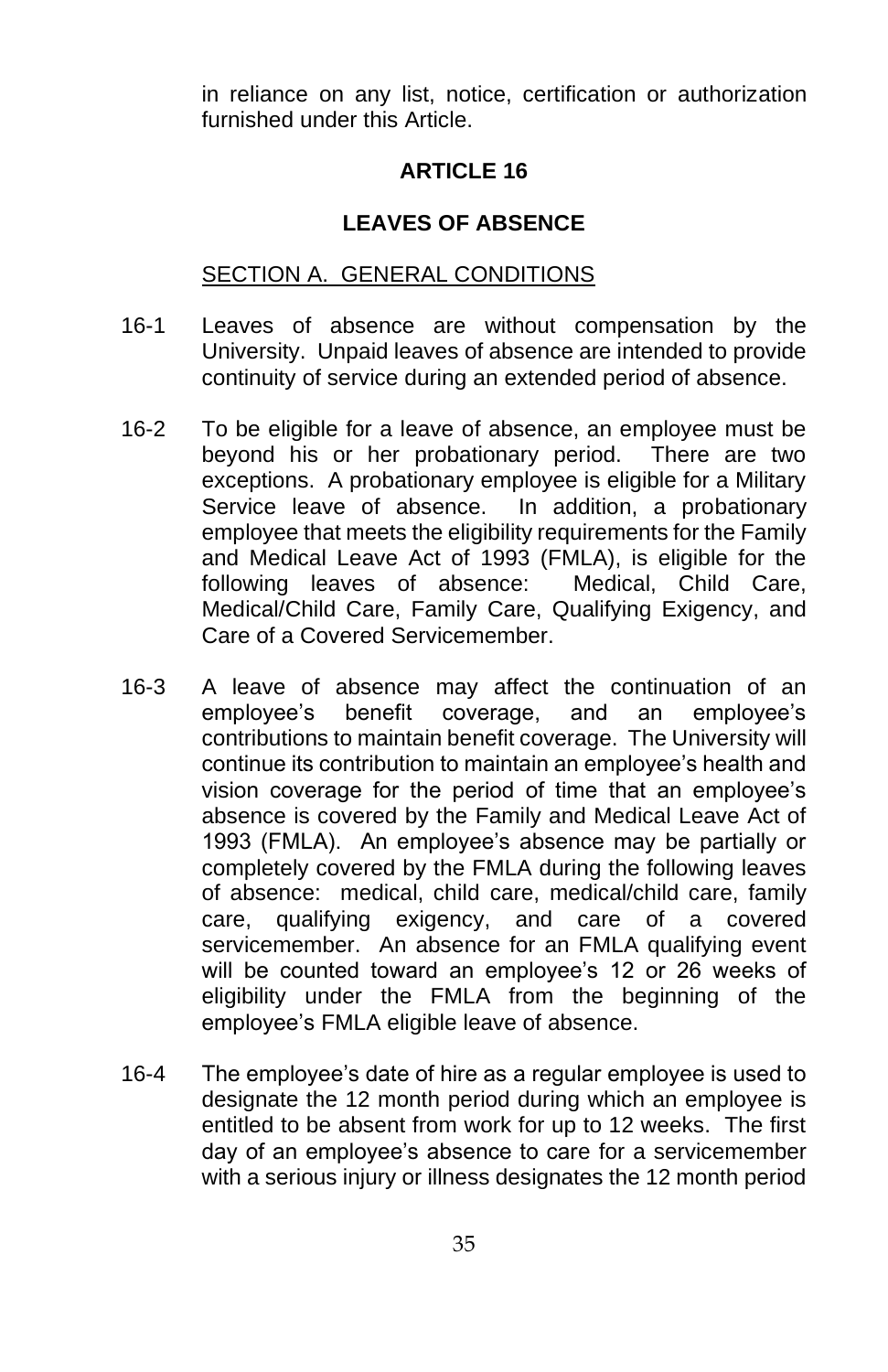during which the employee is entitled to be absent from work for up to 26 weeks.

16-5 All provisions of this Article will be interpreted to be consistent with the FMLA. Where provisions of this Article are more expansive than the FMLA, this Article is controlling.

### 16-6 SECTION B. NON-DISCRETIONARY LEAVES OF ABSENCE

Non-discretionary leaves of absence are granted when the employee meets the eligibility and approval requirements, and are as follows:

- **Medical**
- Child Care
- Medical/Child Care
- **Family Care**
- Qualifying Exigency
- Care of a Covered Service member
- **Military Service**
- Educational
- Union
- Union Excused Absence
- **Disability**

## 16-7 **MEDICAL**

#### A. Eligibility

Employee is unable to work due to personal illness or injury. Arbitrary failure to follow accepted medical practice may result in the denial of an employee's request for a medical leave of absence or an extension of a previously granted medical leave of absence. A medical leave of absence may be terminated at any time if an employee fails to furnish satisfactory evidence of continuing disability.

#### B. Use of Paid Time

Employee must use all available hours of disability income under Article 33, and vacation, Article 23 prior to the start the leave of absence.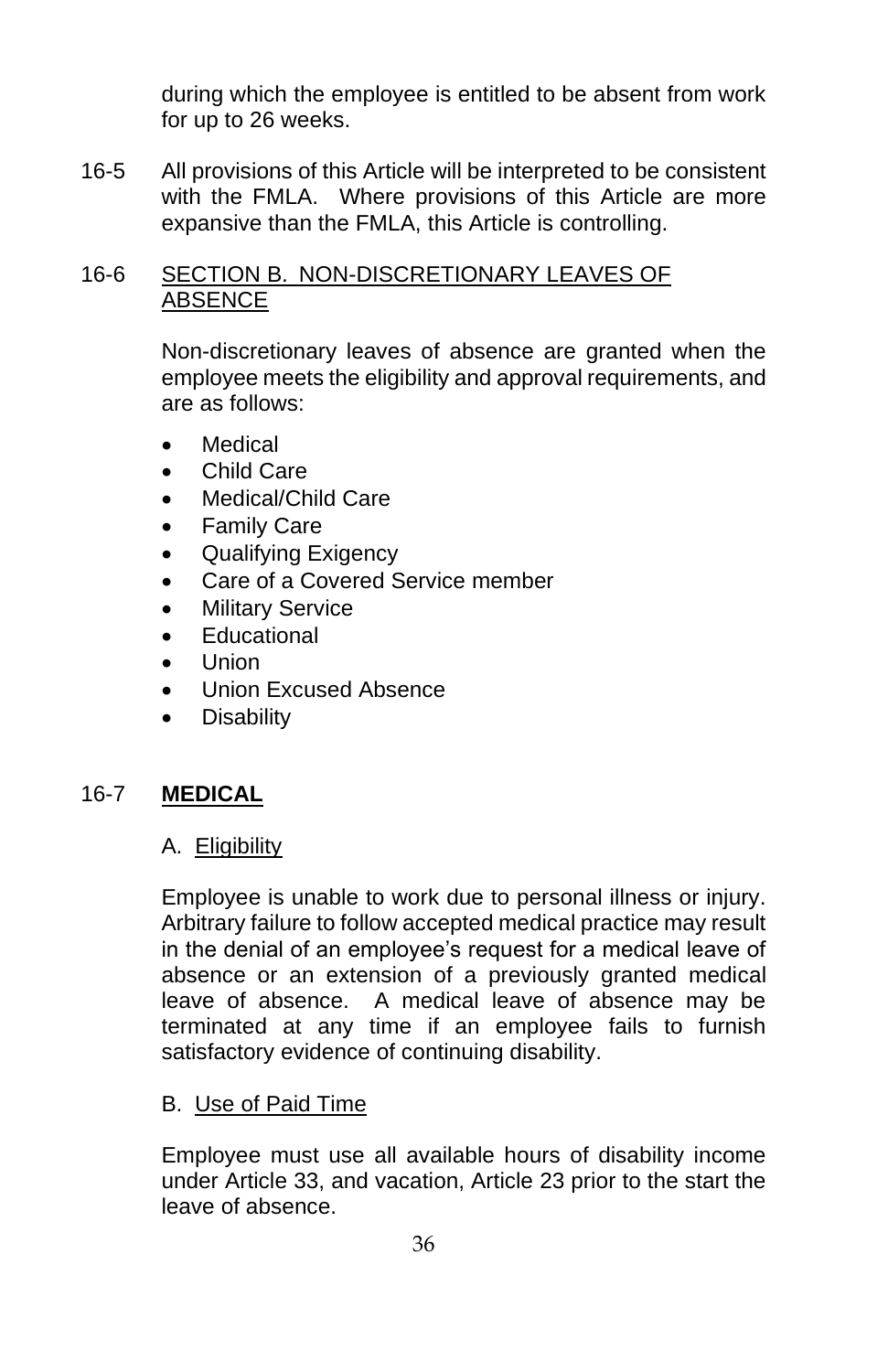# C. Approval

Granted when the employee provides medical documentation acceptable to the University.

## D. Maximum Duration

Two calendar years or the employee's University seniority, whichever period of time is less. The length of the medical leave and any extensions will be based on the supporting medical documentation.

## E. Return to Work

Employee will be placed in his former position or an equivalent position if the return to work is from a medical leave of absence covered by the FMLA. An employee returning from a leave of absence not covered by the FMLA will be placed in his former position unless the University's or the employee's circumstances have so changed as to make it impossible or unreasonable to do so. "Equivalent position" is defined in Section D of this Article.

An employee returning from a medical leave of absence must provide medical documentation acceptable to the University that contains a release to return to work indicating any work restrictions.

The University may require, without cost to the employee, that a physician or physicians of its choosing examine the employee and provide evidence of ability to return to work that is acceptable to the University before the employee is returned to work.

## 16-8 **CHILD CARE**

## A. Eligibility

For the care of an employee's child, stepchild, legal ward or child the employee is serving in the capacity of the parent following birth, adoption, or foster care placement. Available within the twelve month period following the birth, adoption, or foster care placement. A qualifying adoption or foster care placement is one in which the child is under the age of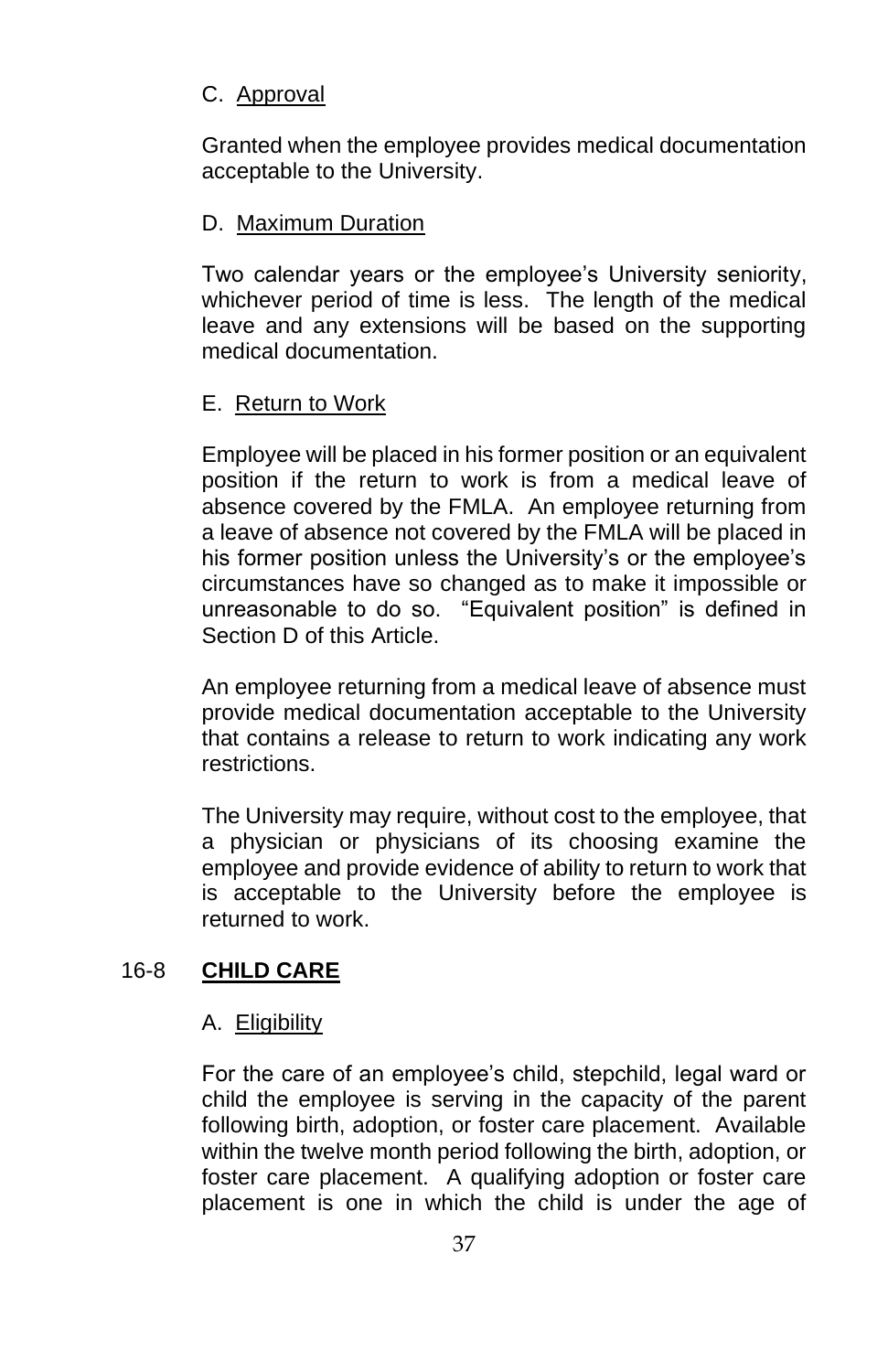eighteen, or eighteen years of age or older and incapable of self-care due to a physical or mental disability.

## B. Use of Paid Time

- 1. Employee gave birth (birth mother):
	- a. All available hours of disability income under Article 33, Sickness and Injury Pay or disability income until medically able to return to work; and
	- b. All available vacation prior to the start of the leave of absence.
- 2. All other employees (e.g. father, OQA, adoptive parents, foster care parents) following the birth of the employee's child, adoption or foster care placement must exhaust all available vacation prior to the start of the leave of absence.

## C. Approval

Granted when the employee provides documentation acceptable to the University.

#### D. Maximum Duration

Six months, not to exceed one calendar year from the child's date of birth, adoption, or foster care placement.

#### E. Return to Work

Employee will be placed in his or her former position or an equivalent position if the return to work is from a child care leave of absence covered by the FMLA. An employee returning from a leave of absence not covered by the FMLA will be placed in his or her former position unless the University's or the employee's circumstances have so changed as to make it impossible or unreasonable to do so. "Equivalent position" is defined in Section D of this Article.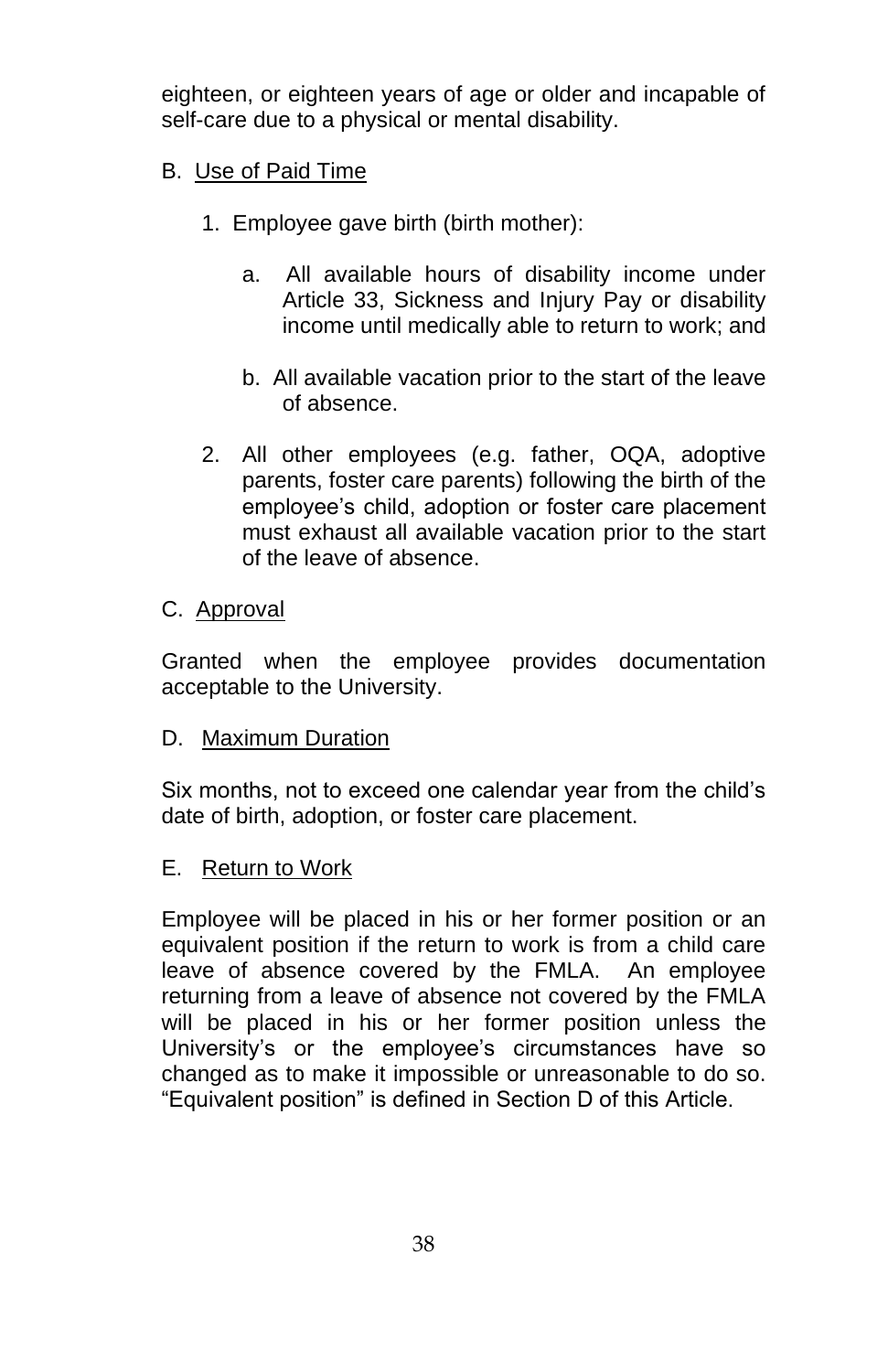# 16-9 **MEDICAL/CHILD CARE**

# A. Eligibility

Intended for birth mothers who do not have sufficient disability income and vacation to cover the period of time the employee is medically unable to work due to pregnancy/childbirth and the employee wishes to remain off work to care for the child once the employee is medically able to return to work.

Note: A medical leave of absence is the appropriate leave of absence for a birth mother who does not have enough paid time to cover the period of time she is medically unable to work due to pregnancy/childbirth, and will return to work when medically able.

## B. Use of Paid Time

Employee must use all available hours of disability income under Article 21, and vacation prior to the start the leave of absence.

## C. Approval

Granted when the employee provides documentation acceptable to the University.

#### D. Maximum Duration

One calendar year from the child's date of birth.

#### E. Return to Work

Employee will be placed in her former position or an equivalent position if the return to work is from a medical/child care leave of absence covered by the FMLA. An employee returning from a leave of absence not covered by the FMLA will be placed in her former position unless the University's or the employee's circumstances have so changed as to make it impossible or unreasonable to do so. "Equivalent position" is defined in Section D of this Article.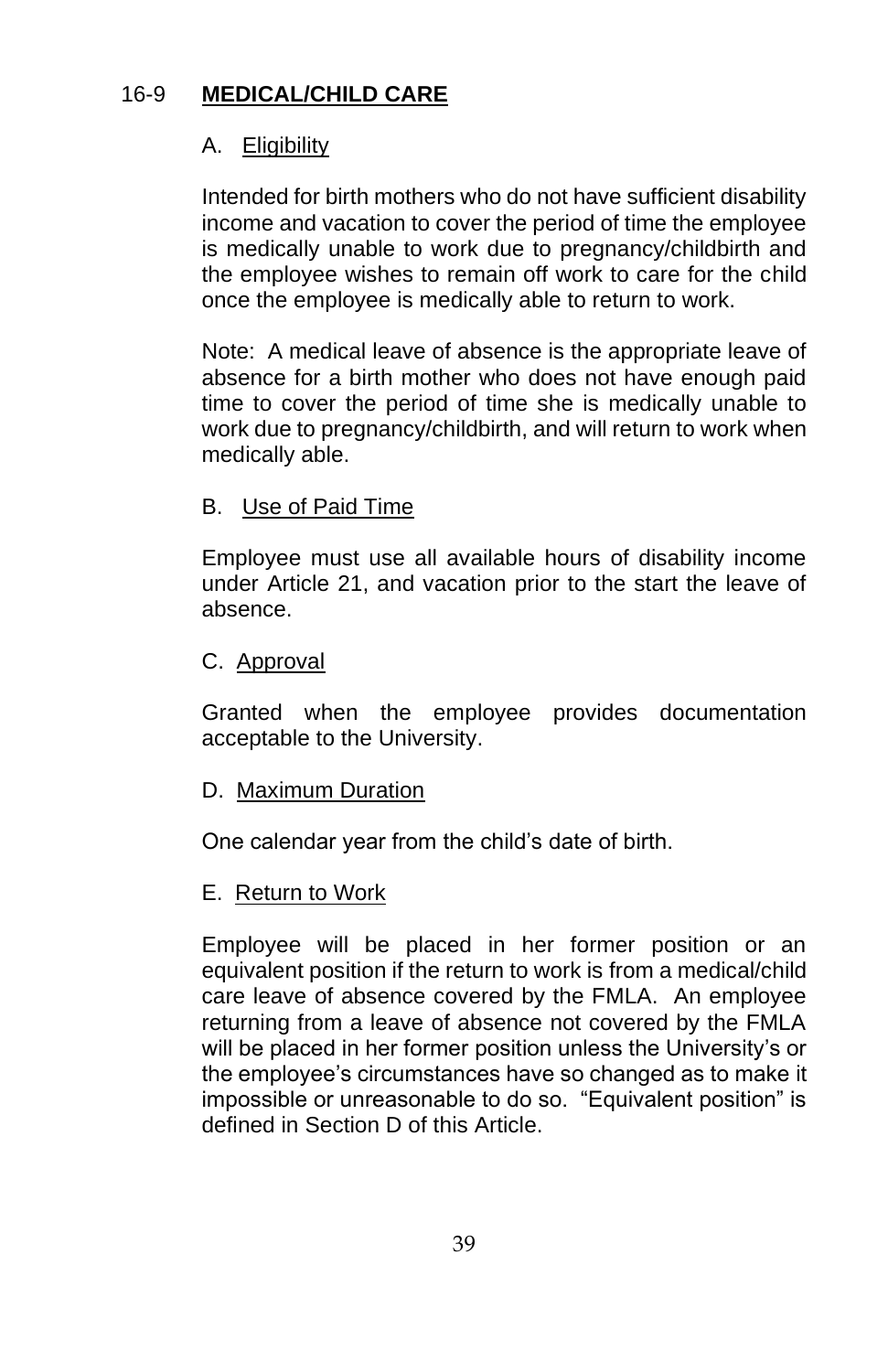# 16-10 **FAMILY CARE**

## A. Eligibility

Employee meets the eligibility requirements of the FMLA, and is needed to care for a family member with a serious health condition. "Family member" and "serious health condition" are defined in Section D of this Article.

## B. Use of Paid Time

Employee chooses the amount of family care time and vacation, if any, to be used prior to the start of the leave of absence.

## C. Approval

Granted when the employee provides documentation acceptable to the University.

#### D. Maximum Duration

Exhaustion of the employee's available time under the FMLA.

## E. Return to Work

Employee will be placed in his former position or an equivalent position. "Equivalent position" is defined in Section D of this Article.

## 16-11 **QUALIFYING EXIGENCY**

#### A. Eligibility

Employee meets the eligibility requirements of the FMLA, and there is a qualifying exigency that exists because the employee's spouse (same or opposite sex), child or parent is on covered active duty or has been notified of an impending call or order to covered active duty in the Armed Forces. "Covered active duty", and "qualifying exigency" are defined in Section D of this Article.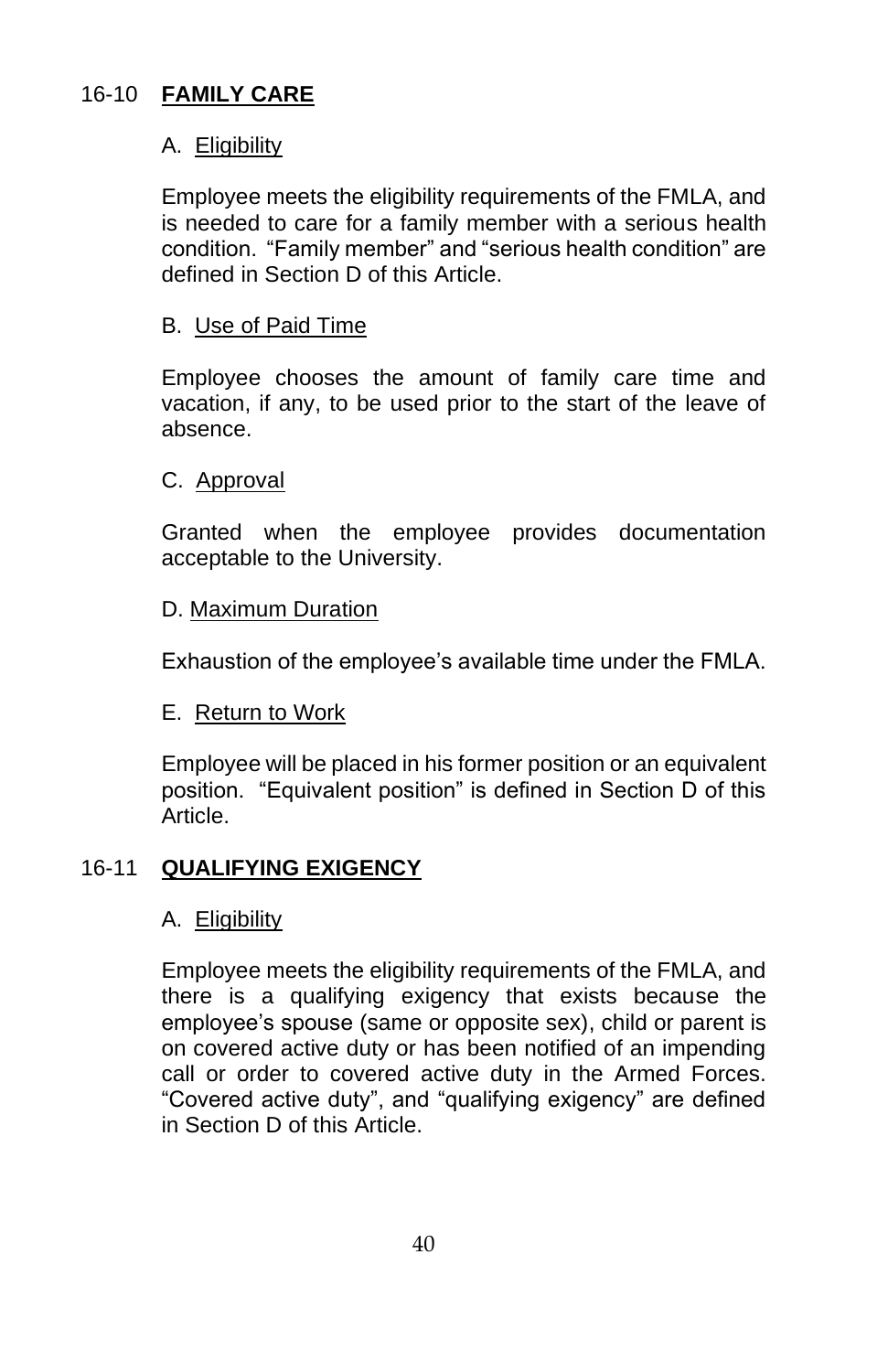Applies to members of the Regular Armed Forces, Reserves, National Guard, and retired members of the Regular Armed Forces or Reserves.

## B. Use of Paid Time

Employee chooses the amount of vacation, if any, to be used prior to the start of the leave of absence.

### C. Approval

Granted when the employee provides documentation acceptable to the University.

## D. Maximum Duration

Exhaustion of the employee's available time under the FMLA.

#### E. Return to Work

Employee will be placed in his former position or an equivalent position. "Equivalent position" is defined in Section D of this Article.

## 16-12 **CARE OF A COVERED SERVICEMEMBER**

## A. Eligibility

The employee meets the eligibility requirements of the FMLA, and is needed to care for a covered servicemember with a serious injury or illness who is a spouse (same or opposite sex), parent, child, or next of kin of the employee. "Covered servicemember", "serious injury or illness", and "next of kin" are defined in Section D of this Article.

#### B. Use of Paid Time

Employee chooses the amount of family care time and vacation, if any, to be used prior to the start of the leave of absence.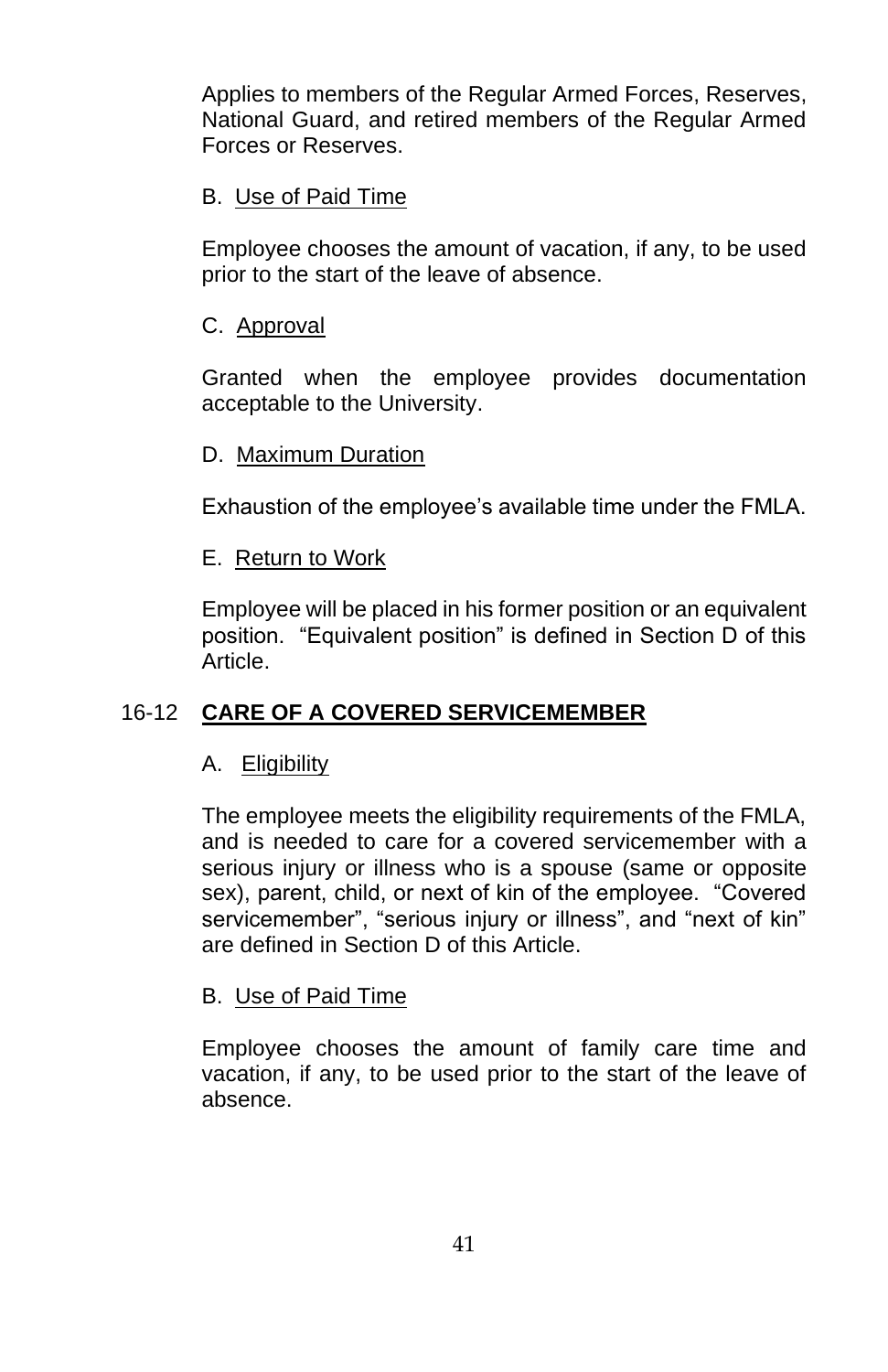# C. Approval

Granted when the employee provides documentation acceptable to the University.

## D. Maximum Duration

Twenty-six weeks or the exhaustion of the employee's available time under the FMLA in a 12 month period that begins with the employee's first absence to care for the covered servicemember.

#### E. Return to Work

Employee will be placed in his former position or an equivalent position. "Equivalent position" is defined in Section D of this Article.

## 16-13 **MILITARY SERVICE**

#### A. Eligibility

Employee is called to perform duty on a voluntary or involuntary basis in any branch of the Armed Services, regular or reserve, the Army National Guard, or the Air National Guard under competent authority and includes: active duty, active duty for training, and full-time National Guard duty.

#### B. Use of Paid Time

Employee chooses the amount of vacation, if any, to be used prior to the start of the leave of absence.

#### C. Approval

Granted when the employee provides documentation acceptable to the University.

#### D. Maximum Duration

Up to five years. The five-year period is a cumulative total of all absences from employment at the University due to the employee's service in the military. If it appears that an employee has exceeded the five-year total, the appropriate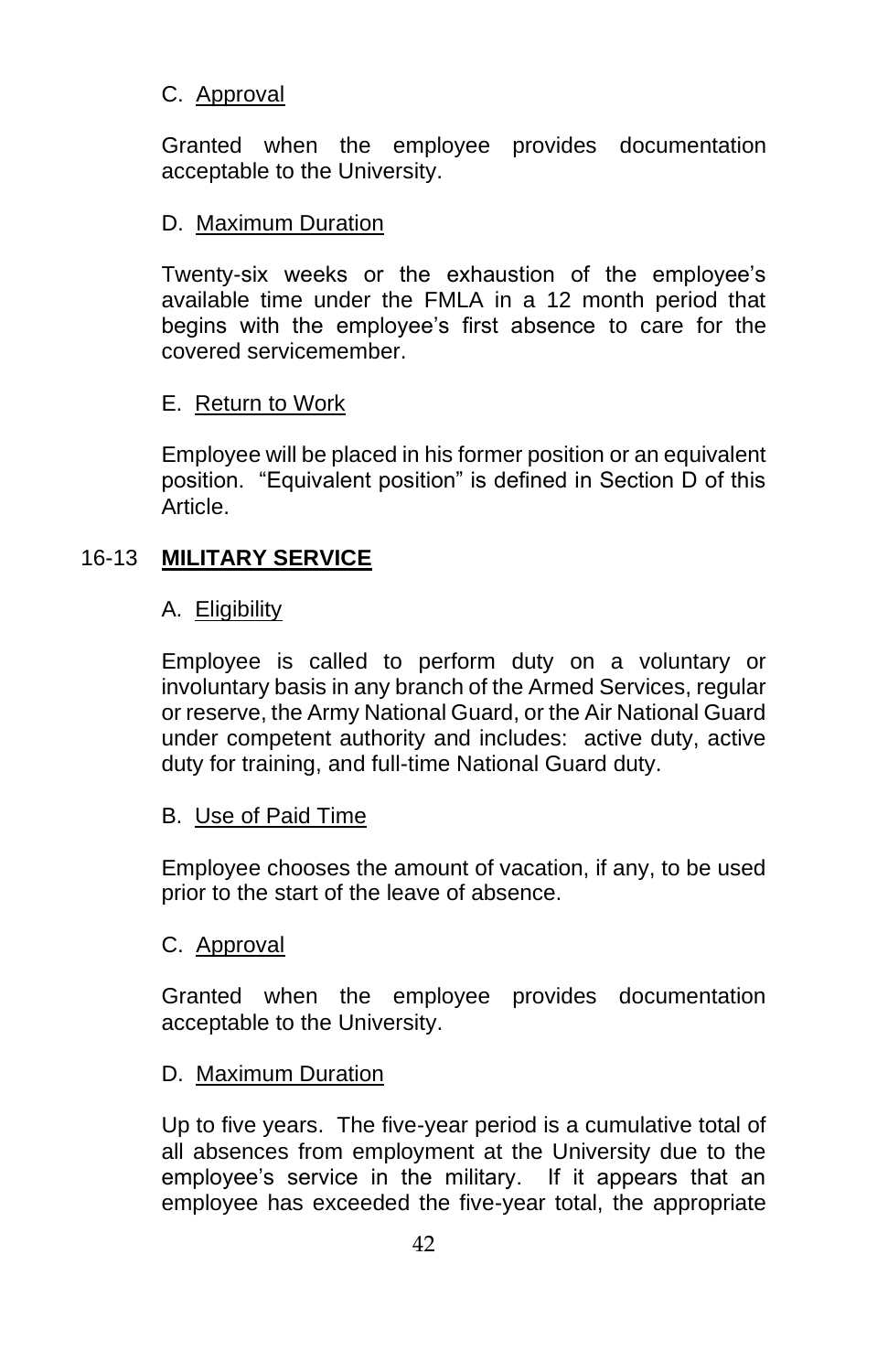University Human Resources office must be contacted to verify the total length of the employee's military service, and determine the department's obligation to place the employee.

## E. Return to Work

The University's obligation under the Federal Uniformed Services Employment and Reemployment Rights Act (USERRA) to place employees upon their return from a military service leave of absence is as follows:

- 1. If the period of service in the military was 90 days or less, the employee must be placed in the position in which the employee would have been employed had he or she not been on a military service leave of absence.
- 2. If the period of service in the military was more than 90 days, the employee must be placed in the position in which the employee would have been employed had he or she not been on a military service leave of absence or a similar position. To be considered similar, the position must have equivalent status and pay.

To be eligible to return to active employment, an employee must have an honorable discharge or certificate of honorable service, and apply for reinstatement within ninety (90) days after release from duty.

The employee's department is responsible for the placement of an employee returning from a military service leave of absence.

#### 16-14 **EDUCATIONAL**

#### A. Eligibility

A non-probationary employee is eligible to bid for an educational leave of absence without pay to pursue a formal full-time, accredited educational program.

#### B. Criteria

One (1) educational leave per year may be granted per operating unit. Additional educational leaves may be granted,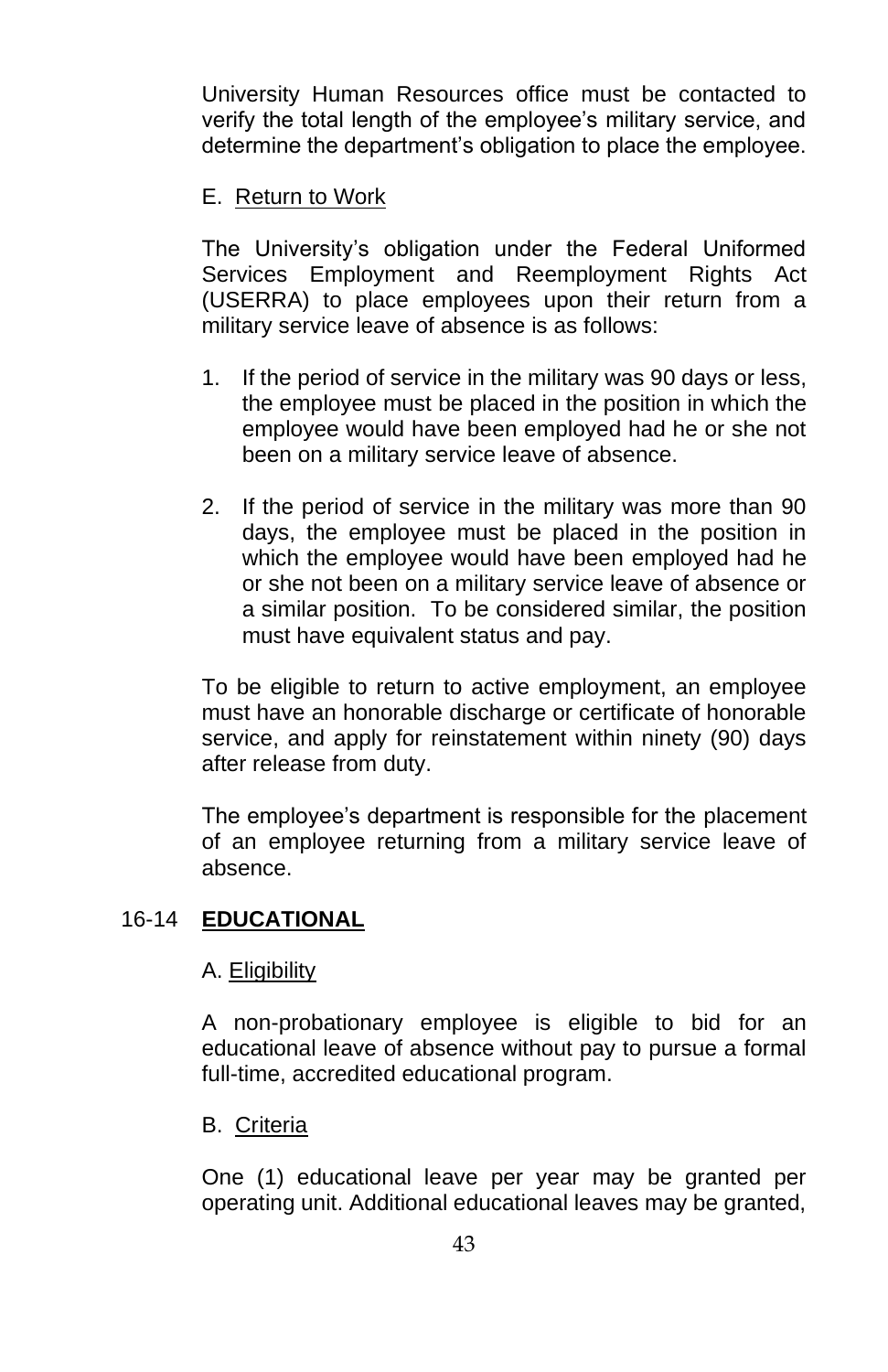at the discretion of the University, by an operating unit. To be eligible for an educational leave, all bids must be submitted by no later than December 1 for the following calendar year. Eligibility for educational leaves will be determined on the basis of Bargaining Unit seniority. In the event no bids are received by December 1, one (1) educational leave per operating unit may be granted based on the date of submission provided timely notification is received.

## C. Use of Paid Time

The employee must use all available vacation time prior to the start of the leave of absence.

## D. Approval

The employee must provide evidence acceptable to the University of full-time enrollment in an accredited educational program.

## E. Maximum Duration

Approved for periods of a maximum of one calendar year in length, up to a maximum total duration of four calendar years or the employee's seniority, whichever period of time is the lesser.

#### F. Return to Work

Employee will be placed at his or her former pay grade.

#### G. Miscellaneous

An employee on an educational leave of absence is not eligible for benefits under the Disability Plan.

Seniority will not accrue during an educational leave of absence. However, after a return to work from an educational leave of absence, Article 24, Section A will be applicable.

Upon return to work from an educational leave of absence, an employee is not eligible for another educational leave of absence until the employee has worked for at least 12 calendar months.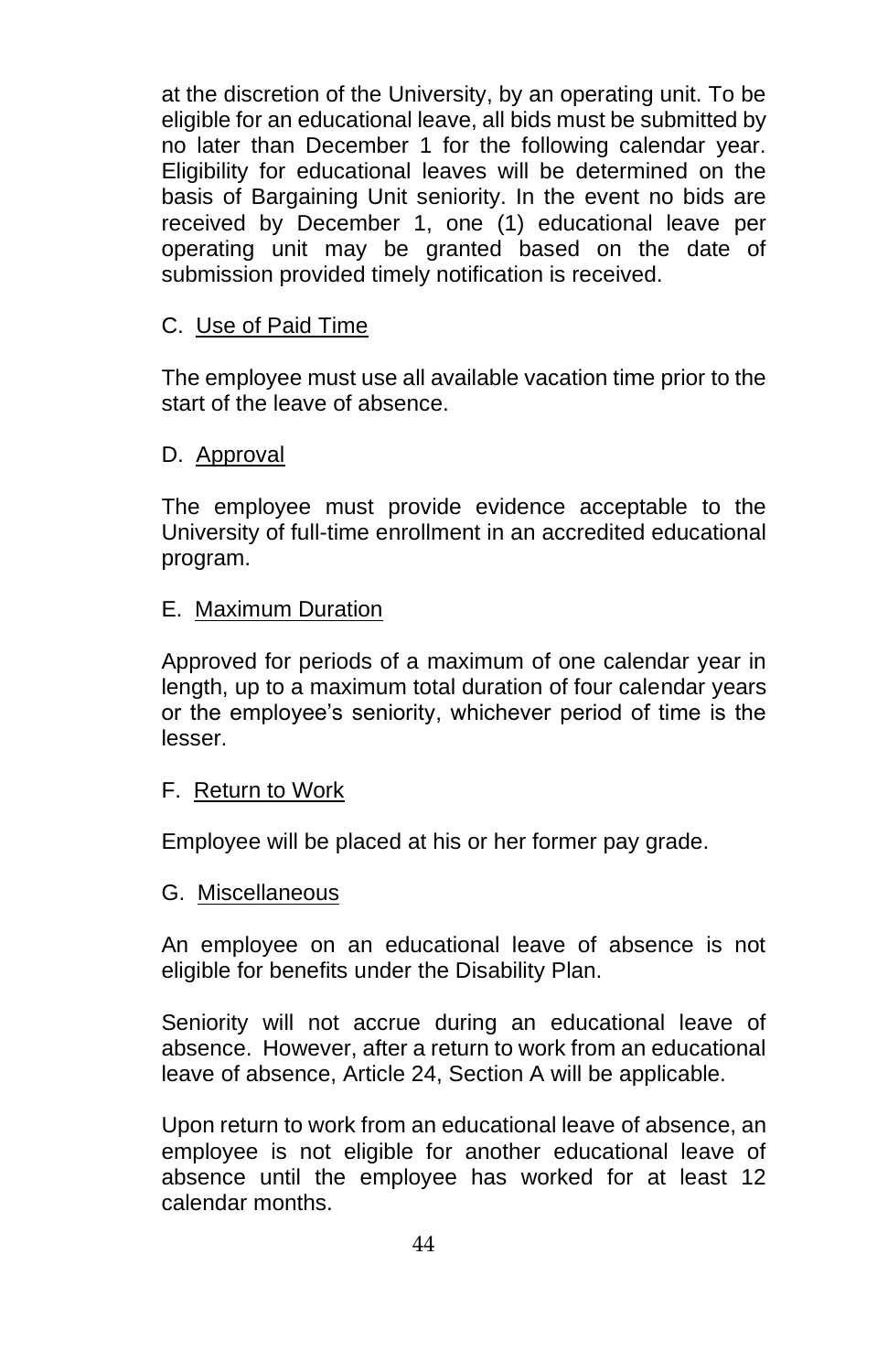# 16-15 **UNION**

# A. Eligibility

Employee is elected or appointed to a full-time office in the Union. No more than one employee at a time will be granted a Union leave of absence.

## B. Use of Paid Time

Employee chooses the amount of vacation, if any, to be used prior to the start of the leave of absence.

#### C. Approval

Granted upon written request of the Union.

#### D. Maximum Duration

Granted for up to one year with extensions of up to one year each upon written request of the Union. The initial leave and any extensions shall not exceed one term of office.

## E. Return to Work

Employee will be placed in his former position unless the University's or the employee's circumstances have so changed as to make it impossible or unreasonable to do so.

## 16-16 **UNION-EXCUSED ABSENCE**

#### A. Eligibility

An employee is elected or selected by the Union to attend a regularly scheduled COAM meeting, conference or convention.

Except for executive officers of the Union, Chief Stewards and Stewards, no more than one employee from a seniority group will be granted an excused absence at any one time.

## B. Use of Paid Time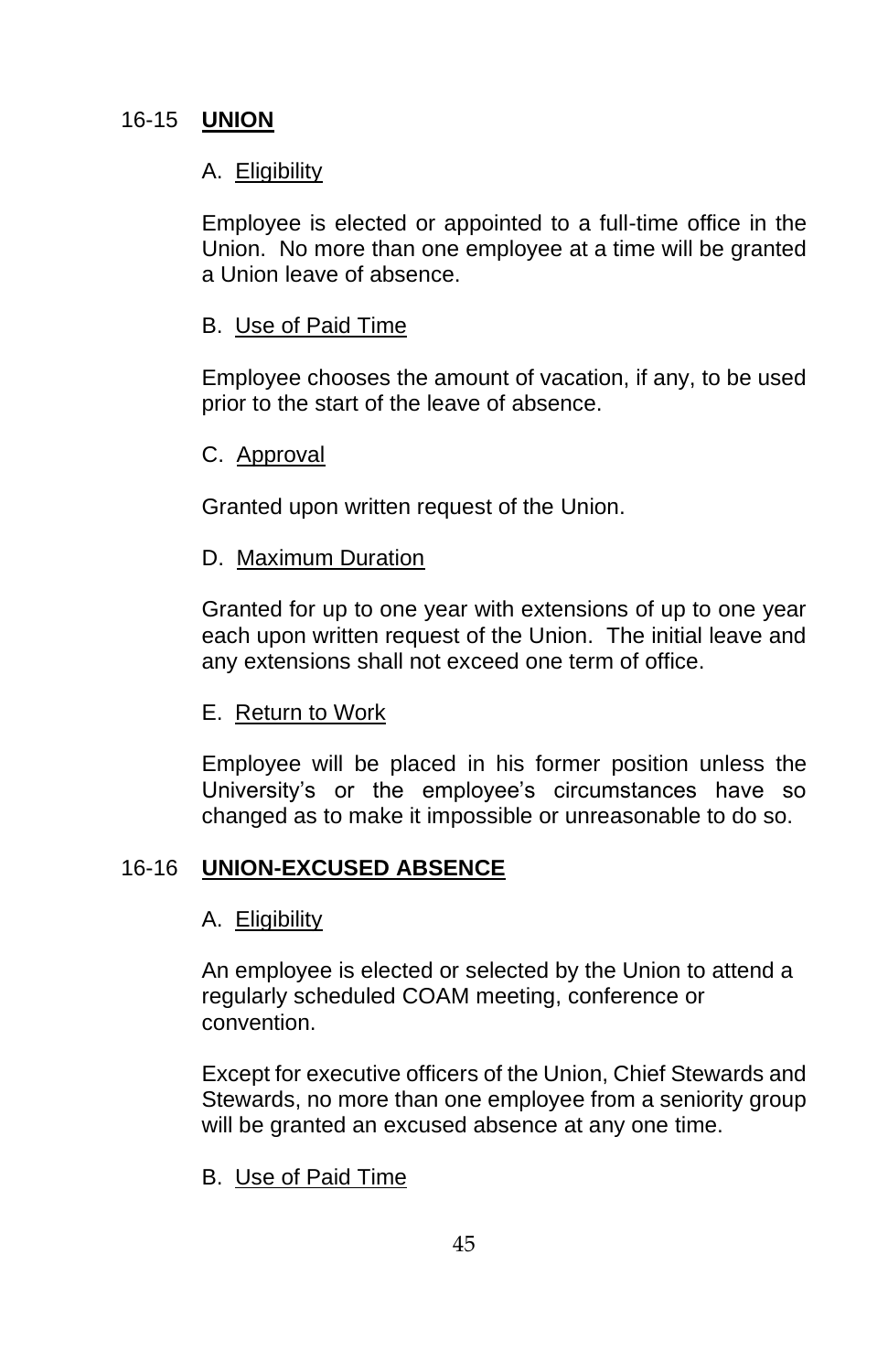The employee chooses the amount of vacation time, if any, to be used prior to the start of the leave of absence.

## C. Approval

Granted upon written request of the COAM Business Representative. However, the request can be denied if an oral or written request is received less than four days prior to the requested time off. An oral request must be confirmed in writing.

#### D. Maximum Duration

Sufficient time to attend the conference or convention.

Note: Excused time without pay is appropriate for absences of 14 calendar days or less.

## E. Return to Work

The employee's department must place the employee in the same position the employee had prior to the leave of absence.

### 16-17 **DISABILITY**

Subject to, and consistent with, the University disability plan as provided for in Article 32, an employee who qualifies for disability benefits will be granted a leave of absence for an indefinite period.

#### SECTION C. DISCRETIONARY LEAVES OF ABSENCE

#### 16-18 **PERSONAL**

#### A. Eligibility

An employee requests a leave of absence that does not meet the eligibility requirements of a non-discretionary leave of absence.

#### B. Use of Paid Time

Employee must exhaust all available vacation prior to the start of the leave of absence.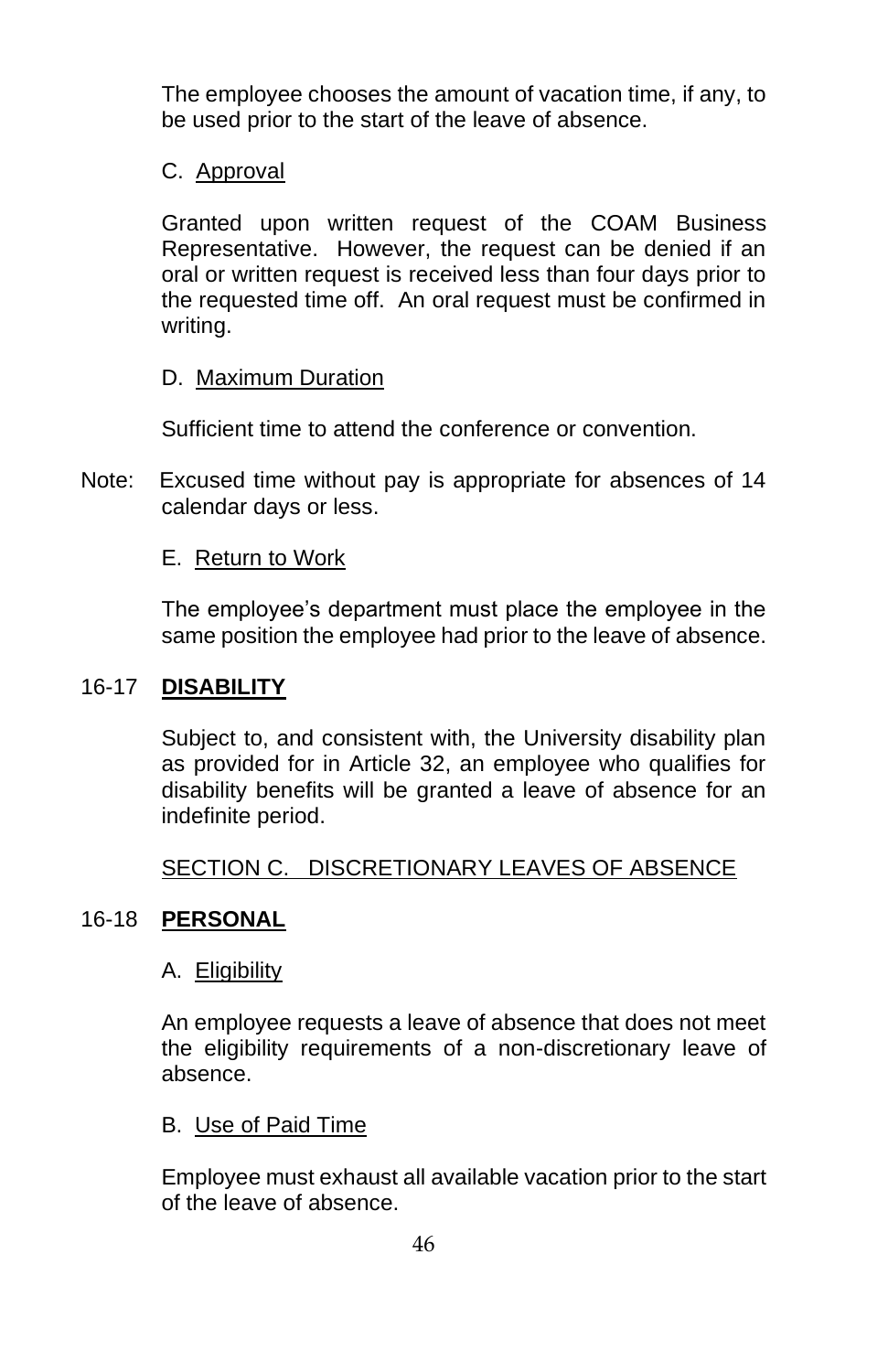## C. Approval

Granted at the discretion of the employee's department, with the approval of the appropriate University Human Resources office

#### D. Maximum Duration

Six months. However, in extenuating circumstances, extensions may be granted up to one calendar year.

#### E. Return to Work

Employee will be placed in his former position unless the University's or the employee's circumstances have so changed as to make it impossible or unreasonable to do so.

#### SECTION D. REGULATIONS AND DEFINITIONS

#### 16-19 **VACATION ACCRUAL**

During a leave of absence, an employee will not accrue vacation nor be eligible for any payments for time off work provided by this Agreement.

#### 16-20 **GROUP HEALTH INSURANCE PLAN**

Subject to, and consistent with, the group health insurance plan, coverage may be continued during a leave of absence provided direct payment of the total premium is made through and as prescribed by the University except as provided by the University disability plan.

#### 16-21 **GROUP LIFE INSURANCE PLAN**

Subject to, and consistent with, the group life insurance plan, coverage may be continued during a leave of absence provided direct payment of the employee's portion of the premium is made through and as prescribed by the University, except as provided by the University disability plan.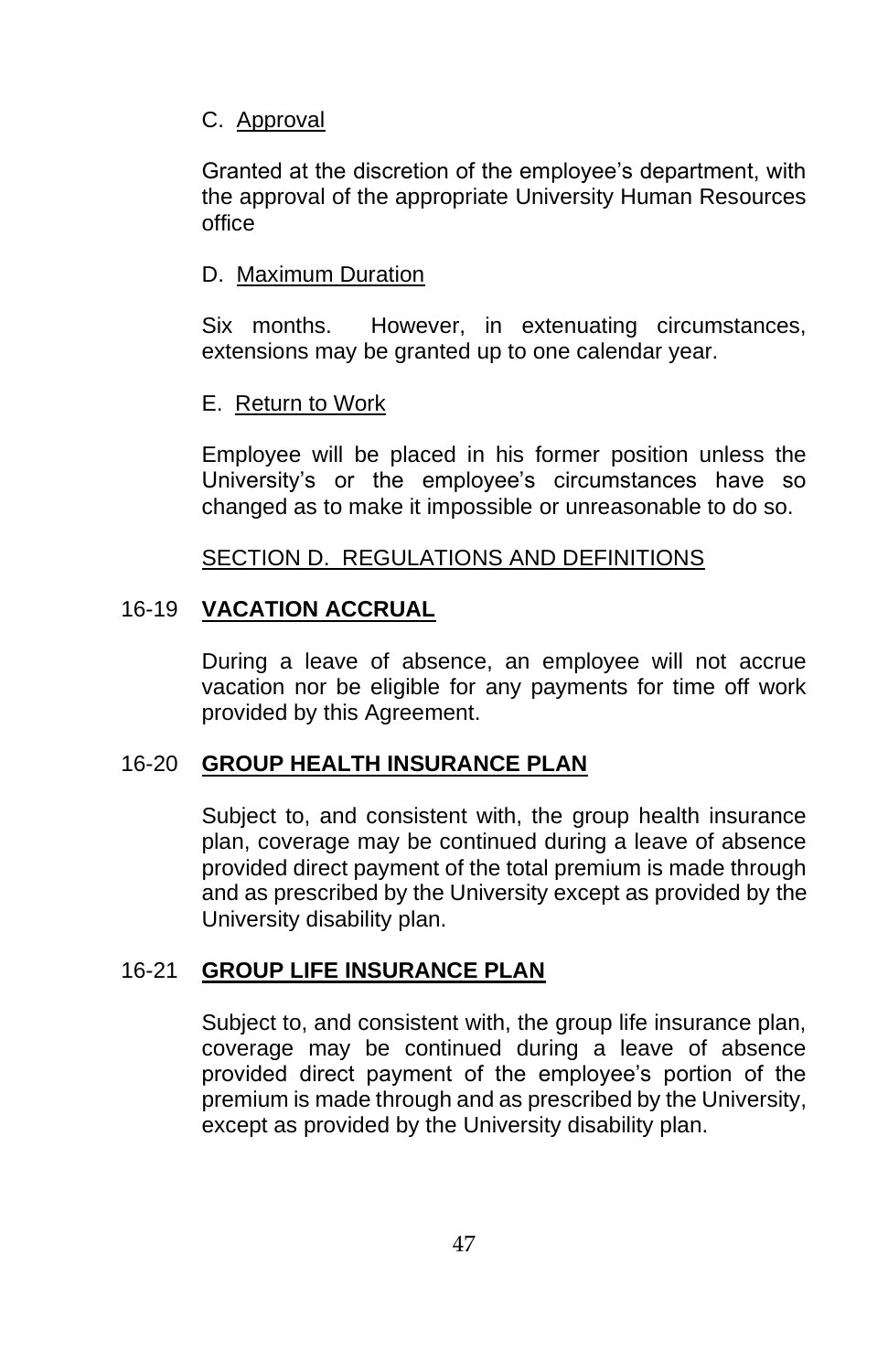# 16-22 **RETIREMENT PLAN**

During a leave of absence, both the University's and the employee's contributions to the retirement plan are discontinued, except as provided by the University disability plan, provided, however, that subject to, and consistent with, the retirement plan, an employee on a leave of absence may continue active participation by making direct payment of any amount in the manner prescribed by the University.

# 16-23 **SENIORITY**

Unless otherwise specifically provided for by this Agreement, seniority shall accumulate during a leave of absence, and extensions, except that seniority shall accumulate only for the first thirty (30) days of a personal leave of absence and shall be retained thereafter.

## 16-24 **EQUIVALENT POSITION**

To be considered equivalent, the position must have:

- 1. An equivalent level of compensation, including any unconditional pay increases that occurred during the employee's absence;
- 2. Substantially similar duties, working conditions, responsibilities, privileges, and status;
- 3. The same or geographically equivalent work site (i.e., no significant increase in commute);
- 4. The same or equivalent shift or work schedule; and
- 5. The same or equivalent opportunity for discretionary and non-discretionary payments.

#### 16-25 **FAMILY MEMBER**

- 1. Husband or wife (spouse (same or opposite sex) as recognized by the State of Michigan.
- 2. Other qualified adult (OQA) with whom the employee shares living accommodations and expenses.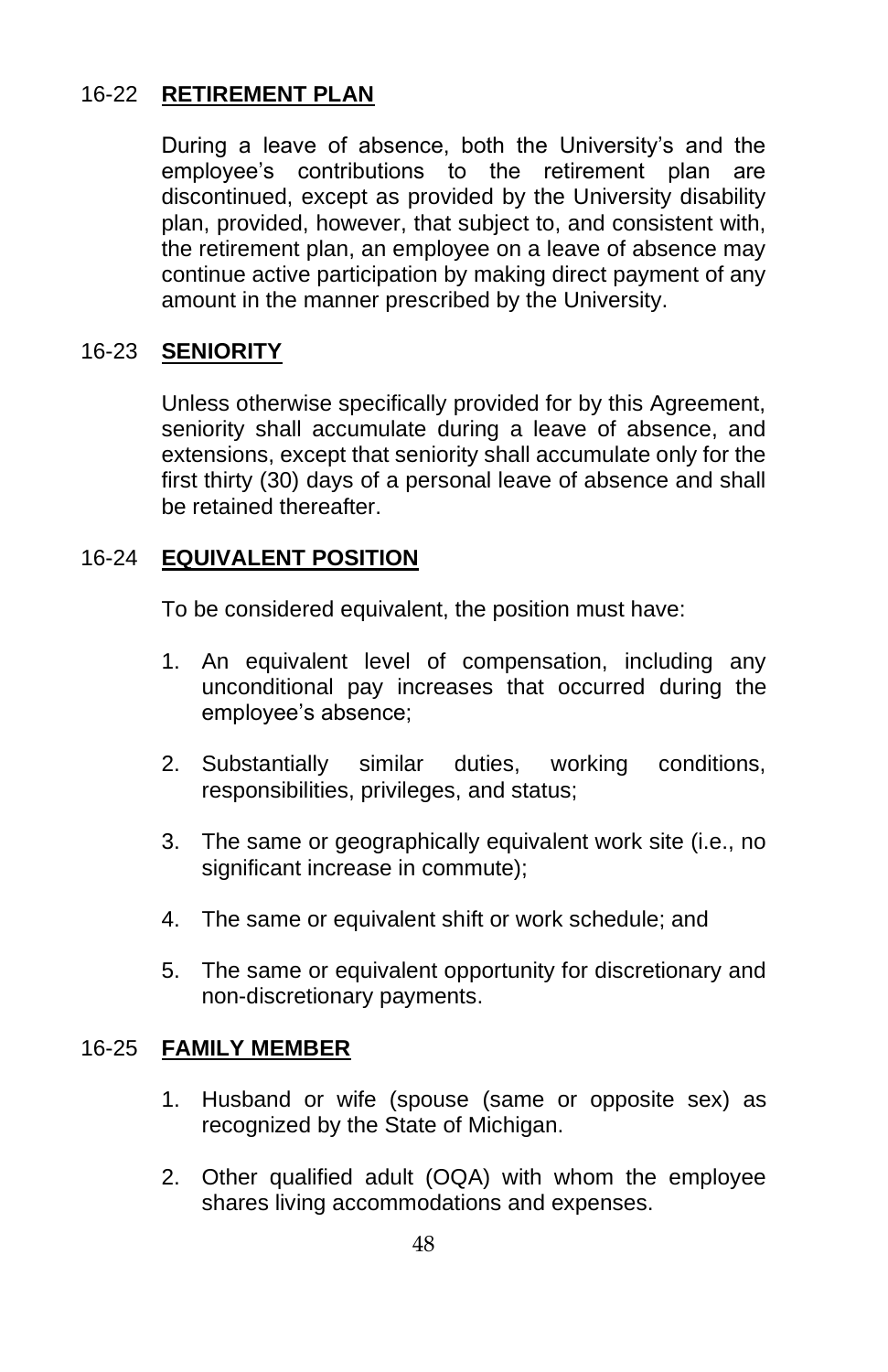- 3. Child, sibling, parent, or grandparent of the employee, the employee's spouse (same or opposite sex) or the employee's other qualified adult (OQA).
- 4. Other related individual whose care is the responsibility of the employee, spouse (same or opposite sex), or other qualified adult (OQA).

Definition and criteria for OQA can be found at: [https://hr.umich.edu/benefits-wellness/health/benefits-enrollment](https://hr.umich.edu/benefits-wellness/health/benefits-enrollment-eligibility/benefits-eligibility/other-qualified-adult)[eligibility/benefits-eligibility/other-qualified-adult](https://hr.umich.edu/benefits-wellness/health/benefits-enrollment-eligibility/benefits-eligibility/other-qualified-adult)

# 16-26 **SERIOUS HEALTH CONDITION**

An illness, injury, impairment, or physical or mental condition that involves:

- Inpatient care in a hospital, hospice or residential medical care facility, or
- Continuing treatment by a health care provider that includes one or more of the following:
	- o a period of incapacity of more than three consecutive, full calendar days, and any subsequent treatment or related period of incapacity relating to the same condition;
	- o any period of incapacity due to pregnancy or for prenatal care;
	- o any period of incapacity or treatment due to a chronic serious health condition;
	- o a period of incapacity that is permanent or long-term due to a condition for which treatment may not be effective; or
	- o any period of absence due to multiple treatments (including any period of recovery from the treatments) for restorative surgery after an accident or other injury, or a condition that would likely result in a period of incapacity of more than three consecutive, full calendar days in the absence of medical intervention or treatment.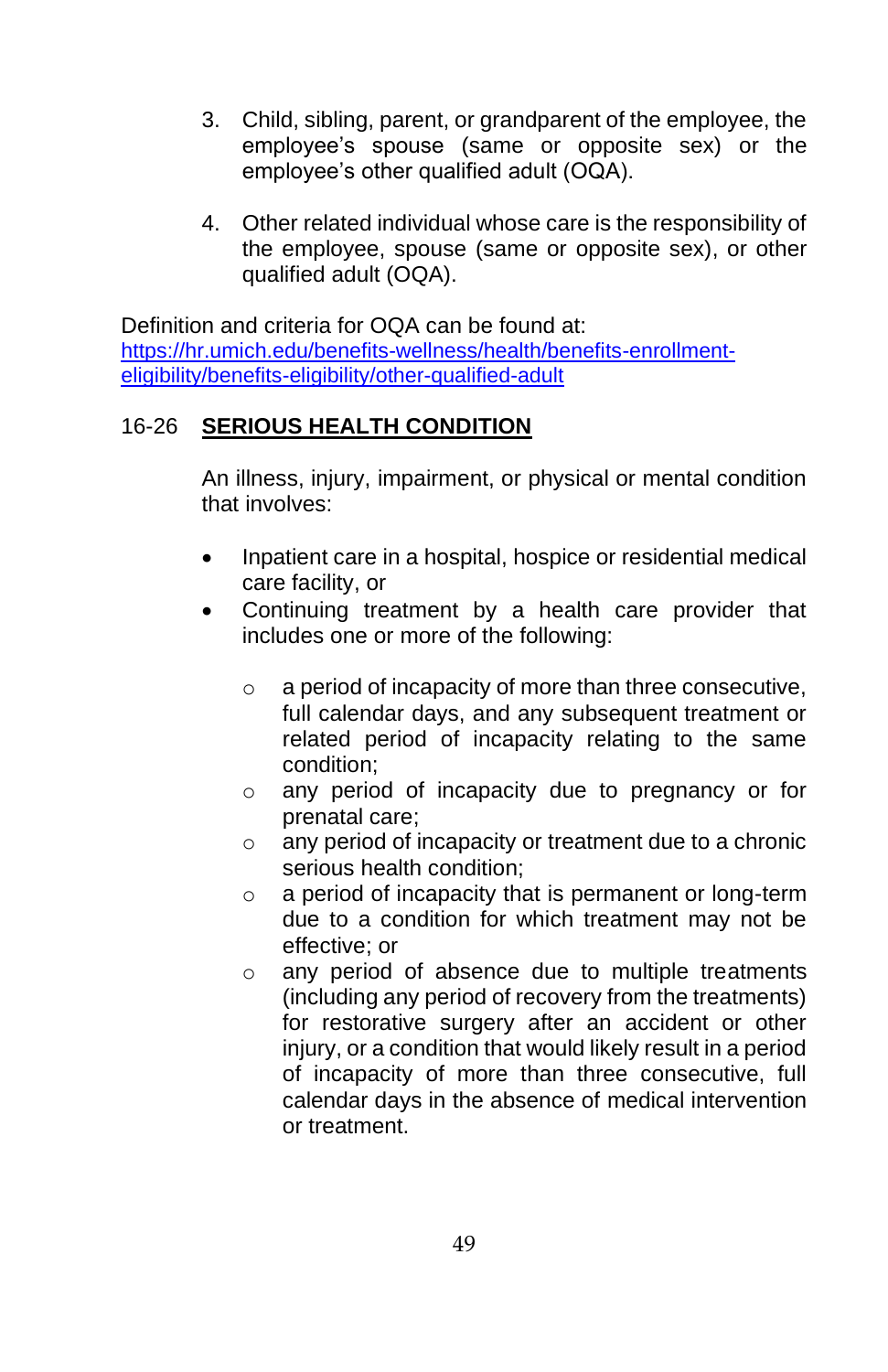# 16-27 **COVERED ACTIVE DUTY**

- 1. Members of the regular Armed Forces: Deployment to a foreign country.
- 2. Members of the Reserves, National Guard, and retired members of the regular Armed Forces or Reserves: Duty with the Armed Forces during deployment to a foreign country under a call or order to active duty.

# 16-28 **QUALIFYING EXIGENCY**

Qualifying exigencies include the following:

- 1. Short-notice deployment: Issues that arise from the fact that a military member is called to covered active duty with notice of seven calendar days or less prior to deployment. Absence can be for a period of seven calendar days beginning on the date a military member is notified of an impending call or order to covered active duty.
- 2. Military events and related activities: To attend any official ceremony, program, or event sponsored by the military that is related to the covered active duty or call to covered active duty, or to attend family support or assistance programs and informational briefings related to the call to covered active duty or call to covered active duty.
- 3. Childcare and school activities: To arrange for alternative childcare for a child, to provide childcare on an emergency basis, to enroll a child in school or to attend school meetings for the child where the absence is necessitated by the covered active duty or call to covered active duty.
- 4. Financial and legal arrangements: To make financial or legal arrangements to address the military member's absence for military duty or to act as the military member's representative for purposes of obtaining military service benefits. Absences can be taken to obtain military service benefits while the military member is away on covered active duty or within ninety days of termination of covered active duty.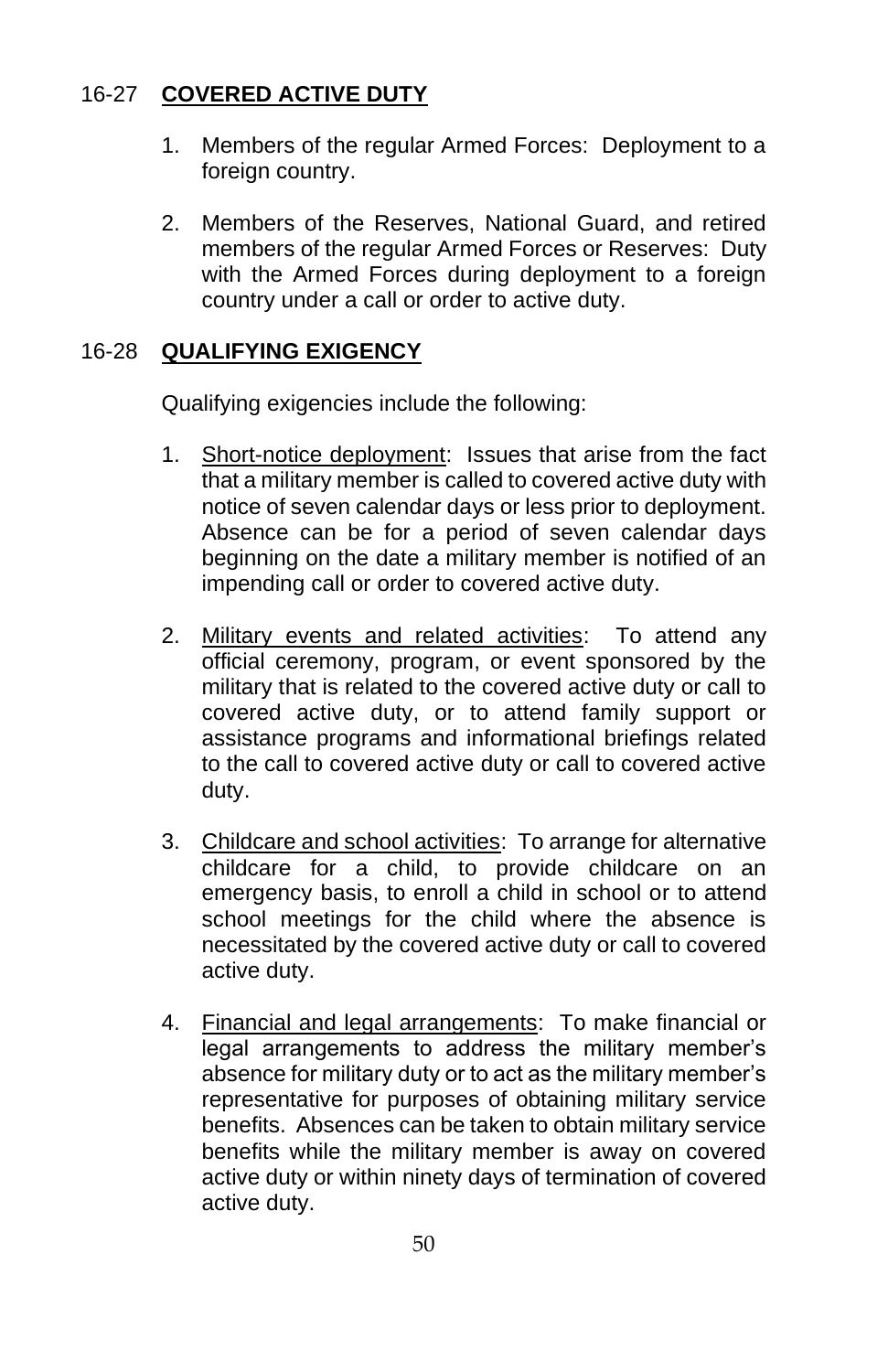- 5. Counseling: To attend counseling provided by someone other than a health care provider for the employee, military member, or a child of the military member, provided the need for counseling arises from the covered active duty or call to covered active duty.
- 6. Rest and recuperation: To spend time with a military member who is on a short-term, temporary, rest and recuperation leave during the period of deployment. Absence is limited to five days for each military rest and recuperation visit.
- 7. Post-deployment activities: To attend arrival ceremonies, reintegration briefings and events, and any other official ceremony or program sponsored by the military for a period of ninety days following the termination of the covered active duty.

To address issues that arise from the death of a military member while on covered active duty.

8. Additional activities: To address other events that arise out of the military member's covered active duty or call to covered active duty provided the employer and employee agree that the absence will qualify as an exigency, and agree to both the timing and duration of the absence.

#### 16-29 **COVERED SERVICEMEMBER**

- 1. A member of the United States Armed Forces, including a member of the National Guard or Reserves who is undergoing medical treatment, recuperation, or therapy; is in outpatient status; or is on the temporary disability retired list for a serious injury or illness; or
- 2. A veteran who is undergoing medical treatment, recuperation, or therapy for a serious injury or illness and who was a member of the United States Armed Forces (including a member of the National Guard or Reserves) at any time during the period of five years preceding the date on which the veteran undergoes the medical treatment, recuperation, or therapy.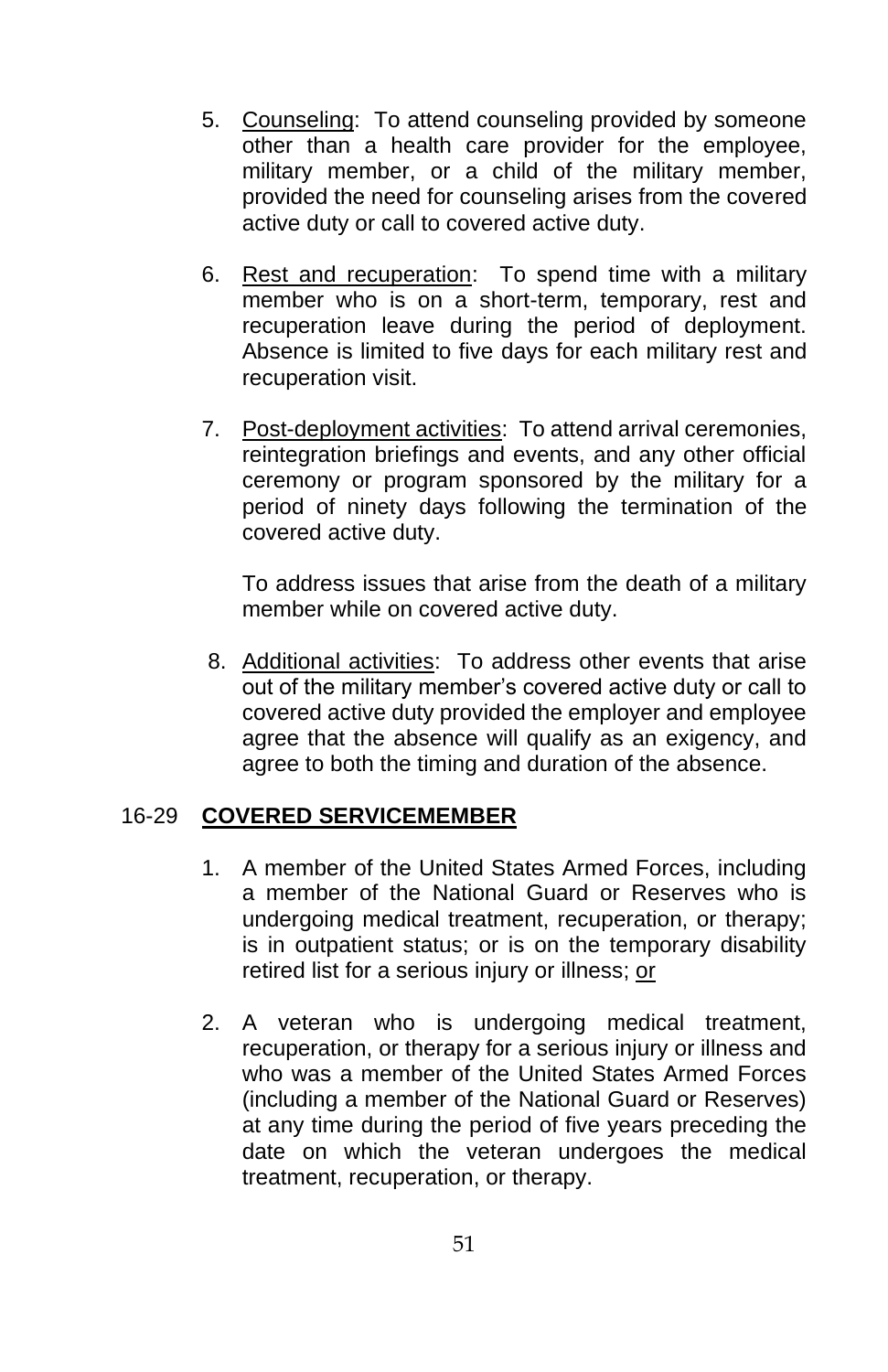# 16-30 **SERIOUS ILLNESS OR INJURY (CARE OF A COVERED SERVICEMEMBER)**

- 1. An injury or illness incurred by a covered servicemember in the line of duty while on active duty in the United States Armed Forces or existed before the beginning of the covered servicemember's active duty and was aggravated by service in the line of duty on active duty in the United States Armed Forces that causes the covered servicemember to be medically unfit to perform the duties of the covered servicemember's office, grade, rank or rating.
- 2. A qualifying injury or illness incurred by a veteran who was a member of the United States Armed Forces (including a member of the National Guard or Reserves) in the line of duty while on active duty in the United States Armed Forces or existed before the beginning of the veteran's active duty and was aggravated by the service in the line of duty on active duty in the United States Armed Forces and manifested itself before or after the servicemember became a veteran.
	- Active duty: Military duty under a call or order to active duty.
	- Qualifying injury or illness (Veteran): Defined by the Secretary of Labor.

## 16-31 **NEXT OF KIN (CARE OF A COVERED SERVICEMEMBER)**

The next of kin of a covered servicemember is the nearest blood relative, other than the service member's spouse (same or opposite sex), parent or child in the following order of priority:

- Blood relatives who have been granted legal custody of the servicemember by court decree or statutory provisions
- Siblings
- Grandparents
- Aunts and Uncles
- First cousins.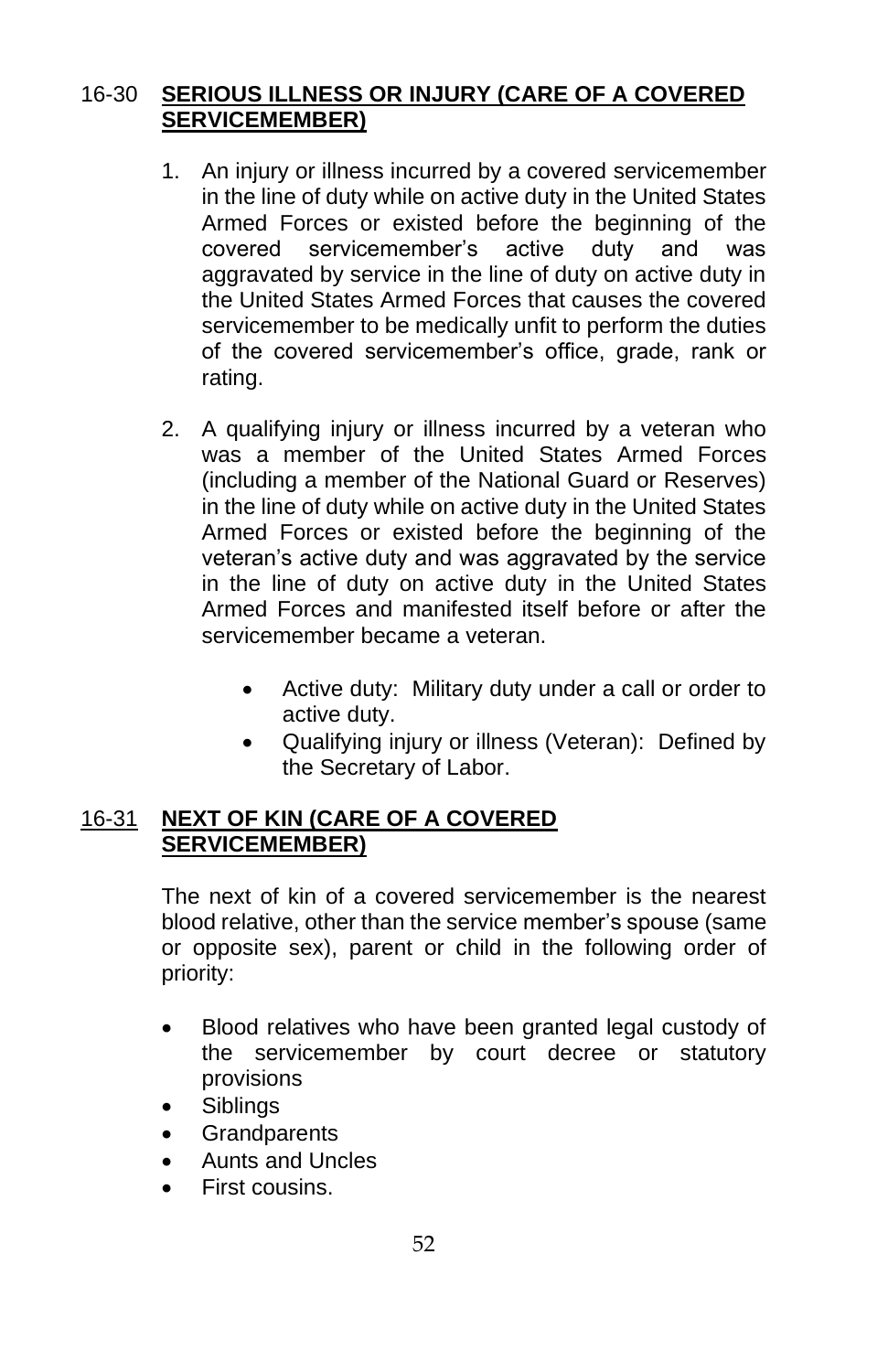The service member may specifically designate another blood relative as his or her nearest blood relative. In this circumstance, only the designated next of kin may care for the covered service member under the FMLA.

## 16-32 **EXCUSED TIME – WITHOUT PAY**

An employee may not use excused time without pay for more than 14 consecutive calendar days.

## 16-33 **RETURN BEFORE THE EXPIRATION OF A LEAVE OF ABSENCE**

An employee's return to work before the expiration of a leave of absence is at the discretion of the University.

# 16-34 **FAILING TO RETURN FROM A LEAVE OF ABSENCE**

Failure to report for work at the conclusion of a leave of absence without requesting and receiving an extension of the leave is cause for termination of the employee's University employment.

If an employee does not return to work from a leave of absence, the last day worked shall be considered the date of termination for the purposes of determining eligibility for retirement or for Disability Plan benefits.

## 16-35 **FALSE PRETENSE**

Any employee who obtains a leave of absence under false pretense or uses the leave for purposes other than for which it was obtained shall be subject to immediate discharge.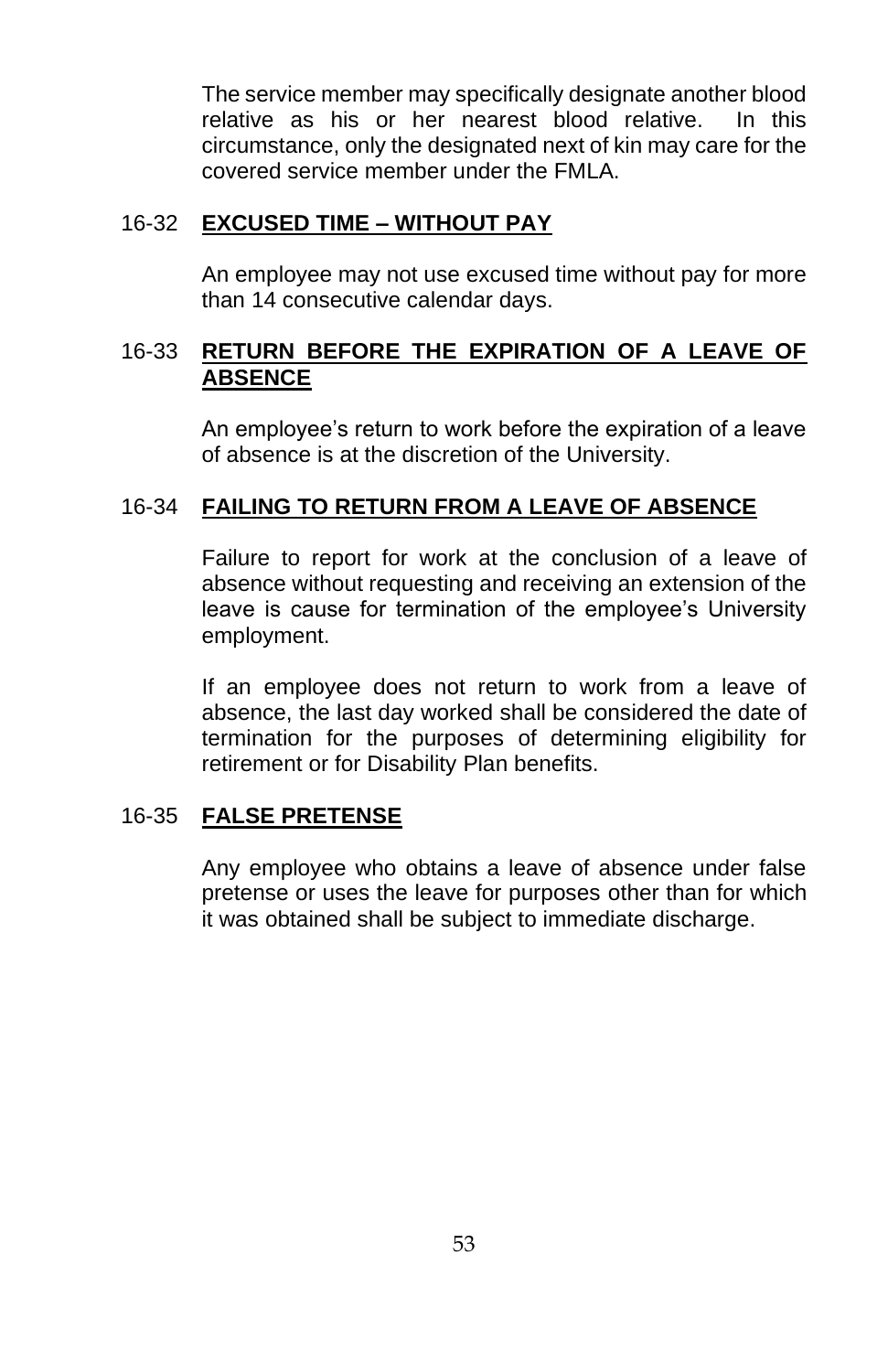# **ARTICLE 16(a)**

# **PAID MATERNITY (CHILDBIRTH) AND PARENTAL LEAVES**

- 16a-1 Standard Practice Guide 201.30-6, Paid Maternity (Childbirth) and Parental Leaves, which became effective July 1, 2019, shall apply to all employees.
- 16a-2 A material change to SPG 201.30-6 shall be subject to negotiation.

# **ARTICLE 17**

# **BULLETIN BOARDS**

- 17-1 The University will provide one (1) bulletin board per department (UMPD, Flint, Dearborn, Housing, Hospital and University Security Services) for a total of six (6), designated for such purpose in areas where the Union has employees it represents for the purpose of posting Union notices. The size of the boards will be 36" x 42". Where a glass-enclosed, lockable board is provided, the Chief Steward for the department will be given a key.
- 17-2 These notices, although not limited to the following, shall be of that type:
	- 1. Recreational and social events of the Union;
	- 2. Union meetings;
	- 3. Union elections, appointments;
	- 4. Results of Union elections;
	- 5. General communication relevant to the Union's role as a collective bargaining agent;
	- 6. University Responses to Union Group Grievances.
- 17-3 It is understood that such notices shall not be derogatory or inflammatory.
- 17-4 In the event a dispute arises concerning the appropriateness of material posted, the Chief Steward for the department will be advised by the University Human Resources of the nature of the dispute, and the notices will be removed from the bulletin boards until the dispute is resolved.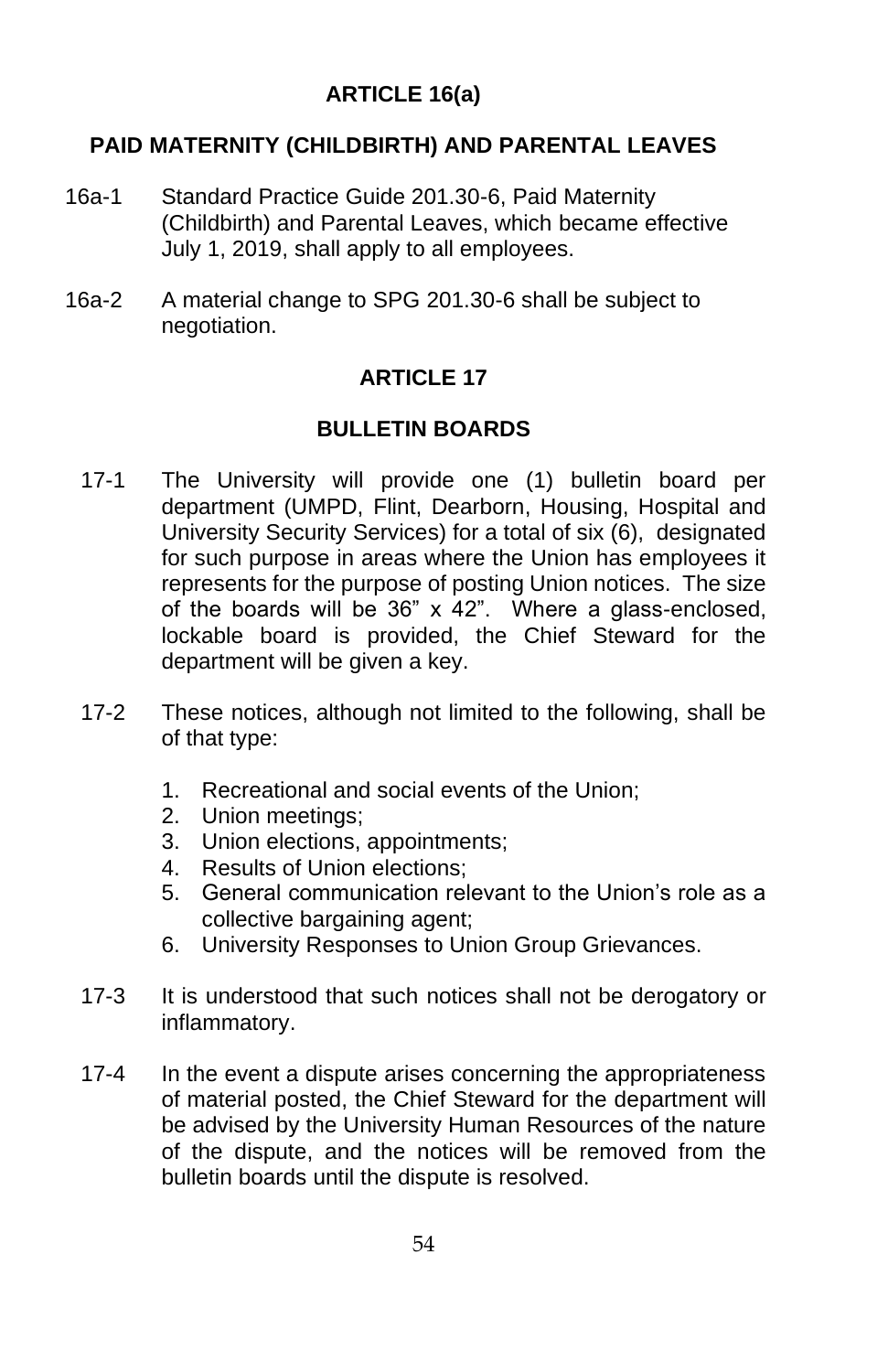# **ARTICLE 18**

#### **EMERGENCY CLOSURE AND EMERGENCY OPERATIONS REDUCTION**

- 18-1 It is the policy of the University to remain open at all times in order to maintain our commitment to the community by providing services to students, patients and to the public. In the event of unforeseen circumstances or events, the University reserves the right during an emergency to interrupt or reduce services for prolonged periods of time, while minimizing to the degree possible the negative impact on services and people.
- 18-2 To that end, employees will make every effort to get to work. In the event that an employee is unable to get to work, the employee will:
	- 1. Contact the on-duty or on-call supervisor as soon as possible regarding his/her inability to get to work.
- 18-3 Employees who are at work shall be prepared to remain at work, if necessary, until the conditions have subsided and/or other employees replace them. However, no employee will be required to work longer than 16 hours at a time.
- 18-4 If severe weather conditions have been declared by the local authorities in the county where the employee works but an emergency closure/operations reduction has not been instituted by the University:
	- 1. Employees who report, but are late for duty will not be considered tardy; and,
	- 2. Absence during a period of severe weather or emergency closure/operations reduction will not be considered during any problem-solving meeting related to attendance if the above conditions have been met.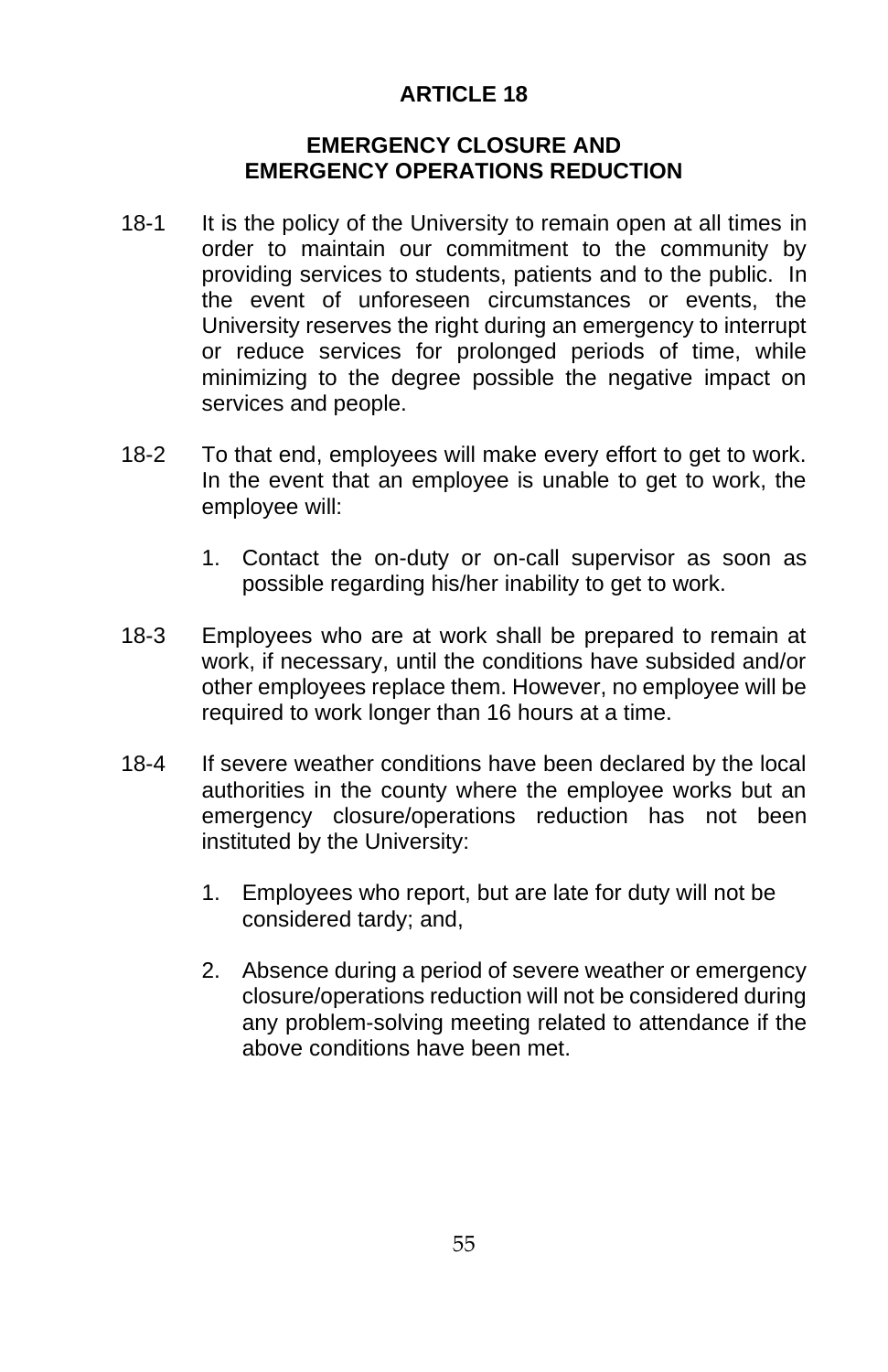# SECTION A. DEVELOPING EMERGENCY CONDITIONS LESS THAN 1 DAY)

18-5 Decisions to allow staff members to leave work early in a developing severe weather or other emergency situation will be the responsibility of the employing department. Time lost from work in such an event will be in accordance with the Fair Labor Standards Act regulations and pay and benefits will continue for regular staff and faculty.

## SECTION B. EMERGENCY REDUCTION IN OPERATIONS (1-2 DAYS)

- 18-6 In the event of short term emergency conditions (lasting no longer than two calendar days) due to severe weather, natural disaster, major utility failures or other unforeseen circumstances, the University may declare an Emergency Reduction in Operations. The President, or designee, with advice from the Executive Vice Presidents and the Executive Director, Division of Public Safety and Security, will make the decision as to the level of operations which will be maintained. Leadership on the Flint and Dearborn campuses will be responsible for decisions and procedures to reduce operations at their respective campuses.
- 18-7 Critical services are defined as those services or activities required to provide for the full and complete delivery of care to students and patients; protection of the health and safety of humans and animals in research capacities; and all services of security, police and regulatory personnel. Critical services shall include those providing continuous access to buildings and grounds, communications, and indirect support such as building operations, preservation of infrastructure, utility systems, material procurement and certain contract and legal activities. Critical employees in these functional areas will be expected to report to work during emergency periods in accordance with their unit's specific designation. Units will annually review their continuity of operations plans and notify their employees of each individual's critical designation.
- 18-8 Staff are expected to make every reasonable effort to report to work if operations are being maintained in the employee's unit, or unless notified otherwise by the University.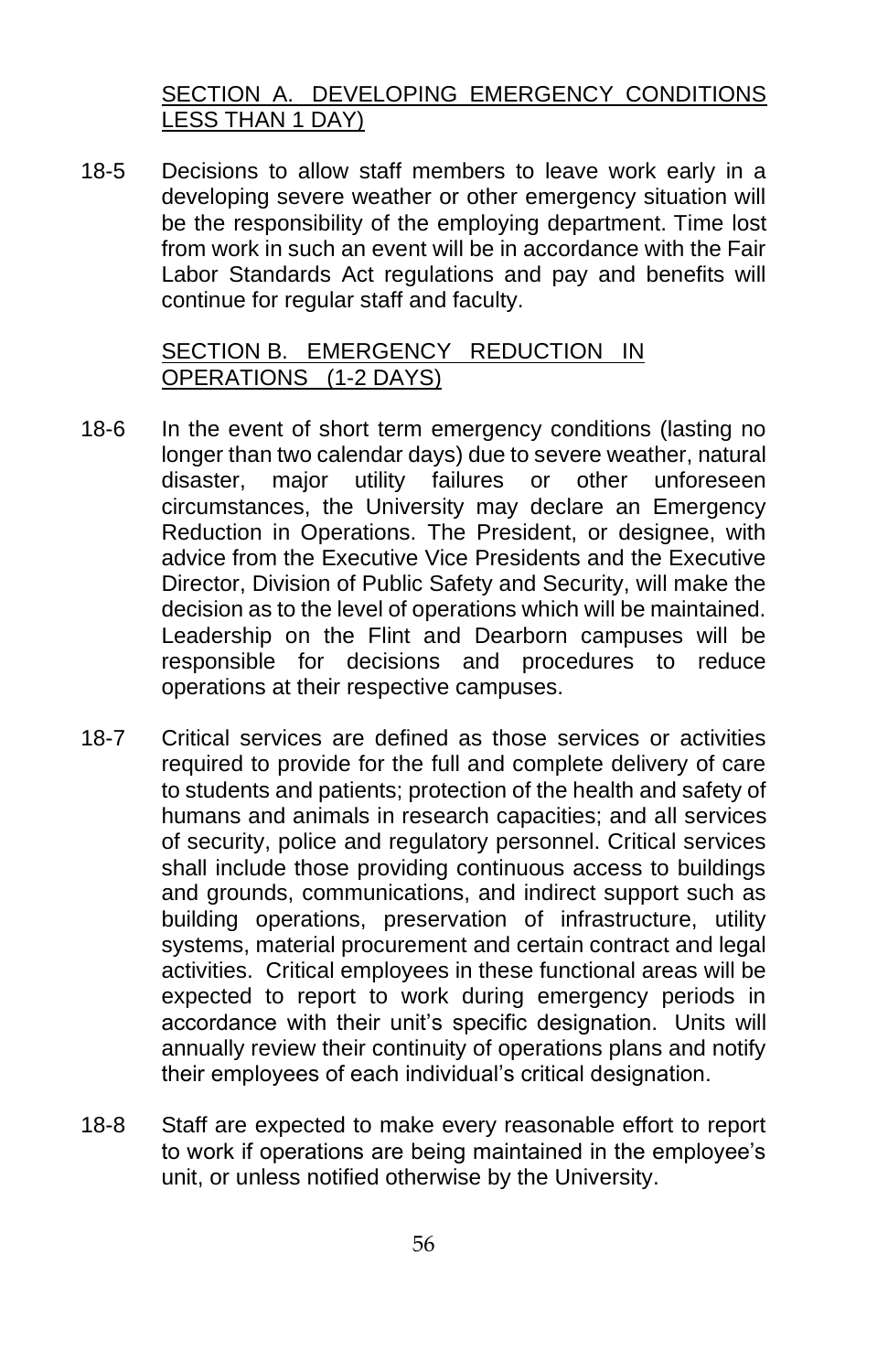- 18-9 During the first two days of an emergency reduction, pay and benefits will continue for regular staff.
- 18-10 Additional compensation for staff: Regular staff who are required or approved and do report to work on-site during an Emergency Reduction in Operations will, in addition to their regular compensation, have added to their vacation accrual an amount of time equal to the hours actually worked. Regular staff who work beyond their normal schedule will be paid in accordance with the COAM contract.
- 18-11 Standard policies governing attendance and pay will be in effect for tardiness and/or absenteeism due to weather or other conditions during any period not declared an Emergency Reduction in Operations.

#### SECTION C. REDUCTION IN OPERATIONS (GREATER THAN 2 DAYS)

- 18-12 In the event of extended emergency conditions due to weather, natural disasters, major utility failures, health or environmental crisis or other unforeseen circumstances, the University may enact an Emergency Reduction in Operations. The President, or designee, with advice from the Executive Vice Presidents and the Executive Director, Division of Public Safety and Security, will make the decision as to the level of operations which will be maintained. Leadership on the Flint and Dearborn campuses will be responsible for decisions and procedures to reduce operations at their respective campuses.
- 18-13 The University may elect to continue mission critical services and the infrastructure to support them. In such an event, existing Standard Practice Guides and other policies that address compensation, employment, scheduling, reduction in force, discipline, dispute resolution and leaves, may be modified, based on the circumstances. Units will annually review their continuity of operations plans and notify their employees of each individual's critical designation. During such a time as an extended reduction in operations (greater than 2 days), the University may require all available staff to provide services as required and appropriate. Every reasonable effort will be made to facilitate contributions to critical service areas. Upon approval, designated staff should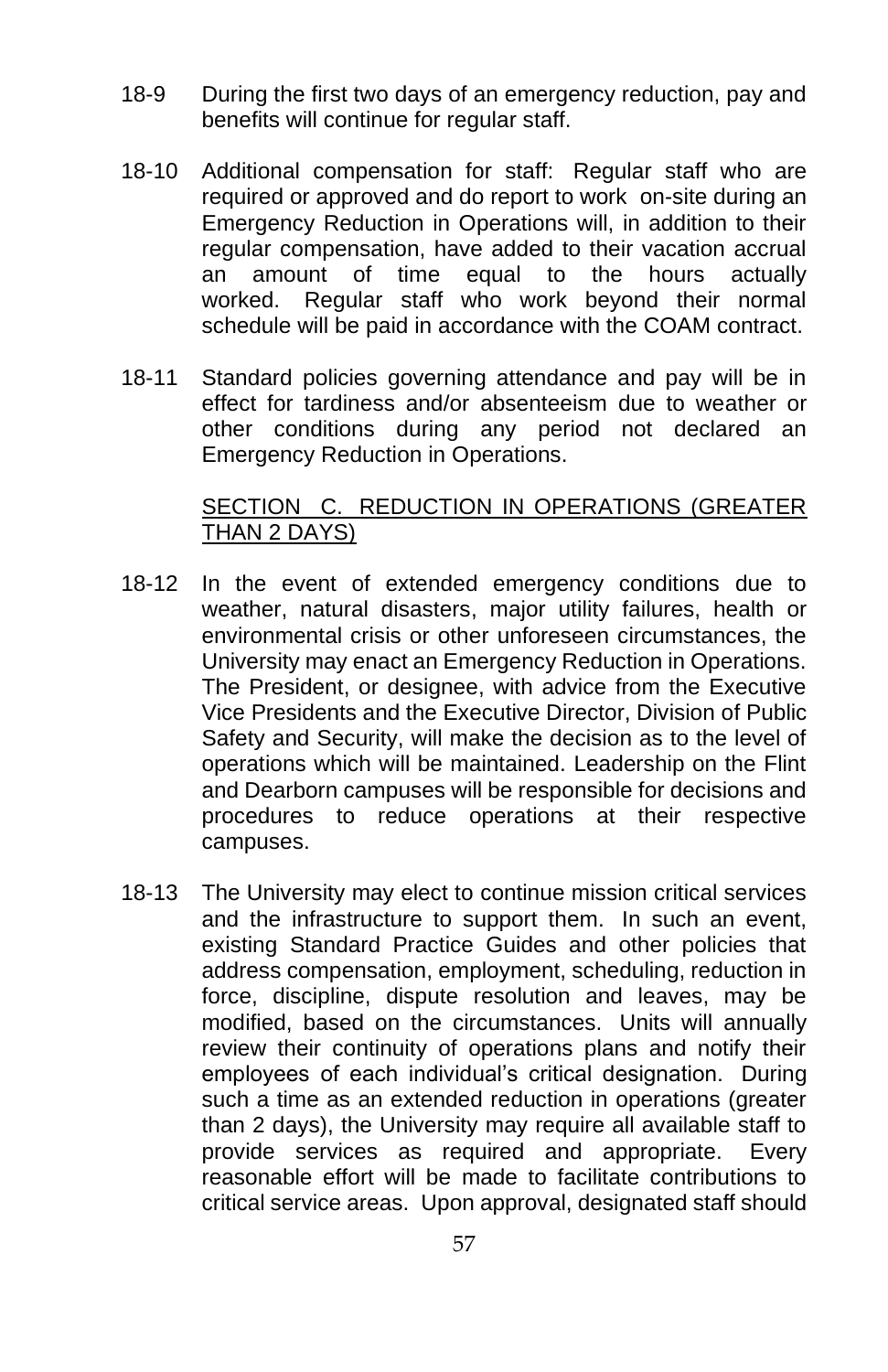report to work and may receive assignments outside of their normal duties. Decisions about pay and benefits for employees who are not providing services will be made by the President, or designee, and Executive Vice-Presidents in the context of minimizing disruption to services and negative impacts on the staff; the local, State and National situation; and the financial impact on the University.

### **ARTICLE 19**

## **JOB RELATED TRAINING**

- 19-1 At the request of an employee and with the approval of the employee's supervisor, an employee may attend appropriate job related seminars, course work, or participate in other continuing education directly related to that employee's current or future job assignments. The seminars and course work may include, but are not limited to, training provided for by equipment manufacturers, education in work methods and materials, and education to improve work related knowledge and abilities.
- 19-2 In the event that such education is required, the University shall pay the cost of tuition, course fees and books required, except for and excluding any fees required for membership in any professional or trade organization or association. Employees who participate in such approved or required training shall not suffer a loss of time or pay. In addition, employees who receive such training or education may be required to train or assist in the training of others.

## **ARTICLE 20**

#### **SAFETY**

20-1 The University, within the inherent risks associated with duties and responsibilities of the workforce, shall continue to provide for the safety of employees during the hours of their employment. In this connection, the University also will receive and consider written recommendations with respect to unsafe conditions or other safety ideas from any employee or the Union.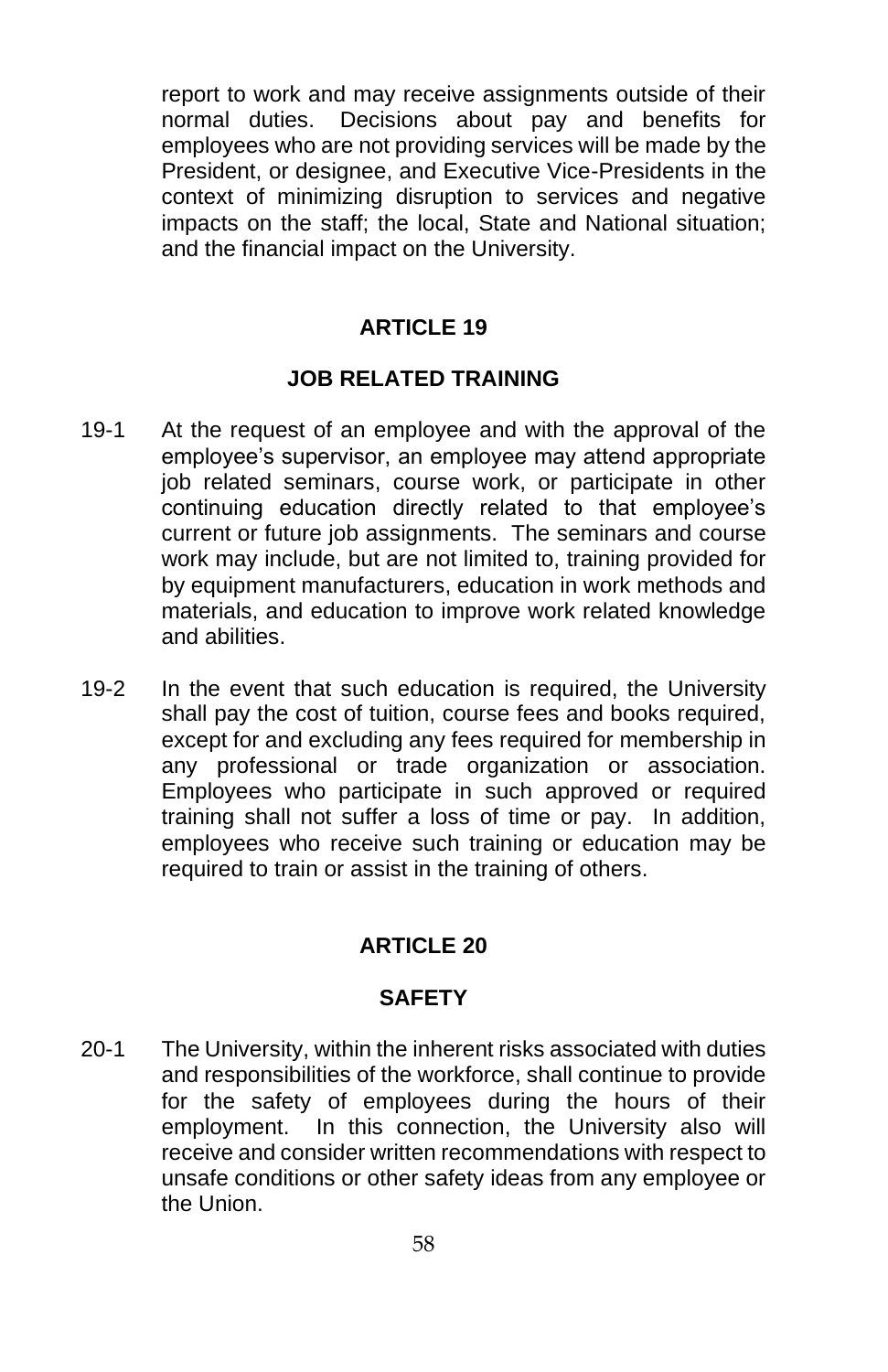20-2 In addition, the Union and the University recognize and agree that the Special Conference Article of this Agreement (Article 9) is available for safety matters.

## **ARTICLE 21**

## **JURY AND WITNESS SERVICE**

- 21-1 An employee who loses time from work during the employee's normal schedule of work because of jury duty service or to testify pursuant to a job related subpoena from a court shall be paid for such time lost at the employee's regularly paid University compensation plus shift premium, if applicable. Except as otherwise provided in this Agreement, such jury duty and witness service shall be considered time worked. The employee shall furnish the University a written statement from the court showing the days and time of jury duty or witness service. The employee will report for available work when released from jury duty or witness service.
- 21-2 This provision for pay from the University to testify pursuant to a subpoena shall not be applicable when the employee is a plaintiff in a proceeding against the University or when the employee is subpoenaed by another employer for whom the University employee works or has worked.

## **ARTICLE 22**

## **FUNERAL LEAVE PLAN**

22-1 In the event of the death of (1) an employee's spouse (same or opposite sex), or (2) other qualified adult (OQA) non-related person living in the employee's household, or (3) the son, daughter, step child, step parent, parent, grandparent, brother, sister, grandchild (or the spouse (same or opposite sex) of any of them), of either the employee or the employee's spouse (same or opposite sex)s/OQA, or (4) any other related person living in the employee's household, an employee who attends the funeral or service shall be granted time off work with pay. The amount of time off work with pay shall be only that which is required to attend the funeral or service and/or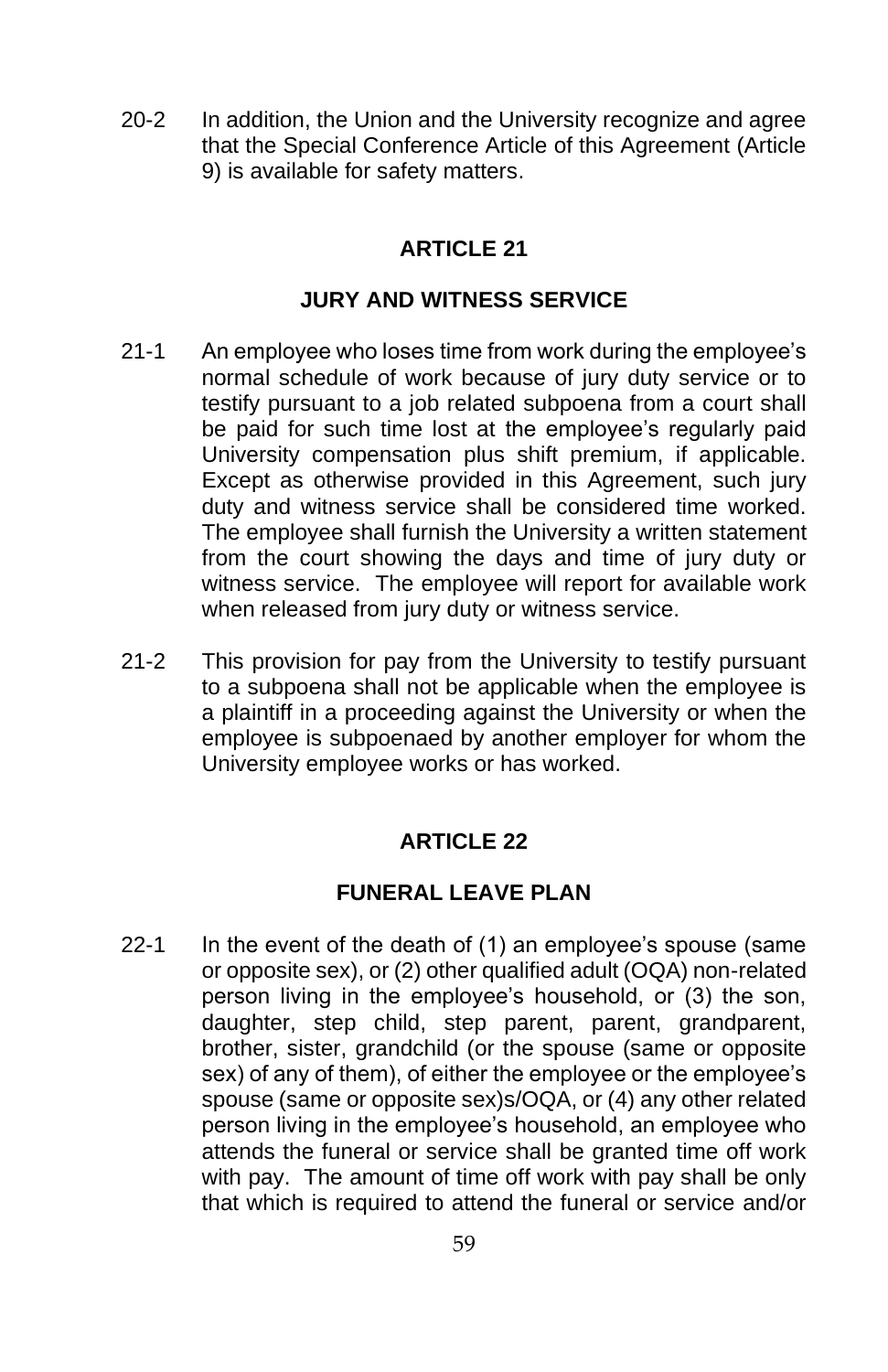make necessary funeral or service arrangements, and (prior to or subsequent to the funeral or service) financial, custodial, or other necessary arrangements for surviving family members, but in no event shall it exceed three (3) normally scheduled work days.

- 22-2 If additional time off is needed, the employee may request the use of accrued vacation time or excused absence without pay.
- 22-3 In the event that an employee is on vacation, the provisions of this Article nevertheless shall apply.

## **ARTICLE 23**

#### **VACATION**

#### SECTION A. ACCRUAL

23-1 1. Except as provided in 2 and 3 below, full-time non-exempt employees (i.e. Sergeants) accrue paid vacation time as follows:

| Seniority                     | .<br><b>Per Calendar Mo</b> |
|-------------------------------|-----------------------------|
| First five years              | Eight (8) hours             |
| From five through eight years | Twelve (12) hours           |

Over eight years Sixteen (16) hours

**Rate of Accrual**

An increase in the rate of accrual shall be effective with the first calendar month following completion of the required years of University seniority.

Full-time Exempt staff members accrue paid vacation at the rate of two days per month beginning with the date of employment. Exempt staff members accrue their monthly vacation allotments on the first day of the month.

2. During the calendar month in which a full-time employee starts or ends employment, or starts or returns from any leave of absence, the employee shall accrue paid vacation time on a percentage basis of the rate of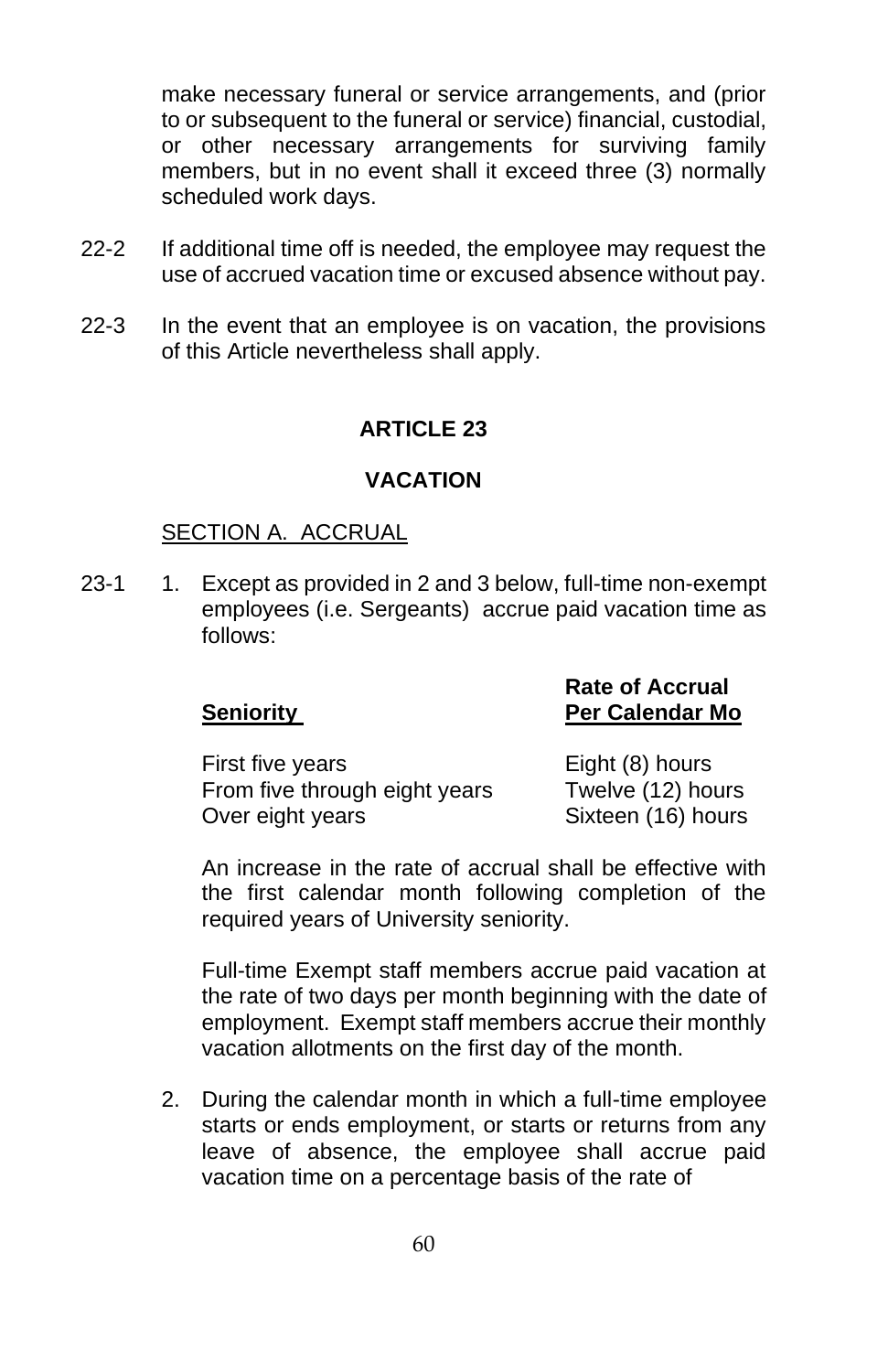accrual in Section A - 1 above depending upon the day of the calendar month on which the event occurs as follows:

| Day of<br>Calendar<br><b>Month</b> | <b>Start of</b><br><b>Employment</b><br>or Return<br>from Leave<br>of Absence | End of<br><b>Employment or</b><br><b>Start of Leave</b><br>of Absence |
|------------------------------------|-------------------------------------------------------------------------------|-----------------------------------------------------------------------|
| 1 through 10                       | 100%                                                                          | None                                                                  |
| 11 through 20                      | 50%                                                                           | 50%                                                                   |
| 21 through end                     | None                                                                          | 100%                                                                  |

- 3. Except as provided in Section 2 above, an employee shall not accrue any paid vacation time during any periods of Leave of Absence, Extended Sick or during any calendar month in which the employee is absent without pay for fifteen (15) or more work days. During any calendar month in which the employee is absent without pay for less than fifteen (15), but no more than seven (7) work days, the employee shall accrue 50% of the accrual as provided in Section 1 above.
- 4. Part-time employees normally scheduled to work eight (8) or more hours per calendar week accrue paid vacation time on a basis which is directly proportionate to that accrued by full-time employees. Those normally scheduled to work less than eight (8) hours per calendar week shall not accrue paid vacation time.
- 5. Hours of vacation pay accrue and are recorded on the first day of each calendar month of employment.
- 6. No employee may accrue paid vacation time in excess of twenty-four (24) times the employee's rate of accrual per calendar month.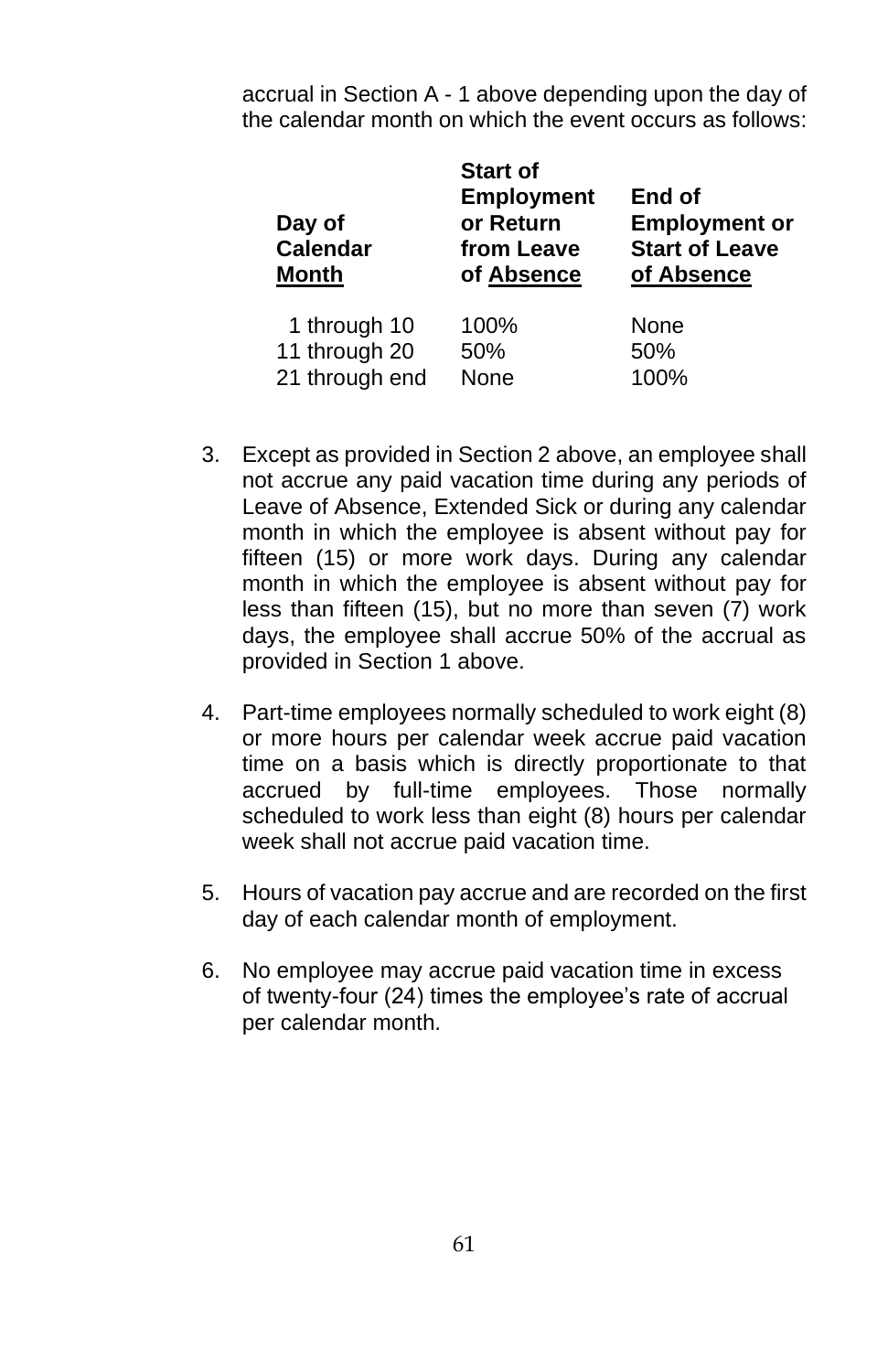# SECTION B. ELIGIBILITY

23-2 No employee shall be eligible for paid vacation time, or receive pay in lieu of vacation time, before it accrues, or before completion of a probationary period of not more than six (6) months for vacation eligibility purposes.

## SECTION C. PAY IN LIEU OF VACATION TIME

- 23-3 An employee will receive pay in lieu of paid vacation time (i.e., without taking actual time off from work) only after completion of the probationary period and then only under the following circumstances:
	- 1. Upon retirement;
	- 2. Start of a leave of absence;
	- 3. Termination, for whatever the reason;
	- 4. Quitting without notice;
	- 5. Resignation;
	- 6. Layoff;
	- 7. Death, in which case the survivor will be paid.

No unit at the University may grant vacation time prior to the calendar month in which the staff member accrues it, or pay compensation in lieu of vacation, except where noted in this policy.

## SECTION D. PAY FOR ACCRUED VACATION TIME

- 23-4 1. Pay for vacation time shall be at the employee's regularly paid hourly rate at the time vacation is taken, plus shift premium, if applicable, times the number of hours of accrued paid vacation time scheduled and used.
	- 2. Pay in lieu of vacation time shall be at the employee's regularly paid hourly rate, at the time the event set forth in Section C occurs, plus shift premium, if applicable, times the number of hours of accrued vacation time.

## SECTION E. SCHEDULING OF PAID VACATION TIME

23-5 Paid vacation time shall be scheduled to meet the work requirements of the University on a unit basis in accordance with procedures established by each unit, with due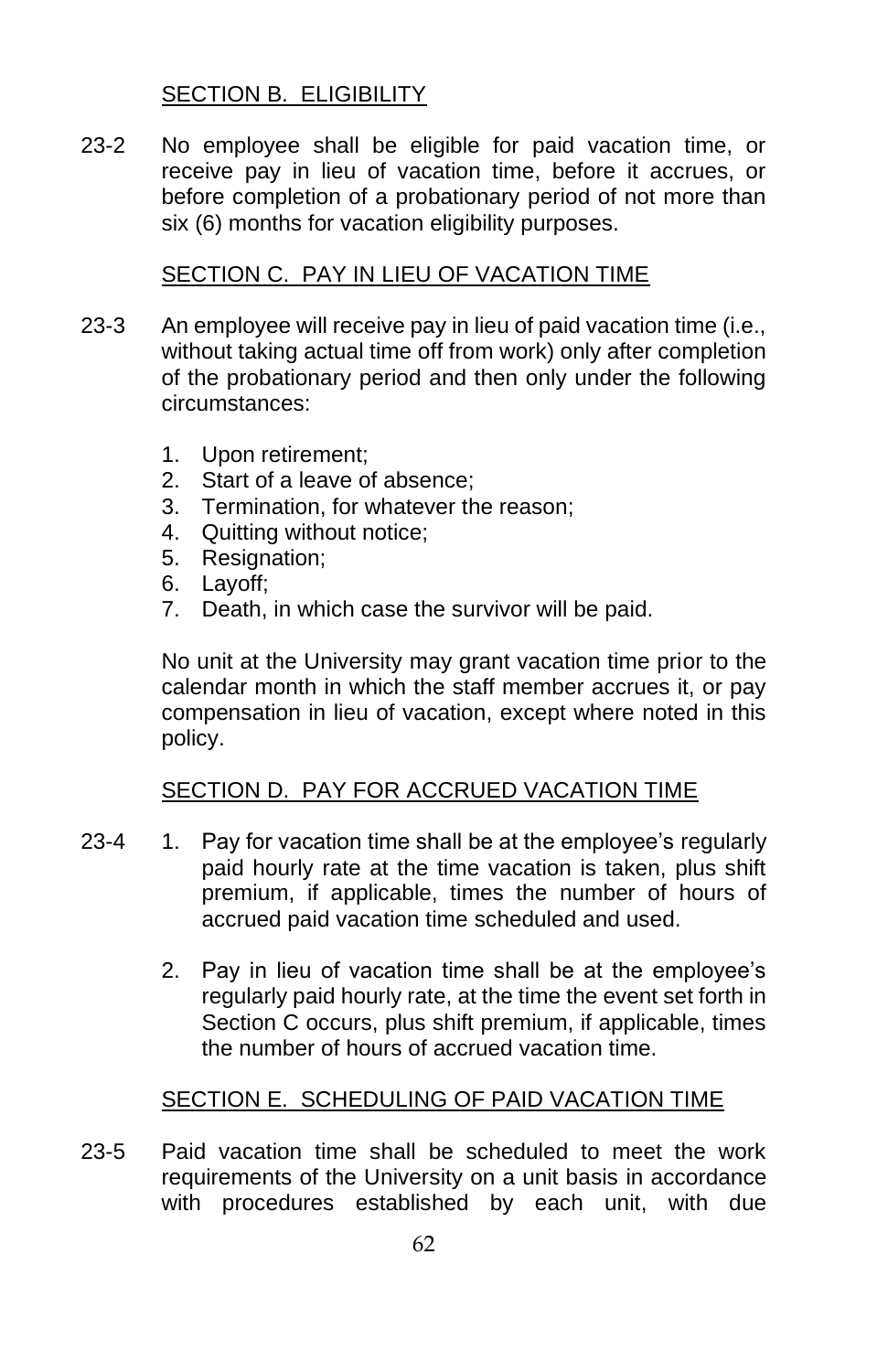consideration given to an employee's wishes as to time and duration. This shall not be inconsistent with the following:

- 1. Prior to receiving requests, a unit will post any limitations concerning the scheduling of vacation, including any alteration to the request periods described in 2 below, or the election to close down any or all operations of the unit and schedule vacations during the close down period.
- 2. Employees will request vacation time of not less than one work week during the month of March for all scheduled vacation to be taken during the following May through October and during the month of September for all scheduled vacation to be taken during the following November through April; or at more frequent intervals if, the unit chooses.
- 3. Based upon these requests, the unit will schedule vacations in order of preference on the basis of Bargaining Unit seniority.
- 4. Vacations scheduled for an employee of any of the units under the above procedures are not subject to change, in the event the employee is assigned to a different shift at the time of the vacation.
- 23-6 Other vacation time may be granted at the sole discretion of the unit.
- 23-7 At the request of an employee, an absence covered by the Sickness and Injury Pay (Article 33) may be charged against accrued vacation time after all payments under Article 33 have been exhausted.
- 23-8 If a day observed by the University as a holiday occurs during an employee's vacation, the employee shall, if otherwise eligible for it, receive holiday pay and will not have that time off charged against accrued vacation time.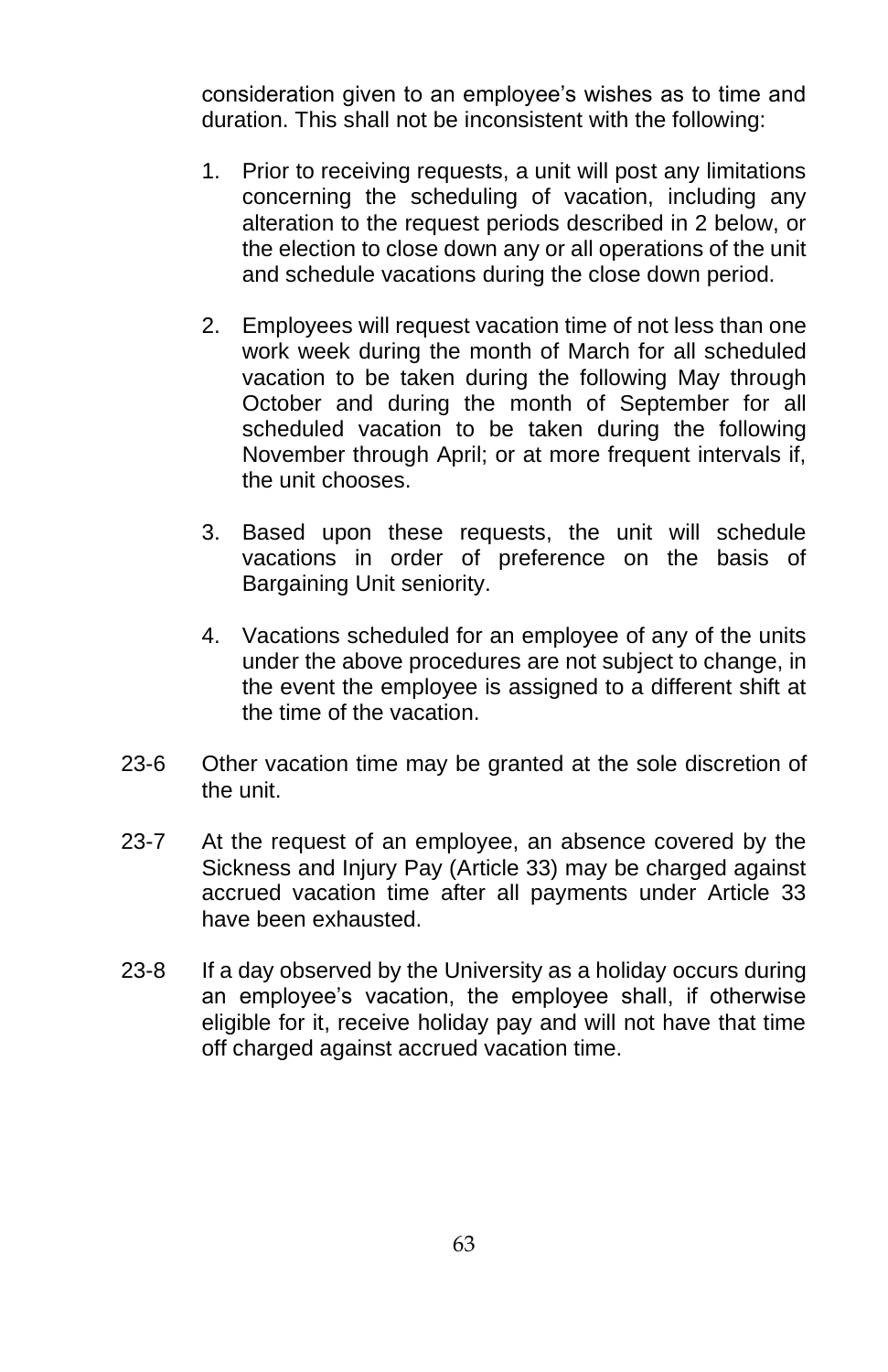# **ARTICLE 24**

## **SENIORITY**

# SECTION A. DEFINITIONS

- 24-1 For the purpose of this Agreement, the following definitions shall apply:
- 24-2 University seniority means length of continuous service with the University beginning with the latest date of hiring with the University and shall include periods of service outside the bargaining unit, layoffs, and other periods of absence authorized by and consistent with this Agreement.
- 24-3 Bargaining unit seniority means total length of service within the bargaining unit. When an individual is returned to the bargaining unit who had previously performed work which is covered by classifications in the bargaining unit, that previous service will be included. Bargaining unit seniority will apply when seniority is considered for such things as assigning work schedules, vacation schedules, overtime schedules, and shift bidding.
	- a. All employees who transfer, promote or are demoted into a different classification will bid on vacation schedules, overtime and shift assignments on the basis of date of assignment to that classification.
- 24-4 Except for disciplinary reasons, if the University involuntarily places an employee into a different classification within the bargaining unit, that employee will be allowed to retain his/her old classification seniority upon his/her move into the new position.
	- a. When seniority is considered, the employee's old classification seniority date will be the determining factor in bids for work schedules, vacation requests, overtime assignments and shift bids, within the new classification and/or seniority group.
	- b. The language above applies to placements into available vacancies that cross campus boundaries, as well as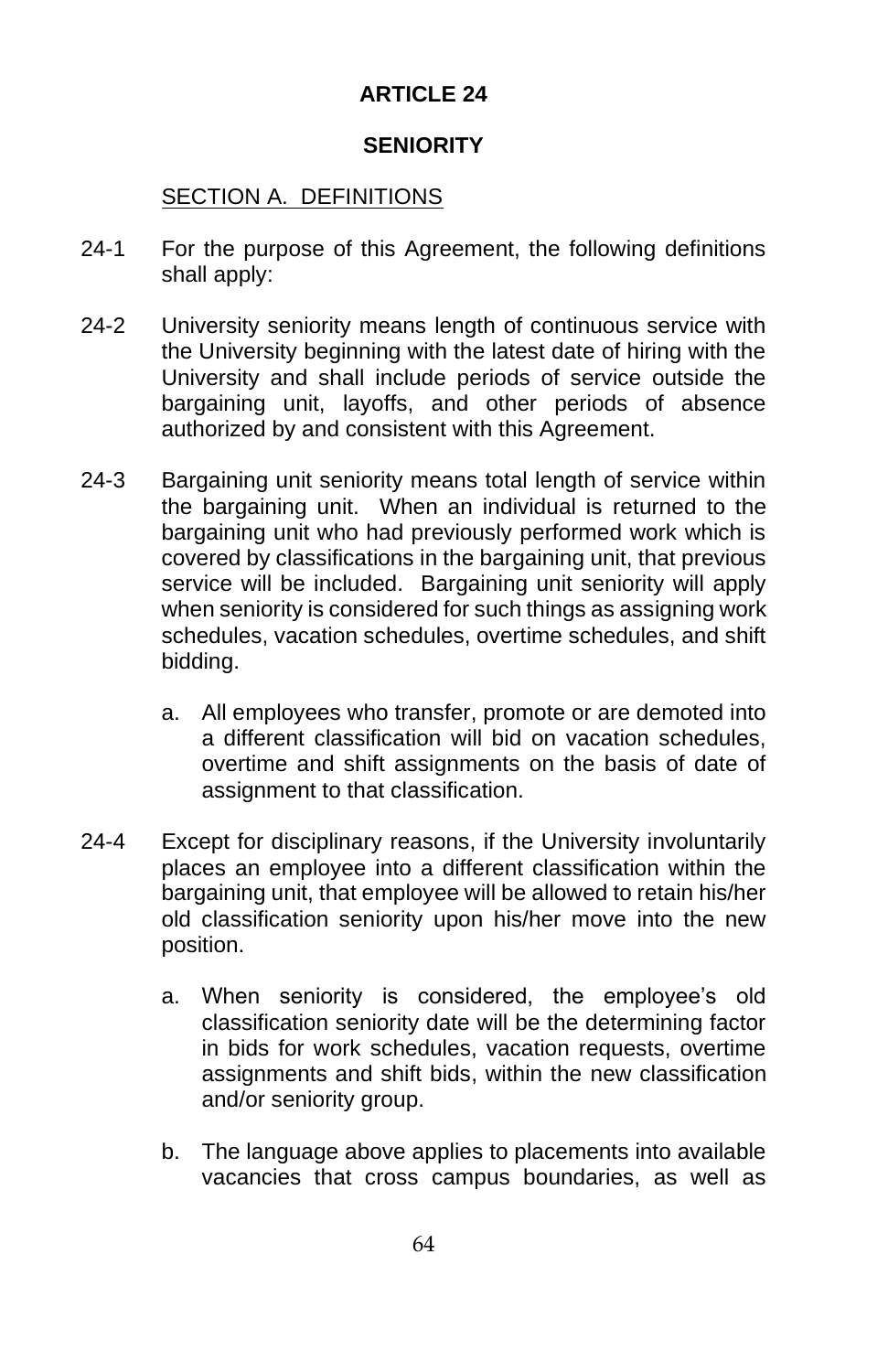placements into classifications considered as both a promotion and a demotion.

- 24-5 "Seniority group" means that grouping of employees assigned to work at the following locations:
	- a. Flint Department of Public Safety
	- b. Dearborn Department of Public Safety
	- c. Ann Arbor Police Department
	- d. Michigan Medicine Security
	- e. Ann Arbor Housing Security
	- f. Ann Arbor Dispatch Services
	- g. Ann Arbor University Security Services
	- h. Ann Arbor Museum Security
- 24-6 Each of these locations shall be a separate seniority group.

#### SECTION B. LOSS OF SENIORITY

- 24-7 An employee shall lose status as an employee and seniority if:
	- 1. The employee resigns or quits;
	- 2. The employee is discharged or terminated (unless reversed through the grievance or arbitration procedures);
	- 3. The employee retires;
	- 4. The employee does not return to work from layoff within five (5) calendar days after being notified to return by certified or registered mail or by telegram addressed to the employee at the employee's last address filed with the Department. An employee who changes address must notify the University of the change.
	- 5. The employee has been on layoff for a period of time equal to the employee's University seniority at the time of the employee's layoff or two (2) years, whichever is lesser; or
	- 6. The employee is absent from work, including the failure to return to work at the expiration of a vacation, or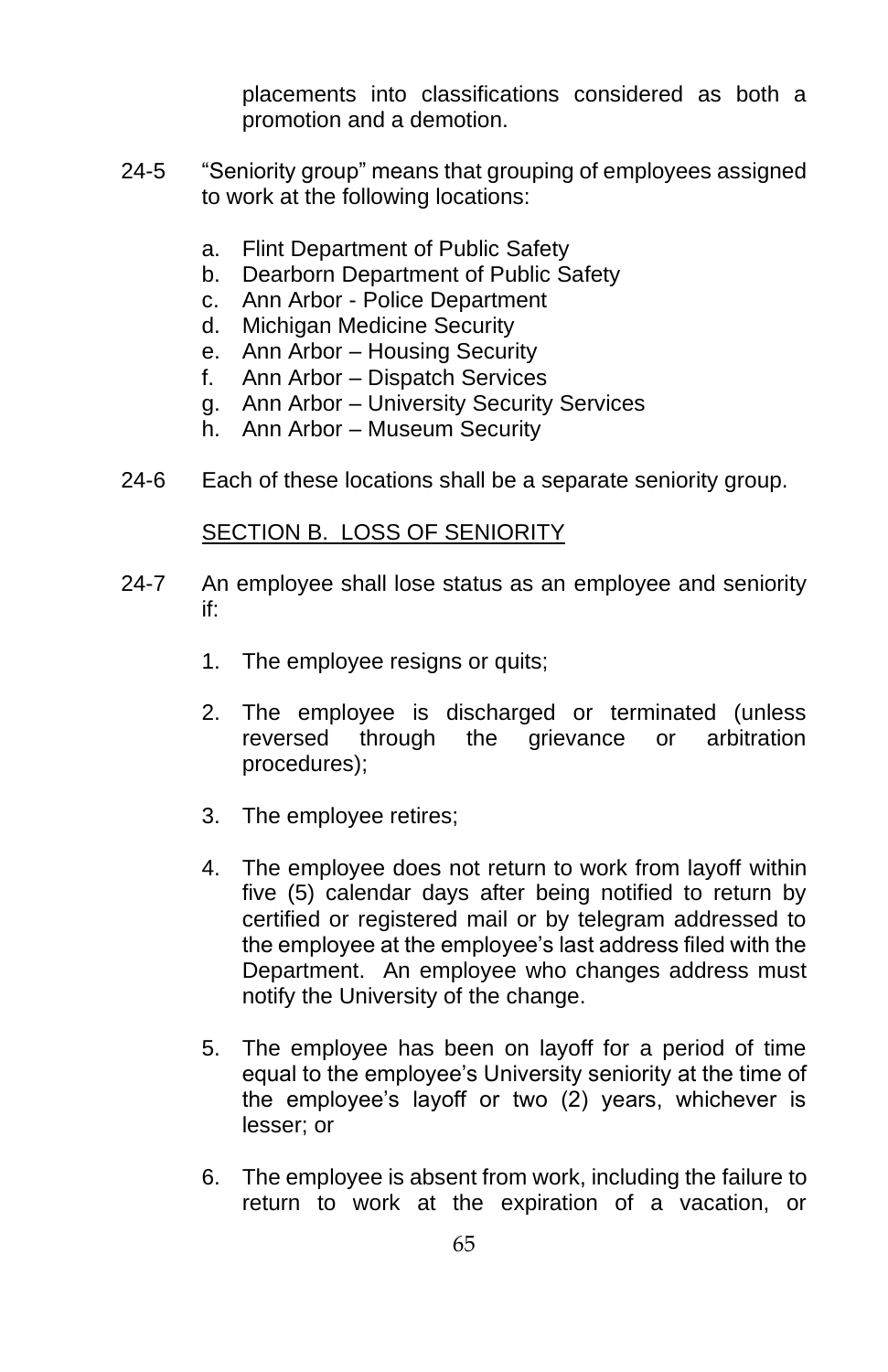disciplinary layoff, for three (3) consecutive working days without notifying the University, except when the failure to 1) notify or 2) work is due to circumstances beyond the control of the employee.

24-8 The grievance involving compliance with this Section shall begin at Step Three of the Grievance Procedure and may be processed through the Grievance and Arbitration Procedures only by an employee who has lost status as an employee and seniority, provided it is submitted in writing at Step Three of the Grievance Procedure within seventy-two (72) hours after facts have occurred giving rise to the employee's grievance.

## SECTION C. SENIORITY LIST

- 24-9 A Seniority List will be furnished to the Union once a year with the updates not less than quarterly. If two or more employees are hired on the same date, they will be given seniority dates in order of the last four (4) numbers of their Social Security Number with the highest four (4) numbers ranking ahead of a lower four (4) numbers. The Seniority List will show the names and classification title by seniority group of all nonprobationary employees in order of University seniority.
- 24-10 The list, and any changes thereafter, shall be deemed correct as to an employee's seniority unless the employee notifies the University to the contrary in writing within thirty (30) calendar days after the list, or any change, is sent to the Union.

#### SECTION D. PROBATIONARY EMPLOYEES

- 24-11 A newly hired employee, whether full or part-time, is a "probationary employee" for a twelve (12) calendar month period of observed employment. Periods of absence from the work site shall not be counted toward completion of the probationary period.
- 24-12 A newly hired probationary employee shall have no seniority, until the employee has completed the probationary period. Upon the completion of the employee's probationary period, the employee shall acquire seniority from the latest date of hiring and be entered on the seniority list.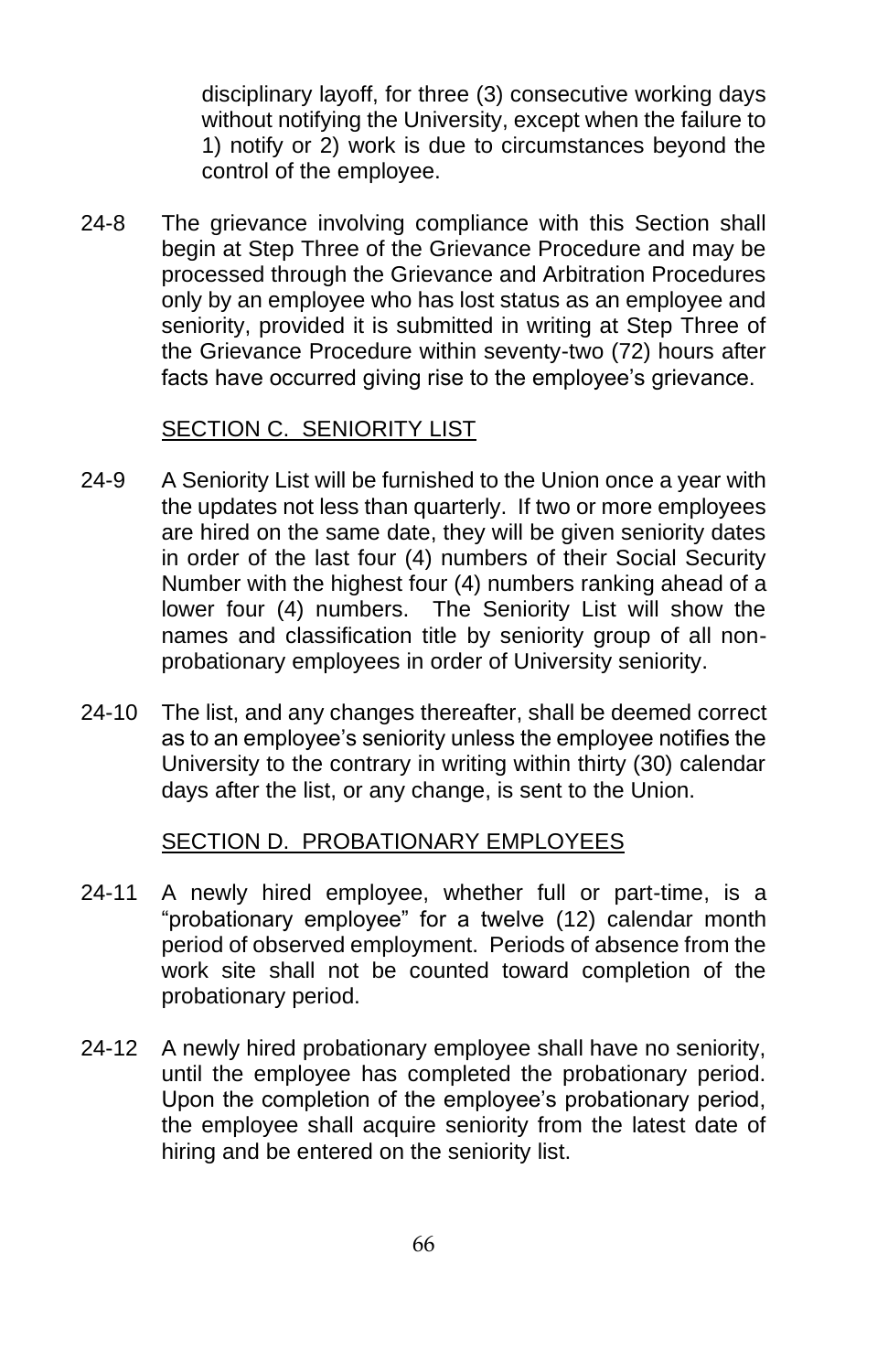- 24-13 No matter concerning the discipline, layoff, or termination of a newly hired probationary employee shall be subject to the grievance and arbitration procedures. At the request of the Union, however, the University, through a designated representative, shall discuss the termination of the probationary employee with the Union, provided the request is made within seventy-two (72) hours following the termination.
- 24-14 Security and communications employees promoted from within the bargaining unit into a police position will be subject to a second probationary period of twelve (12) calendar months of observed employment, effective with the date of their promotion into the sworn position. Periods of absence from the work site shall not be counted toward completion of the probationary period.

#### SECTION E. SENIORITY PREFERENCE

24-15 The President shall have seniority preference over all other employees in the selection of work schedules, vacation schedules and shift bidding. Seniority preference for the President will cease with completion of his/her elected union appointment, and, his/her next shift bid, vacation schedule and work schedule assignment will be based on Bargaining Unit seniority as specified in this Agreement.

> The above privilege must be consistent with business needs and approved by the Department Chief.

## **ARTICLE 25**

#### **TRANSFERS AND PROMOTIONS**

- 25-1 The University shall post all regular job openings in a seniority group for a period of five (5) calendar days at an appropriate location in the seniority group. The posting shall consist of, but not be limited to, the classification title, pay grade, seniority group, shift, and necessary qualifications for the position.
- 25-2 Non-probationary employees within the seniority group where the regular job opening exists who wish to be considered for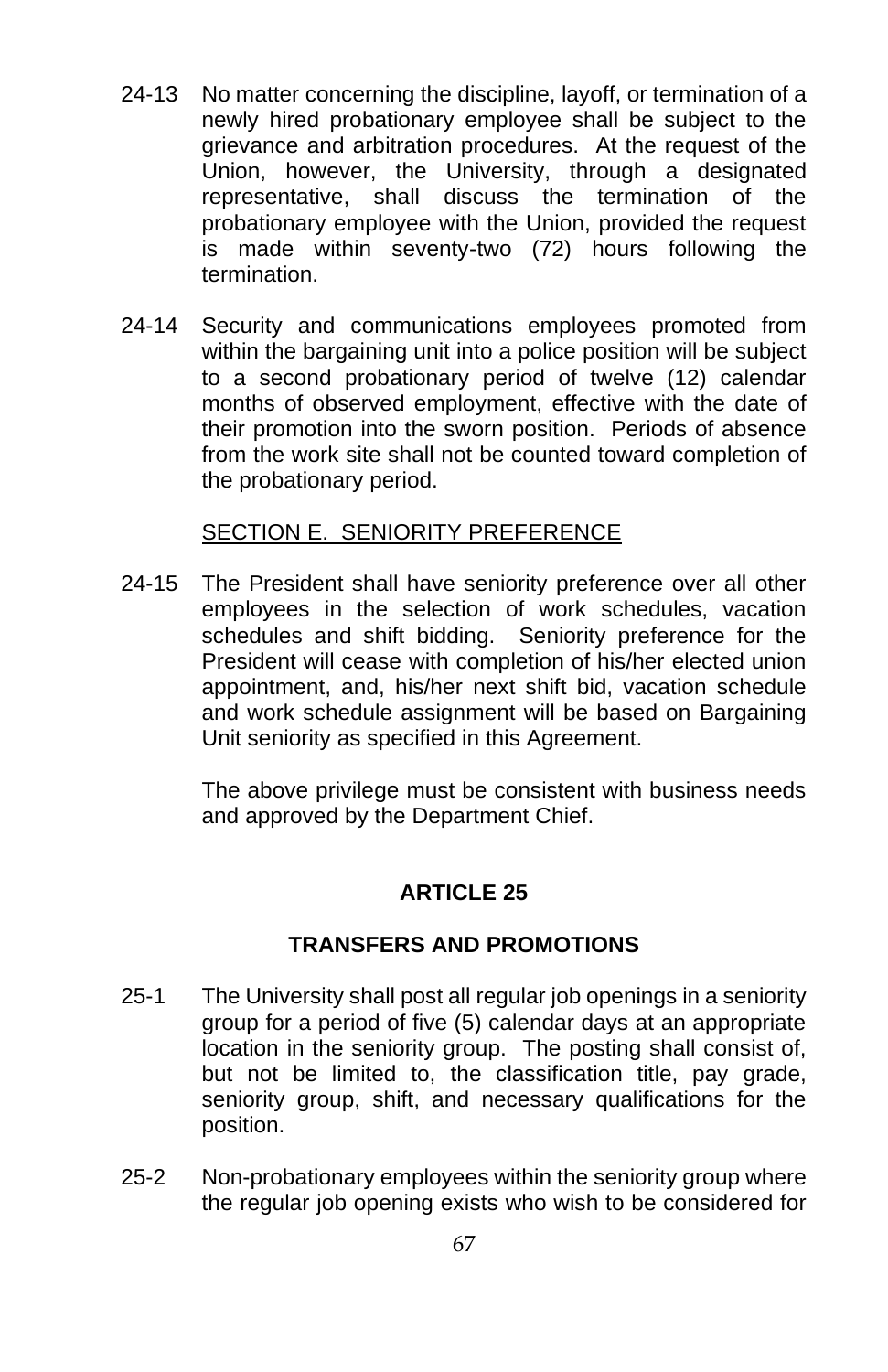the position may apply by submitting a bid via the electronic applicant management system provided by the University. The University need not consider bids which are incomplete, inaccurate or not submitted within the posting period.

- 25-3 An employee in another seniority group also will be considered for a specific regular job opening if that employee has made known in writing and in advance that consideration is desired if such a specific job opening occurs.
- 25-4 Selection for a promotion or transfer is within the discretion of the University. In the event that an employee who is selected does not perform to the satisfaction of the University within a reasonable period of time determined by the University, the employee will be returned to the employee's former position provided a job opening exists. Exception to this provision may apply in the event the employee engages in an act of misconduct that warrants disciplinary action up to and including discharge.
- 25-5 For purposes of this article, a "Transfer" shall be defined as the lateral movement of an employee from one classification within the bargaining unit to a similar classification within the bargaining unit, regardless of salary; or as the reclassification of an employee from one classification to another classification at the same step level within the bargaining unit, regardless of salary.
- 25-6 For purposes of this article, a "Promotion" shall be defined as the reclassification of an employee from one classification within the bargaining unit to another classification within the bargaining unit, at a higher salary range.
- 25-7 When an employee is transferred to a classification with a higher range of rates, the employee will be paid the rate for that classification which is next higher to the employee's rate prior to the transfer.
- 25-8 When an employee is transferred to a classification with a lower range of rates, the employee will be paid a lower rate that reflects proper placement in the new classification in accordance with the Wage Scale.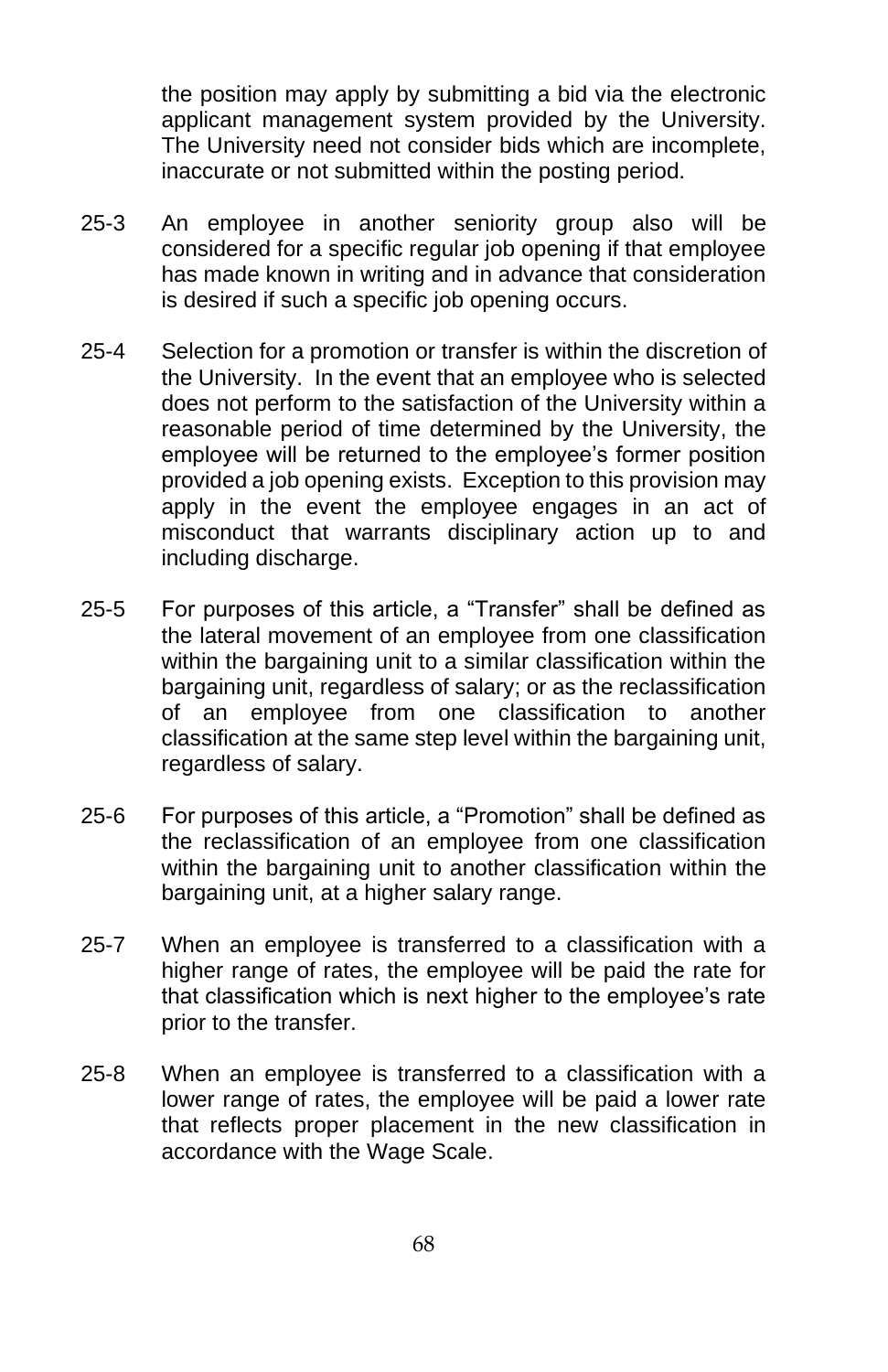- 25-9 Security and communications employees promoted from within the bargaining unit into a police position will be subject to a second probationary period of twelve (12) calendar months of observed employment, effective with the date of their promotion into the sworn position. Periods of absence from the work site shall not be counted toward completion of the probationary period.
- 25-10 Employees promoted from within the bargaining unit, will be entitled to union representation for disciplinary, layoff and termination issues, and as such will be entitled to access the grievance/arbitration process.
- 25-11 With the exception of misconduct, if an employee is promoted from within the bargaining unit, and is unsuccessful in the new role (within a reasonable period of time, to be established by management), said employee will be returned to his/her former position, if the position is still available.

#### **LAYOFF AND RECALL PROCEDURES**

#### LAYOFF

- 26-1 When an employee is to be laid off, the following procedure shall apply:
	- 1. Layoff shall be by and from each classification within each seniority group;
	- 2. Probationary employees in an affected classification within a seniority group shall be laid off first;
	- 3. Then the employee with the least University seniority in an affected classification within the employee's seniority group shall be laid off, provided that the employees remaining in the classification have the ability to competently perform the work available.
	- 4. Prior to layoff, a non-probationary employee will be transferred, conditioned upon ability to perform the work available, in the following order of priority, and with the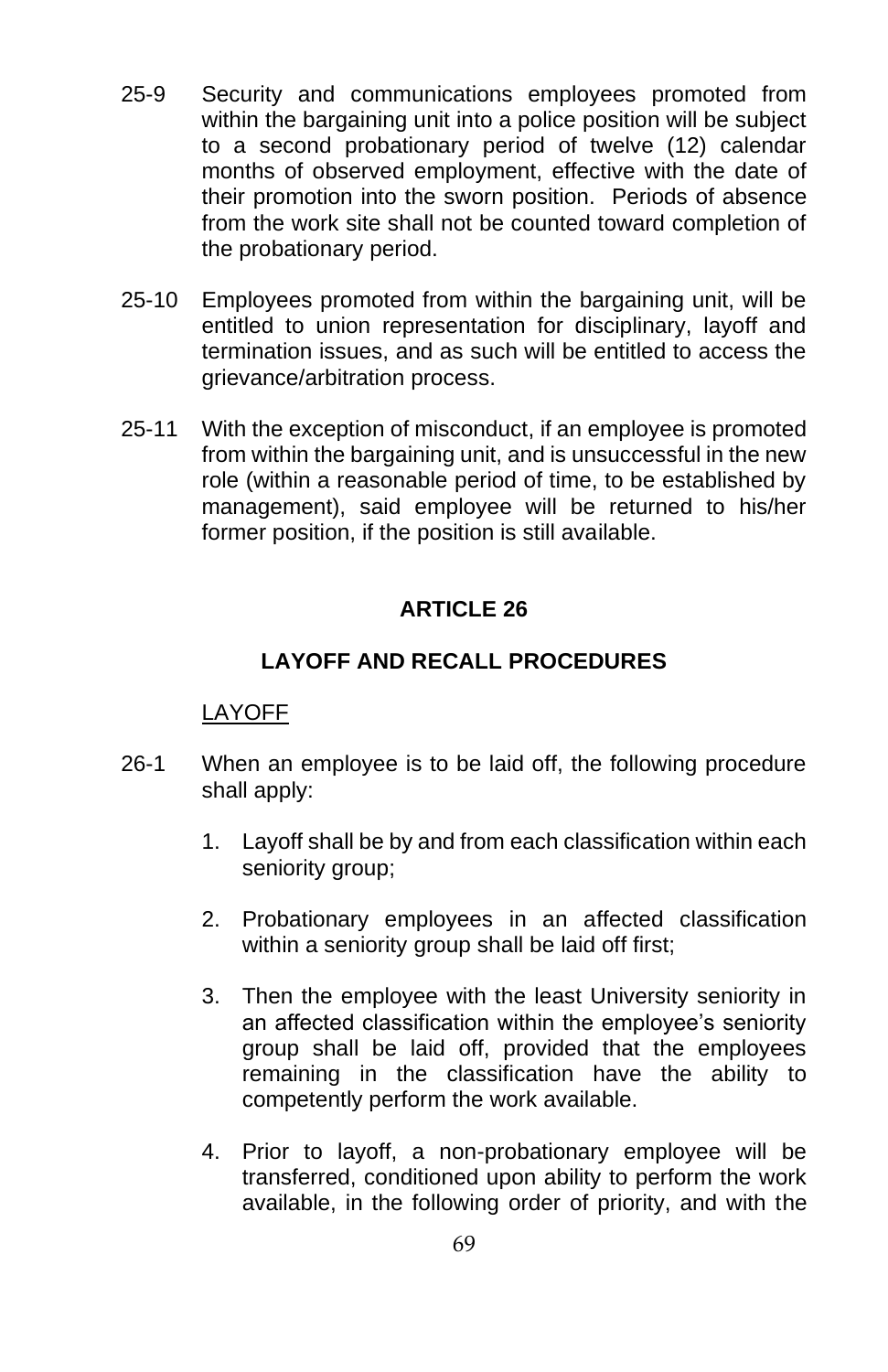employee option of a layoff at any step involving replacing an employee with less seniority:

- a. To a vacancy, if any in the same classification in another seniority group;
- b. to replace an employee with less seniority if any in the same classification in another seniority group;
- c. to a vacancy if any in a classification with lower rates within the seniority group:
- d. to a vacancy in a classification with lower rates in another seniority group;
- e. to replace an employee with less seniority if any in a classification with lower rates within the seniority group;
- f. to replace an employee with less seniority if any in a classification with lower rates in another seniority group;
- g. an employee not transferred as provided above will have the procedure set forth in c, d, e, and f applied to classifications assigned to the next lower rate schedules until transferred or laid off;
- h. the procedure set forth in a, b, c, d, e, f, and g will be applied for an employee replaced as a result of the application of the above procedure.
- 5. In applying the procedure set forth in 4. above, a laid off or replaced full-time employee will be transferred to another full-time position. A laid off or replaced part-time employee will be transferred to either a full-time or parttime position.
- 6. "Ability to perform the work" means present skills, knowledge and physical fitness, within the knowledge of the University, to competently perform the full range of duties of the position in question.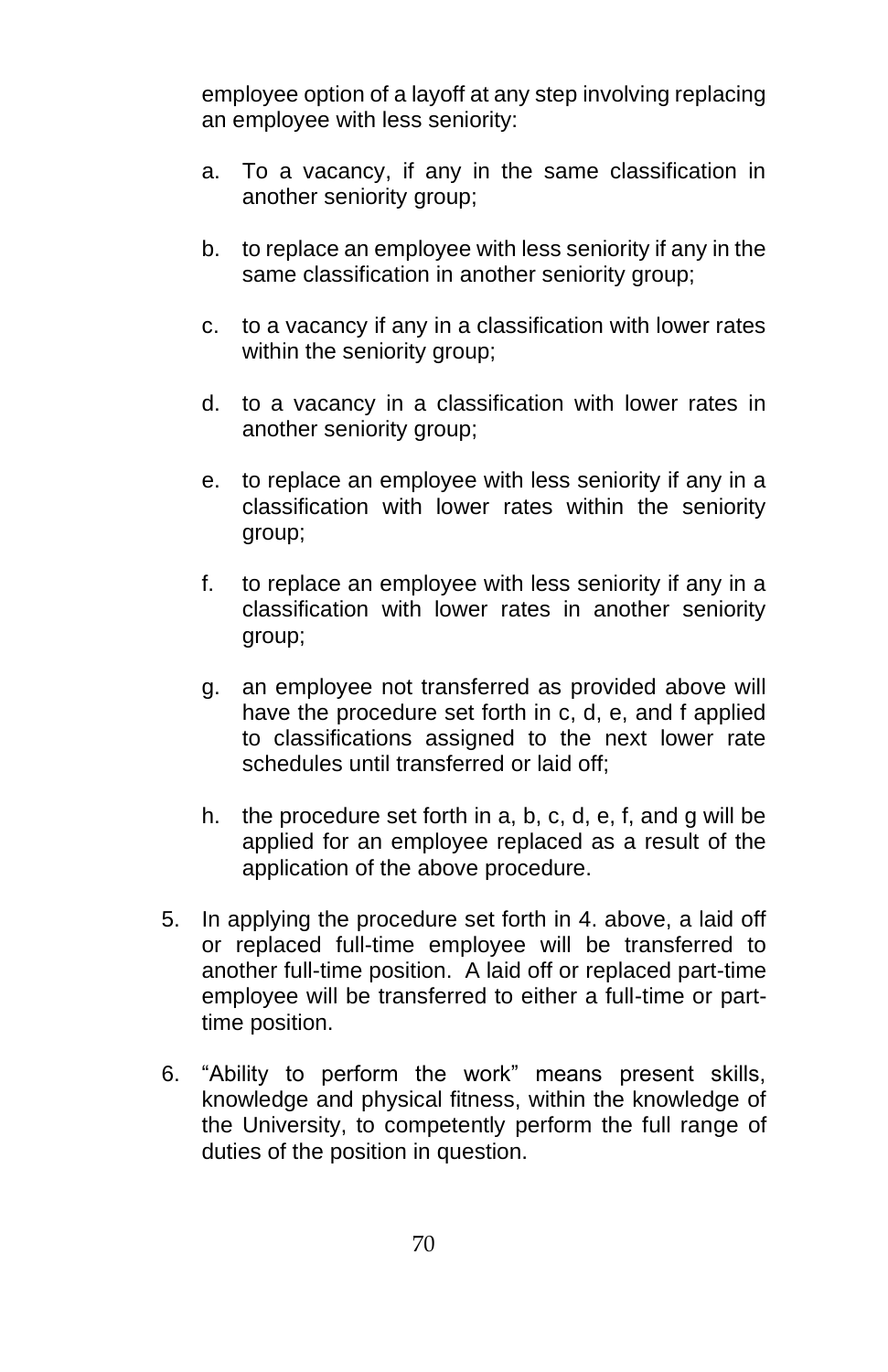7. Providing the circumstance of impending layoff is known by the University in advance, an employee who is to be laid off shall be given written notice of layoff as soon as practicable but not less than thirty (30) calendar days prior to layoff. In the event an employee is laid off because of a temporary discontinuance of operations, or any portion thereof, caused by conditions not immediately correctable by the University, temporary adjustments in the work force can be made without prior notice and without application of the Layoff and Recall Procedures.

#### RECALL

26-2 When an employee with seniority is to be recalled to work from layoff, or there is to be a return to a classification or seniority group from which an employee with seniority was removed as a result of a layoff, the reverse application of the layoff procedure shall be applied conditioned upon the employee's ability to do the work.

#### LIABILITY

- 26-3 A grievance involving compliance with Articles 24, 25, and 26, except as otherwise provided in Section B. of Article 24, shall begin at Step Three of the Grievance Procedure, provided it is submitted in writing at Step Three of the Grievance Procedure within seven (7) calendar days after facts have occurred giving rise to the grievance.
- 26-4 Liability of the University for failure to apply correctly any provision of Articles 24, 25, and 26, shall commence not earlier than the date of submitting the written grievance alleging such violation at Step Three of the Grievance Procedure.

#### PREFERRED SENIORITY

26-5 For the purpose of this Article, officials of the Union shall have seniority preference over all of the employees they represent conditioned upon ability to do the work available. Where more than one level of representation is in effect for an employee in a classification in a department, the preference shall be in this order: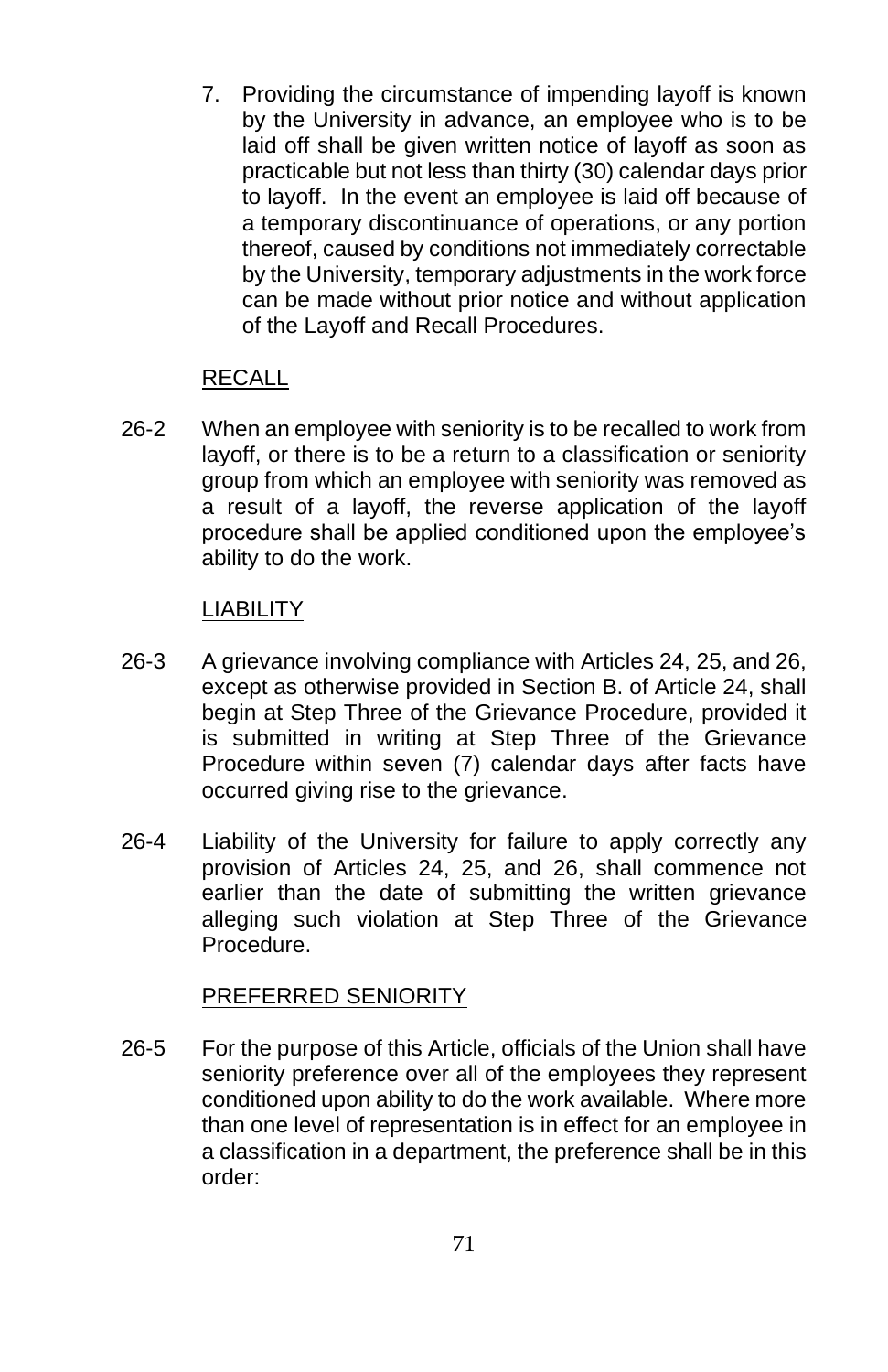- First, the President; next, the Chief Steward; next, other executive board members.
- 26-6 In addition, Stewards shall have preferred seniority only to the extent necessary to retain their shift assignment during any shift selection period.

### **BENEFITS**

### SECTION A. HEALTH INSURANCE PLAN (Medical and Prescription Drug Coverage)

- 27-1 The Group Health Insurance Plan, consisting of medical and prescription drug coverage, shall be as provided by the University in the same manner and to the same extent as provided to the University employees not represented by a Union. Prior to the execution date of this Agreement the Union has had the opportunity to have explained the hospital, medical and prescription drug coverage available from the various organizations during the term of this Agreement and from which an employee can select coverage. In the event of any changes in the coverage from any of the organizations, the Union will be notified prior to the effective date of change.
- 27-2 University employees who do not elect to opt out or enroll in a health insurance plan within 30 days of the eligibility date will be automatically enrolled in the Comprehensive Major Medical Plan.
- 27-3 No matter concerning the Group Health Plan shall be subject to the Grievance and Arbitration Procedures, except for questions concerning compliance with the specific provision of this Article, and whether or not the employee has coverage in accordance with terms of the Plan.
- 27-4 If, during the term of this Agreement, a federal or state law is enacted which requires the payment of taxes or premiums to either the federal or state government or another entity for hospital or medical benefits for employees, the University may make such adjustments in the schedules of benefits provided by this Article to avoid duplication of benefits. In addition, any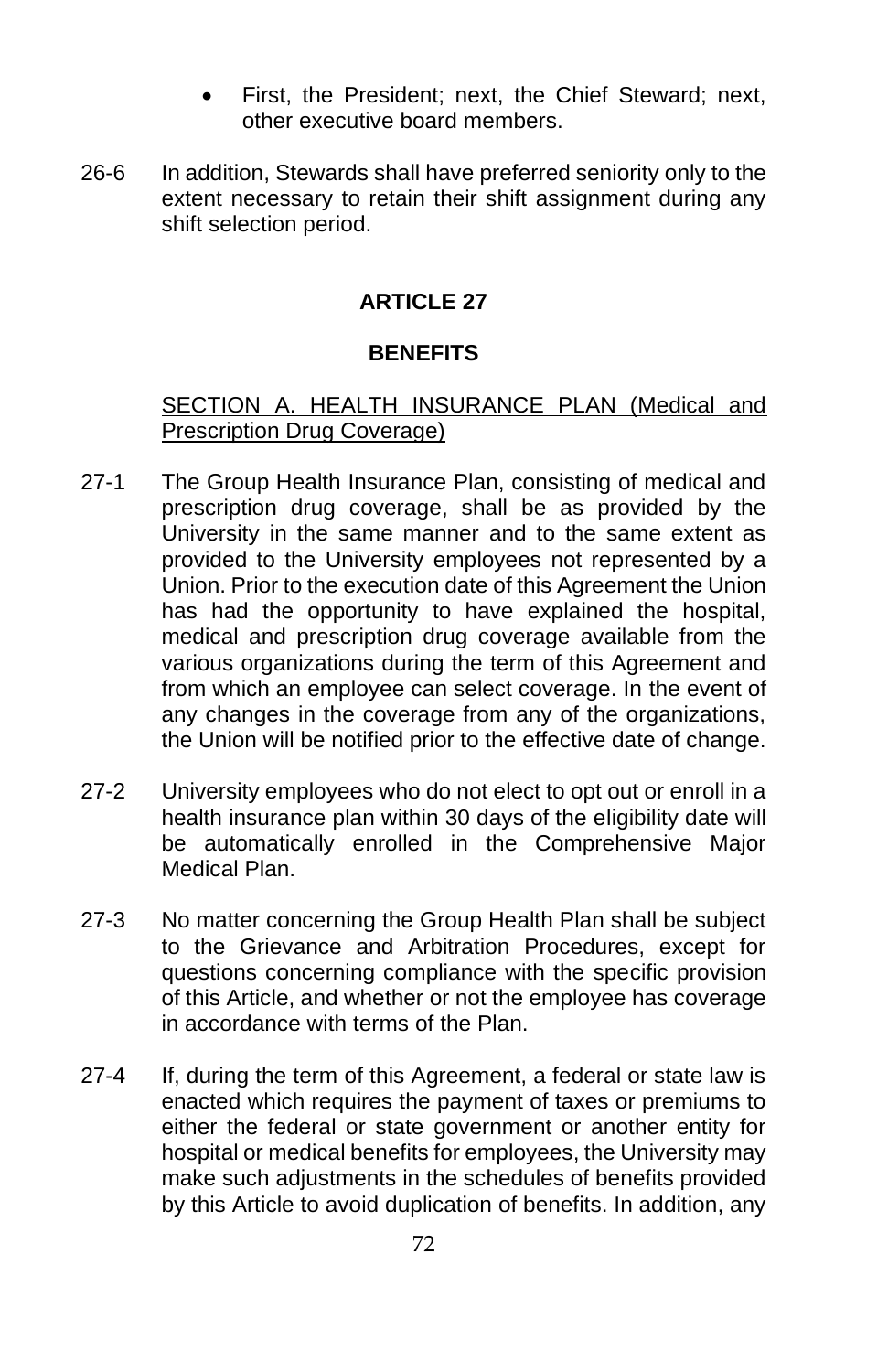such taxes or premiums paid by the University shall be included in the total dollar limitation provided in this Article.

#### SECTION B. GROUP DENTAL PLAN

- 27-5 The Group Dental Plan shall be as provided by the University in the same manner and to the same extent as provided to the University employees not represented by a Union. Employees have a choice of three dental plan options. During the term of this Agreement no less than the University of Michigan Dental Plan, Option I schedule of benefits in effect at the execution date of this Agreement will be provided and maintained. In the event of any changes in the benefits, the Union will be notified prior to the effective date of change.
- 27-6 The University contribution toward dental plan coverage will be provided in the same manner and to the same extent as provided to University employees not represented by a Union. The University will automatically enroll employees in the University of Michigan Dental Plan, Option I after one year of continuous service as provided to University employees not represented by a Union.
- 27-7 No matter concerning the Group Dental Plan shall be subject to the Grievance and Arbitration Procedures, except for questions concerning compliance with the specific provisions of this Article, and whether or not the employee has coverage in accordance with terms of the Plan.
- 27-8 If, during the term of this Agreement, a federal or state law is enacted which requires the payment of taxes or premiums to either the federal or state government or another entity for dental benefits for employees, the University may make such adjustments in the schedules of benefits provided by this Article to avoid duplication of benefits. In addition, any such taxes or premiums paid by the University shall be included in the total dollar limitation provided in this Article.

### SECTION C. TRAVEL ACCIDENT INSURANCE

27-9 The Travel Accident Insurance Plan shall be as provided by the University. It may be amended, but not eliminated, by the University, except that the following, without cost to an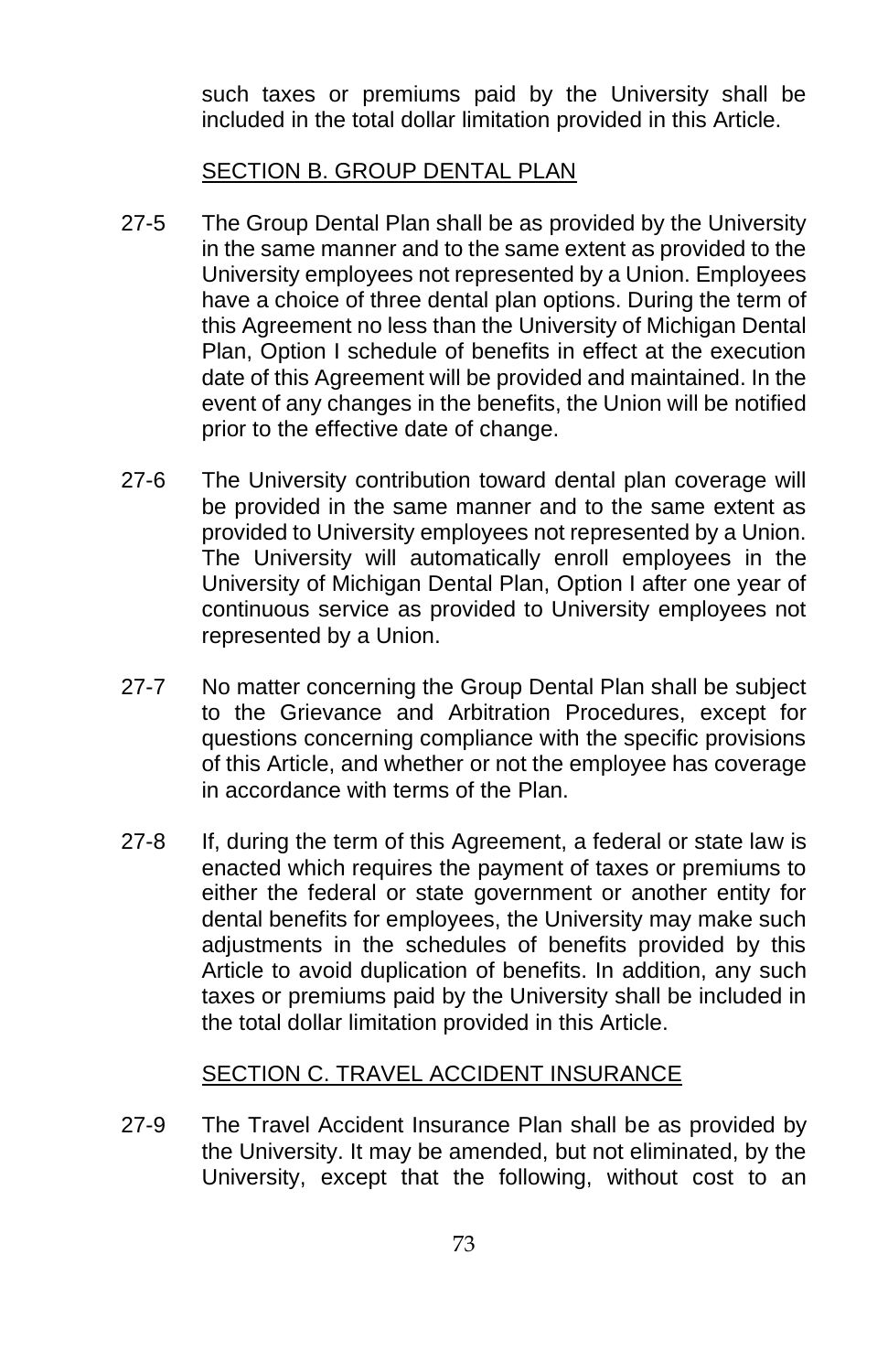employee and consistent with the terms of the Plan, shall not be changed during the term of this Agreement:

- 1. The amount of the principal sum of insurance for fulltime employees shall be \$50,000, or ten (10) times the regularly paid University compensation times 2080, whichever is more, with a ceiling of \$500,000, except as the amount may be reduced proportionately by a catastrophic accident.
- 2. Benefits for other losses are provided in a schedule of benefits under the University policy for loss of life, limbs, paralysis and total and permanent disability.
- 27-10 In the event of any amendment that affects employees in the bargaining unit, the Union will be notified at least thirty (30) days prior to the effective date of the amendment. No matter concerning the Travel Accident Insurance Plan shall be subject to the Grievance and Arbitration Procedures, except for questions concerning compliance with the specific provisions of this Article.

#### SECTION D. DISABILITY PLAN

- 27-11 The Disability Plan shall be as provided by the University according to the provisions of the plan in the same manner and to the same extent as provided to University employees not represented by a Union. During the terms of this Agreement, it may be amended but not eliminated by the University, except that the following, consistent with the terms of the plan, shall not be changed during the term of this Agreement:
	- 1. Through December 31, 2013, the University will pay the entire cost for coverage, except; a) during the first four (4) years of service when the employee must pay the entire cost for coverage on all base income, and; b) except on base income over \$30,000 per year after four (4) years of service.
	- 2. An eligible employee shall receive a disability income which shall be 65% of his or her monthly base income (regularly paid University compensation time 2080 divided by 12).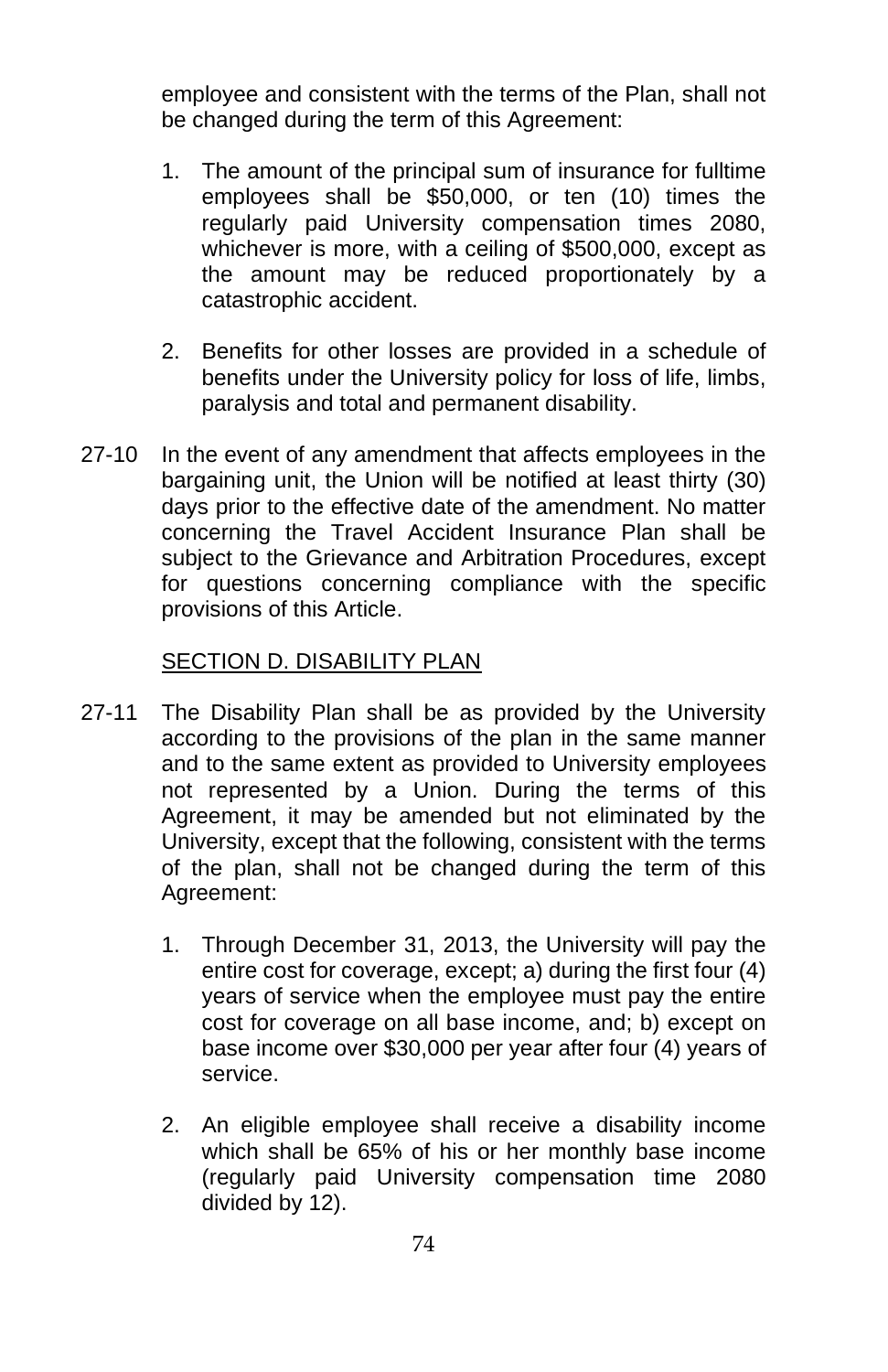- 3. In the event that cash benefits are received from other sources as set forth in the plan, the disability income set forth in 2. above shall be adjusted so that the combination of disability income and cash benefits from other sources shall not exceed 65% of the employee's monthly base income.
- 4. For each month that disability benefits are in effect, Basic Retirement Plan, Group Life Insurance, Dental Option I and Health Insurance Plan contributions shall be made by the University as provided in the Disability Plan.
- 27-12 In the event of any amendment that affects employees in the bargaining unit, the Union will be notified at least thirty (30) days prior to the effective date of the amendment. No matter concerning the Disability Plan shall be subject to the Grievance and Arbitration Procedures, except for questions concerning compliance with the specific provisions of this Article.
- 27-13 Effective January 1, 2014, the University will pay the cost for coverage, except; a) during the first two (2) years of service when the employee must pay the entire cost for coverage on all base income if the employee elects to enroll during the first two years of service, and; b) except on base income over \$59,000 per year, which will be indexed each year to the median University salary, after two (2) years of service.

#### SECTION E. RETIREMENT PLAN

27-14 The Retirement program shall be as provided by the Employer. In the event of any amendment that affects employees in the bargaining unit, the Union will be notified prior to the effective date of the amendment. No matter concerning the retirement program shall be subject to the Grievance and Arbitration Procedures except for questions concerning the specific provisions of this Article. It is understood that the retirement plan may be amended, except that the following, consistent with the terms of the Teacher's Insurance Annuity Association and College Retirement Equity Fund (TIAA-CREF) Retirement Plan and Fidelity Investments Retirement Plan shall not be changed during the term of this Agreement unless changes in the same manner and same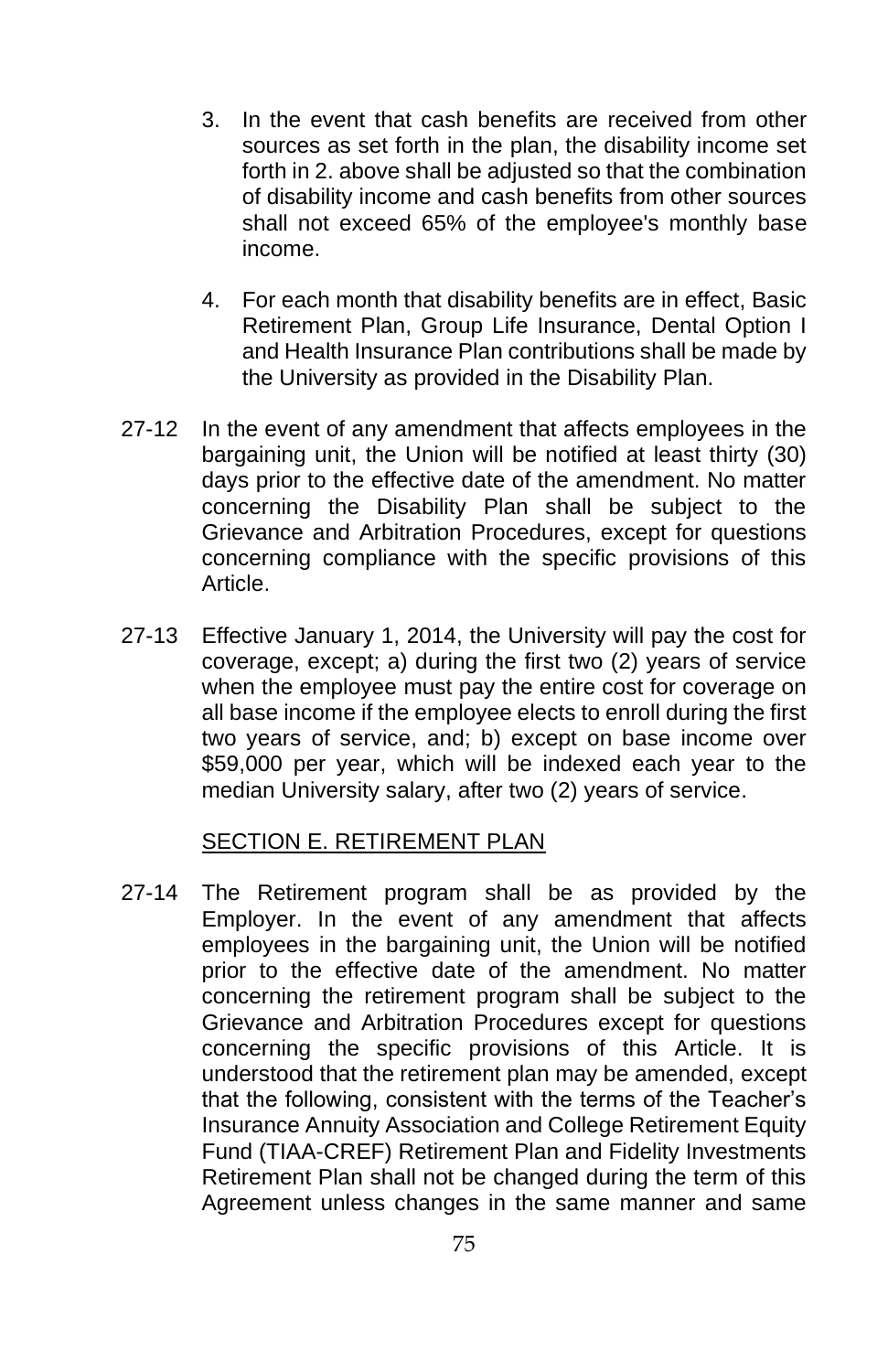extent are made to the contributions for employees not covered by a Union.

- 27-15 During the first 12 months of service, the employee may contribute an amount equal to five (5) percent of earnings each month, however, the Employer will not contribute. After completing 12 months of service, the Employer will contribute an amount equal to ten (10) percent of an employee's earnings each month that the employee contributes five (5) percent of earnings.
- 27-16 At the option of the employee, age thirty-five (35) or older, with two years of service and working at a 100% appointment effort, the University will contribute an amount equal to five (5) percent of an employee's social security base earnings each month and the employee will not contribute. When earnings are in excess of the social security base, the University will contribute an amount equal to ten (10) percent of an employee's excess earnings each month and the employee will contribute an amount equal to five (5) percent of the employee's excess earnings each month.

#### SECTION F. GROUP LIFE INSURANCE

- 27-17 During the term of this Agreement, the University Life Insurance Plan and the Optional Life Insurance Plan shall be as provided by the University within the Benefits program in the same manner and to the same extent as provided to University employees not represented by a Union. Effective January 1, 2016, the University Life Insurance Plan will provide \$100,000 in coverage at no cost to the employee. The amount of life insurance coverage elected by an employee under the Optional Life Insurance Plan may range from \$5,000 at the minimum to an amount equal to eight (8) times the employee's salary. Salary as indicated is based upon an employee's job rate for a normal forty-hour work week, excluding overtime and other premiums.
- 27-18 The cost of the Optional Life Insurance Plan is determined by the amount of coverage selected, current age, smoking status and current salary. The amount of coverage chosen and its cost will increase when salary is increased. The cost will also increase when moving into the next higher age bracket. The employee will pay the full cost in the same manner and to the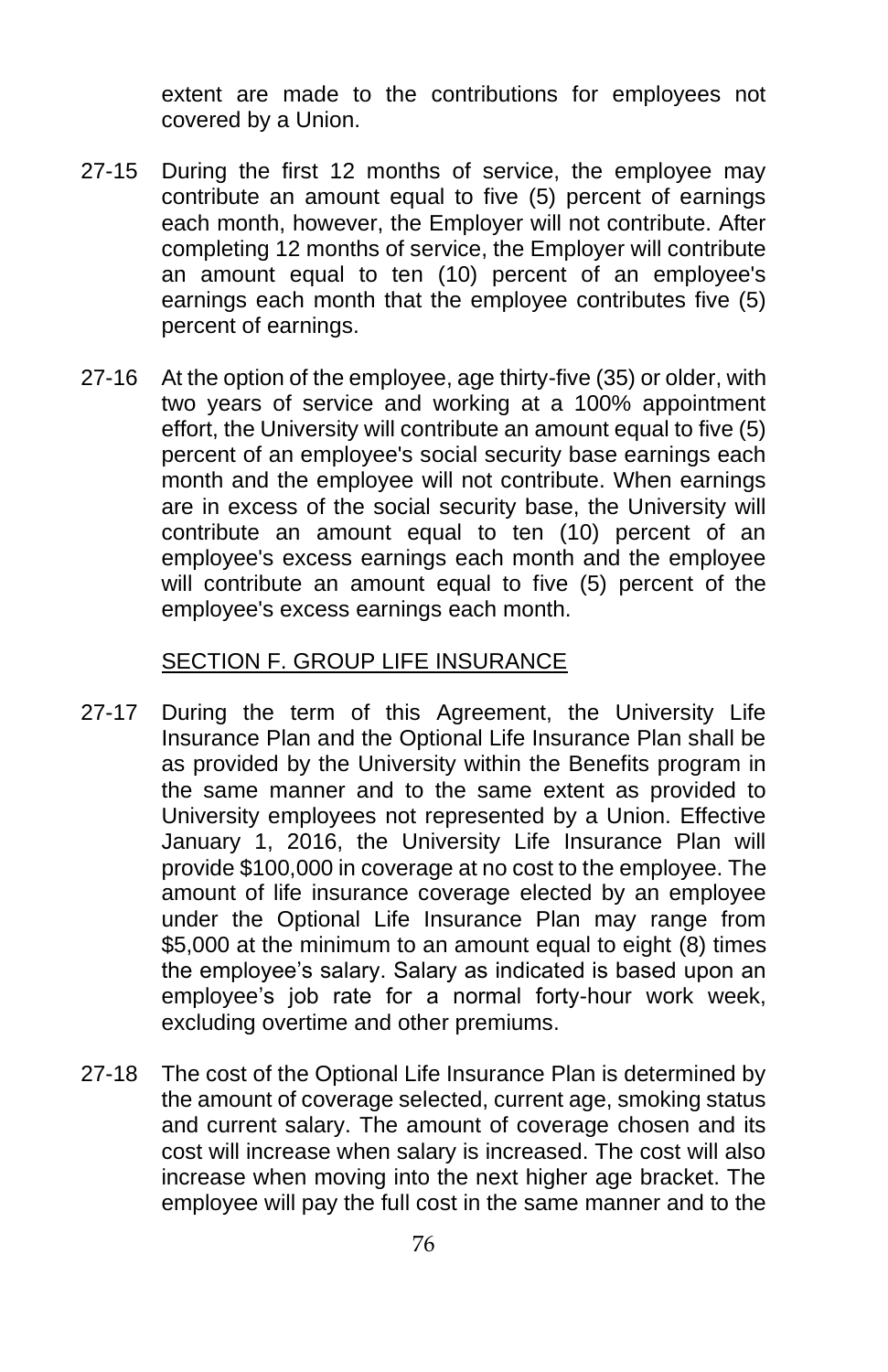same extent as provided to the University employees not represented by a Union.

- 27-19 The Dependent Life Insurance Plan shall be as provided by the University within the Benefits Program in the same manner and to the same extent as provided to University employees not represented by a Union.
- 27-20 In the event of any amendment that affects employees in the bargaining unit, the Union will be notified at least thirty (30) days prior to the effective date of the amendment. No matter concerning the Group Life Insurance Plan shall be subject to the Grievance and Arbitration Procedures of this Agreement, except for questions concerning compliance with the specific provisions of Section F and whether or not an employee has coverage in accordance with the terms of the Plan.

#### SECTION G. OTHER BENEFITS

27-21 The Legal Plan and a Vision Plan shall be in the same manner and to the same extent as is provided for employees not represented by a Union. No matter concerning the above benefits will be subject to the Grievance and Arbitration Procedures; except for questions concerning compliance with the specific provisions of this Article and whether or not the employees have coverage in accordance with the terms of the Benefits Plan.

### FOR INFORMATIONAL PURPOSES ONLY:

The University requires contributions by retirees and their dependents toward the cost of the benefit plans and reserves the right to change these benefit plans and its contribution for these programs at any time (See [SPG 201.83\)](http://spg.umich.edu/pdf/201.83.pdf). The University's contribution and the retiree's contribution, if any, will be determined based on the service date, age, retirement date, eligibility for Medicare, coverage level, and health plan selected.

#### Date of Service Before July 1, 1987:

If you retire and your date of service is on or before July 1, 1987, you will not have to pay anything towards the cost of your benefits.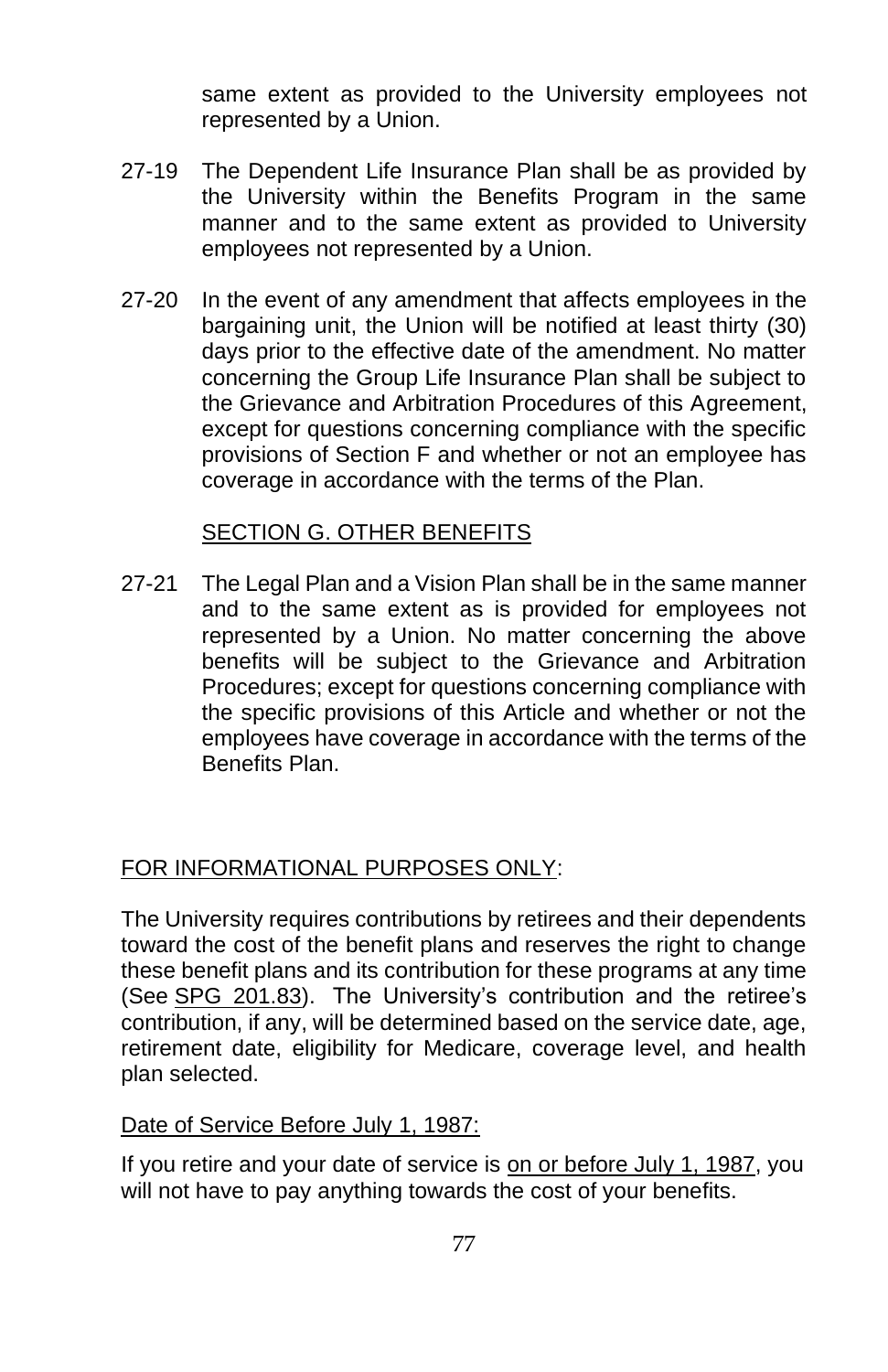Date of Service Before July 1, 1988:

If you retire and your date of service is on or before July 1, 1988, you will receive University contributions at retirement at any age, however you will also be responsible for paying your employee contributions.

Date of Service on or After July 1, 1988:

If you retire and your date of service is on or after July 1, 1988 you will pay the full cost of all benefit plans (health, dental and life insurance) through the month you turn age 62.

# **ARTICLE 28**

# **TUITION REFUND PROGRAM**

# SECTION A. ELIGIBILITY

28-1 The tuition refund program will be as provided by the University in SPG 201.69 (Tuition Support Program). Any future changes or enhancements to SPG 201.69 will be made available to members of COAM, however, the University maintains the exclusive right to revise this SPG. The University will endeavor to communicate changes and enhancements with COAM as issues arise.

# **ARTICLE 29**

# **EMPLOYEE INFORMATION**

- 29-1 The University, upon the individual written request of an employee, will not disclose the home address or home telephone number of the employee to anyone other than those who need the information to carry out the duties and responsibilities of the Employer.
- 29-2 Upon written request from the Union, the Employer shall provide available and relevant information which is necessary to properly process a grievance.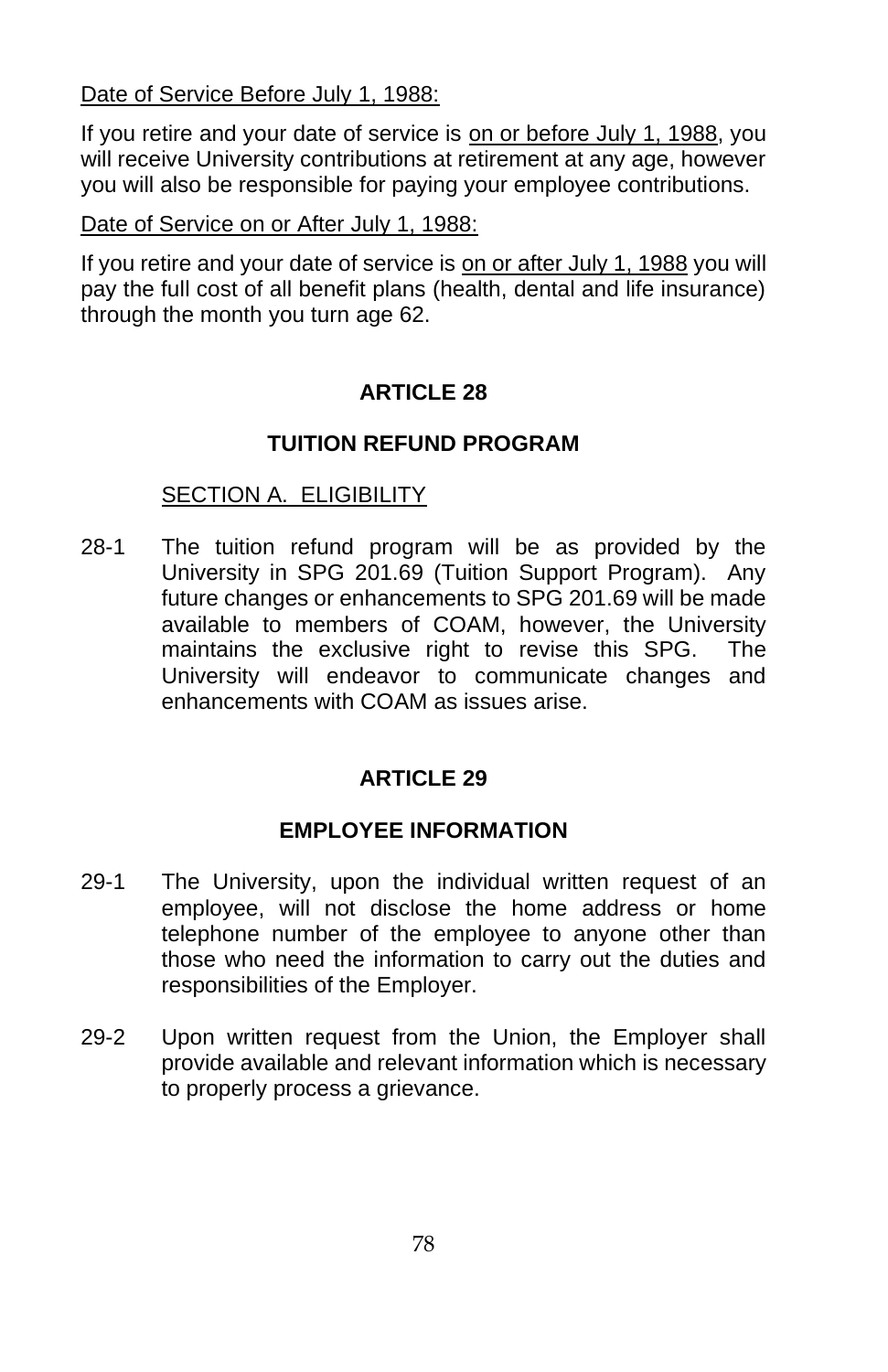### **EMPLOYEE AND ADDRESS LISTS**

### SECTION A. EMPLOYEE LISTS

- 30-1 The University shall prepare and maintain a list which shall show the names alphabetically and the classification title, department number, pay grade, regularly paid University compensation, and seniority date of all employees. The Local Union shall be given two (2) copies and COAM one (1) copy of the list within thirty (30) calendar days after the date of this Agreement, and thereafter a current list monthly.
- 30-2 A departmental seniority list, including the same information, shall be maintained by each department. This list shall be available for inspection by an employee or steward.
- 30-3 These lists shall be deemed correct as to an employee's seniority date unless the employee, or the stewards for the employee, notifies the University to the contrary in writing after a list is given to the Union.

#### SECTION B. ADDRESS LISTS

30-4 Monthly, the University shall give to the Local Union two (2) copies and COAM one (1) copy of a list of employees together with their most current addresses as they appear on the records of the University. The Local Union and COAM shall retain such information in confidence and disclose it only to those officials of the Local Union and COAM whose duties require them to have such information.

#### SECTION C. HIRE, TERMINATION AND LEAVES OF ABSENCE LISTS

30-5 The University, on a monthly basis, shall give to the Local Union one (1) copy of each of the following: (1) list of employees hired during the previous calendar month; (2) list of employees terminated, for whatever the reason, during the previous calendar month; (3) employees on a leave of absence. In addition to names, these listings shall include the same information provided on the seniority list.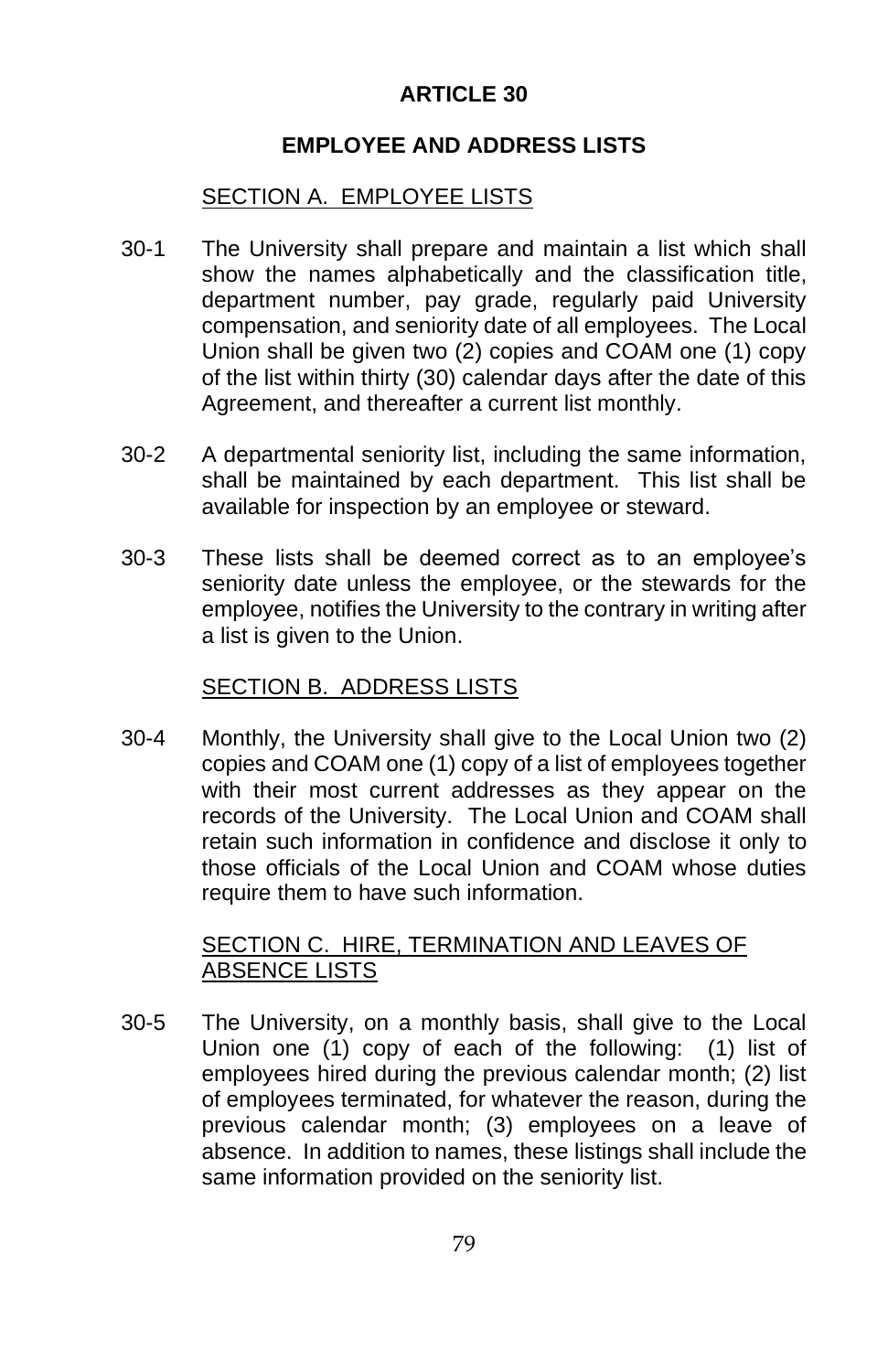# SECTION D. TEMPORARY EMPLOYEES LIST

30-6 The University, on a monthly basis, shall give to the Local Union one (1) copy of a list of temporary employees performing substantially the same work as employees in this bargaining unit, together with their classification title, department number, and the number of hours worked each bi-weekly pay period. The list shall include current available information with hours of work for the six (6) most recent consecutive pay periods.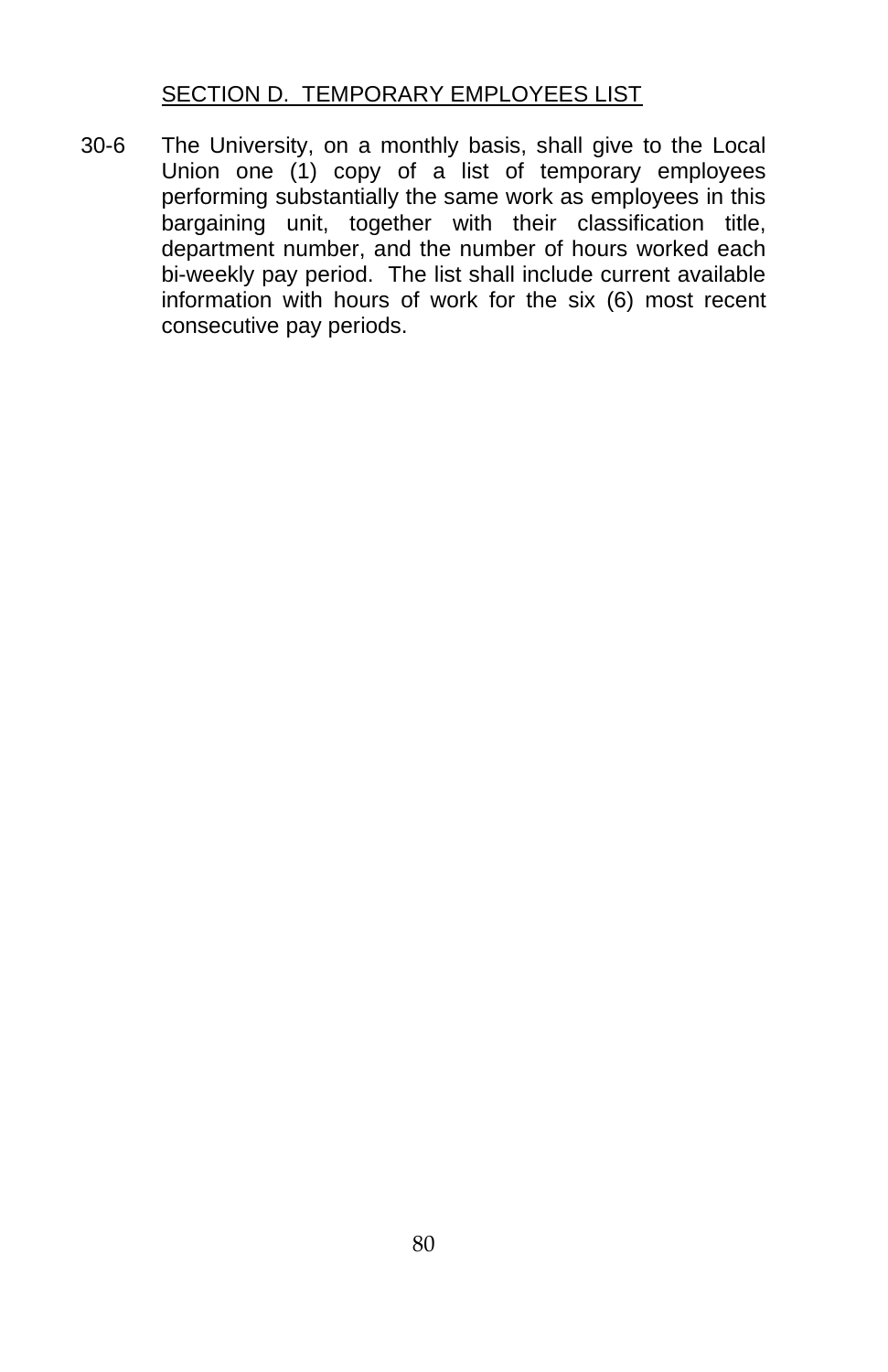#### **UNIFORM ALLOWANCE**

31-1 The annual uniform allowance will be payable twice yearly, half on January 1st and half on July 1<sup>st</sup> of each year of the contract.

| Date        | Year 1 |       | Year 2   Year 3   Year 4 |       | Year 5 |
|-------------|--------|-------|--------------------------|-------|--------|
| January 1st | \$600  | \$600 | \$600                    | \$600 | \$600  |
| July 1st    | \$600  | \$600 | \$600                    | \$600 | \$600  |

- 31-2 The following terms and conditions apply to this uniform allowance:
	- 1. Uniform specifications will be determined by the University. In the event of a uniform change, the department will provide adequate notice and coincide the change with the next scheduled uniform allowance payment.
	- 2. Employees who hire or transfer into the Department will receive their full annual uniform allowance payment at the time of hire/transfer.
	- 3. After the initial payment, the employee will not be added to the payment cycle until the January (or July) following the successful completion of one year of employment.
	- 4. With the exception of a Reduction in Force (RIF), any employee who leaves the department prior to reaching their probationary period will be responsible for reimbursing the University the full uniform allowance payment at the time of their termination.
		- a. At the time of the initial payment, the employee must agree to have such a deduction subtracted from their last pay check.
	- 5. Employees will be responsible for the purchase and maintenance of their uniforms, including repair and dry cleaning.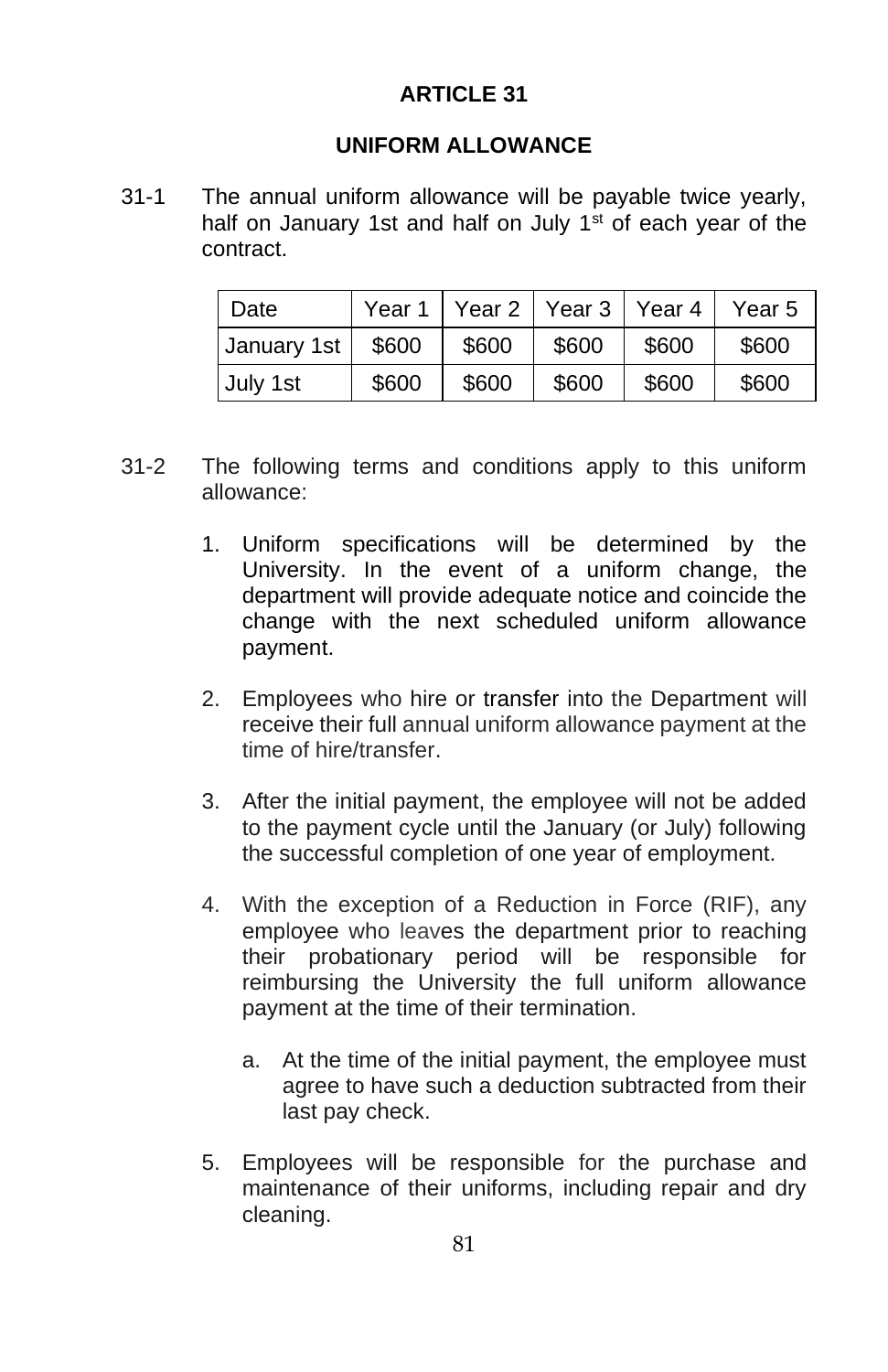6. In accordance with Department guidelines, all employees are expected to maintain a professional appearance.

### **ARTICLE 32**

### **DEFENSE AND INDEMNIFICATION**

- 32-1 The University will defend and/or indemnify employees who become parties to legal proceedings by virtue of their good faith efforts to perform their responsibilities of employment.
- 32-2 In proceedings in which both the University and an employee are parties, the University shall have the sole discretion to determine when a conflict of interest exists such that separate representation of the employee shall be provided by the University. The University shall have sole authority over litigation and settlement strategies and decisions for those proceedings for which it is providing legal counsel to an employee. Employees may retain separate counsel at their own expense rather than avail themselves of this provision.
- 32-3 This provision does not apply to an employee's involvement in internal University proceedings.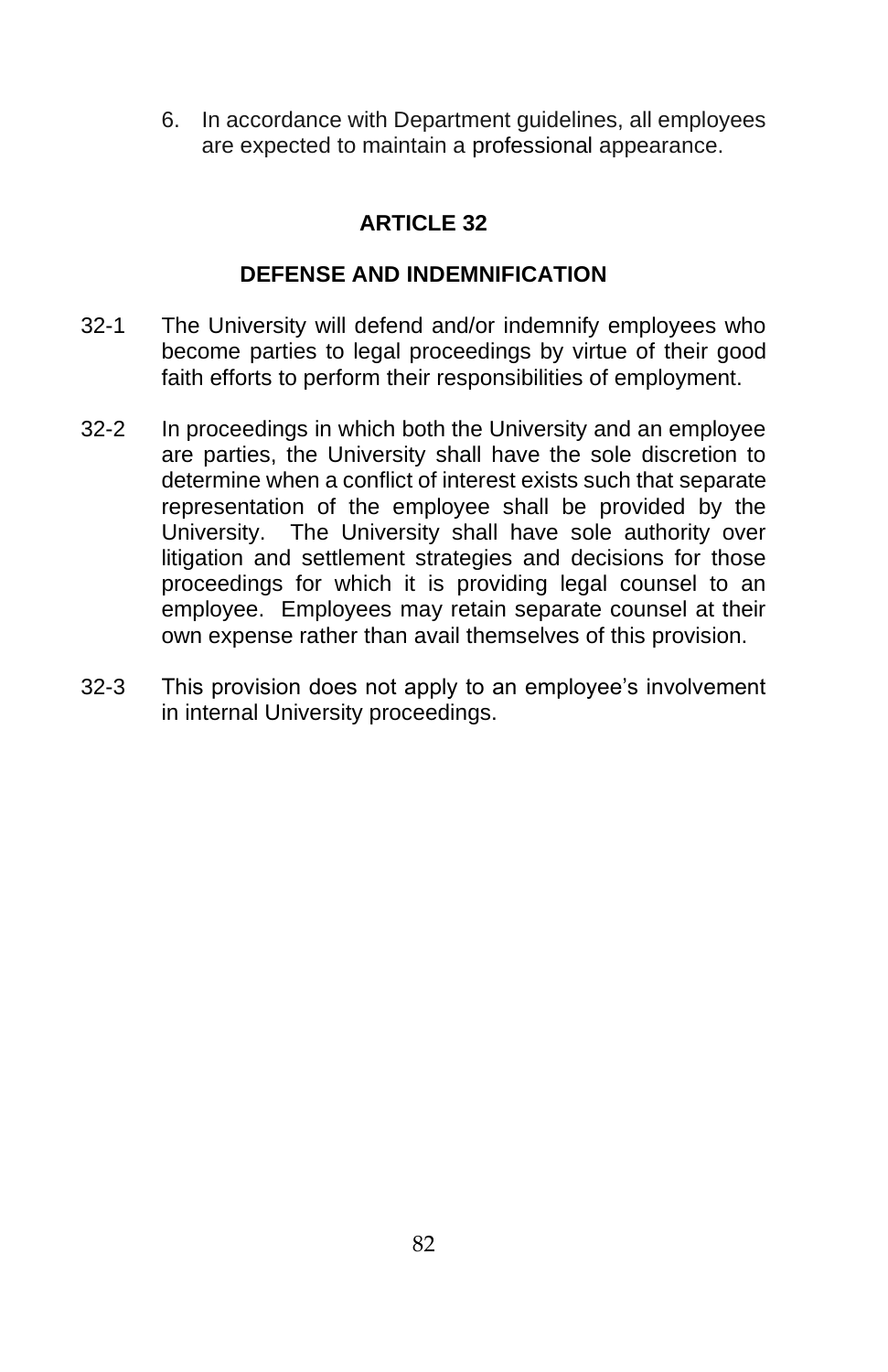### **SICKNESS AND INJURY PAY**

## SECTION A.

- 33-1 An employee shall be eligible to receive sickness or injury pay (hereinafter referred to as "sick pay") in accordance with the provisions of this Article when the employee is unable to work because of personal sickness or injury (hereinafter referred to as "absence") and providing the employee meets the requirements of Sections D., E., F., and G.; except no sick pay shall be payable for an inability to work which results or occurs as follows:
	- 1. Participation in a criminal act;
	- 2. Participation in a riot or civil commotion;
	- 3. Working for an employer other than the University;
	- 4. Following a termination date that was determined prior to occurrence of the absence.
- 33-2 Neither shall any sick pay be payable (1) during a layoff, leave of absence, or disciplinary layoff, or (2) for any other period of time which is not time lost from the employee's regular schedule of work for the calendar week.

### SECTION B.

- 33-3 To be eligible to receive sick pay under this Article, an employee must meet the following requirements:
	- 1. Have unused sick time available.
	- 2. Comply with the reporting and approval procedures.
	- 3. Be absent from regular work for one of the following reasons:
		- a. Disabling physical sickness or injury.
		- b. Disabling mental illness, or an alcohol or drug abuse problem which is being treated on an inpatient basis in an accredited hospital facility licensed to provide psychiatric or substance abuse care.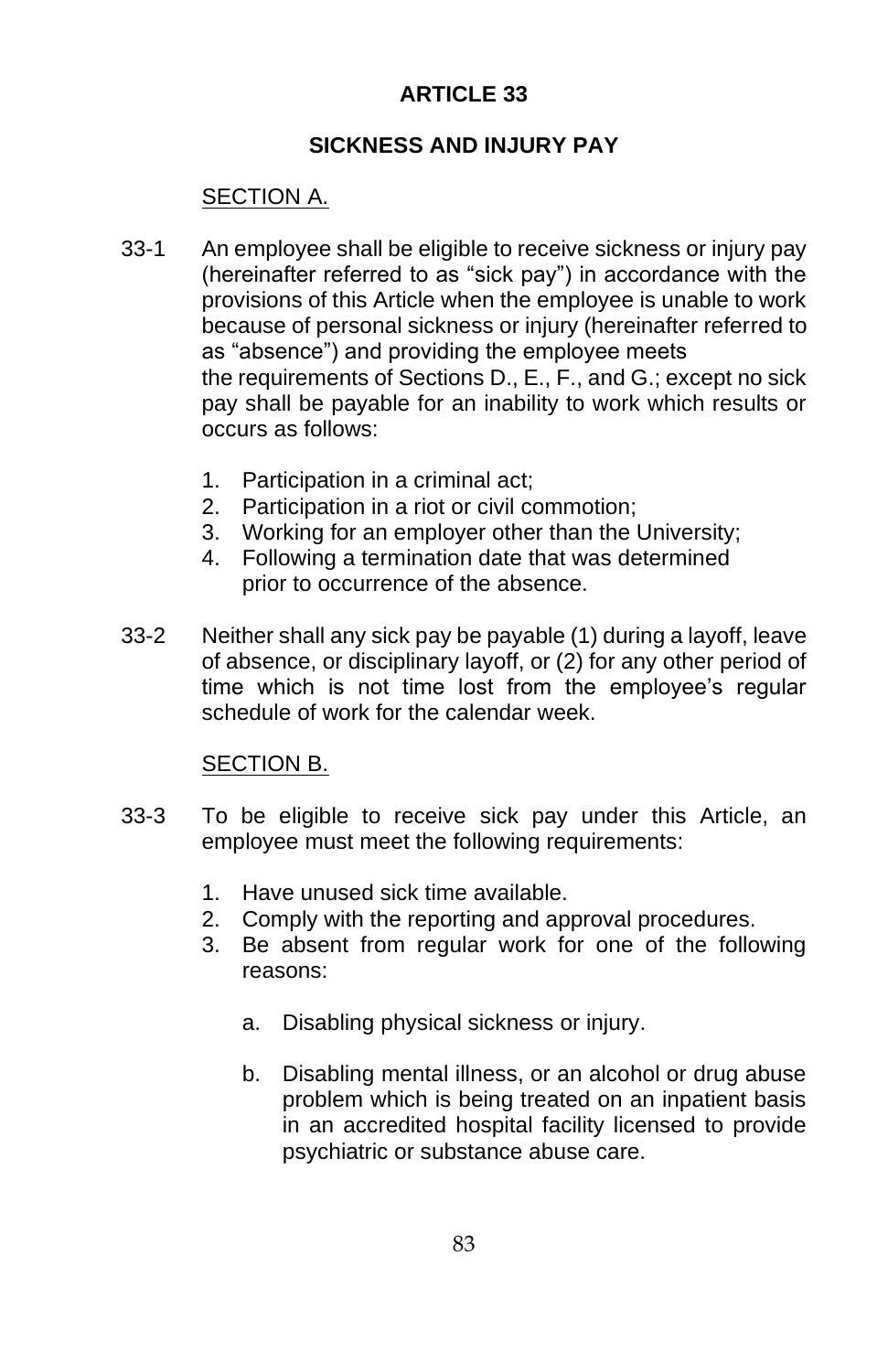- c. Disabling mental illness, or an alcohol or drug abuse problem which is being treated on an outpatient basis, while unable to work, based on the recommendation of a physician or a licensed mental health provider.
- d. Preventive or corrective medical care (including eye care), dental care and physical examination appointments. Appointments must be scheduled and approved in advance by the employee's immediate supervisor.
- e. Preventive or corrective medical care for nondisabling mental illness or an alcohol or drug abuse problem which is treated on an outpatient basis on the recommendation by a physician or a licensed mental health provider. Time off must be scheduled and approved in advance by the employee's immediate supervisor. Only short-term sick time may be used for such treatment.
- f. Exposure to a contagious disease if quarantine is required by a government health authority or the University.
- g. Family Care Responsibilities: up to 120 hours of short-term sick time pay may be used annually to care for a family member whose condition meets any of the circumstances described in items a. through f. above. The phrase "to care for" as used in this paragraph includes providing necessary physical care and/or emotional support to a family member. Family member is defined as the staff member's spouse (same or opposite sex) or other qualified adult (OQA) with whom the staff member shares living accommodations and expenses; and without regard to their place of residence, the child, sibling, parent, grandparent, or other related individual whose care is the responsibility of the staff member, spouse (same or opposite sex), or OQA.
- h. Short-term sick time pay is also available for employees who desire to remain home to bond and/or care for their newly born or newly adopted child. Staff members may use sick time pay for this purpose only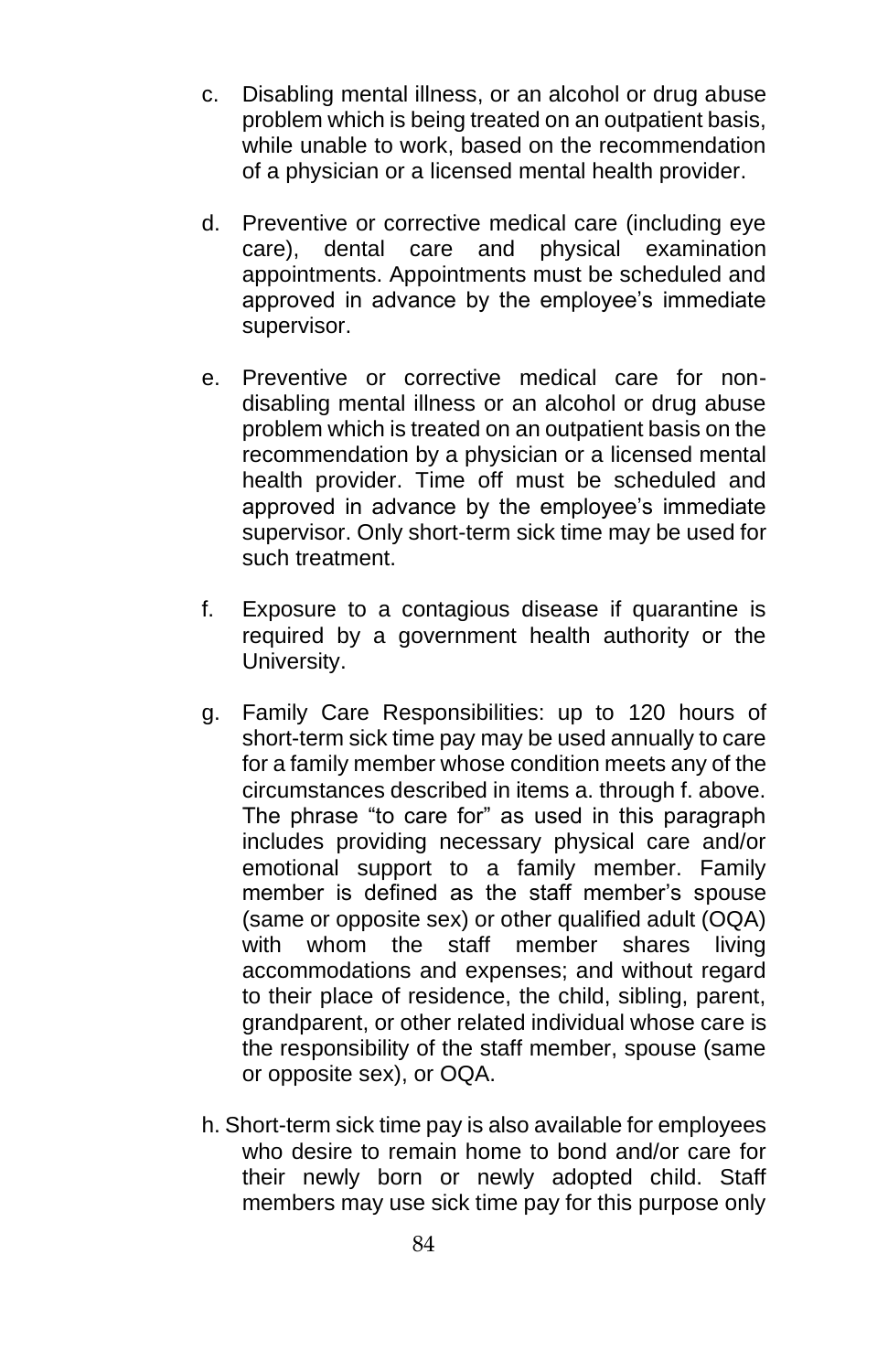during the year following the child's birth or arrival into the home.

#### SECTION C.

- 33-4 Sick pay (regular compensation plus shift premium, if applicable) is available to full-time employees as follows:
	- 1. Short-term sick time pay:

Employees are eligible for 120 hours of short-term sick time pay annually. The 120 hours do not accrue but are renewed on the first of the month of the anniversary of employment. Short-term sick time is renewed at the beginning of the pay period which includes the first day of the month noted above.

2. Extended sick time pay:

Extended sick time pay provides wage protection for staff members who are unable to work for an extended period of time due to a single incident of serious disabling illness or injury or for chronic disabling serious conditions when periodic absences from work are necessary due to a serious health condition. Extended sick time pay starts with the first day of a qualifying illness or injury and is available only when all of the following conditions are met:

- a. The staff member has worked for the University for two or more years as a Regular staff member;
- b. The staff member is absent due to a serious and/or chronic disabling illness or injury in excess of 80 hours;
- c. Acceptable supporting documentation from a physician or (other medical professional as appropriate), has been received by the employing department.
- 3. In special circumstances, such as conditions related to pregnancy or where the staff member's physician has attested, that the staff member will have ongoing noncontiguous absences due to treatment for a single serious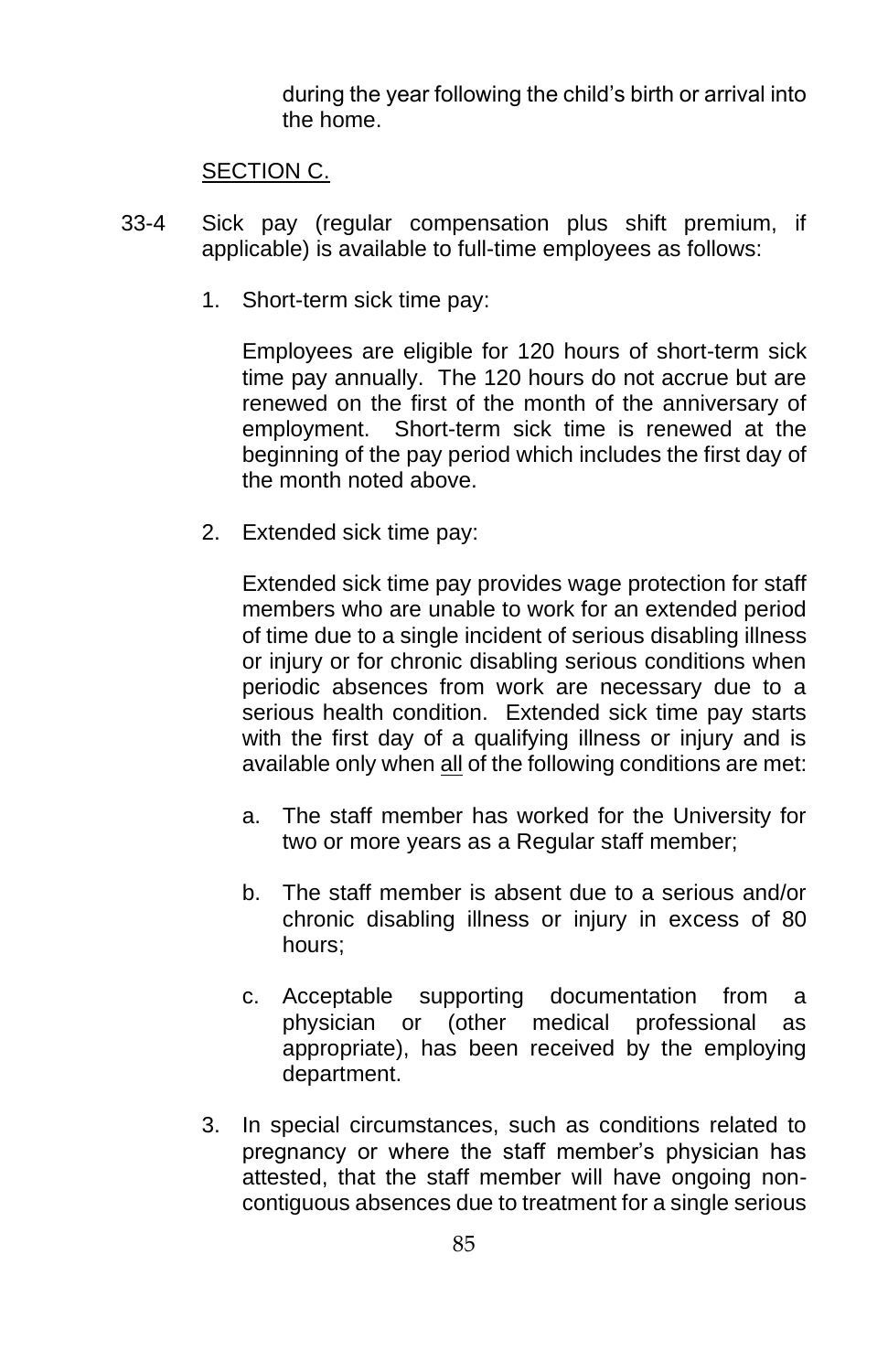illness or injury, the University may approve the use of extended sick time pay for such non-contiguous absences that total in excess of 80 hours.

- a. Employees with two (2) or more years of continuous service are eligible for extended sick time pay up to a maximum of six (6) months at full pay plus six (6) months at half pay in each five (5) calendar year period following the attainment of two (2) years of continuous service. Extended sick time benefits are renewed in full on the first of the month of the anniversary of employment following each successive five (5) calendar year period. Extended sick time is renewed at the beginning of the pay period which includes the first of the month noted above.
- b. A minimum of 80 hours of short term benefits must be available and exhausted at the onset of sickness or injury before extended sick time benefits are payable. If the employee has neither 80 hours of paid time available in short-term sick or vacation, then the employee will be charged with 80 hours of unpaid time.
- 4. The maximum number of sick days available for any one continuous sickness or injury is 120 hours of short term plus 1,056 hours at full pay and 1,056 hours at half pay minus any sick time previously taken during the one (1) year short term sick time period and/or the five (5) years extended sick time period in effect at the time the sickness or injury occurs.
- 5. Short term and extended sick time pay does not renew during any leave of absence, layoff, or any period of absence due to sickness or injury. Eligibility for benefits which would have otherwise renewed, is deferred until the staff member returns to continuous active employment. Thereafter, renewals will occur on the regular eligibility dates.
- 6. Part-time employees: Proportional amounts of short term and extended sick time pay are available to part-time employees who are scheduled to work 20% (8 hours a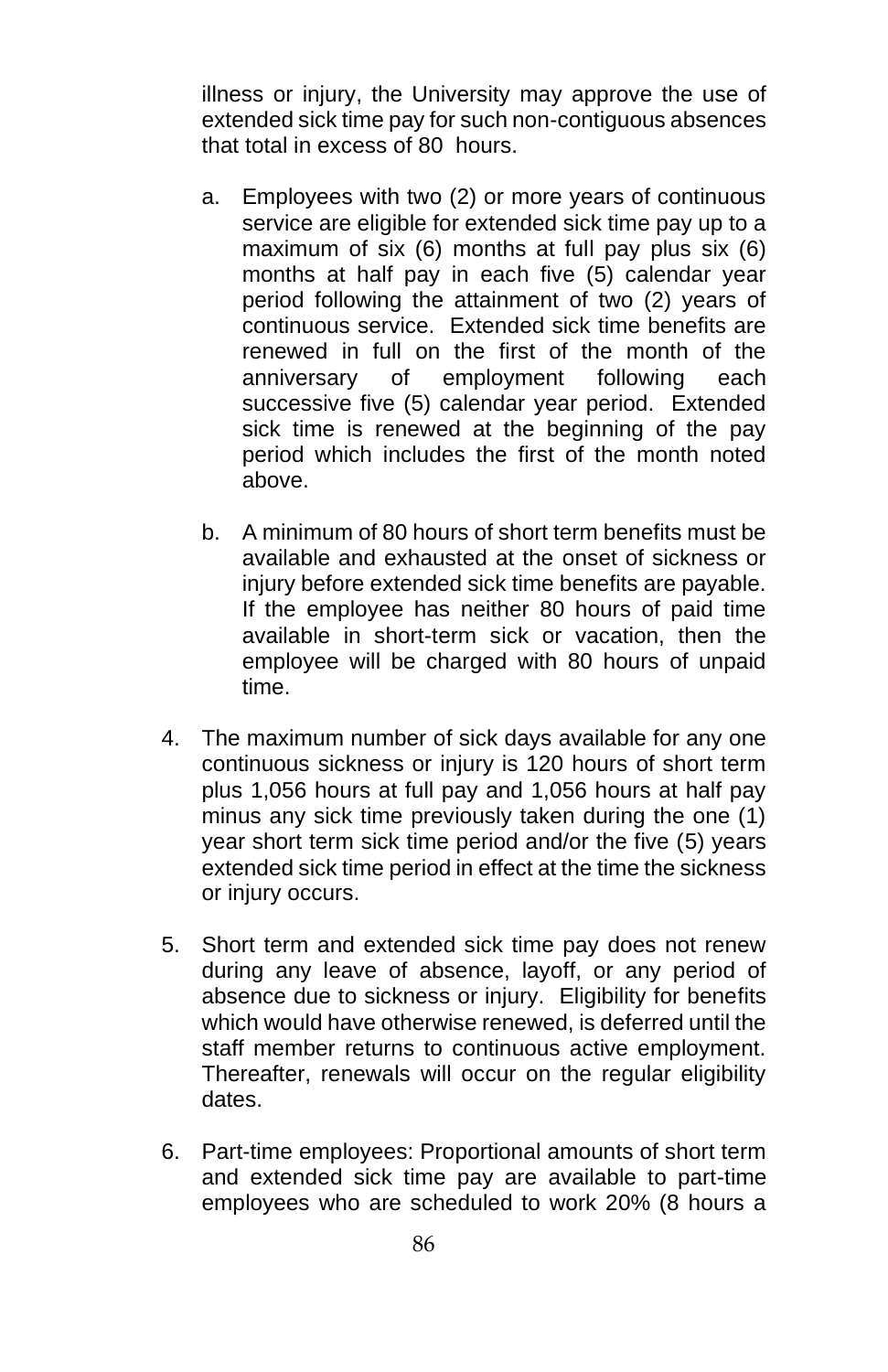week) or more, i.e., a half-time employee would receive 120 half-time hours of short term protection. When an employee's appointment fraction changes, the employee will receive the number of hours of protection commensurate to the new appointment.

- 7. Month: Twenty-two (22) scheduled, non-overtime work days or an equivalent period such as eighteen (18) tenhour work days are counted as one (1) month.
- 8. Day: The number of scheduled non-overtime work hours during the 24-hour period beginning with the employee's starting time.
- 9. Continuous Service: Continuous service means service from the latest date of employment. Leaves of absence and layoffs do not affect continuous service. However, a leave of absence or a layoff may not be used in order to get the employee to two (2) years of service. The two (2) years must have been accumulated as of the last day worked or paid.
- 10. Worker's Compensation: In the event the University determines that an Employee has suffered an on-the-job injury/illness, the Worker's Compensation Benefit will be paid first before any available sick time pay will be paid out in coordination with the Worker's Compensation benefit. Worker's Compensation covers 80 percent of lost wages. The remaining 20 percent shall be covered by sick time pay, to the extent that sick time pay is available. In no case will an Employee receive payment, whether it is from Worker's Compensation or sick time pay, in excess of what would have been paid if the Employee had been working. The Employee's sick time pay record will be charged the number of days equivalent to the amount of sick time pay received..

#### SECTION D.

33-5 Employees request sick pay by oral notification of illness or injury to their supervisor prior to the beginning of the employee's shift, except when the failure to notify is due to circumstances beyond the control of the employee. The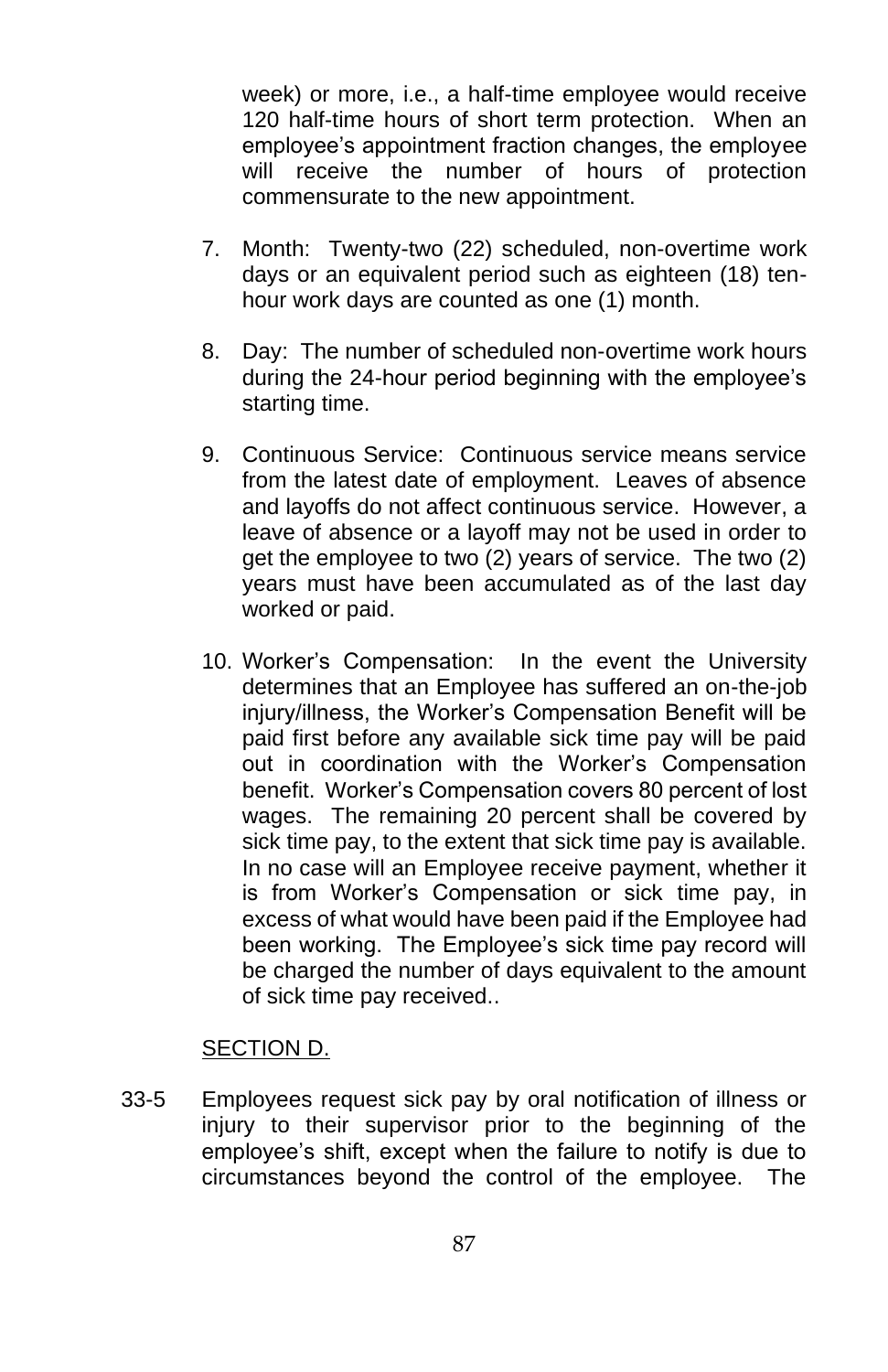notice will include the reason for and probable duration of the absence.

#### SECTION E.

- 33-6 Evidence of sickness, illness, or injury acceptable to the University may be required at any time as a condition for qualifying for short term or extended sick time pay under this plan.
- 33-7 A physician's report which includes at least the information requested on the Work Connections Illness or Injury Report Form may be required when: 1) an employee is absent due to sickness or injury for ten (10) or more consecutive days; 2) upon return to active employment from an absence due to sickness or injury, and will be required when facts and circumstances indicate that the employee may not be eligible for sick time pay as claimed.

### SECTION F.

33-8 Failure to follow accepted medical practice will be reason for discontinuing pay under this plan.

#### SECTION G.

- 33-9 If sickness or injury recurs frequently or regularly so as to raise a question about an employee's condition, or there is failure to follow accepted medical practice, the University may require the employee to see a personal physician at the employee's expense. The physician will provide the University with a statement concerning the employee's condition, the treatment required, and what can be expected. If the University determines that a second opinion is needed, the employee may be required to see a University physician designated by the University at University expense. The University may request a Sick Time Conference with an employee, the employee's supervisor, a representative of the University Personnel Office, and the Chief Steward to discuss the employee's sick time usage and ability to work. Although not limited to the following, information discussed shall be of the type:
	- 1. Time lost from work due to sickness or injury;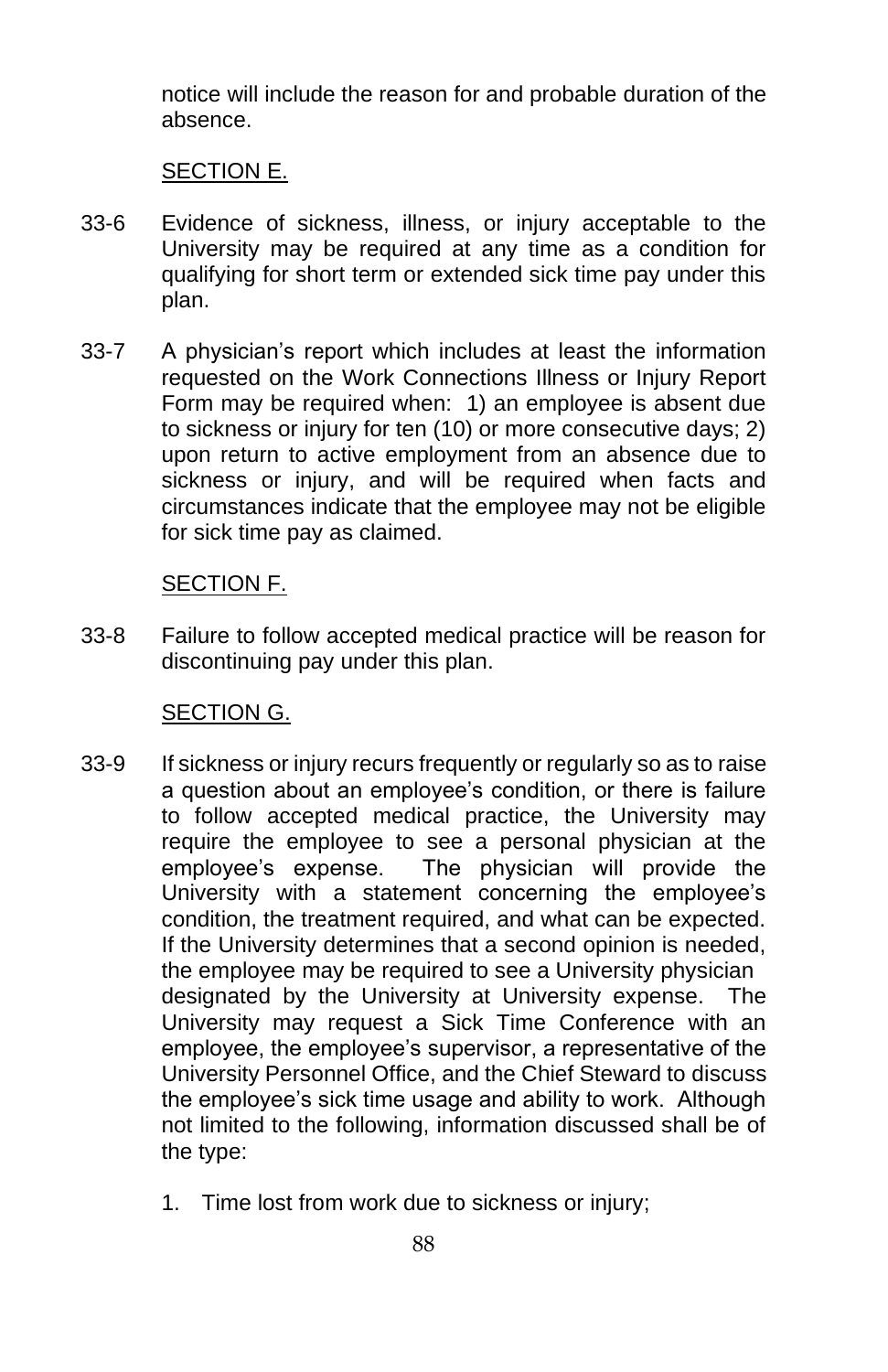- 2. Physician's evaluation(s);
- 3. Ability of employee to meet employment obligation of regular and reasonable attendance.

### SECTION H.

33-10 Employees receiving pay from this plan will be considered absent because of sickness or injury ("off sick").

### SECTION I.

33-11 Employees may elect to terminate regular employment while receiving sick time pay and receive instead any retirement benefits for which they are eligible.

### SECTION J.

33-12 Although employees may meet the sick time pay eligibility requirements while on vacation, they have not lost time from regular work and are, therefore, not eligible for pay under this plan. Under unusual circumstances, such as hospitalization or equivalent confinement, the employee may request the use of sick time pay. Such a request must be accompanied by a physician's verification of disability and is subject to approval by supervision and review by the appropriate Service Center Personnel Administrator.

### SECTION K.

33-13 Employees who are off work in accordance with this plan on a day observed by the University as a holiday will be considered observing that holiday. They will not be charged for sick time pay on that day.

# SECTION L.

33-14 Eligibility for pay under this plan ceases on the effective date of a termination or layoff (i.e., the last day of work). An employee who is ill on, or immediately prior to, a previously determined termination or layoff date is eligible for pay under this plan only through that previously determined termination or layoff date. Employees recalled to active employment from layoff status will again be eligible for the benefits provided by this plan.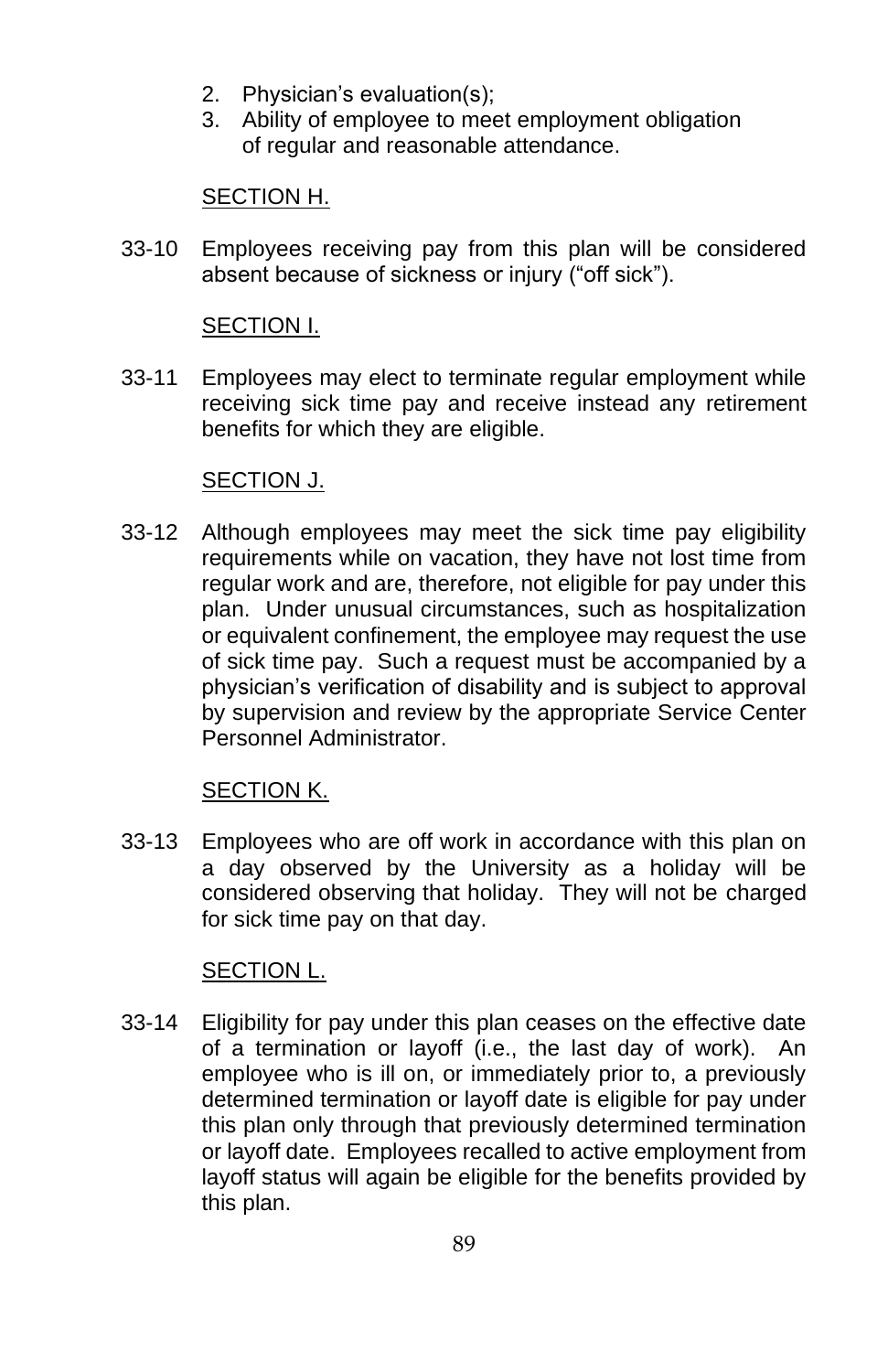#### SECTION M.

- 33-15 1. An employee returning to active employment from an extended sick time absence which exceeds one month must provide at least seven (7) days advance notice to his/her supervisor. Upon return, he/she will be placed in the same or another available position within the department, for which he/she is qualified, unless the University's or the employee's circumstances have so changed as to make it impossible to do so. If the return causes a displacement of any employee (including the returning employee), the displaced employee will be placed or laid off in accordance with the priorities established in Article 26 (Layoff and Recall).
	- 2. An employee returning to active employment from a sick time absence of less than one month will be placed in his/her former position unless the University's or the employee's circumstances have so changed as to make it impractical to do so.
	- 3. Employees who are returned to active employment with temporary or permanent medical restrictions on hours of work will be eligible to use their available short term and/or extended sick time pay to maintain their income based on their appointment prior to their illness or injury.
	- 4. Employees who then exhaust available sick time will have their appointment adjusted to reflect the hours they are actually working due to the medical restriction. Their available sick time will renew on the regular eligibility date, but with sick time proportional to the appointment fraction.

#### SECTION N.

33-16 Except during a period when an employee is using Extended Sick, vacation accrual will be at 100% of the employee's regular rate of accrual for each calendar month in which the staff member receives full pay (either regular full time or prorated rate based on appointment fraction) under the provisions of this plan. For each calendar month in which the employee receives 50% of his/her regular full-time rate or regular part-time rate under the provisions of this plan,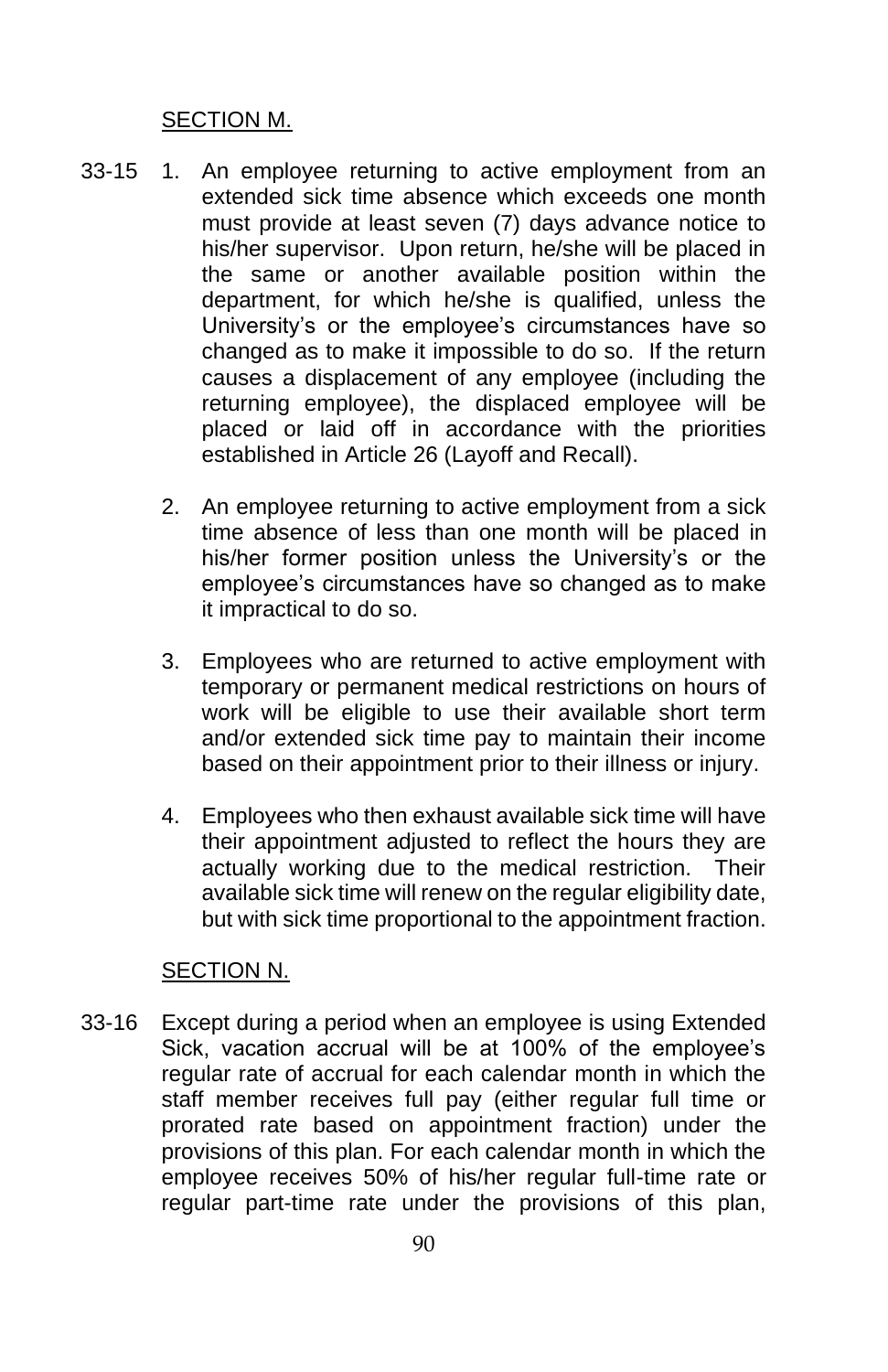vacation accrual will be at 50% of the employee's rate of accrual.

#### SECTION O.

33-17 An employee who is injured during the employee's hours of employment shall report the injury to the employee's immediate supervisor as soon as possible. If the injury is to the extent of doctor's or hospital care, arrangements will be made by the University to provide transportation to University Hospital, if practicable, otherwise to another medical facility. The injured employee shall be paid at the employee's regularly paid University compensation of pay, plus shift premium, if applicable, for the time lost from work, provided the employee returns to work and finishes out the shift following treatment, unless on doctor's orders the employee is told not to return to work and is excused by supervision.

### **ARTICLE 34**

#### **SEASON DAYS/HOLIDAYS**

#### SECTION A. SEASON DAYS

34-1 Between the days observed as the day before Christmas (Christmas Eve – December  $24<sup>th</sup>$ ) and the day after New Year's Day (January 2<sup>nd</sup>), there shall be four (4) Season Days (totaling a maximum of 32 hours), which may be designated on an individual basis, by seniority, unless departmental needs do not permit seniority selection.

#### SECTION B.

34-2 Each Season Day shall be the consecutive twenty-four (24) hour period starting with the employee's starting time on the calendar day on which the Season Day is designated.

#### SECTION C.

34-3 Each full-time employee, other than an employee on layoff or on any leave of absence, shall receive eight (8) hours pay at his/her regularly paid University compensation plus shift premium if applicable, for each Season Day for which the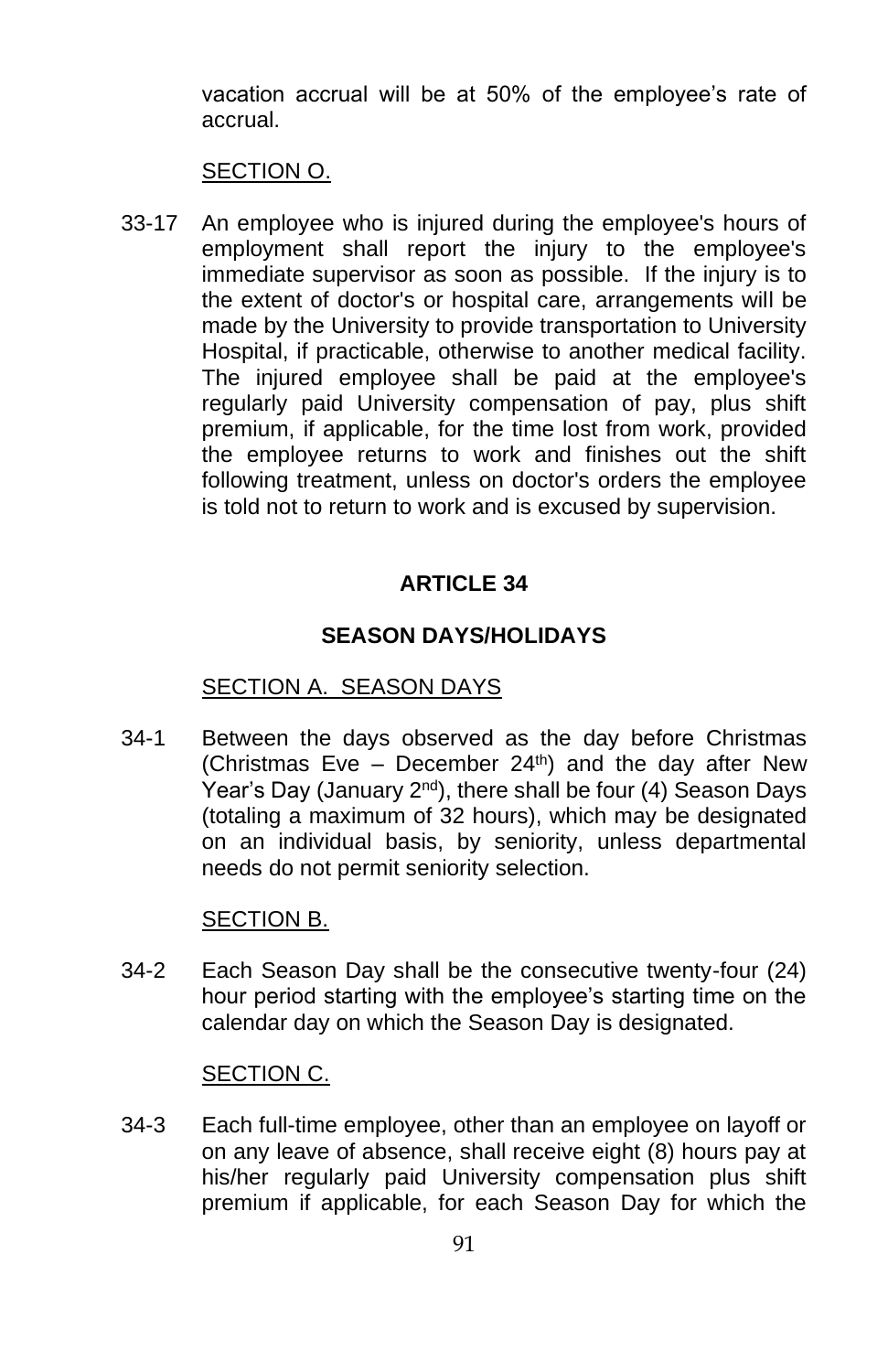employee is not scheduled to work, except employees who choose or are selected to work special events (i.e. Winter Classic, etc.), shall receive compensation in an amount equal to the actual number of hours worked during the event, at his/her regularly paid University compensation plus shift premium if applicable for the season day, provided the employee meets the following eligibility requirement:

34-4 The employee works the employee's last scheduled work day prior to and the first scheduled work day following the day observed as the Christmas Day and the New Year's Day holiday, respectively, unless his/her failure to work on either or both such days is excused because of (1) personal sickness or injury as provided in Article 33, or (2) other extraordinary circumstances beyond the control of the employee which cannot be corrected in time for him/her to meet his/her employment obligation.

#### SECTION D.

34-5 Each part-time employee normally scheduled to work twenty (20) or more hours per calendar week, other than an employee on layoff or on any leave of absence, who meets the eligibility requirement set forth in Section C shall receive pay for each Season Day for which the employee is not scheduled to work, determined by multiplying his/her regularly paid University compensation plus shift premium, if applicable, times his/her normal schedule of hours per calendar week divided by five. Those normally scheduled to work less than twenty (20) hours per calendar week shall not receive pay for the Season Days.

#### SECTION E.

34-6 An employee who works on a Season Day will be paid for the time worked at the employee's regularly paid University compensation and shift premium, if applicable. In addition and for each Season Day the employee works, an equivalent amount of time, not to exceed a total of thirty-two (32) hours shall be added to the employee's vacation accrual and, thereafter, shall be subject to the provisions of Article 23.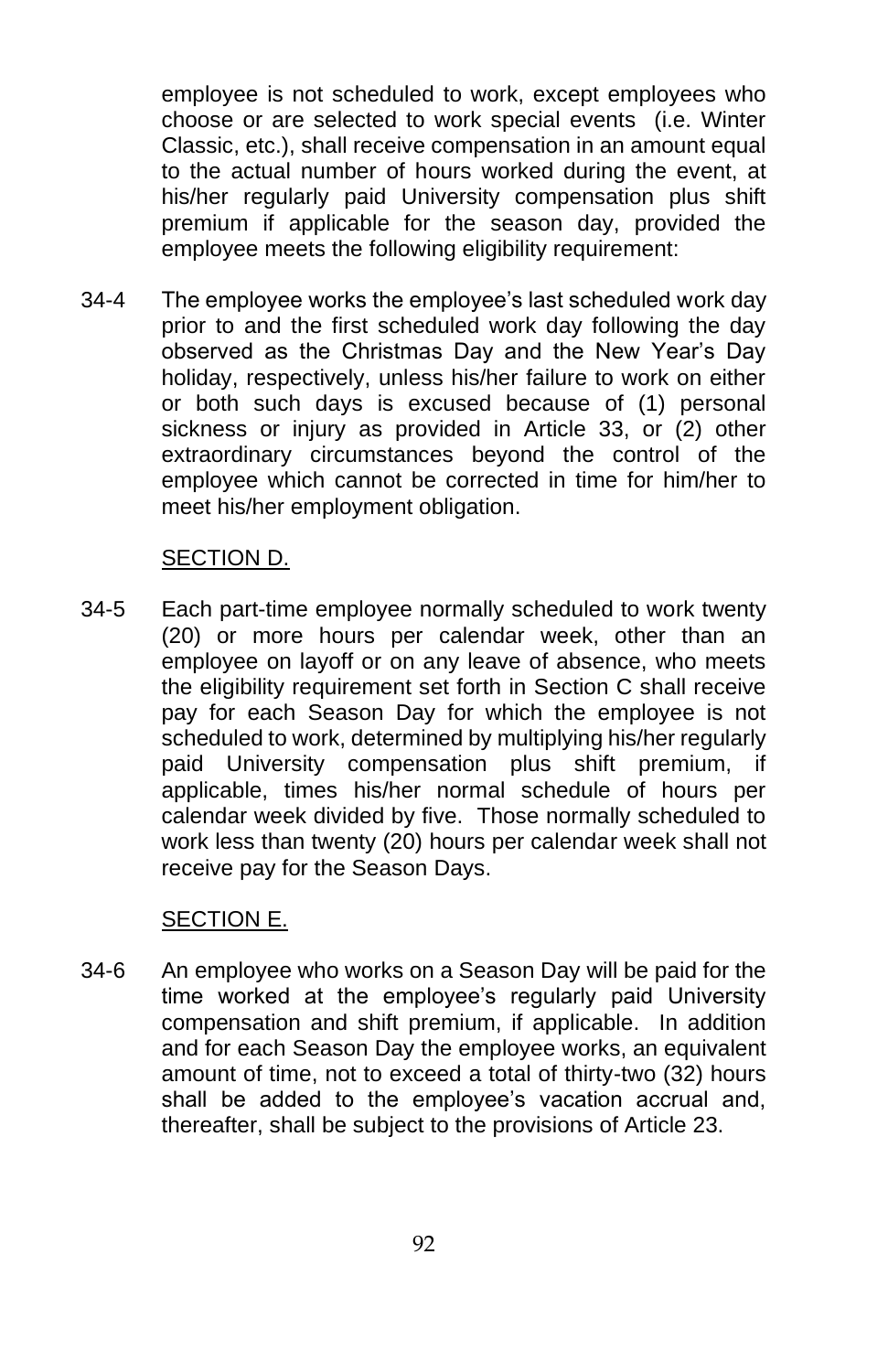### SECTION F.

34-7 An employee who fails to work on a Season Day on which the employee is scheduled to work, shall not receive the pay as provided in Section D. or E. unless his/her failure to work is excused because of (1) personal sickness or injury as provided in Article 33, or (2) other extraordinary circumstances beyond the control of the employee which cannot be corrected in time for him/her to meet his/her employment obligation.

### SECTION G. HOLIDAYS

- 34-8 The following holidays will be observed on the calendar day on which each falls, except that a holiday falling on a Saturday will be observed on the preceding Friday and holiday falling on a Sunday will be observed on the following Monday:
	- 1. New Year's Day
	- 2. Memorial Day
	- 3. Independence Day
	- 4. Labor Day
	- 5. Thanksgiving Day
	- 6. Day after Thanksgiving Day
	- 7. Christmas Day
- 34-9 Operation units which have seven (7) day per week operations may observe Saturday and Sunday holidays on the day on which they fall rather than the preceding Friday or following Monday. This exception will be communicated in writing by the department to staff members in the classifications affected.

#### SECTION H.

34-10 The holiday shall be the consecutive twenty-four (24) hour period starting with the employee's starting time on the calendar day on which the holiday is observed.

#### SECTION I.

34-11 Each full-time employee, other than an employee on layoff or any leave of absence, shall receive compensation in an amount equal to the number of hours of work normally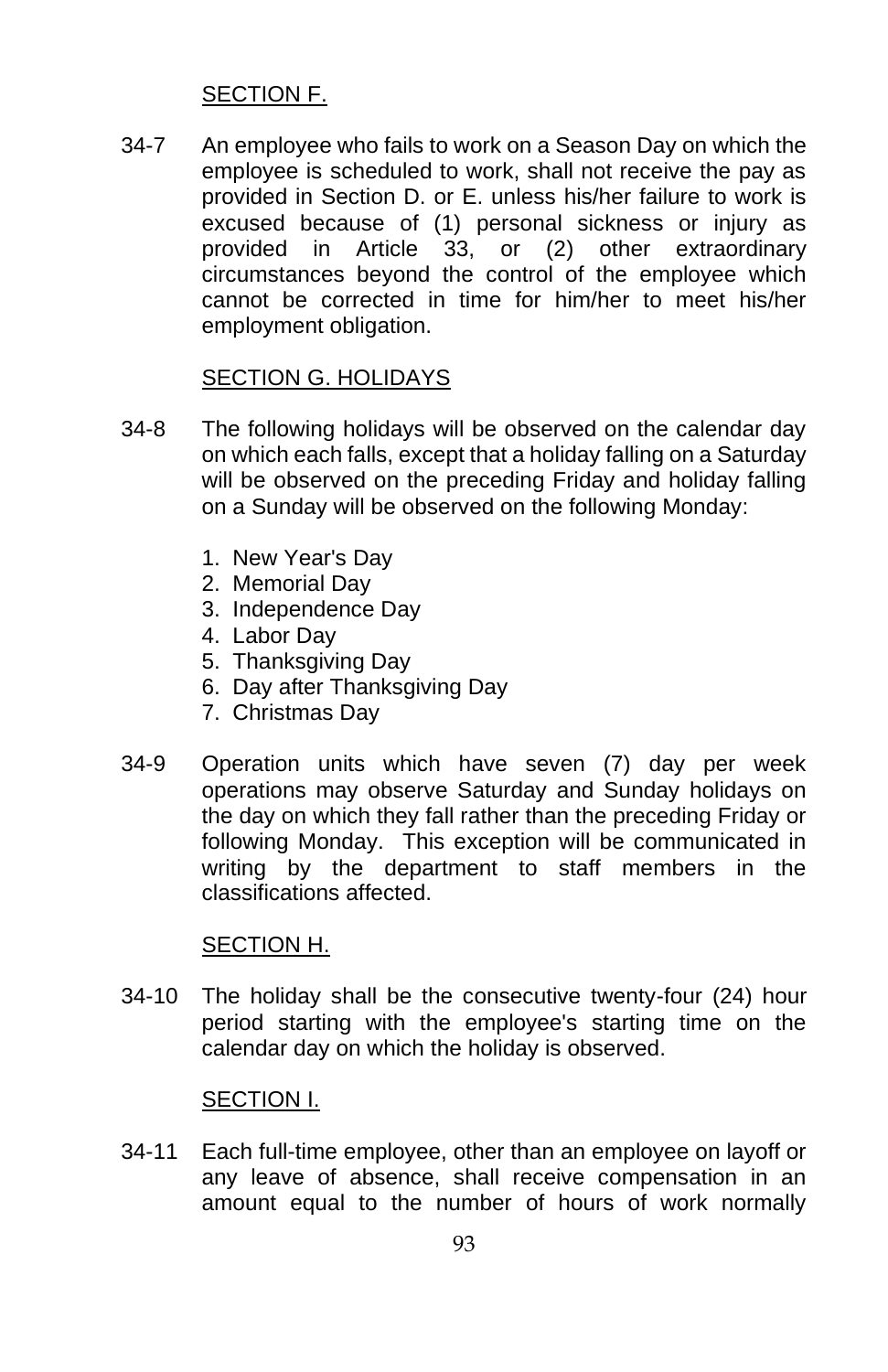scheduled at his/her regularly paid University compensation plus shift premium if applicable, for the holiday, provided the employee meets the following eligibility requirement:

- 34-12 He/she works his/her last scheduled work day prior to and his/her first scheduled work day following the holiday, unless his/her failure to work on either or both such days is excused because of (1) personal sickness or injury as provided in Article 33, or (2) other extraordinary circumstances beyond the control of the employee which cannot be corrected in time for him/her to meet his/her employment obligation. An employee who is late, but finishes his/her schedule of work, meets the eligibility requirement.
	- 1. Regular full-time employees: When a holiday is observed on an employee's regularly scheduled day of work, they will be compensated Holiday pay in the amount equal to the number of hours actually worked at their hourly rate, plus shift premium if applicable.
	- 2. Regular full-time employees: When a holiday is observed on an employee's regularly scheduled day of work, and the department does not schedule the employee to work, they will be granted time off work and compensated in the amount equal to the number of hours regularly scheduled at their hourly rate, plus shift premium if applicable.
	- 3. Regular full-time employees: When a holiday is observed on an employee's scheduled day off, they will be granted time off work and Holiday pay in the amount of eight (8) hours times the hourly rate, plus shift premium, if applicable, except employees who choose or are selected to work, shall receive Holiday pay in an amount equal to the actual number of hours worked, at their hourly rate plus shift premium, if applicable for the holiday.

#### SECTION J.

34-13 Each part-time employee normally scheduled to work eight (8) or more hours per calendar week, other than an employee on layoff or on any leave of absence, who meets the eligibility requirement set forth in Section I. shall receive pay for the holiday determined by multiplying his/her regularly paid University compensation plus shift premium, if applicable,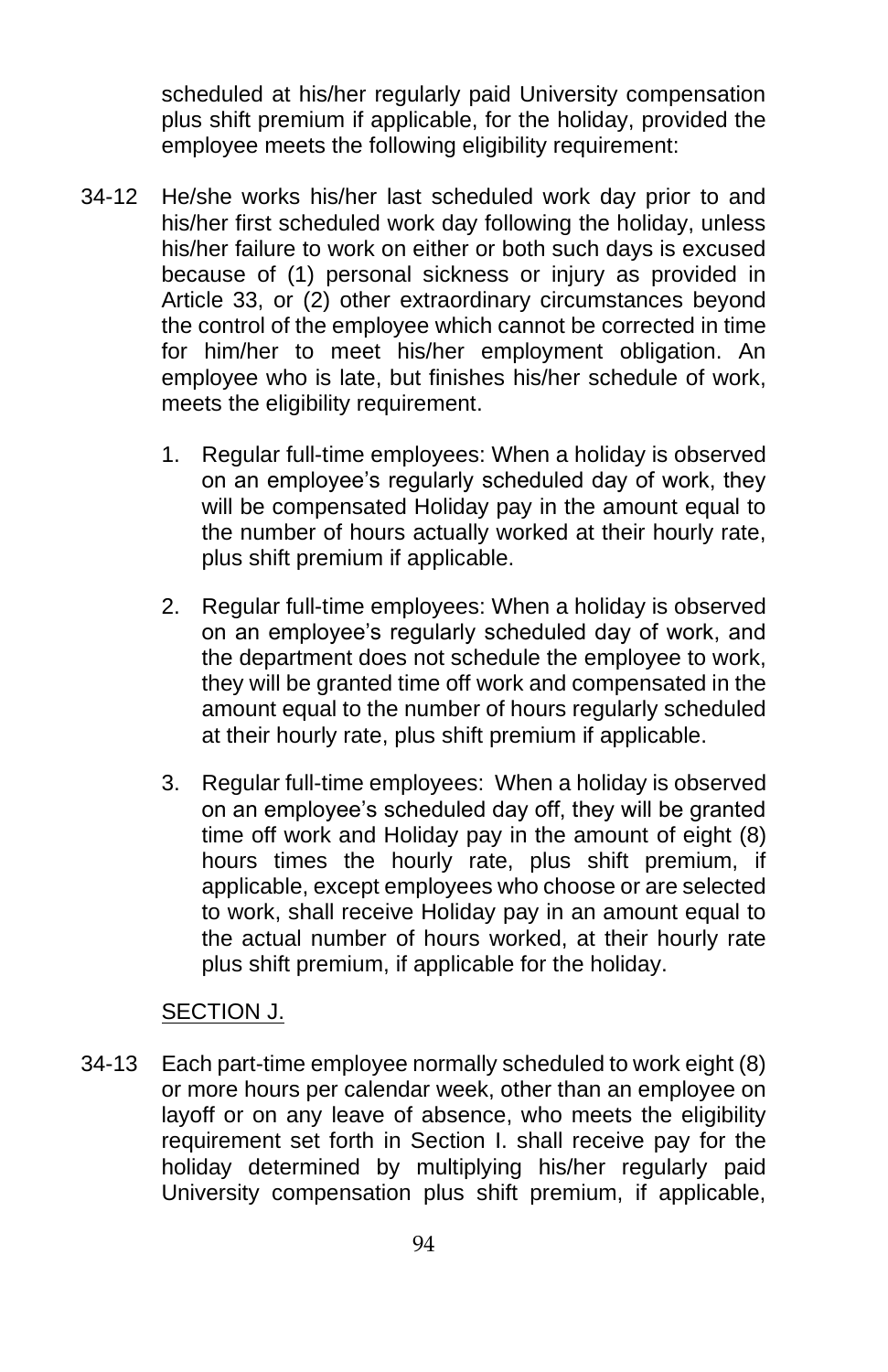times his/her normal schedule of hours per calendar week divided by five. Those normally scheduled to work less than eight (8) hours per calendar week shall not receive pay for the holiday.

#### SECTION K.

34-14 In addition to the holiday pay as provided in Section I. or J., an employee who works on the holiday will be paid for the time worked at one and one-half his/her regularly paid University compensation and shift premium, if applicable. To the extent that an employee is paid pursuant to this Section, he/she shall not be paid an overtime premium under Section A. of Article 11 for the same time worked.

#### SECTION L.

- 34-15 An employee who fails to work on a holiday on which he/she is scheduled to work shall not receive holiday pay as provided in Section I. or J. unless his/her failure to work is excused because of (1) personal sickness or injury as provided in Article 33, or (2) other extraordinary circumstances beyond the control of the employee which cannot be corrected in time for him/her to meet his/her employment obligation.
- 34-16 When an employee is scheduled to work on a holiday, he/she will be given at least fourteen (14) calendar days notice, unless circumstances do not permit advance notice.

# **ARTICLE 35**

### **MISCELLANEOUS**

### Safety Glasses

35-1 The University will reimburse employees for the replacement cost of safety glasses with standard frames and uniform items damaged in the line of duty not through the negligence of the employee.

Standard Practice Guide (SPG)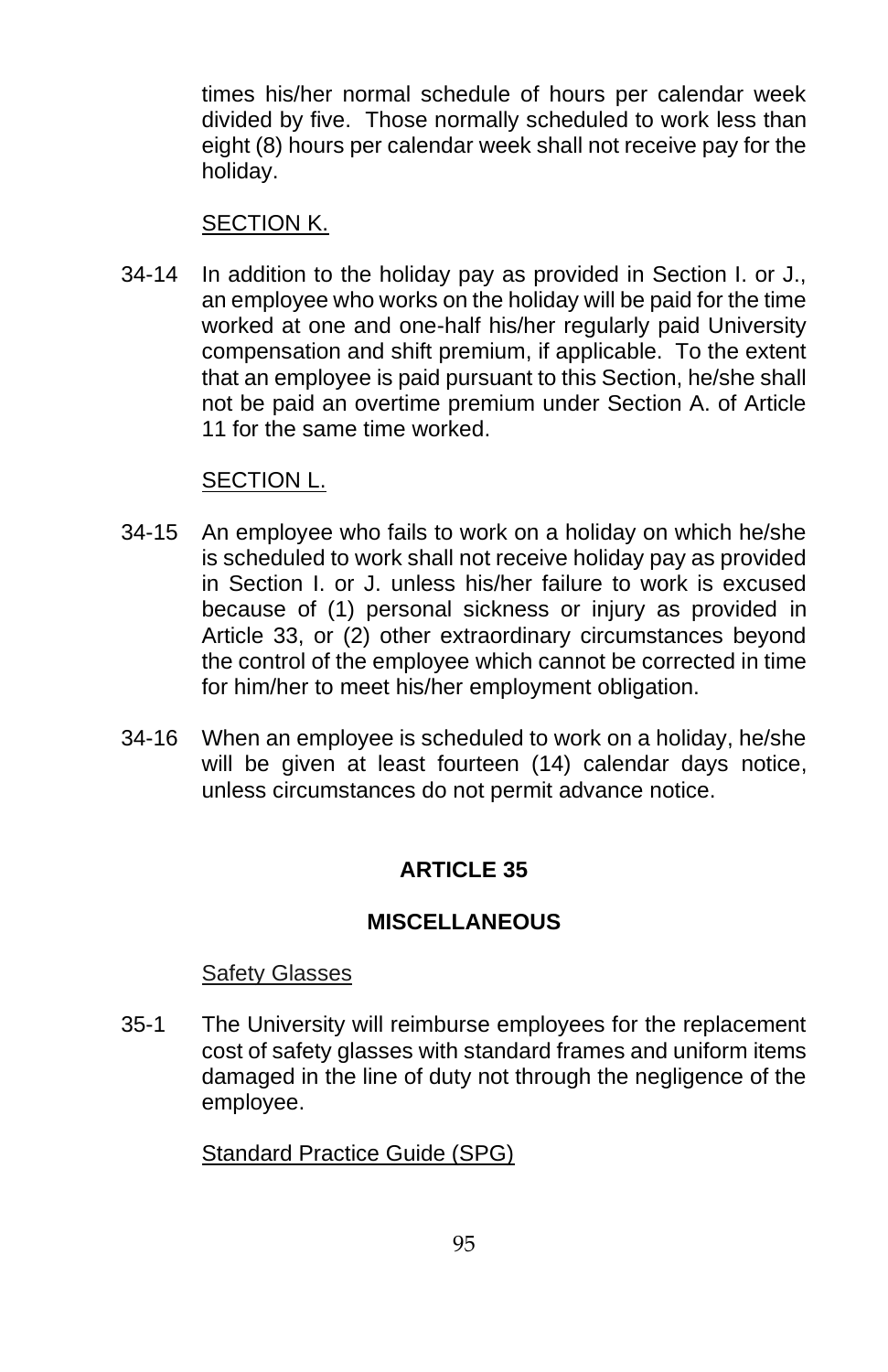35-2 COAM will be provided with one copy of the University's Standard practice Guide (SPG) and updates to the SPG as issued.

#### University Libraries

35-3 Employees have the privilege of using certain University libraries, including the Law Library, in accordance with rules and regulations established from time to time by the University.

#### University Work Rules

35-4 While rules, regulations, and requirements may vary within the University, no such rule, regulation or requirement shall be contrary to terms of this Agreement nor shall any such rule, regulation or requirement be administered in an arbitrary or capricious manner.

#### New Employee Orientation

35-5 New employees will be afforded the opportunity to attend a Union orientation. This orientation shall be at the option of the employee, and in a location provided by the University. A COAM or Union Official shall conduct the orientation which shall not exceed one (1) hour. This orientation may follow, and be in connection with, a University orientation, but shall be unpaid. If not scheduled at that time, it shall be scheduled at some other time which shall not interfere with the regular schedule of work and be unpaid. A representative from the University may be present. As new employees are hired into the University, the Union will be notified, so that an orientation meeting may be scheduled to process all necessary and applicable paperwork.

### Trauma Counseling & Other Accommodations

35-6 In the event an employee is directly involved in a job-related fatality, or a comparable trauma inducing event, the University will provide professional counseling. Such employees may be assigned to alternative duties and work schedules.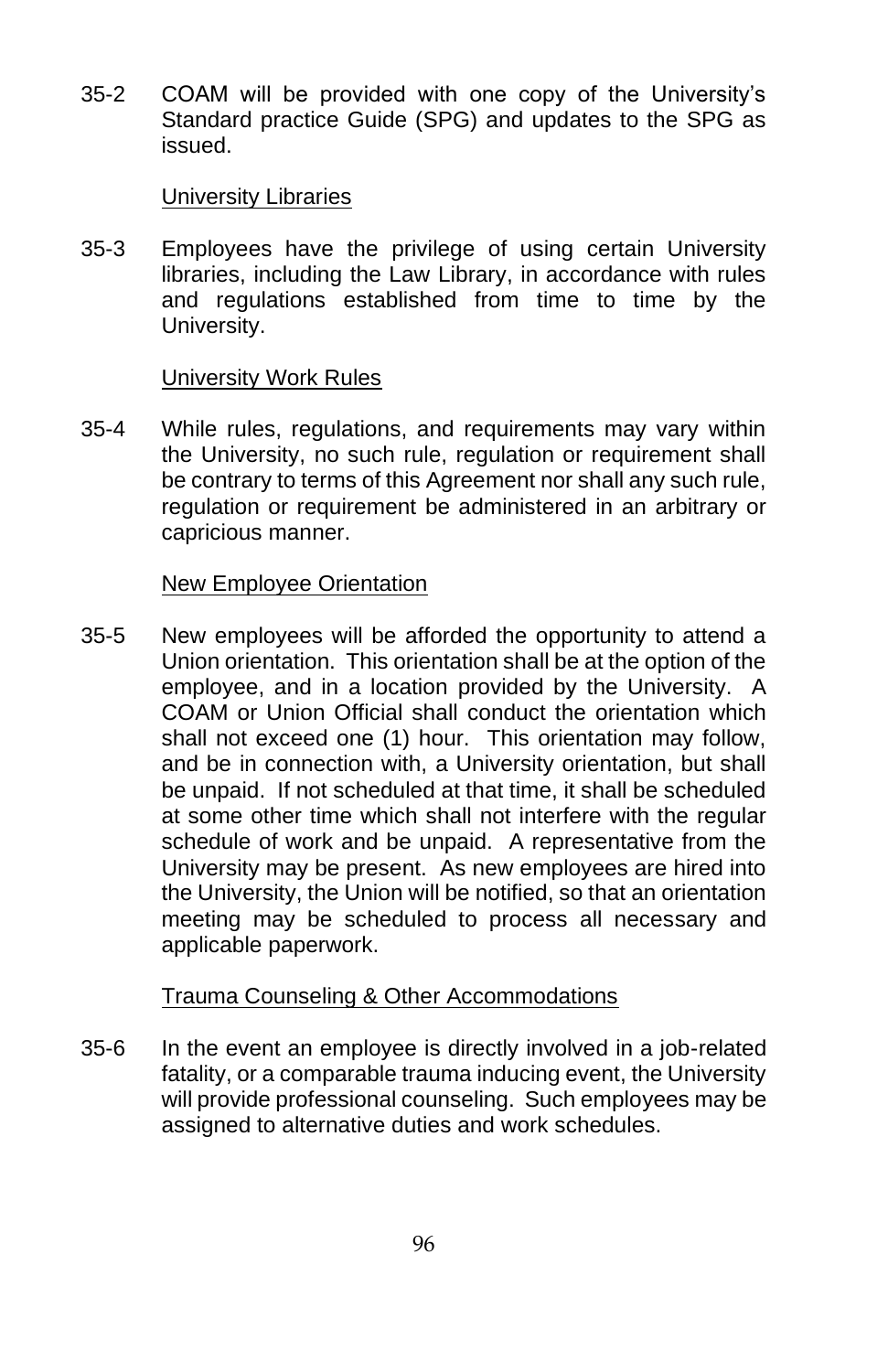# **STANDARD PRACTICE GUIDE**

36-1 It is the understanding of the parties that certain provisions of the University Standard Practice Guide apply where the parties referenced a program covered by the Standard Practice Guide, but did not include details of the program in the Agreement. Standard Practice Guides may be amended by the University. In the event of a grievance regarding the application of such a Standard Practice Guide, the grievance procedure provided in Article 7 of the Agreement will be followed.

> If either party believes the SPG was incorrectly applied, a grievance may be elevated to arbitration.

> In accordance with Article 8, Arbitration, the arbitrator's decision may not exceed the boundaries outlined therein. Therefore, the arbitrator's decision cannot change the language or intent of any SPG.

# **ARTICLE 37**

# **TRAINING AND RE-CERTIFICATION**

- 37-1 The University is committed to providing all employees in the bargaining unit the appropriate training and re-certification necessary for the performance of their assigned duties.
- 37-2 All employees who are required to perform the following duties shall be trained and, where applicable, certified on a periodic basis consistent with regulatory requirements of the certifying agency:

CPR Basic First Aid Defensive Tactics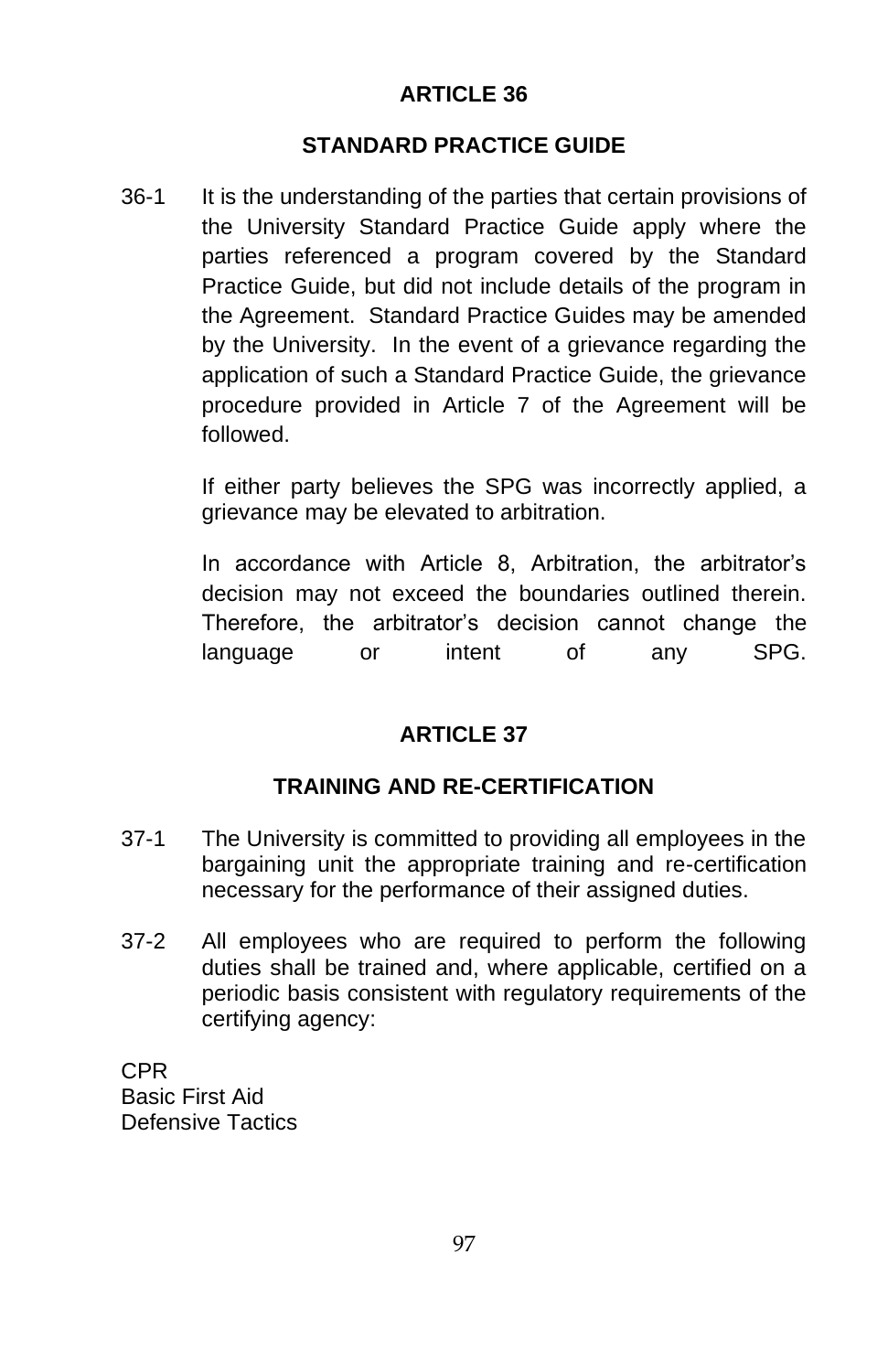- 37-3 Training programs may be modified to meet special operational needs of the various divisions across the University.
- 37-4 Discretion to add, modify and delete specific training programs rests solely with the University as defined in Article 2 (Management Rights) of the collective bargaining agreement. Notwithstanding the above, or any other departmental rules, regulations or University policies, no employee who has not been trained and certified may be assigned to perform these duties.
- 37-5 Provided an employee is acting in good faith on behalf of the University, the provisions of Article 32, Defense and Indemnification will apply.

### **TEMPORARY ASSIGNMENTS OUTSIDE OF THE BARGAINING UNIT**

- 38-1 This memo is to serve as a letter of understanding acknowledging the process to be used when a bargaining unit member is temporarily assigned to a position outside of the bargaining unit:
	- 1. Person will be officially reclassified into a title outside of the bargaining unit;
	- 2. The University will not fill this position during the term of the temporary assignment;
	- 3. Union dues will cease;
	- 4. Person will not be represented by the Union while in this assignment;
	- 5. Maximum length of assignment is one year;
	- 6. The Department will maintain an official record of "exception time" to both Bargaining Unit and Classification Seniority, which are used to determine such senioritybased selections as vacation picks, overtime selection, special assignments, etc.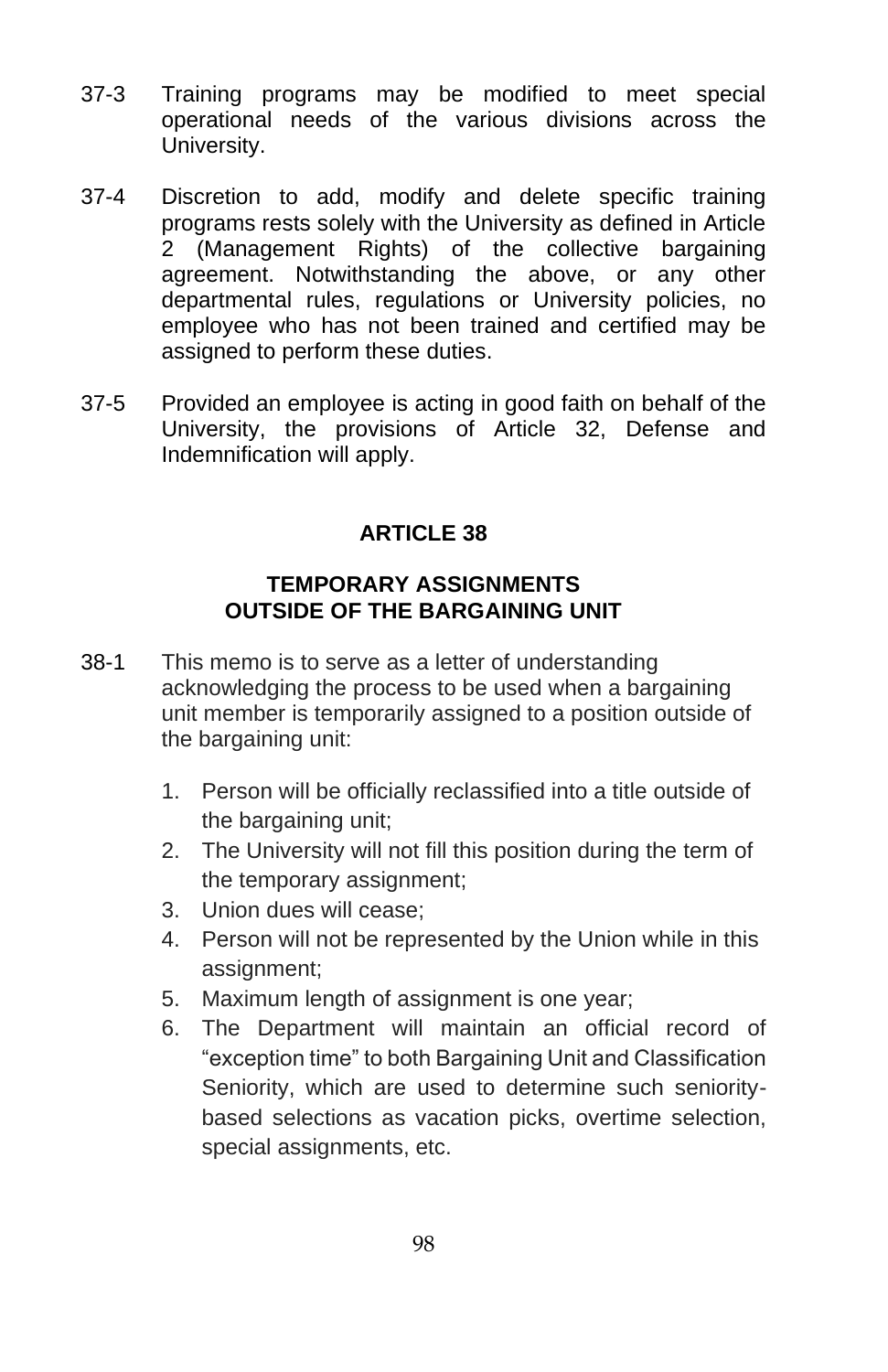#### **OUTSOURCING**

39-1 In the event a decision is made to have work regularly and customarily performed by employees in the bargaining unit performed on University operated premises by a source outside the University, no employee in the bargaining unit shall suffer a loss of base wages during the life of the Agreement, or a period not to exceed five (5) years, whichever is greater. At the end of this period, the employee's rate of pay will be changed to the rate appropriate to that of the classification in which they were placed as a result of the outsourcing.

### **ARTICLE 40**

#### **WORK PERFORMED BY OTHERS**

- 40-1 Work regularly and customarily performed by an employee shall not be performed by a student employee or temporary employee to the extent that it results in the employee's layoff, reduction in appointment fraction or removal from a classification. Neither shall an employee be required to take a vacation to permit employment for a student employee or temporary employee. If any such incident occurs, the employee shall be compensated for any loss in base rate, plus shift premium, if applicable.
- 40-2 Except as provided in this Article, the employment of a student employee shall not violate any provision of this Agreement.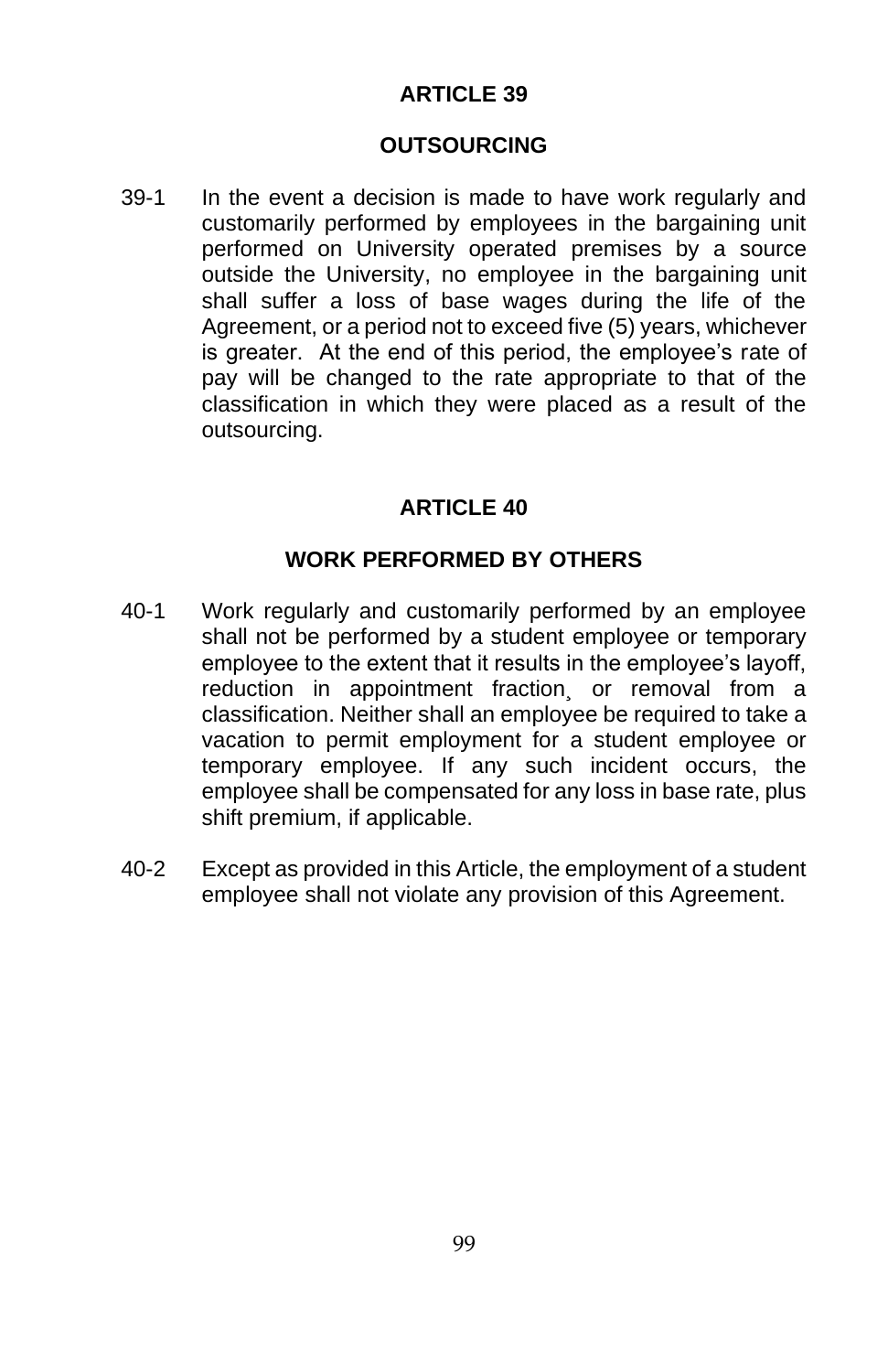#### **TERM OF AGREEMENT**

41-1 This agreement shall become effective on September 27, 2021, and shall remain in full force and effect until and including September 26, 2026, and thereafter from year to year unless written notice of termination is given by the University or the Union to the other party not less than 60 or more than 120 days prior to September 26, 2026.

The Regents of the Command Officers

Dominick Fanelli Gregg Allgeier

Stracy Ede

gynond Hell

Raymond Hall Nikki Greet

Garuth

 Stacey Hall Greg Beers

Robert Neumann Lisa Svoboda

Jeresa Oesterle

Teresa Oesterle Tom Needham

John Seto

**John Seto** 

Brian Uridge<br>**Brian Uridge** 

University of Michigan Association of Michigan

GREGG J ALLGERER

Jose A Dorta

Stacy Ede **Jose Dorta** 

2 mbre) Kevin Crowles

Gary Gorski Kevin Crowley Mikki Gree<sub>l</sub>

Grey Berry

Swood

bolone R Colles

Jolene Collins

Stephen Perkola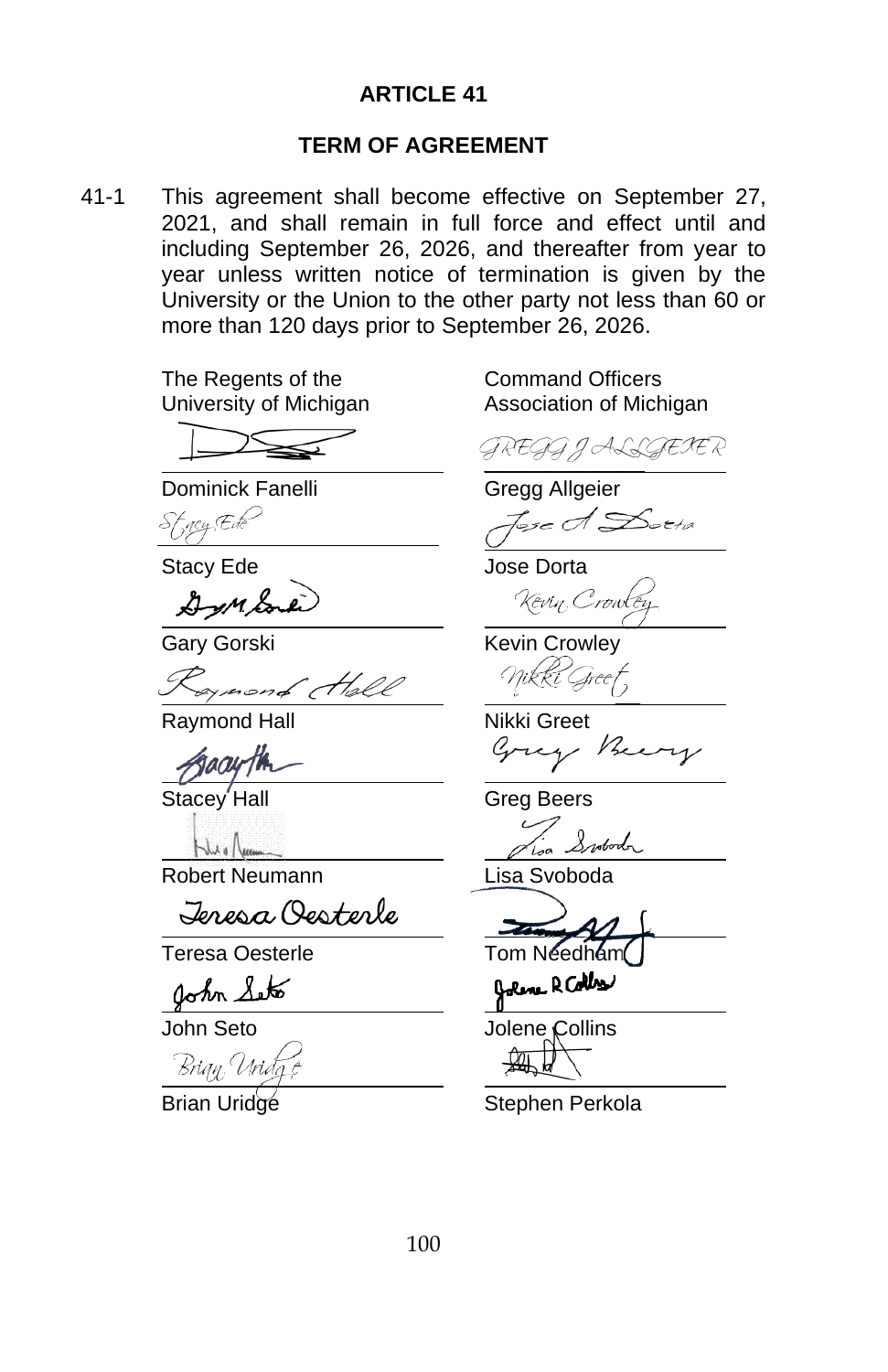# **APPENDIX A**

### **WAGE SCHEDULES (For Exempt Staff)**

- A-1 Effective with the beginning of the monthly pay period that correlates with October 1, 2021, the Wage Schedules shall be as follows :
- A-2 Effective October 1, 2021, the Wage Schedule shall be as shown in Schedule A.
- A-3 Effective with the beginning of the monthly pay period that correlates with December 1, 2022-2025, the Wage Schedule as shown in Schedule A will be adjusted to reflect the following Rank Differential Percentage above the Sergeant the classification supervises as shown in Schedule B.
- A-4 At no time during the term of this agreement shall any member of this bargaining unit be subjected to a pay rate reduction/concession by virtue of the POAM or subsequent labor union agreeing to a wage reduction/concession.
- A-5 Additionally, should the POAM or subsequent labor group receive a Lump Sum payment in lieu of a zero (0%) percent wage increase for any of the calendar years covered in this agreement, all members of this bargaining unit shall have per person parity and receive the Lump Sum payment for said calendar year(s).
- A-6 Probationary employees (paid at the probationary rate), will be increased to the Job Rate at the beginning of the first pay period following completion of their probationary period.
- A-7 An employee who serves or has served as a supervisor of employees in classifications covered by this Agreement who is returned to a classification in the bargaining unit will be paid the rate on the schedule which most effectively maintains the employee's rate as a supervisor.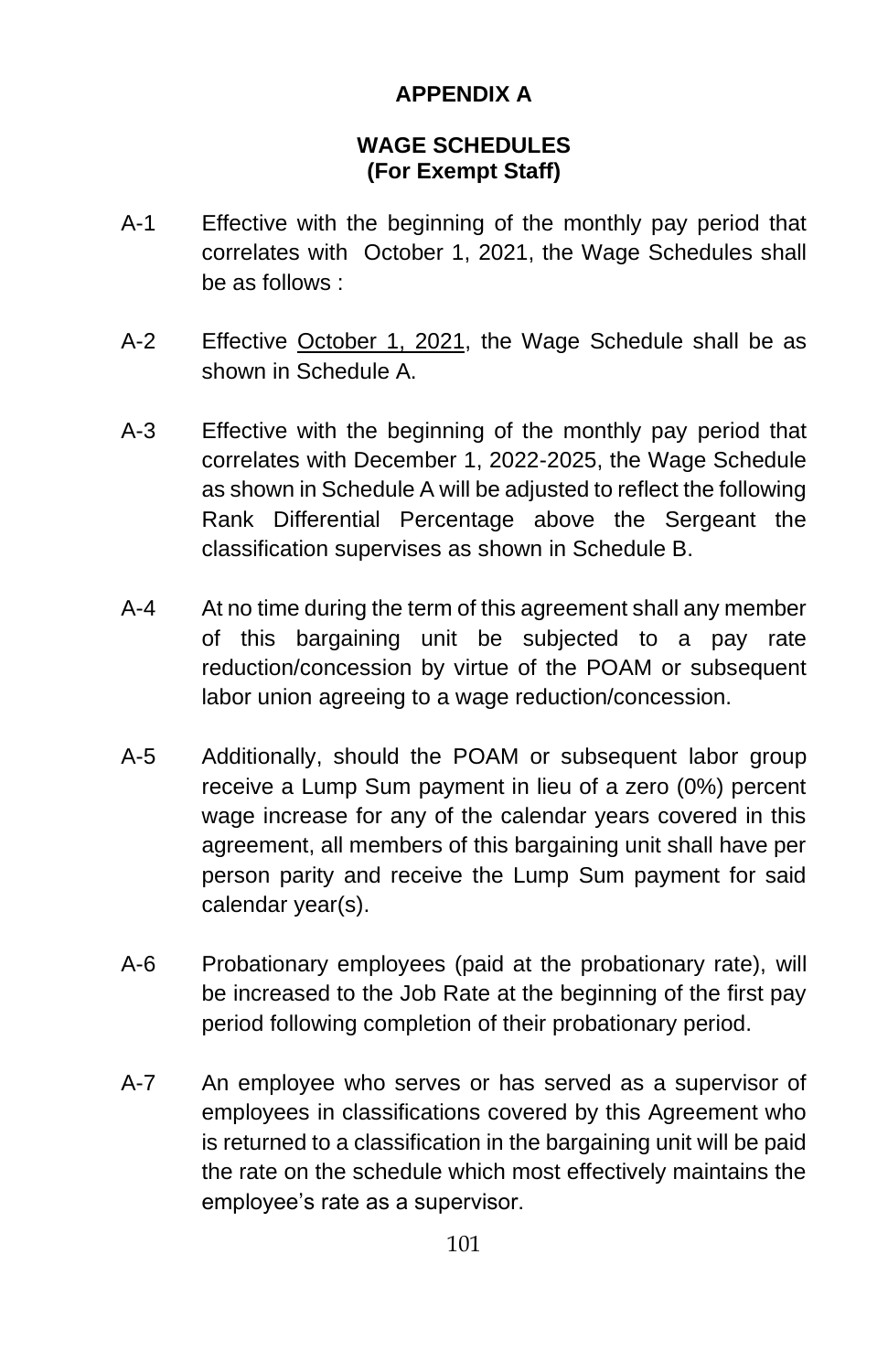# **APPENDIX A**

### **WAGE SCHEDULES (For Non-Exempt Staff)**

- A-8 Effective with the beginning of the bi-weekly pay period that correlates with October 1, 2021, the Wage Schedules shall be as shown in Appendix A:
- A-9 Effective September 19, 2021, the Wage Schedule shall be as shown in Schedule A.
- A-10 Effective with the beginning of the bi-weekly pay period that correlates with December 1, 2022-2025, the Wage Schedule as shown in Schedule A will be adjusted to reflect the following Rank Differential Percentage above the POAM Rate D classification that they supervise as shown in Schedule C.
- A-11 At no time during the term of this agreement shall any member of this bargaining unit be subjected to a pay rate reduction/concession by virtue of the POAM or subsequent labor union agreeing to a wage reduction/concession.
- A-12 Additionally, should the POAM or subsequent labor group receive a Lump Sum payment in lieu of a zero (0%) percent wage increase for any of the calendar years covered in this agreement, all members of this bargaining unit shall have per person parity and receive the Lump Sum payment for said calendar year(s).
- A-13 Probationary employees (paid at the probationary rate), will be increased to the Job Rate at the beginning of the first pay period following completion of their probationary period.
- A-14 An employee who serves or has served as a supervisor of employees in classifications covered by this Agreement who is returned to a classification in the bargaining unit will be paid the rate on the schedule which most effectively maintains the employee's rate as a supervisor.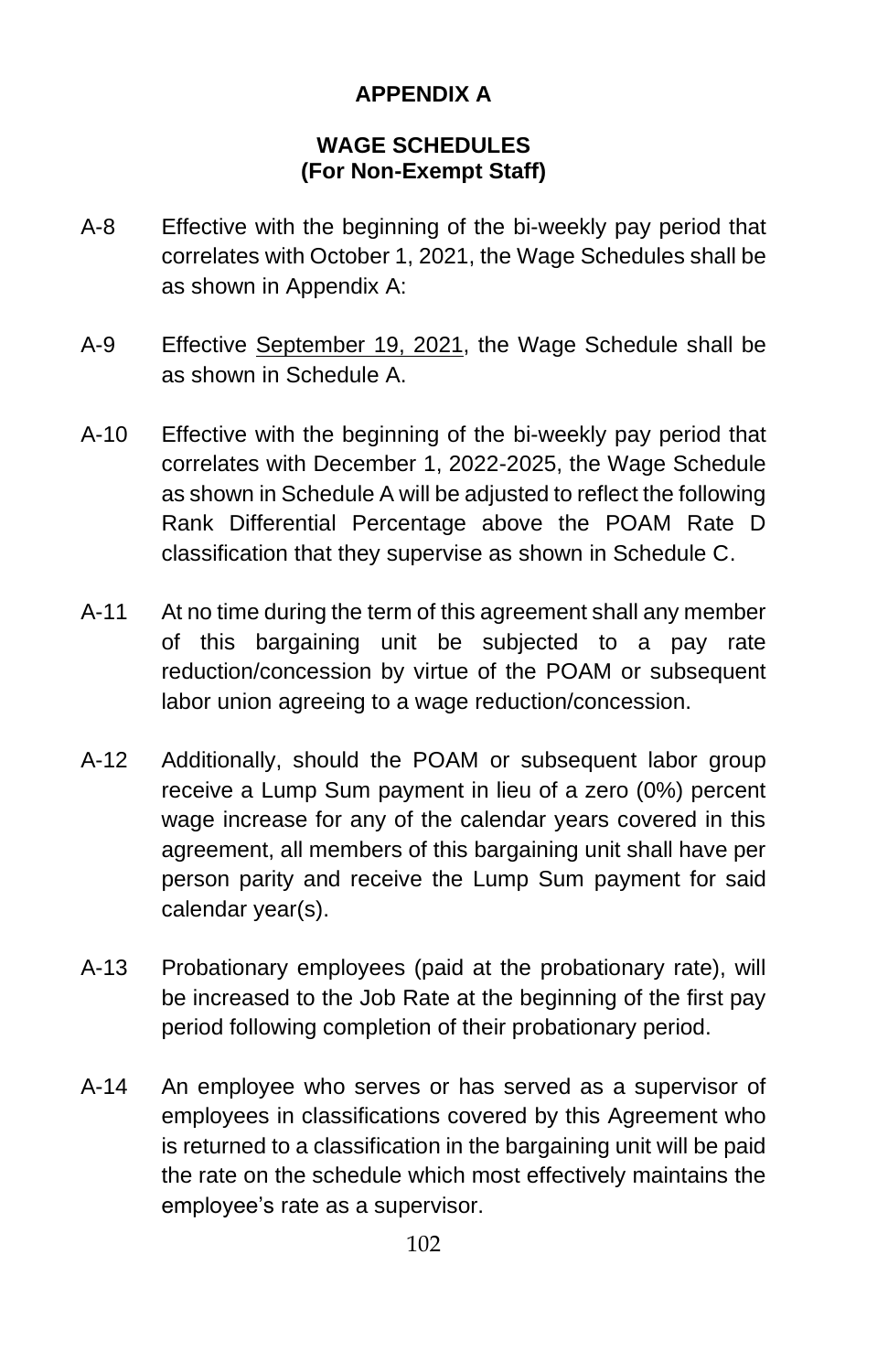# **Wage Schedule A September 20, 2021 (Bi-Weekly)**

| <b>SALARY</b><br><b>GRADE</b> | <b>CLASSIFICATION</b>                               | <b>PROBATION</b><br><b>RATE</b> | <b>JOB</b><br><b>RATE</b> |
|-------------------------------|-----------------------------------------------------|---------------------------------|---------------------------|
| C <sub>5</sub>                | Police Sergeant                                     | \$43.21                         | \$45.01                   |
| C <sub>3</sub>                | Communications<br>Intermediate Supervisor<br>(SGT.) | \$29.15                         | \$30.36                   |
| C <sub>1</sub>                | Security Intermediate<br>Supervisor (SGT.)          | \$27.51                         | \$28.66                   |

# **October 1, 2021 (Monthly)**

| <b>SALARY</b><br><b>GRADE</b> | <b>CLASSIFICATION</b>                      | <b>PROBATION</b><br><b>RATE</b> | <b>JOB</b><br><b>RATE</b> |
|-------------------------------|--------------------------------------------|---------------------------------|---------------------------|
| C6                            | Police Lieutenant                          | \$98,842                        | \$102,981                 |
| C <sub>4</sub>                | Communications<br>Sr. Supervisor (LT.)     | \$69,950                        | \$72,883                  |
| C <sub>2</sub>                | <b>Security Senior</b><br>Supervisor (LT.) | \$67,579                        | \$70,387                  |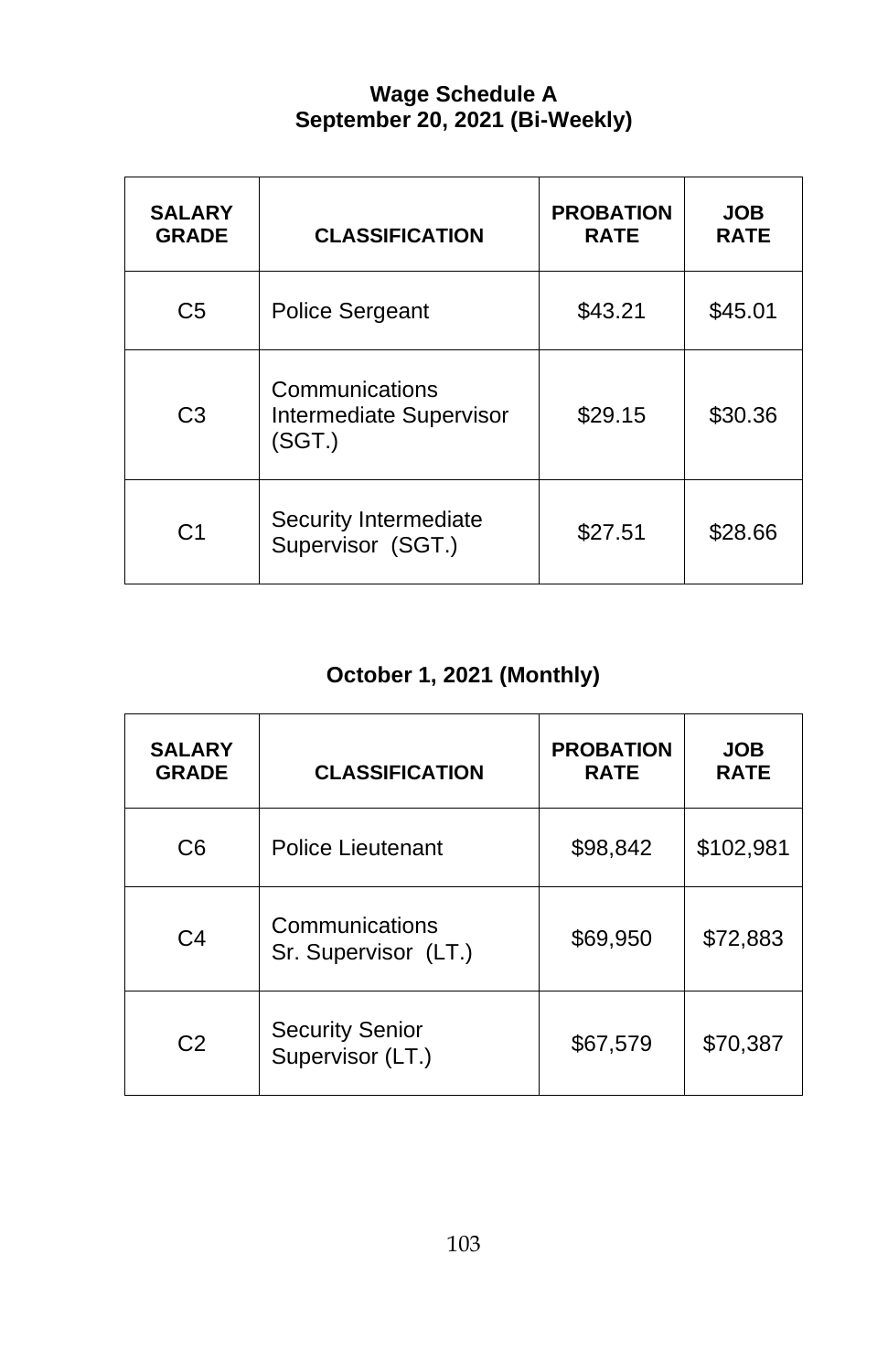# **Wage Schedule B**

| <b>SALARY</b><br><b>GRADE</b> | <b>CLASSIFICATION</b> | <b>Rank Differential Percentage</b><br>Above the Sergeant they<br>Supervise |
|-------------------------------|-----------------------|-----------------------------------------------------------------------------|
|                               |                       | (December 2022 - December<br>2025)                                          |
| C <sub>6</sub>                | Police Lt             | 10%                                                                         |
| C <sub>4</sub>                | Comm Lt               | 14%                                                                         |
| C <sub>2</sub>                | <b>Security Lt</b>    | 18%                                                                         |

# **Wage Schedule C**

| <b>SALARY</b><br><b>GRADE</b> | <b>CLASSIFICATION</b> | <b>Rank Differential</b><br>Percentage Above POAM<br>Rate D<br>(December 2022 -<br>December 2025) |
|-------------------------------|-----------------------|---------------------------------------------------------------------------------------------------|
| C5                            | Police Sgt            | 15%                                                                                               |
| CЗ                            | Comm Sgt              | 15%                                                                                               |
|                               | <b>Security Sqt</b>   | 21%                                                                                               |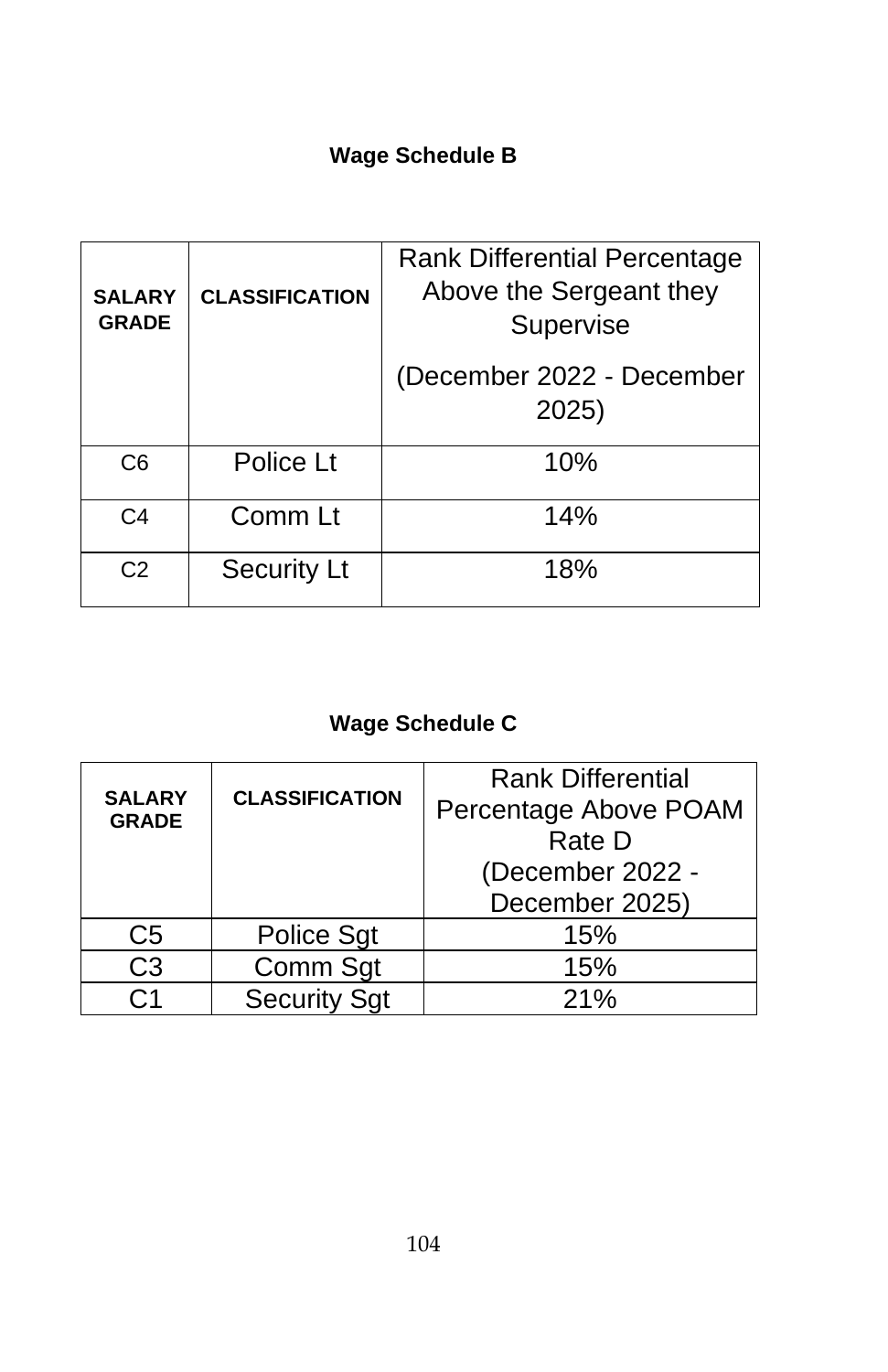## **APPENDIX B**

## **EMPLOYEE DRUG AND ALCOHOL POLICY**

#### B-1

#### I. PURPOSE

The purpose of this policy is to inform all University of Michigan C.O.A.M. employees of the policy on drug and alcohol use, abuse and testing.

#### II. POLICY

The critical mission of law enforcement establishes a compelling need to maintain a drug-free work environment. Employees who engage in unauthorized use of drugs and controlled substances risk their safety, that of their colleagues, students, patients, staff and the community we serve. Therefore, it is the policy all University of Michigan, Public Safety areas to maintain a drug-free workplace in part through preemployment testing and for cause. As part of the University's commitment to maintaining a healthy work force, should an employee test positive under this policy (and be retained as an employee), part of the corrective action will include treatment programs, as provided by University benefit plans.

### III. PROCEDURES – PROHIBITED ACTIVITY

- A. Prohibited Activity
	- 1. No employee shall illegally possess any controlled substance.
		- a. The illegal use of drugs shall include the illicit use, procurement, possession, distribution, or delivery of narcotics or controlled substances.
	- 2. No employee shall ingest any controlled substance unless prescribed by and taken in accordance with directions of a licensed medical practitioner.
		- a. Before reporting for duty, employees must report the use of any controlled substance that may impair their ability to perform their assigned duties.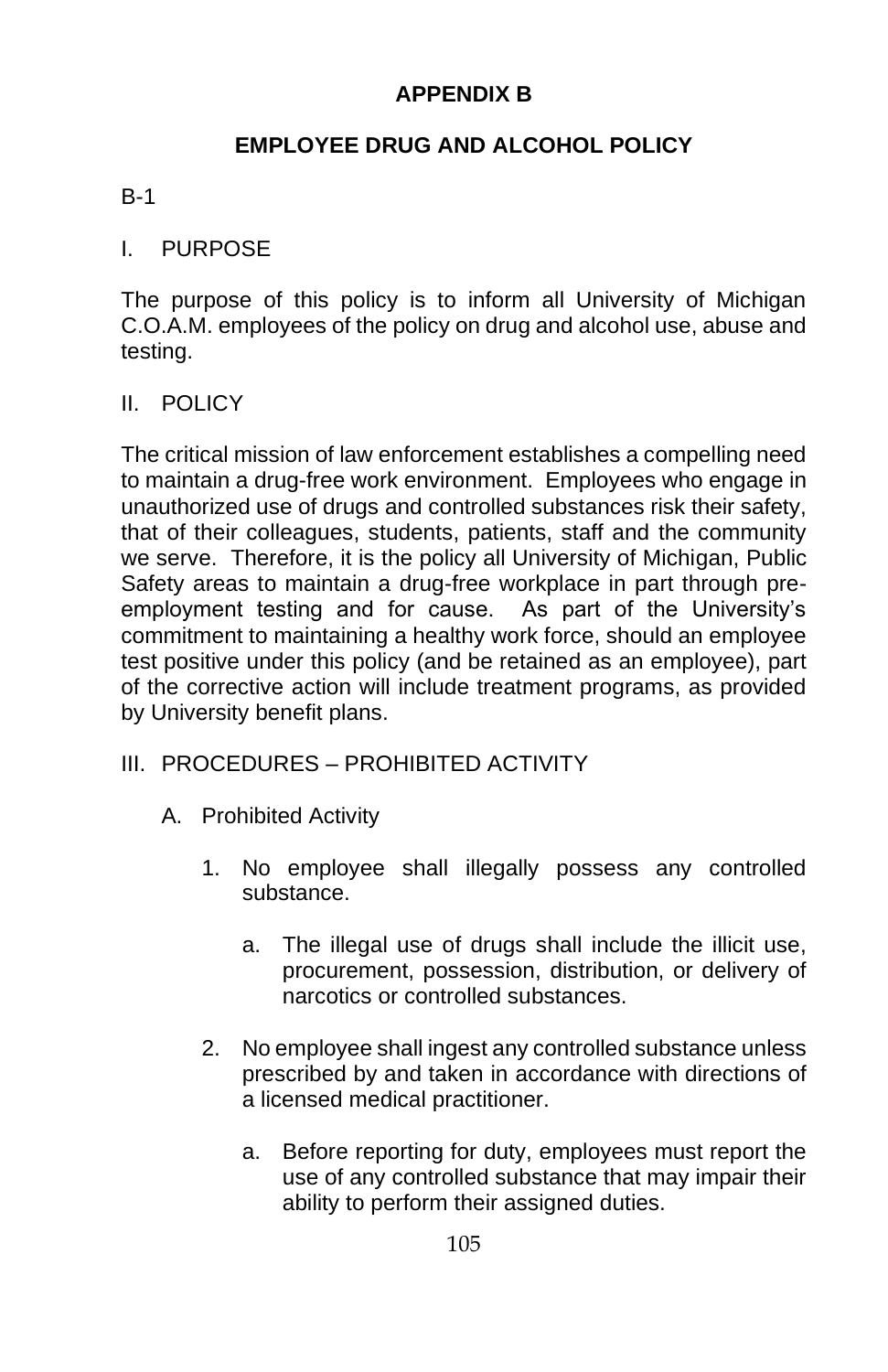- 3. Any employee who unintentionally ingests, or is made to ingest, a drug or controlled substance shall immediately report the incident to their supervisor so that appropriate medical steps may be taken to ensure their health and safety.
- 4. Any employee having a reasonable basis to believe that another employee is illegally using or in possession of any controlled substance or drug shall immediately report the facts and circumstances to their supervisor.
- 5. No employee shall consume any intoxicating beverage while on duty or on police premises, unless authorized by a supervisor in the course of their training or employment.
- 6. No employee shall:
	- a. report for duty or be on duty with the odor of alcohol on his or her breath, or
	- b. report for duty or be on duty when his or her judgment or physical condition has been impaired by narcotics, controlled substances or alcohol.
- IV. PROCEDURES SUBSTANCE ABUSE
	- A. Employees who suspect that they may have a substance abuse problem are encouraged to seek diagnosis and treatment. University programs which exist to assist employees through this challenge include, but are not limited to:
		- 1. Employee Assistance Program;
		- 2. Faculty and Staff Assistance Program;
		- 3. Select programs presented through M-Healthy;
		- 4. In/out-patient treatment programs as provided by benefit plans;
	- B. Supervisors who identify concerns through behavior based qualifiers shall bring this information forward to their department Chief, Director or designee.
		- 1. Some factors in the totality of circumstances include, but are not limited to: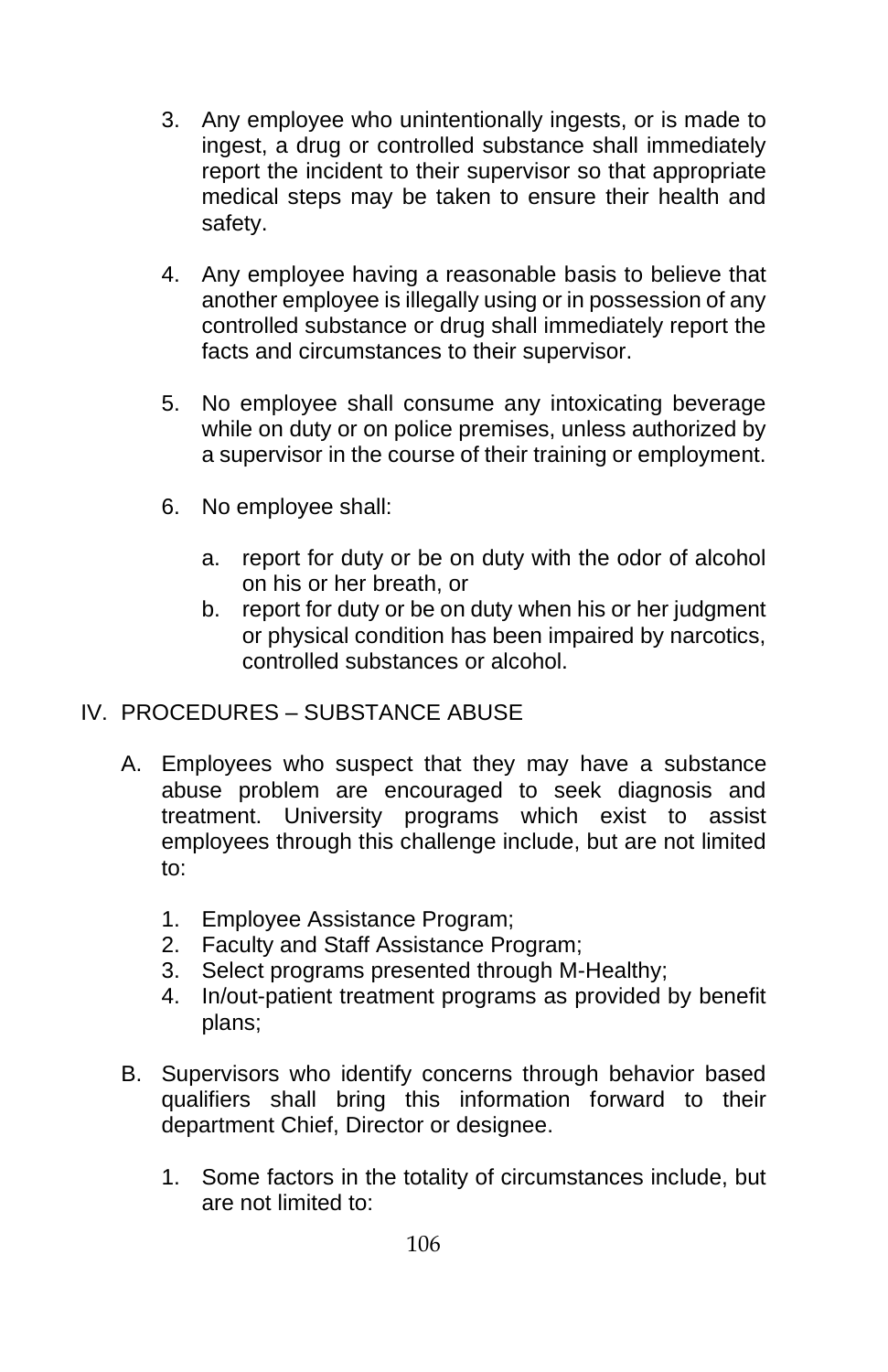- a. Unsatisfactory job performance or attendance;
- b. Abnormal conduct or aberrant behavior;
- c. Information provided by a reliable and credible source; and/or
- d. Observed difficulty or unusual speech, concentration, movement or the behavior characteristics symptomatic of controlled substance use.

## V. PROCEDURES – DRUG TESTING

- A. Applicant Drug-Testing
	- 1. All applicants shall be required, and will be notified in writing, that they must take a drug test as a condition of continued employment consideration.
	- 2. The test shall be administered on the basis of a conditional offer of employment as determined by department Chief, Director or designee.
	- 3. Applicants shall be disqualified from further consideration for employment should they refuse to submit to a required drug test or fail a drug test.
- B. Reasonable Suspicion Drug Testing
	- 1. Supervisory and command personnel may request the Chief, Director or designee, to order a drug test of any employee when there is reasonable suspicion to believe the employee is under the influence of or abuses a drug or controlled substance.
	- 2. A written summary of the facts supporting the request shall be forwarded to the Chief, Director or designee, and a summary of pertinent facts provided to the employee prior to conducting any test. If the test is required to be administered immediately, the summary may be presented verbally. In this case, written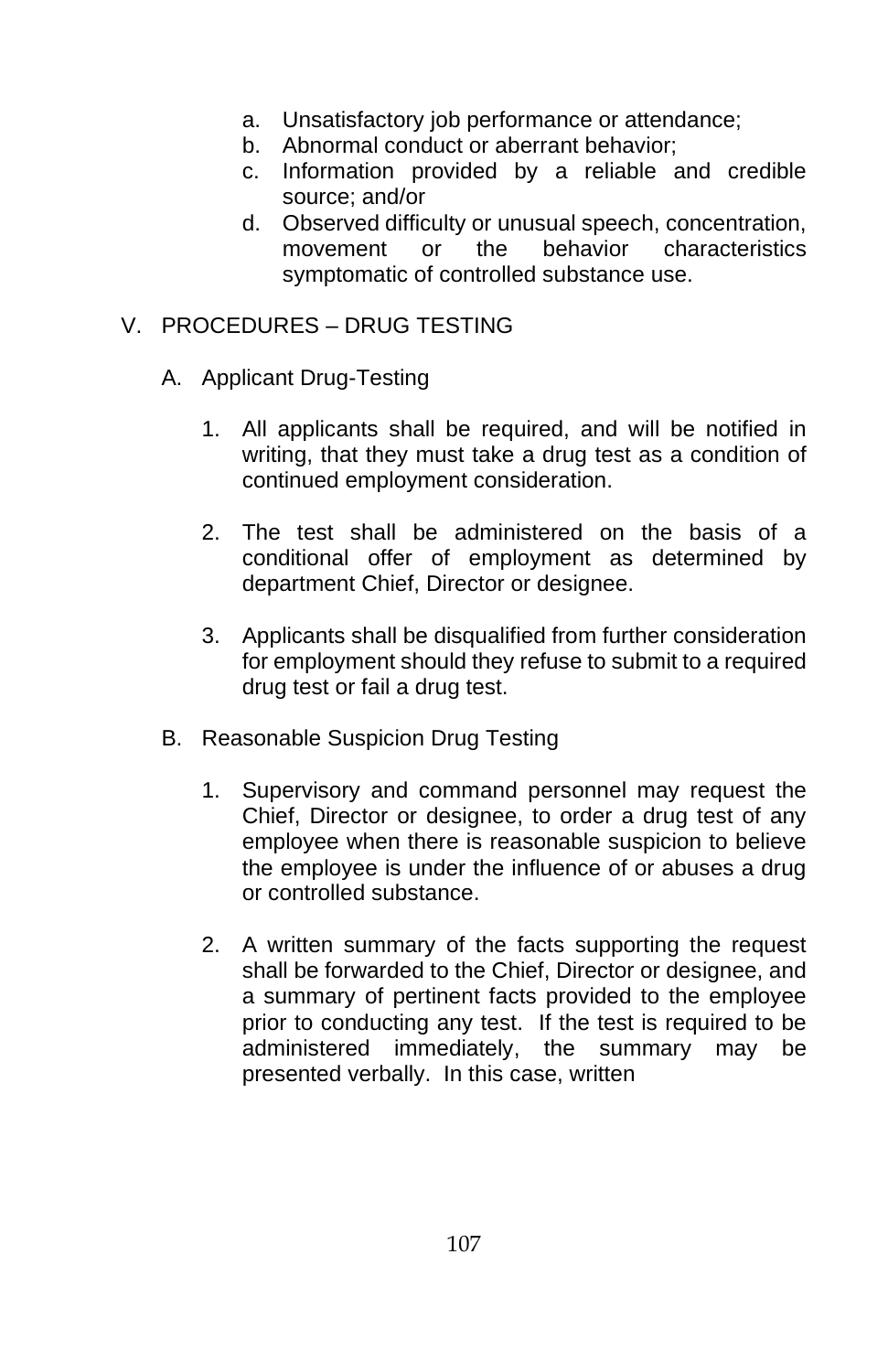documentation shall be submitted as soon as possible, but not in excess of 24 hours. Requests for additional time will be considered.

- 3. Reasonable suspicion to request a drug test is based on a totality of circumstances that include but are not limited to:
	- a. unsatisfactory job performance or attendance;
	- b. abnormal conduct or aberrant behavior;
	- c. information provided by reliable and credible sources; and/or
	- d. observed difficulty or unusual speech, concentration, movement or the behavior characteristics symptomatic of drug or controlled substance usage.
- 4. An employee, under reasonable suspicion, may be reassigned**,** pending the outcome of a drug test. However, under the most egregious circumstances, an employee may be suspended.
- C. Drug-Test Results
	- 1. Drug test results and records shall be stored and retained in compliance with law.
	- 2. Test results, in and of itself, will not be used to initiate a criminal investigation.

### VI. PROCEDURES – ALCOHOL TESTING

- A. Reasonable Suspicion Alcohol Testing
	- 1. Reasonable suspicion to request an alcohol test is based on the totality of circumstances that include but are not limited to:
		- a. Unsatisfactory job performance or attendance;
		- b. Abnormal conduct or aberrant behavior;
		- c. Information provided by reliable and credible sources;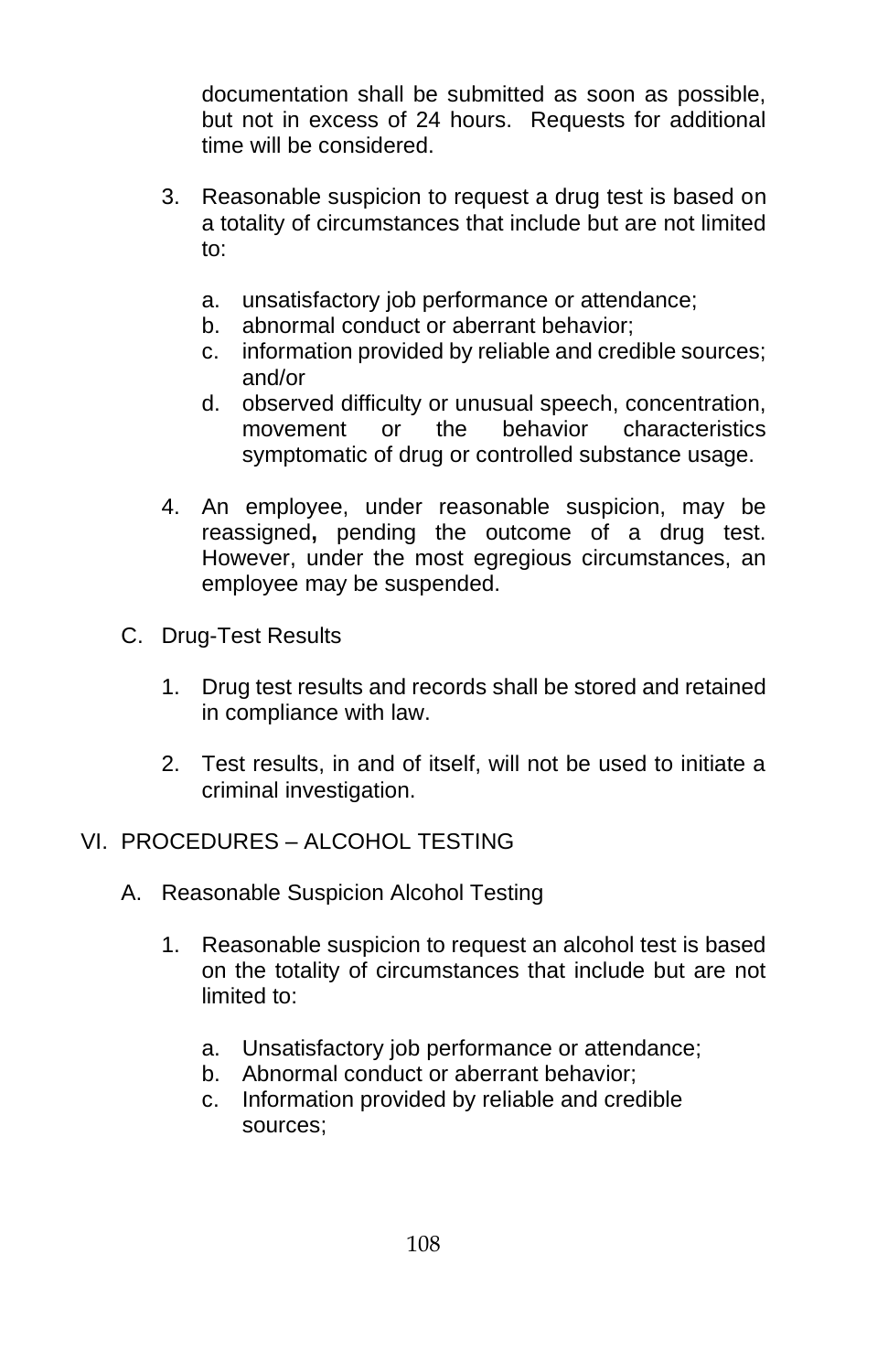- d. Observed difficulty or unusual speech, concentration, movement or the behavior characteristics symptomatic of controlled substance use; and/or
- e. The odor of alcohol on the employee's breath.
- B. Alcohol Testing Procedures
	- 1. Supervisors shall order a preliminary breath test (PBT) when they have reasonable suspicion that an employee is under the influence of or abuses alcohol.
	- 2. In the event that a PBT is refused, testing will be coordinated through UHHS, Occupational Health Services, or other participating regional hospitals or thirdparty vendors.
- C. Alcohol Testing Results
	- 1. Alcohol testing and results shall be stored and retained in compliance with law.
	- 2. Test results, in and of itself, will not be used to initiate a criminal investigation.

## **POLICY PROCEDURES AND DEFINITIONS**

- I. PROCEDURES RESPONSIBILITIES
	- A. Employee Responsibility
		- 1. All staff observing, receiving information or having personal knowledge concerning the illegal use of drugs, controlled substances, or the use/abuse of alcohol by any employee of their department shall immediately report the matter to a supervisor.
	- B. Supervisor Responsibility
		- 1. A supervisor receiving information, observing or having personal knowledge of the illegal use of drugs, controlled substances, or use/abuse of alcohol by another employee shall immediately notify their Chief, Director or designee.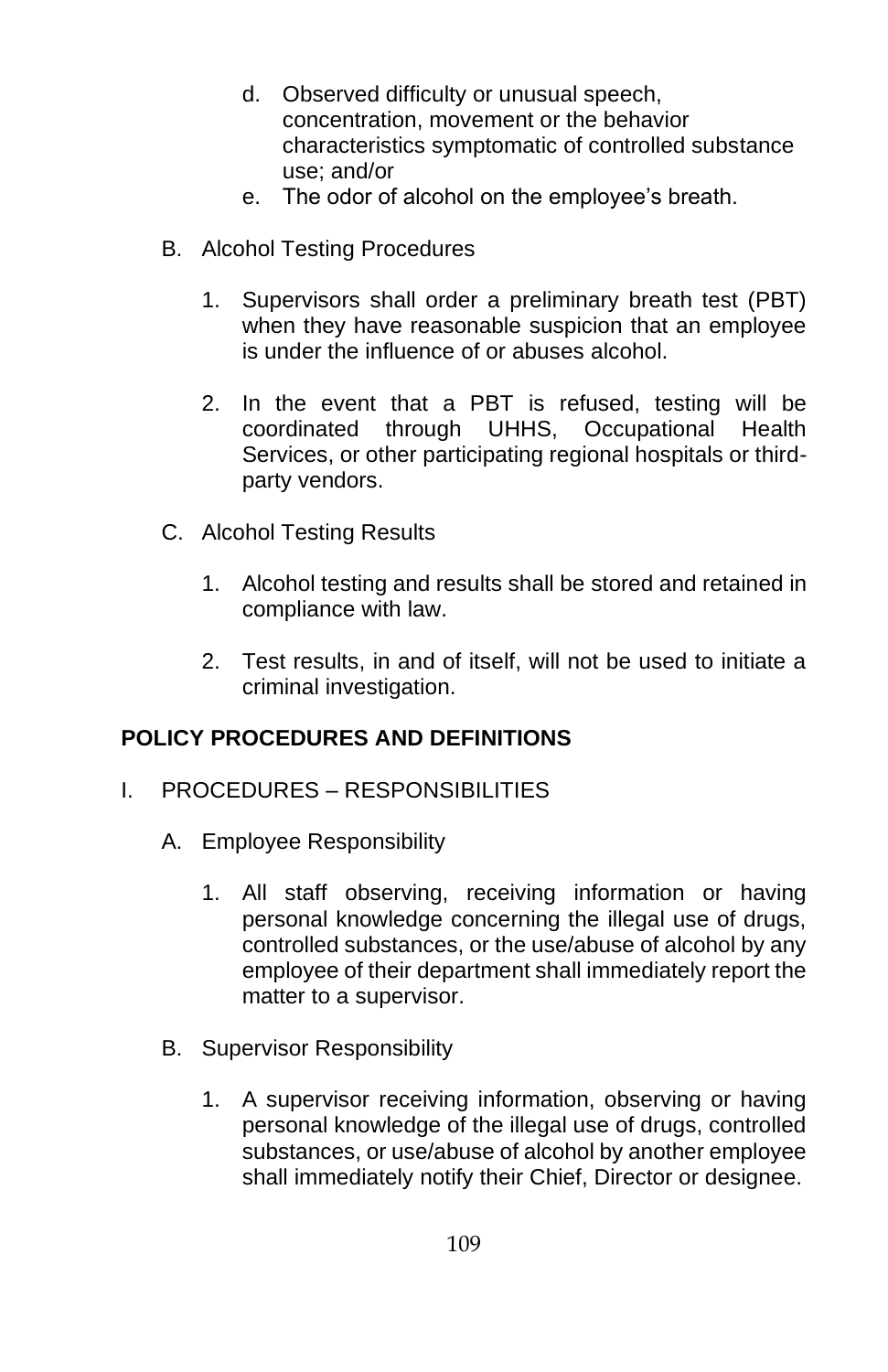- 2. Following notification, a supervisor shall prepare a complete written summary. This written summary is to include any actions, information or statements exactly as observed, received or stated, being particular to include all witness information.
- C. Withholding Knowledge
	- 1. Employees withholding knowledge of the illegal use of drugs or controlled substances, or the use/abuse of alcohol by other employees may be subject to discipline, up to and including discharge of employment.
- D. Duty to Report
	- 1. Employees who come into contact with any illegal drug or controlled substance during the course of their official duties, except in those circumstances where contact is part of their normal job duties, shall notify their supervisor in writing of such contact or use as soon as is practical.
	- 2. Employees are responsible for reporting, prior to reporting for duty, the use of any substance that may impair their ability to perform their assigned duties.
- II. PROCEDURES EMPLOYMENT IMPACT
	- A. The Michigan Medical Marijuana Act (MMMA) MCL 333.26421 prohibits the arrest and prosecution of patients or caregivers who use or possess marijuana pursuant to the provisions of the Act. Michigan enacted legislation allowing for the medical use of marijuana.
	- B. In spite of the above legislation, use, possession, or production of marijuana is in violation of US Federal Law. Therefore, employees of Ann Arbor, Flint and Dearborn Department of Public Safety who use, possess, or are involved in the production of marijuana are subject to disciplinary action up to, and including discharge, regardless of the employee's compliance with the MMMA.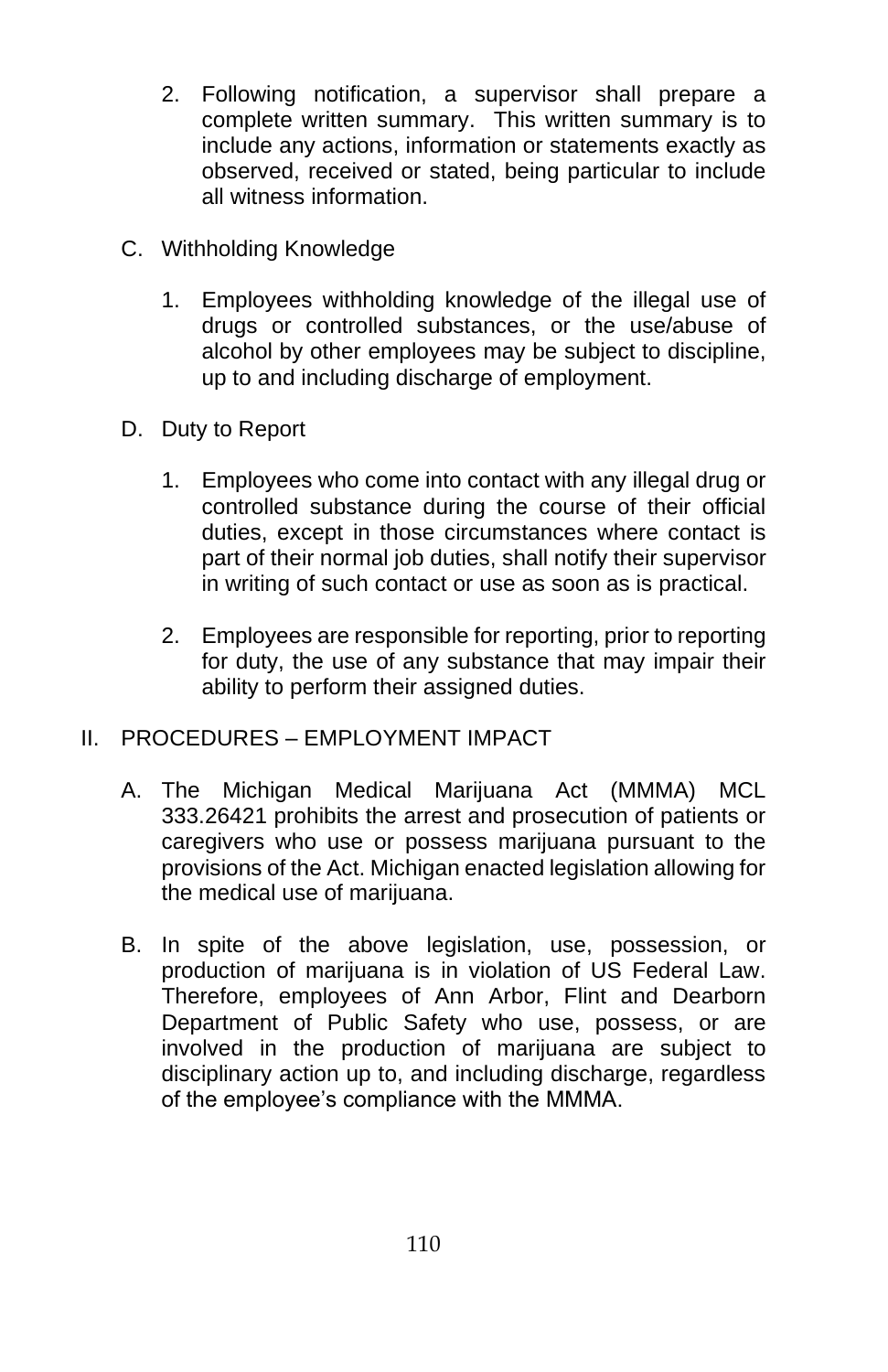## PROCEDURES - CRIMINAL CHARGES

A. In appropriate circumstances, criminal charges will be sought for violations of applicable statutes.

## III. DEFINITIONS

- A. Drug Test: The compulsory production and submission of urine or submission to a breathalyzer, in accordance with departmental procedures, to detect prohibited drug usage. While this policy generally provides for only the submission of urine for detection and analysis of controlled substances, there may be times when an employee may be required to provide blood or other test samples for the same purposes.
- B. Sensitive Employment Positions: Non-sworn employees working in positions accessible to restricted or confidential information and/or who are members of the collective bargaining agreement, or designated as such by state law or the agency chief executive.
- C. Random Selection: A method of selection in which each and every employee in selected employee classifications has an equal chance to be selected for drug testing each and every time a selection is conducted.
- D. Controlled Substance: Any substance which is illegal to consume, possess, manufacture or distribute or any psychoactive substance drug or medication that requires the prescription of a licensed medical practitioner.
- E. Drug: Any substance including, but not limited to, narcotics, controlled substances or alcohol that is restricted or prohibited by this policy.
- F. Substance Abuse: A maladaptive pattern of use of a substance that is not dependent.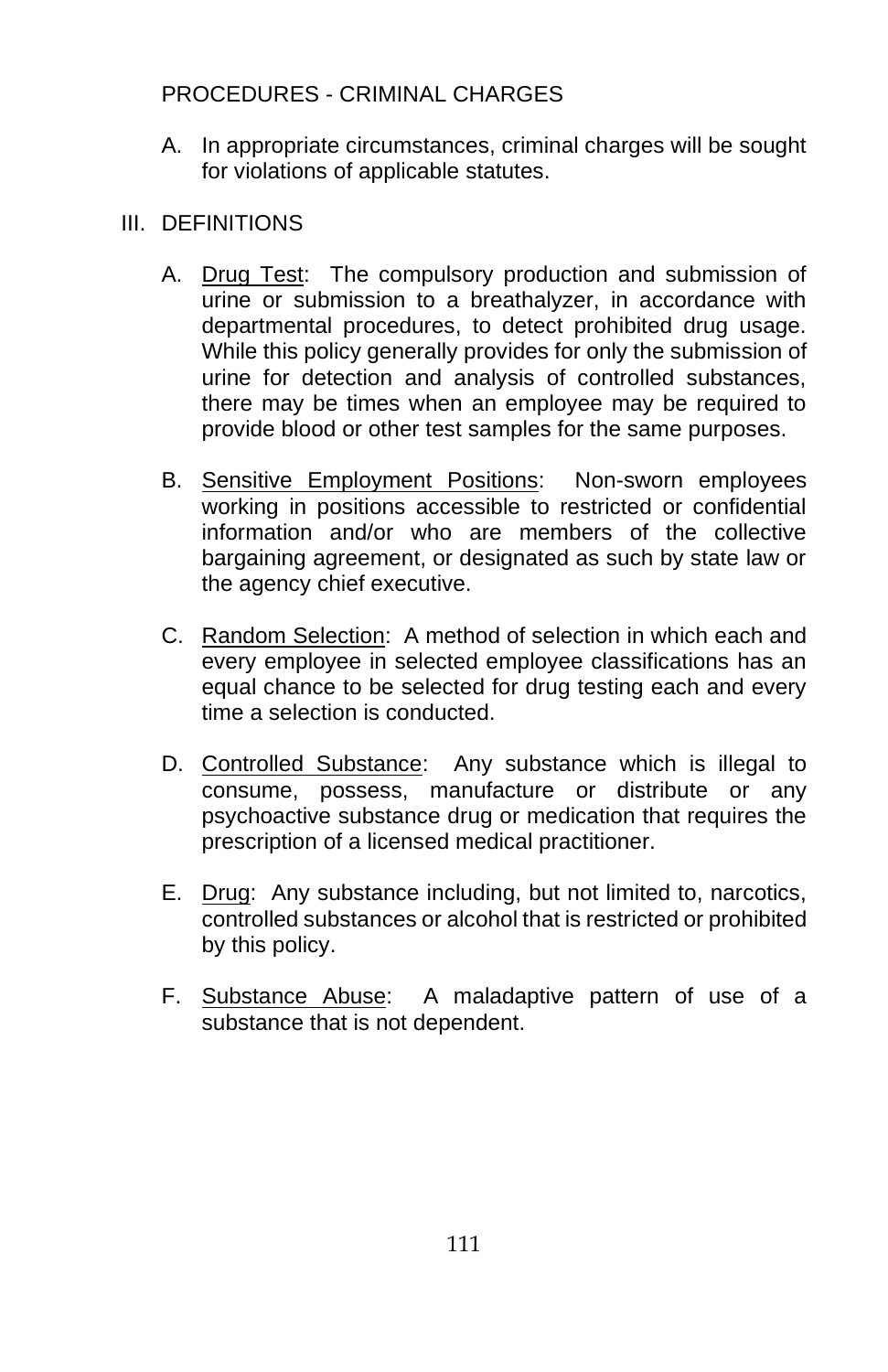### **LONG-TERM DISABILITY PLAN**

The University and the Union will establish a joint committee to investigate the feasibility of COAM establishing a contract with a third party administrator or carrier to administer a Longterm Disability plan for employees of the bargaining unit.

The committee will be comprised of 3 University members and 3 Union members who will not lose time or pay as a result of serving on this committee. The committee will set mutually agreed upon agendas and meeting times. Either the University or the Union may invite content experts or representatives of third party administrators or insurance carriers or other interested parties to the meetings. The committee will explore subjects and issues regarding arrangements for a third party administrator or carrier for Long-term Disability coverage.

While not limited, subjects for discussion should include benefits coverage consistent with COAM objectives, vendor evaluation and selection, coordination with existing University Long-term Disability benefits, employee contribution levels, and responsibilities of the parties.

A decision to establish a third party administrator or insurance carrier must be mutually agreed to by the Union and the University. It is understood the exercise of the option will not result in any additional administrative cost or premium contributions by the University over current cost for Long-term Disability insurance.

#### **Note: Memorandum #2 has been deleted.**

#### **Note: Memorandum #3 has been deleted.**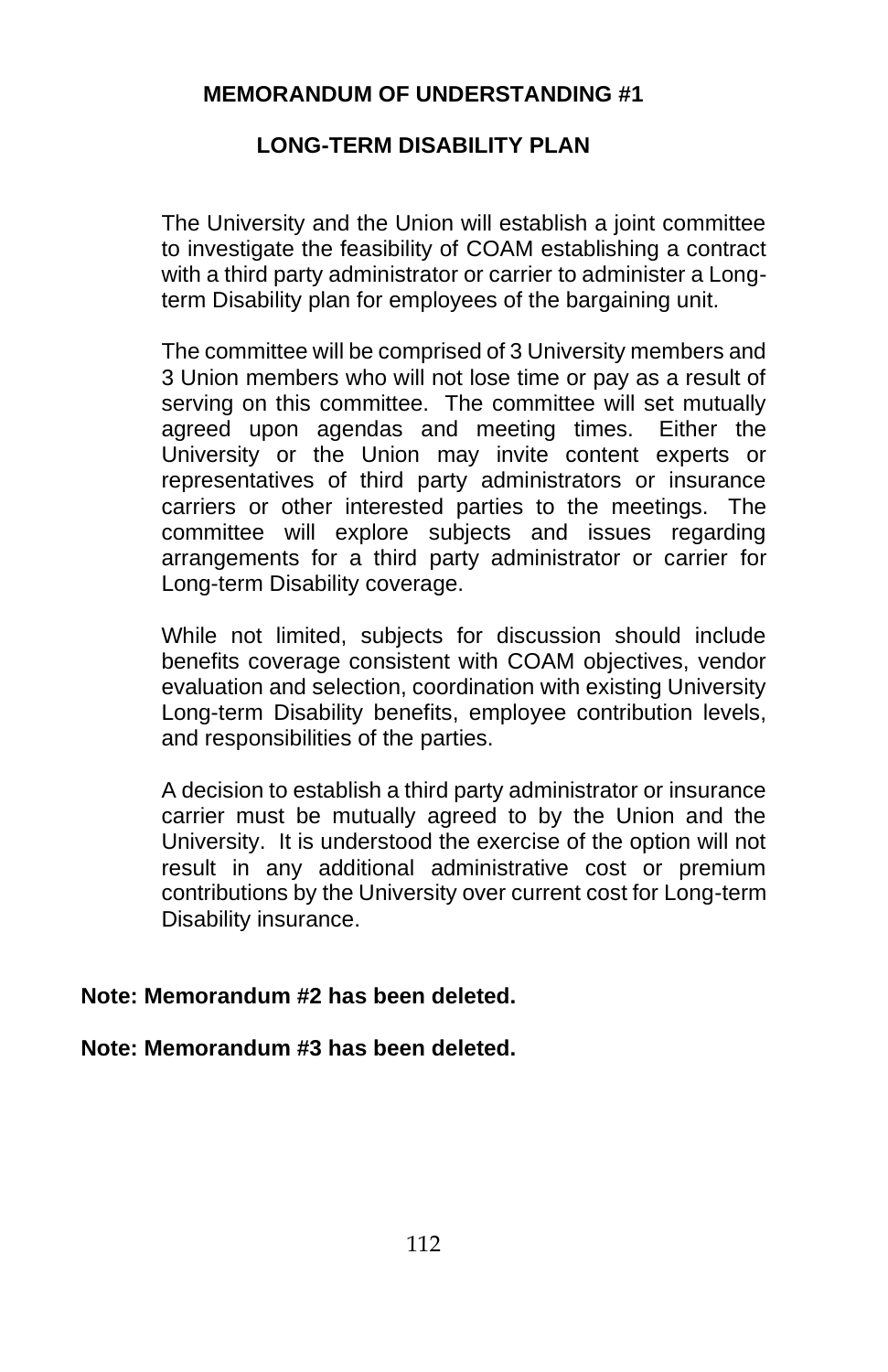## **VACATION ACCRUALS**

400 Upon execution of this agreement, the below listed nonexempt employees will be grandfathered into their current vacation accruals of 16 hours per month for as long as they remain members of the COAM bargaining unit.

| <b>FMPI ID</b> | Name             | Classification                | D.O.H.     | Campus                                             | <b>Yrs</b><br>Svc |
|----------------|------------------|-------------------------------|------------|----------------------------------------------------|-------------------|
| 86250904       | Proby, Meoachy   | Police Sergeant               | 07/15/2008 | <b>Flint Safety</b>                                | 7.2               |
| 43410472       | Fray, Jeffrey    | <b>Police Sergeant</b>        | 03/29/2010 | <b>Flint Safety</b>                                | 5.5               |
| 55874396       | Needham, Thomas  | <b>Police Sergeant</b>        | 05/23/2011 | <b>Flint Safety</b>                                | 4.3               |
| 45804429       | Bundy, John      | <b>Police Sergeant</b>        | 10/11/2011 | <b>Flint Safety</b>                                | 3.9               |
| 87936459       | Williams, Tommy  | Security<br>Intermediate Supr | 04/04/2011 | UM-Dearborn<br>Police Dept                         | 4.5               |
| 89833626       | Perkola, Stephen | <b>Police Sergeant</b>        | 04/25/2011 | UM-Dearborn<br>Police Dept                         | 4.4               |
| 36994473       | Williams, John   | Security<br>Intermediate Supr | 03/25/2014 | <b>DPSS University</b><br><b>Security Services</b> | 1.5               |
| 34131204       | Braun, Jonathan  | Security<br>Intermediate Supr | 11/29/2010 | <b>Housing Security</b>                            | 4.8               |
| 60714245       | Ravizza, Jessica | Security<br>Intermediate Supr | 12/06/2010 | <b>Housing Security</b>                            | 4.8               |
| 34562942       | Pikulski, Adam   | Security<br>Intermediate Supr | 11/08/2010 | <b>Housing Security</b>                            | 4.8               |
| 39307689       | Beers, Gregory   | Security<br>Intermediate Supr | 12/03/2012 | <b>Housing Security</b>                            | 2.8               |
| 16674704       | Harding, Kevin   | <b>Police Sergeant</b>        | 01/25/2010 | UM-Ann Arbor<br>Police Dept                        | 5.7               |

After ratification of this agreement, all newly hired, transferred or promoted, non-exempt employees will accrue vacation in accordance with University guidelines.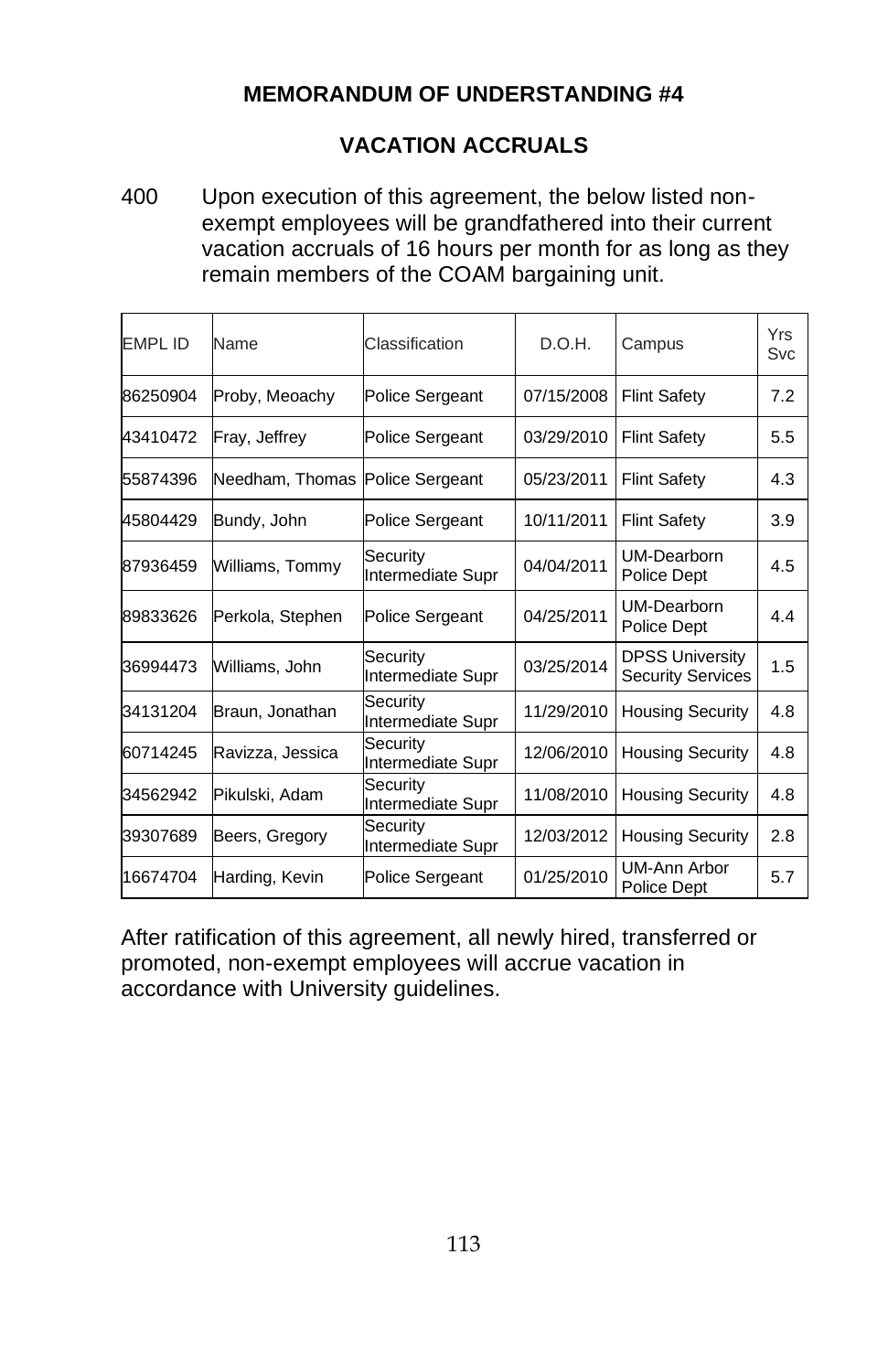### **MANDATORY INFLUENZA VACCINATION POLICY**

It is the goal of the University of Michigan to protect patients, employees, trainees, staff, faculty, physicians, students and the University community at-large from acquiring influenza by maximizing the annual influenza vaccination rates among workforce members.

This MOU applies to all COAM employees whose primary assignment is Michigan Medicine (and where required on the Ann Arbor campus), who are present for at least one working day from December 1st through March 31st.

Any COAM employee whose primary assignment is not Michigan Medicine (and where required on the Ann Arbor campus) will still be expected to follow any and all protocols put in place by Michigan Medicine from December 1st through March 31st (i.e. masking when in a Michigan Medicine facility) but will not be subject to the remainder of the MOU.

### **Employment**

As a condition of employment, all employees covered by the COAM contract must receive an annual influenza vaccination or possess a medical or religious exemption that has been approved by the Religious Exemption Review Committee (RERC). Only employees who are compliant with these guidelines will be allowed access to clinical areas. Employees who are not in compliance with these guidelines by the date declared by the Infection Prevention Epidemiology Department will be subject to the disciplinary process.

### **Compliance with this policy includes the following:**

1. Receiving the influenza vaccination by the date declared by Infection Prevention & Epidemiology Department. Influenza vaccines will be provided free of charge by Occupational Health Services (OHS) for Michigan Medicine employees. Ann Arbor campus employees will be provided influenza vaccines free of charge by the Michigan Visiting Nurses Association. Flu clinics in both locations will be provided and held at various locations, dates and times.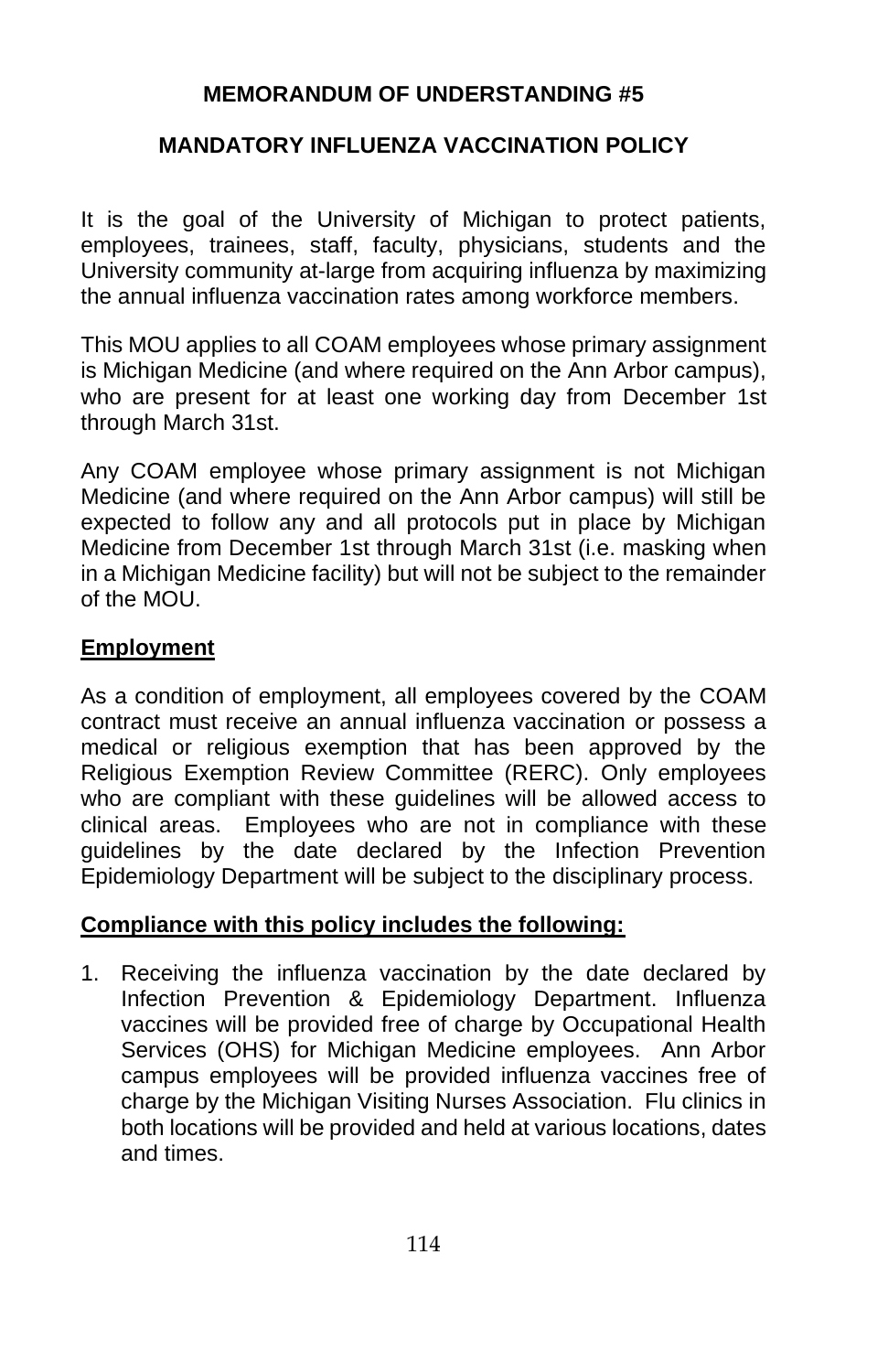- 2. Providing the employee's department compliance contact with proof of immunization (documentation that the vaccination was received) if vaccinated through provider other than OSH by date declared in the annual influenza vaccination plan.
- 3. If not vaccinated, obtaining an approved exemption by the date declared in the annual influenza vaccination plan. Employees granted an exemption must wear an approved surgical mask covering their mouth and nose whenever present in any clinical areas during the influenza season, as declared by the hospital epidemiologist.
- 4. Wearing the affixed "flu" sticker provided by OHS on the employee's ID badge.

## **Vaccine Shortage Contingency:**

In the event of a vaccine shortage, the Department of Infection Prevention and Epidemiology and Occupational Health Services with support from Emergency Operations Management will develop appropriate recommendations for managing the resources available. Influenza vaccine will be offered to employee's based upon risk of population cared for, job function, and risk of exposure to influenza. Priority will be given to those who have face-to-face interaction with patients. Those who are prioritized to receive vaccine will be held to the mandatory standard. Those employees who are not prioritized to receive vaccine will be required to wear a surgical mask within clinical buildings during the duration of the shortage.

### **DEFINITIONS:**

**Employee** – any COAM employee (regular/temporary, full-time/parttime), as defined, include all persons regardless of clinical responsibility or patient contact, including those who primarily work in a non-clinical workplace setting.

**Influenza Season** - an annually recurring season of increased prevalence of influenza infection usually in the fall and winter. The influenza season for the purposes of this policy will be determined by the Hospital Epidemiologist annually based upon local influenza activity.

**Clinical Areas** - any building in which a COAM employee provides patient care or where patients may be present, including the patient's home. This includes all patient rooms, hallways, waiting rooms, and cafeterias within the building.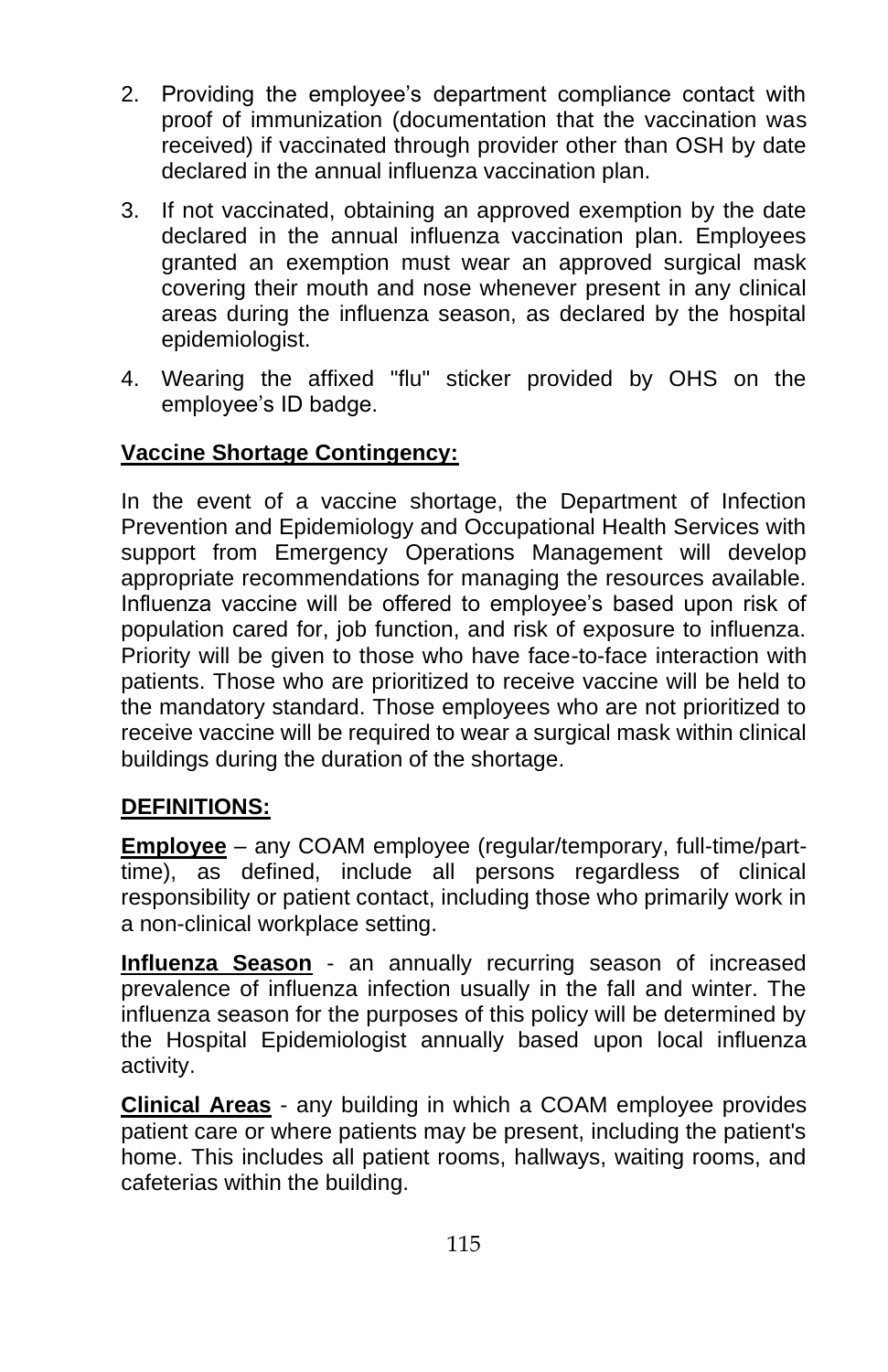**Religious Exemption Review Committee (RERC**) - representation from Infection Prevention and Epidemiology, Office of General Counsel, Office for Health Equity and Inclusion, Ethics Committee, and Spiritual Care.

**Medical Exemptions** will be reviewed by the Occupational Health Medical Director.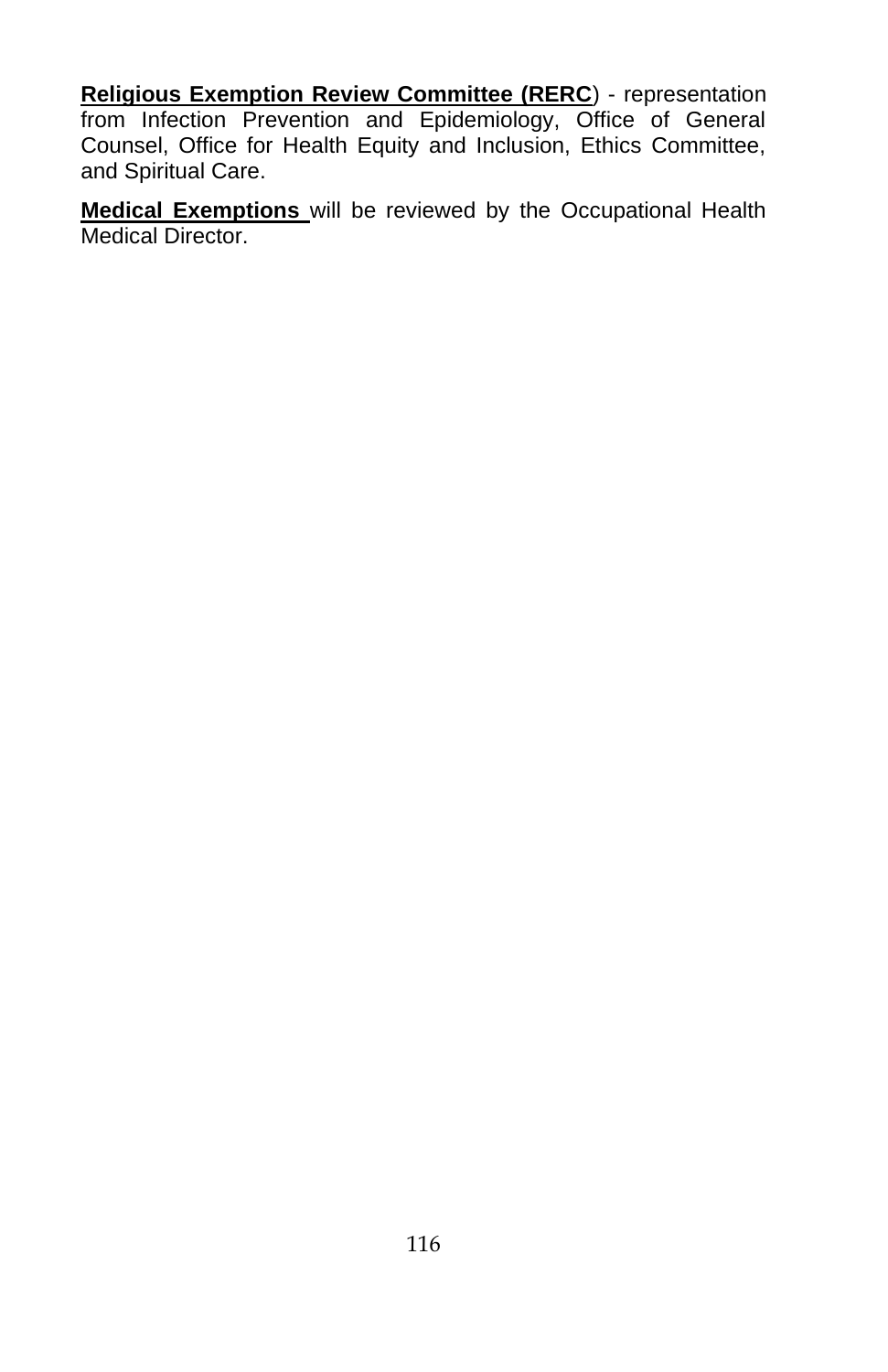#### **HEALTH AND WELLNESS BREAKS**

This memo is to serve as a Letter of Understanding regarding the utilization of breaks and lunches for COAM employees. For the purpose of supporting the University's mission to improve the overall health of the University community, COAM employees will be granted permission to combine their breaks and lunches to work out (i.e. cardio and strength training, walking, running, etc.), while on shift.

This combination of time would only apply when the employee is utilizing this time to work out (as described above). No other exceptions will apply.

No more than one employee per classification per unit of distribution will be allowed to work out at the same time. It is understood that employees must remain available and accessible during this time period. Breaks are expected to be scheduled in manner that does not impact operations.

With two weeks' notice, this MoU may be terminated at either party's request, if in fact the arrangement is not working as intended.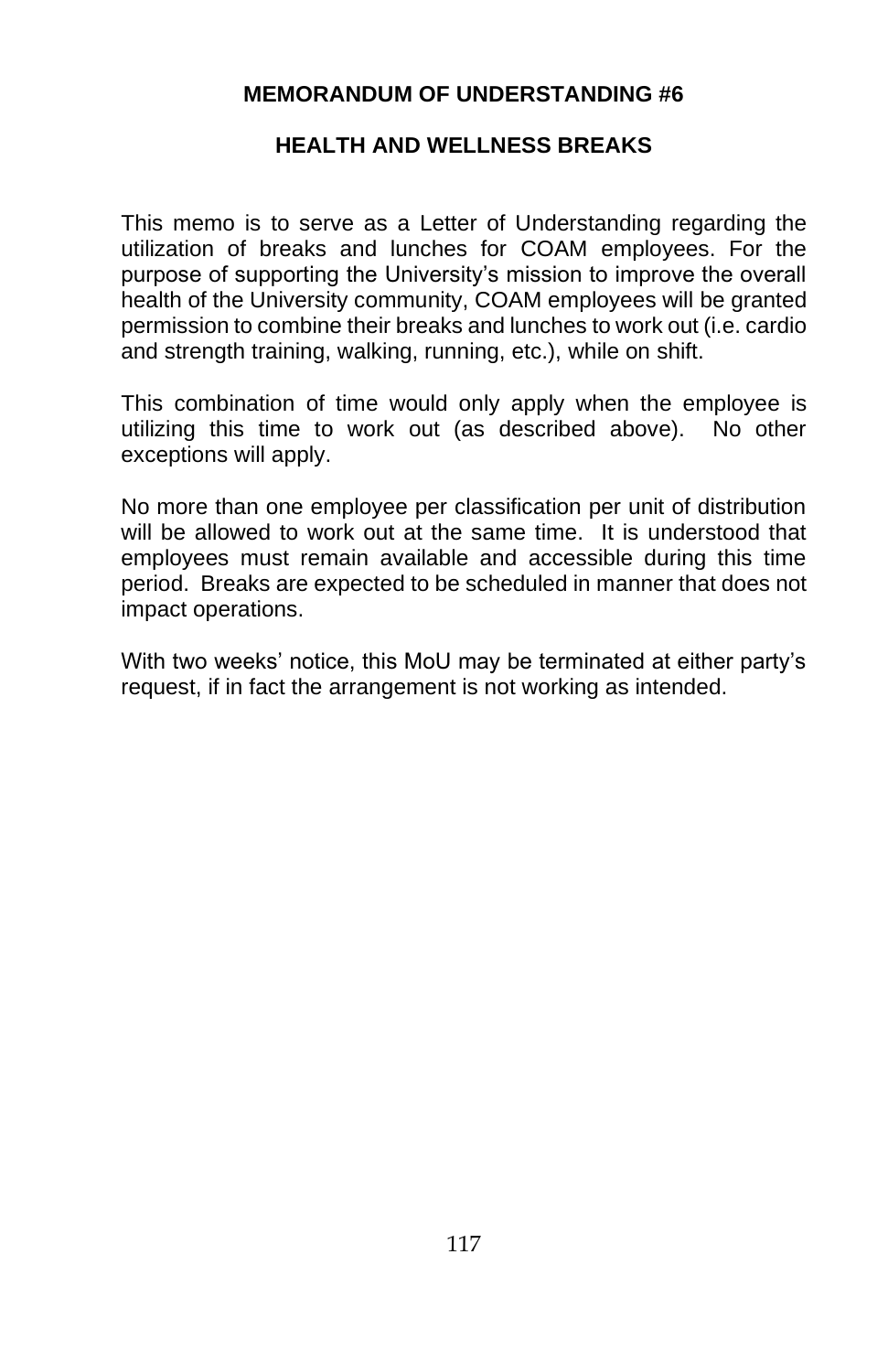### **TEMPORARY ASSIGNMENTS INTO THE BARGAINING UNIT**

This memo is to serve as a Memorandum of Understanding acknowledging the process to be used when appointing members of the Police Officers Association of Michigan (POAM) into "interim" COAM positions as described in Article 1 (Recognition and Definition) of this agreement for the purposes of meeting management and staffing requirements:

- 1. These individuals will be accreted into COAM and subject to the terms and conditions of this agreement;
- 2. "Interim" positions are temporary and will last no longer than twelve (12) months;
- 3. The pay rate for an interim position shall not exceed that of the probation pay rate for the specific classification assigned as listed in the wage schedule in Appendix A;
- 4. If while the employee is serving in the interim position they are selected to fill that interim position on a permanent basis, the employee shall receive bargaining unit seniority for the time served in the interim position. If there is any break in service between an interim and a permanent position, the time served in the interim position will not count towards bargaining unit seniority.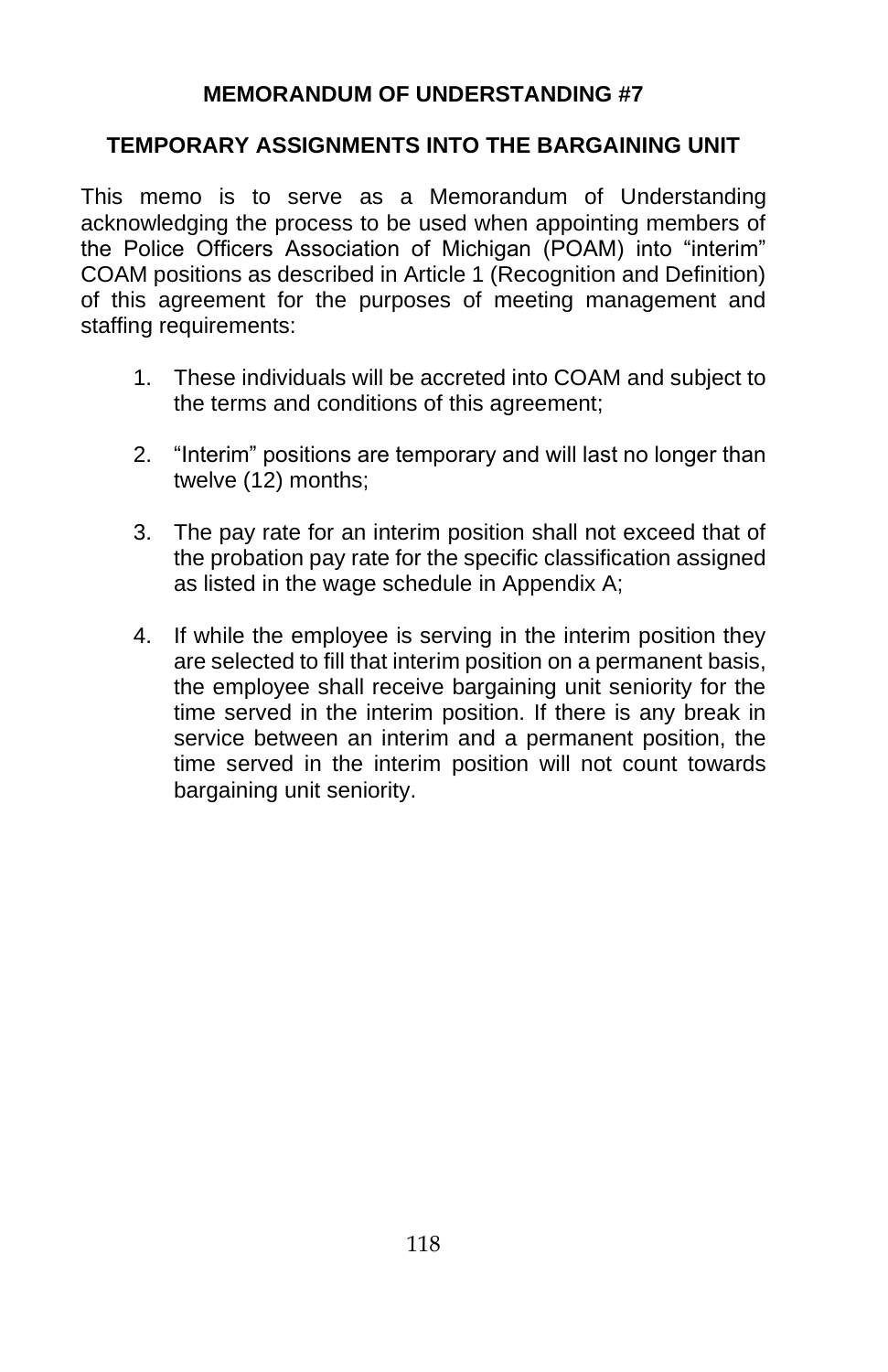### **TITLE IX**

The parties agree that in matters involving a Title IX Misconduct complaint involving an Employee, the Employer must and will conform to relevant Title IX regulations.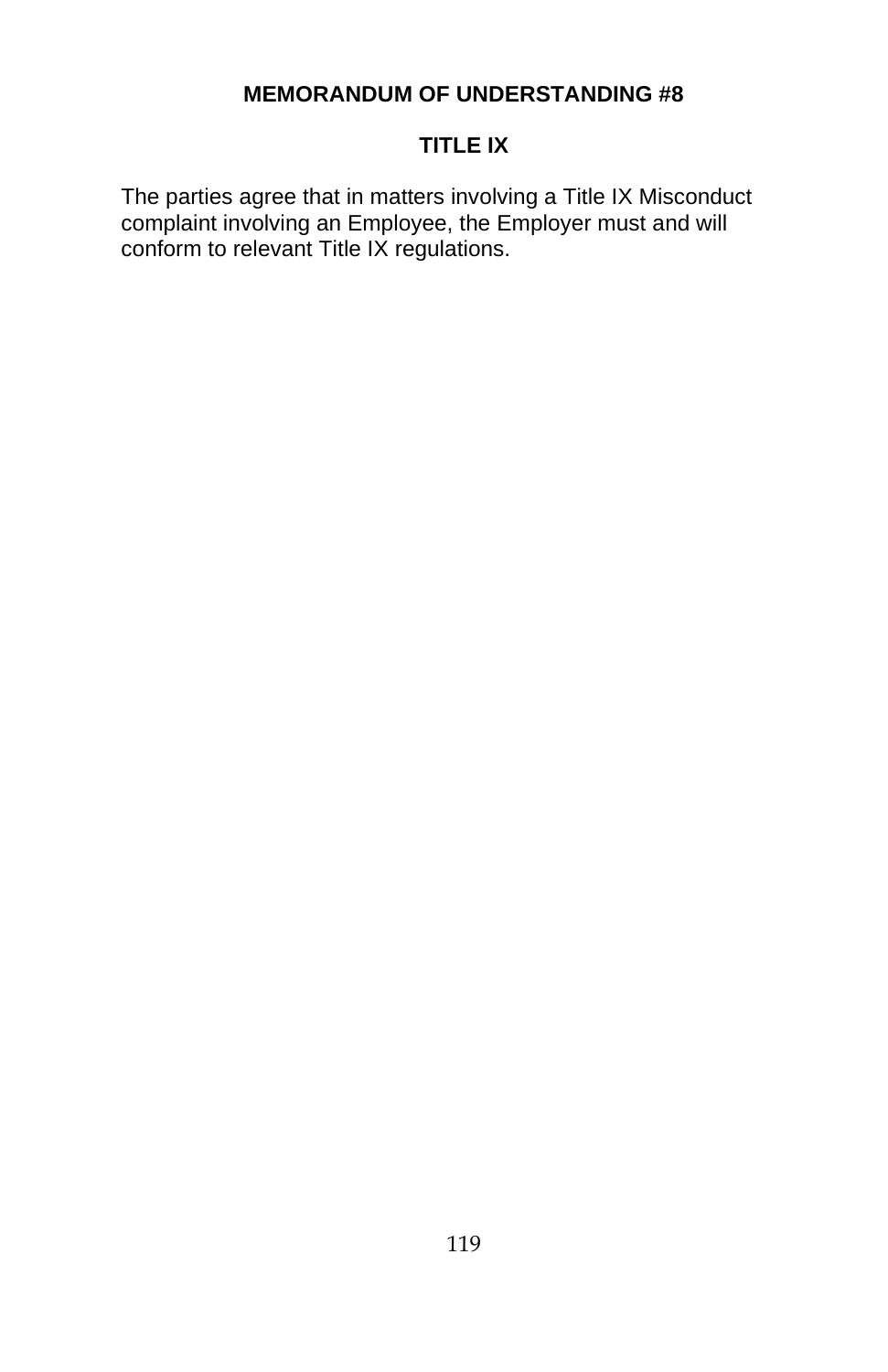### **Special Assignments and Positions**

#### I. **Purpose:**

The purpose of the Special Assignments and Positions designation is to ensure that we are able to meet the needs of the University community by offering flexible law enforcement, administrative, and/or security services that have unique functions or scheduling needs for non-traditional roles. Assignments may include but are not limited to highly sensitive roles that may require significant flexibility in scheduling and special confidentiality, such as Human Resources, multi-jurisdictional task forces, community engagement, protective security, or others.

The intent is also to memorialize and provide clarity and transparency for existing roles plan for the unanticipated, while also providing additional professional development opportunities for members of the bargaining unit. Employees serving in these roles will remain in the bargaining unit and continue to be represented by the Union.

# II. **Designation of Positions:**

Designations of Special Assignments and Positions will be determined by the Executive Director or designee. These positions may be sworn or non-sworn and may have a law enforcement or non-law enforcement focus.

#### III. **Process:**

- a. Efforts will be made to post the positions, however, DPSS leadership reserves the right to appoint staff to Special Assignments and Positions; Assignment to a Special Assignment or Position will be made by the Executive Director or designee;
- b. At the time of the assignment, employees will be provided with the approximate duration of the assignment, schedule parameters, and flexibility requirements;
- c. Roles may be designated or terminated at any time, at the discretion of the executive director or designee.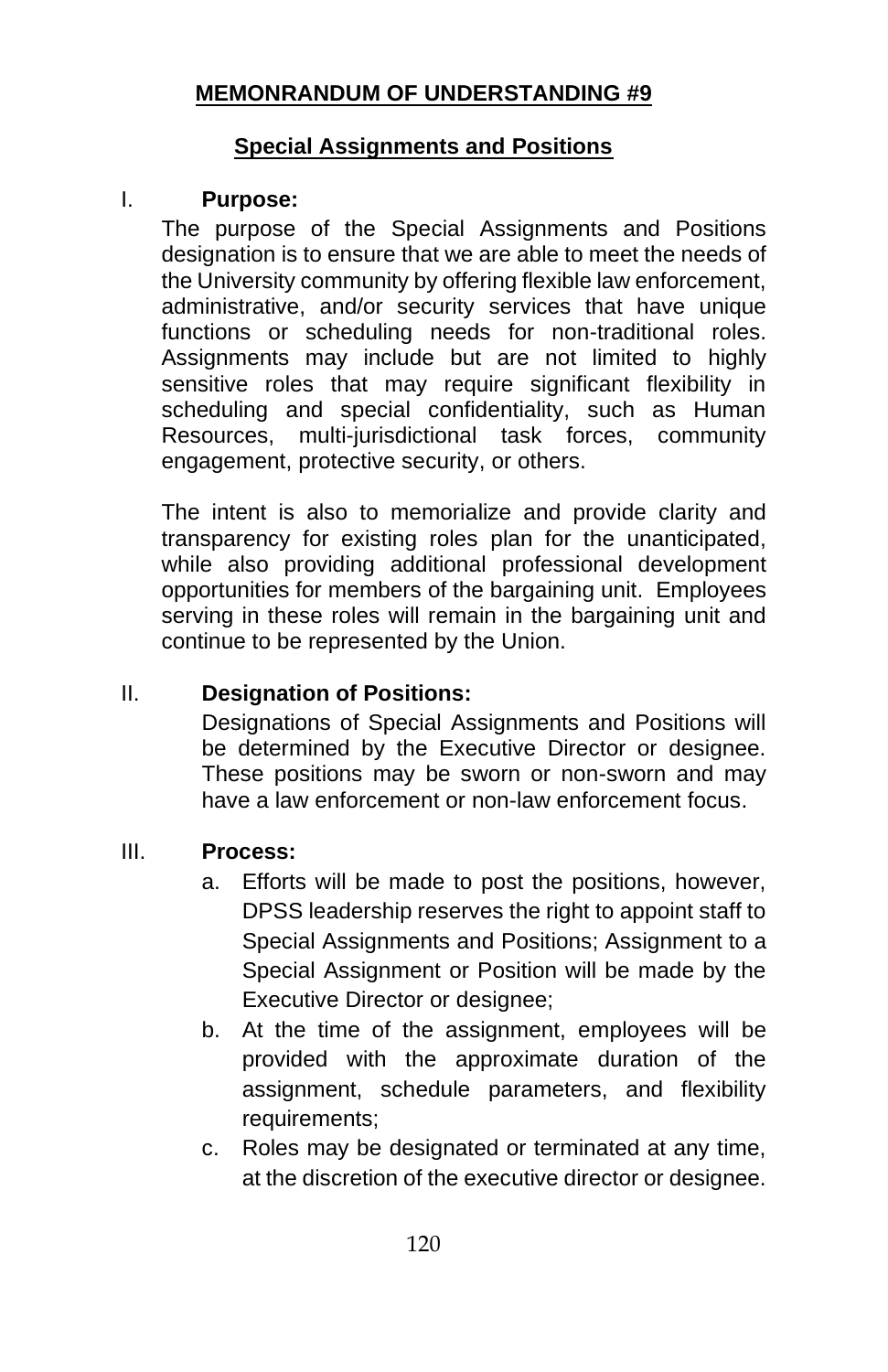# IV. **Flexibility:**

- a. The following contract exclusions only apply when functioning in a Special Assignment capacity, for both long and short-term deployment.
- b. When performing duties and assignments specific to Long-Term Special Assignment Positions (e.g. USS, Community Engagement) the position will require flexibility falling outside of contract governance in the following areas:
- 1. Article 10 Work Schedules
- 2. Article 11 Overtime
- 3. Article 12 Call back pay
- 4. Article 12a On call pay
- 5. Article 23, Section E Vacation
	- i. When Employees are not deployed and are working a normal assignment (e.g. shift coverage, or general supervision duties), then all provisions of the contract apply so long as they do not conflict or impact the Long-Term Special Assignment Position duties and responsibilities.
	- ii. Long-Term Special Assignments Position personnel may be assigned to Short-Term Special Assignments which are subject to IV.c. below.
- c. Short-Term Special Assignments (e.g. Dignitary Protection / Athletic Travel) will require flexibility falling outside of contract governance in the following areas:
	- i. Article 10 Work Schedules
	- ii. Article 11 Overtime
	- iii. Article 12 Call back pay
	- iv. Article 12a On-call pay
	- v. Article 23, Section E Vacation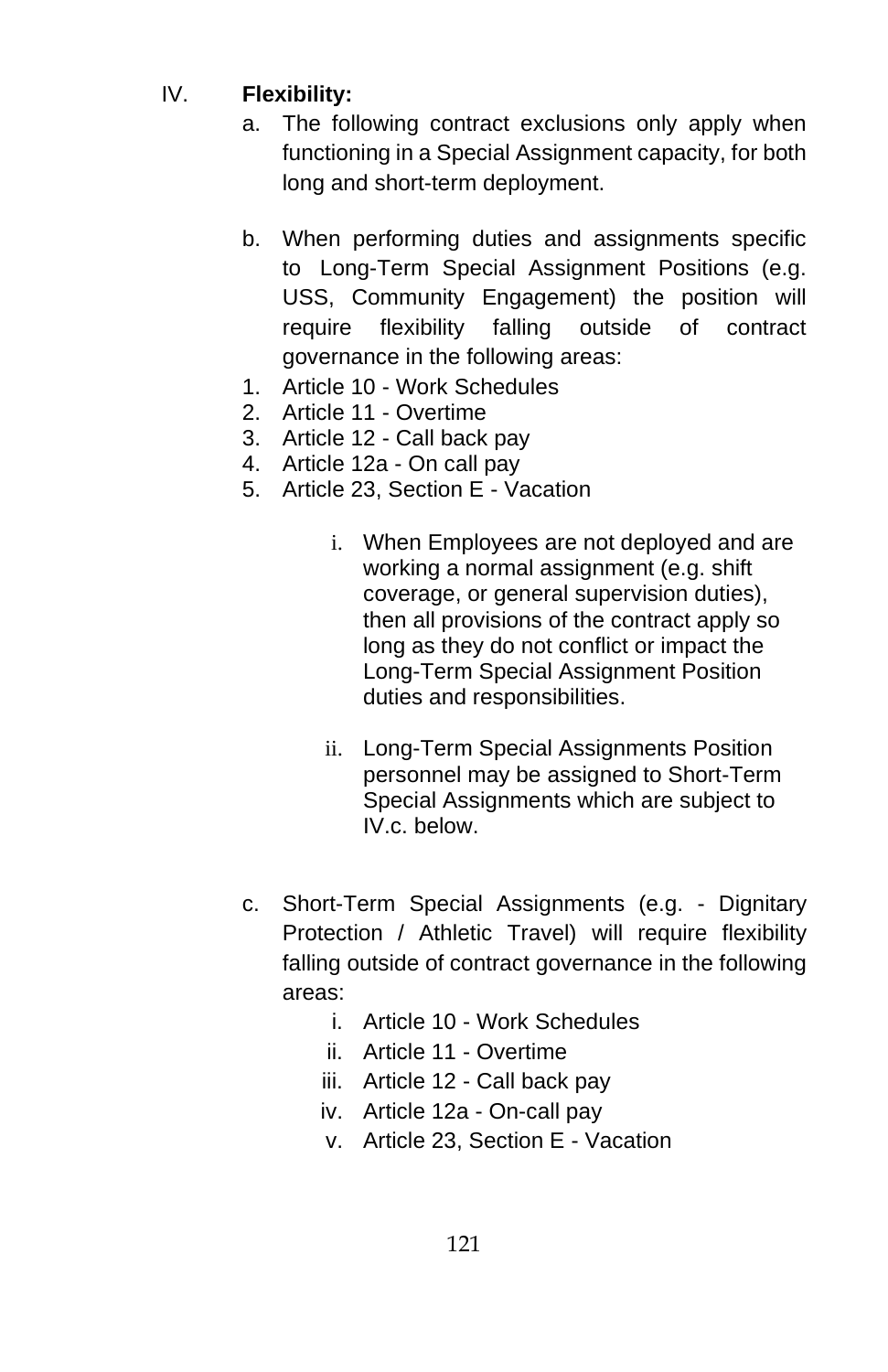- d. Reasonable notice will be provided to the employee when they are being assigned to a Short-Term Special Assignment.
- e. the event that issues arise regarding the impact or application of this MoU in a manner other than intended by the parties a Special Conference can be requested with the intent to address these issues.

### V. **Solicitation of Information:**

Neither bargaining unit members nor the union shall request or solicit any sensitive or confidential information learned or obtained through the course of their Special Assignment and/or Position duties beyond the extent necessary to fairly represent the employee.

Special Assignment and/or Position employees are required to maintain a heightened level of confidentiality and will not share with the union any sensitive or confidential information learned or obtained through the course of their duties beyond the extent necessary for the union to fairly represent the employee in a grievance or contractual dispute.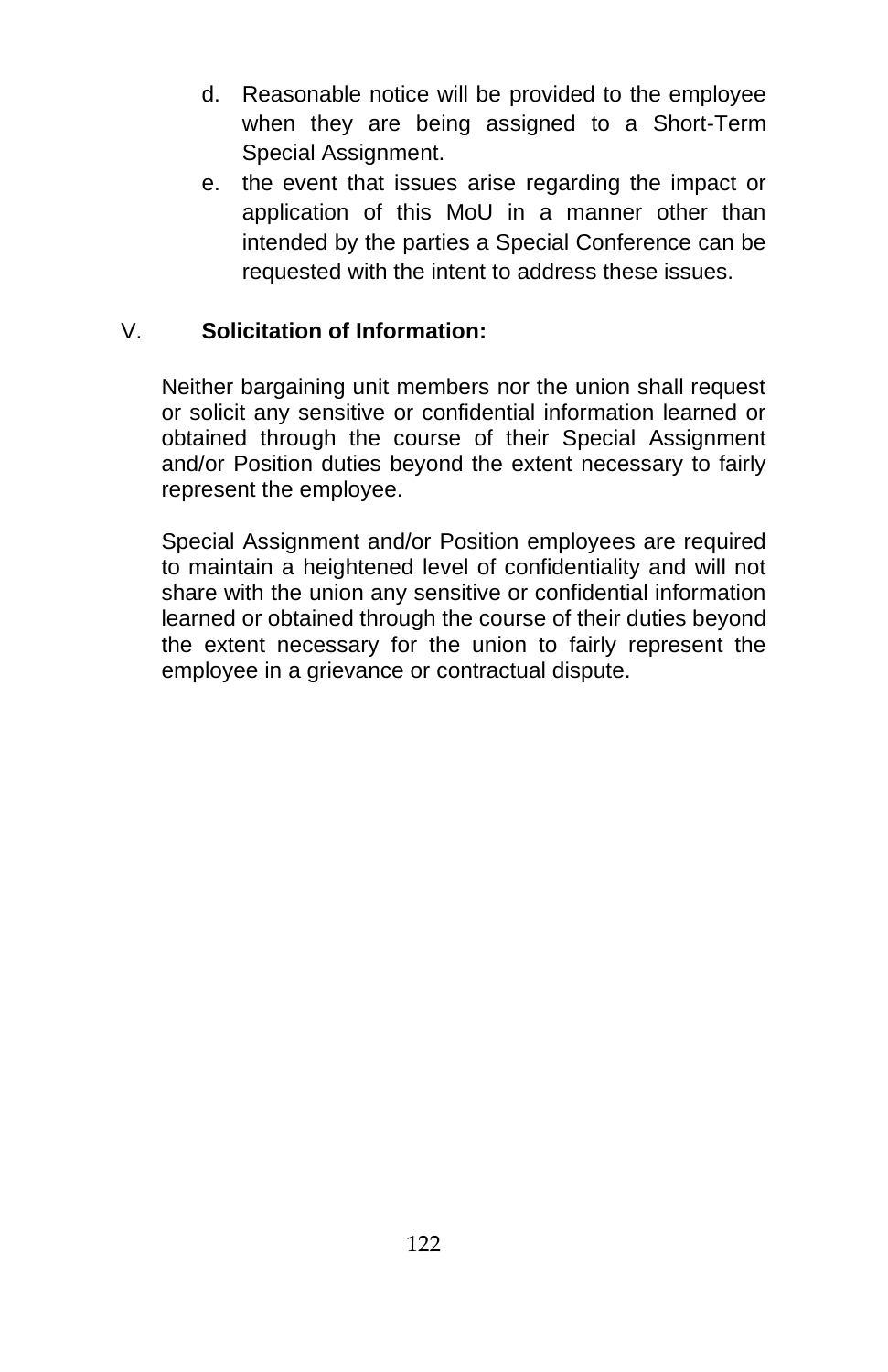| <b>INDEX</b>   |                                                                |                |
|----------------|----------------------------------------------------------------|----------------|
| <b>Article</b> | <b>Subject</b>                                                 |                |
| 8              | Arbitration                                                    | 17             |
| 27             | <b>Benefits</b>                                                | 72             |
| 17             | <b>Bulletin Boards</b>                                         | 54             |
| 12             | Call Back Pay                                                  | 28             |
| 9              | Conferences                                                    | 21             |
| 33             | <b>Continuous Service</b>                                      | 87             |
| 32             | Defense & Indemnification                                      | 82             |
| 27             | Dental Plan                                                    | 73             |
| 30             | <b>Departmental Seniority List</b>                             | 79             |
| 27             | <b>Disability Plan</b>                                         | 74             |
| 6              | <b>Discipline</b>                                              | $\overline{7}$ |
|                | Drug and Alcohol Policy, Procedures and<br>Definitions         | 108            |
| 15             | Dues or Service Charge Check Off                               | 32             |
| 18             | <b>Emergency Closure and Emergency Operations</b><br>Reduction | 55             |
| 1              | Employee                                                       | 1              |
| 30             | <b>Employee and Address Lists</b>                              | 79             |
| 29             | <b>Employee Information</b>                                    | 79             |
| 31             | Equipment, Uniforms and/or Maintenance                         | 81             |
| 33             | <b>Extended Sick Time Pay</b>                                  | 83             |
| 1              | <b>Full-Time Employee</b>                                      | 1              |
| 22             | <b>Funeral Leave Pay</b>                                       | 59             |
| 7              | Grievance Procedure                                            | 11             |
| 27             | <b>Health Insurance Plan</b>                                   | 72             |
| 30             | <b>Hire List</b>                                               | 79             |
| 19             | <b>Job Related Training</b>                                    | 58             |
| 21             | <b>Jury and Witness Service</b>                                | 59             |
| 26             | Layoff and Recall Procedures                                   | 69             |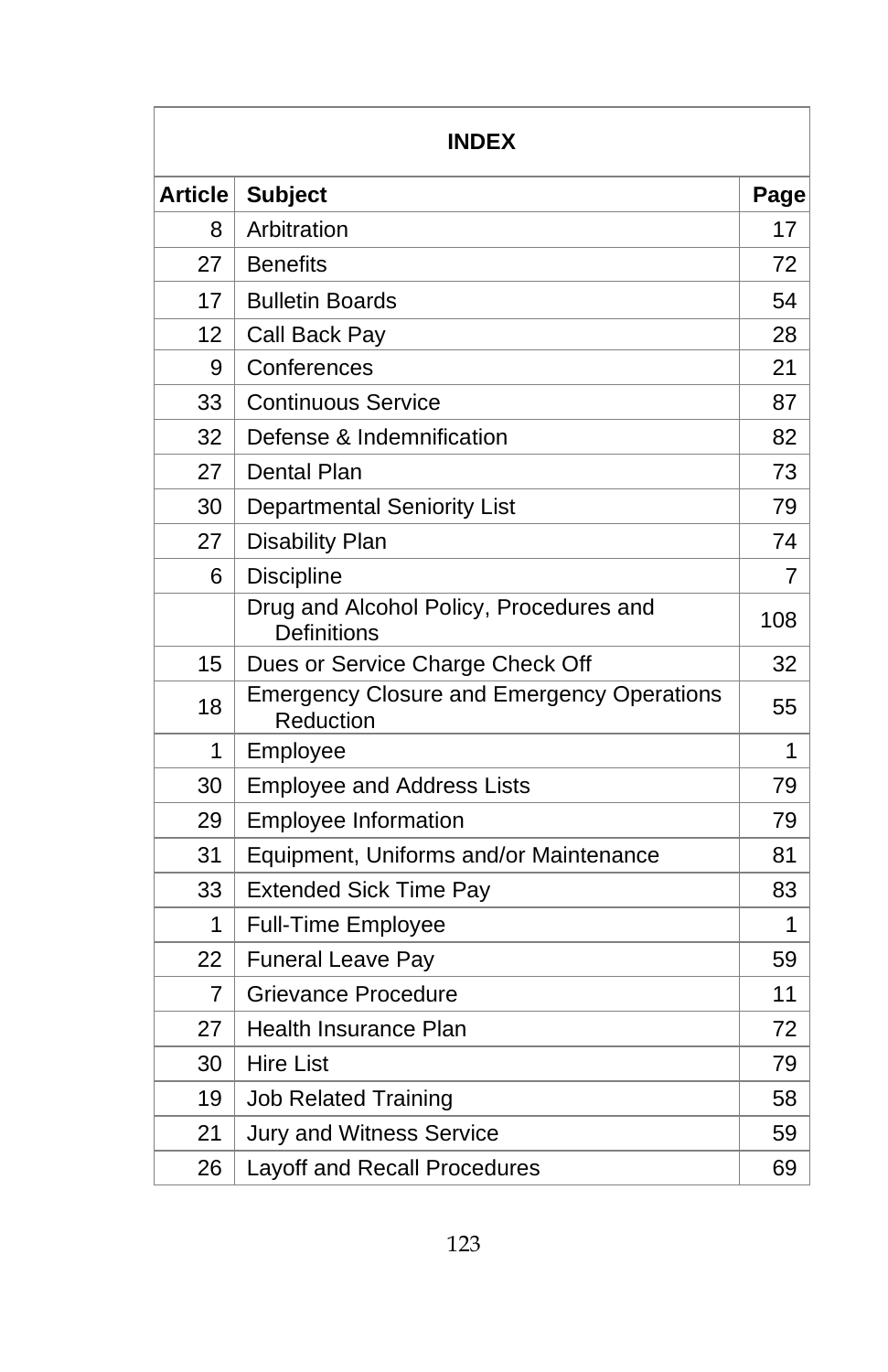| <b>Article</b> | <b>Subject</b>                          | Page |
|----------------|-----------------------------------------|------|
| 16             | Leaves of Absence                       | 35   |
|                | Care of a Covered Service member        | 41   |
|                | <b>Child Care</b>                       | 37   |
|                | <b>Disability</b>                       | 46   |
|                | Educational                             | 43   |
|                | <b>FMLA</b>                             | 40   |
|                | Medical                                 | 36   |
|                | Medical/Child Care                      | 39   |
|                | <b>Military Service</b>                 | 42   |
|                | Personal                                | 47   |
|                | Qualifying Exigency                     | 40   |
|                | Union                                   | 45   |
|                | <b>Union Excused Absence</b>            | 45   |
| 30             | <b>Leaves of Absence Lists</b>          | 79   |
| 27             | Life Insurance Plan                     | 77   |
| 10             | <b>Lunch Periods</b>                    | 22   |
| $\mathbf{2}$   | <b>Management Rights</b>                | 3    |
| 11             | <b>Mandatory Overtime</b>               | 24   |
|                | Memorandums of Understanding            | 115  |
|                | Long-term Disability Plan<br>#1         | 115  |
|                | #3 Wage Re-Opener                       | 116  |
|                | #4 Vacation Accruals                    | 117  |
|                | #5 Influenza Immunization Program       | 118  |
| 35             | Miscellaneous                           | 95   |
| 3              | No Strike or Stoppage of Work Guarantee | 4    |
| 5              | <b>Non Discrimination</b>               | 6    |
| 10             | Notice of Work Schedule                 | 22   |
| 12a            | On-Call Pay                             | 29   |
| 35             | Orientation                             | 96   |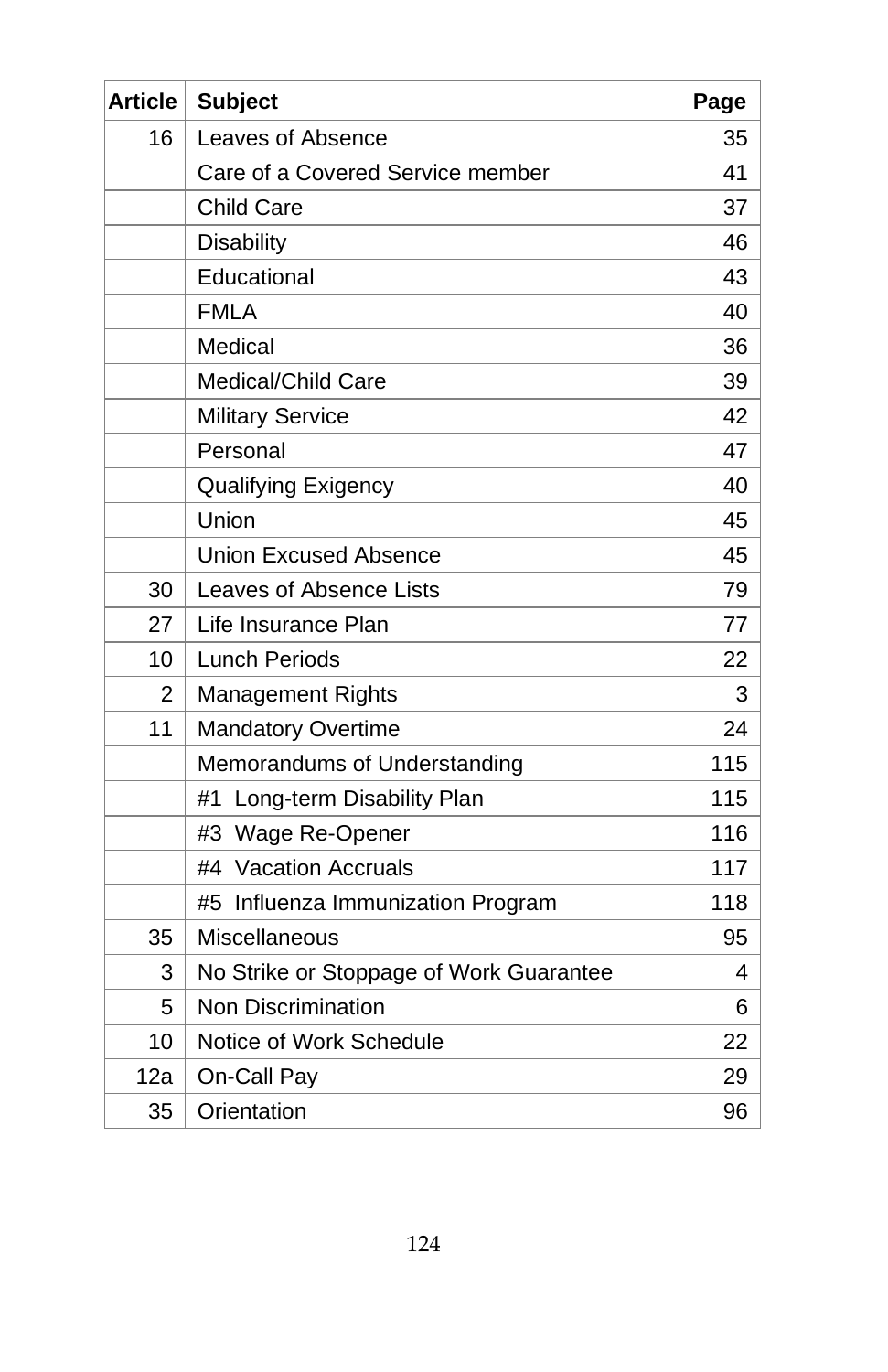| Article | <b>Subject</b>                     | Page |
|---------|------------------------------------|------|
| 39      | Outsourcing                        | 99   |
| 27      | <b>Other Benefits</b>              | 78   |
| 11      | Overtime                           | 24   |
| 11      | <b>Overtime Hours List</b>         | 24   |
| 11      | <b>Overtime Premium</b>            | 24   |
| 1       | Part Time Employee                 | 1    |
| 33      | Physician's Statement              | 85   |
| 25      | Promotion and Transfer             | 67   |
| 11      | Pyramiding                         | 24   |
| 1       | <b>Recognition and Definitions</b> | 1    |
| 10      | <b>Rest Period</b>                 | 22   |
| 27      | <b>Retirement Plan</b>             | 75   |
| 16      | <b>Return From Leave</b>           | 53   |
| 20      | Safety                             | 58   |
| 10      | Schedule of Work                   | 22   |
| 11      | Scheduling and Distribution        | 24   |
| 34      | Season Days/Holidays               | 91   |
| 24      | Seniority                          | 64   |
| 13      | <b>Shift Premium</b>               | 30   |
| 33      | Short-term Sick Time Pay           | 83   |
| 33      | Sick Pay                           | 83   |
| 33      | <b>Sick Time Conference</b>        | 83   |
| 33      | Sickness and Injury Pay            | 83   |
| 36      | <b>Standard Practice Guide</b>     | 97   |
| 1       | <b>Student Employee</b>            | 1    |
| 40      | <b>Student Employee Work</b>       | 99   |
| 1       | <b>Temporary Employee</b>          | 1    |
| 30      | Temporary Employee List            | 79   |
| 41      | Term of Agreement                  | 100  |
| 30      | <b>Termination List</b>            | 79   |